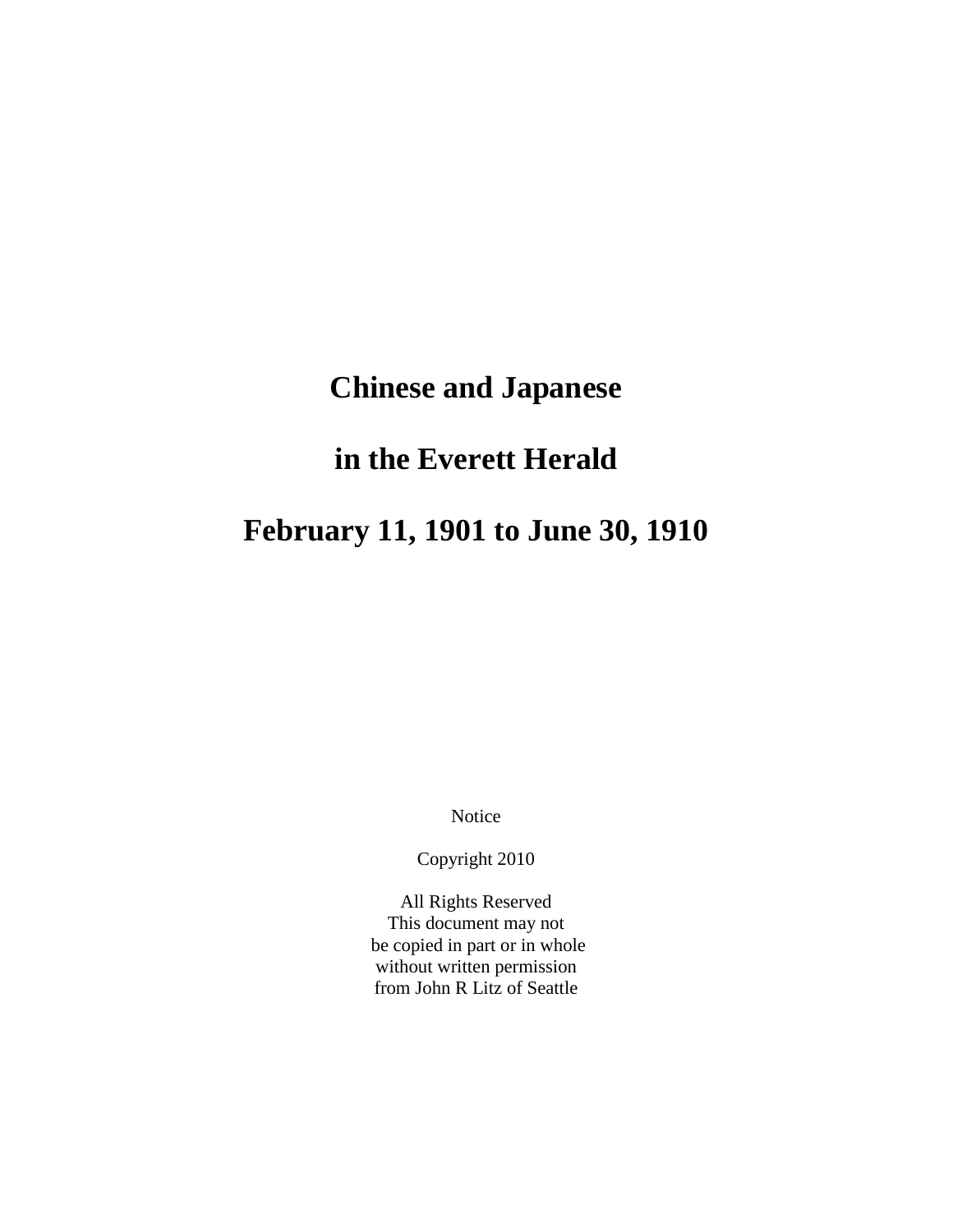Everett Daily Herald

# DEDICATION

This compilation is dedicated to the pioneer Chinese and Japanese who helped to develop the western United States in the  $19<sup>th</sup>$  and early 20<sup>th</sup> centuries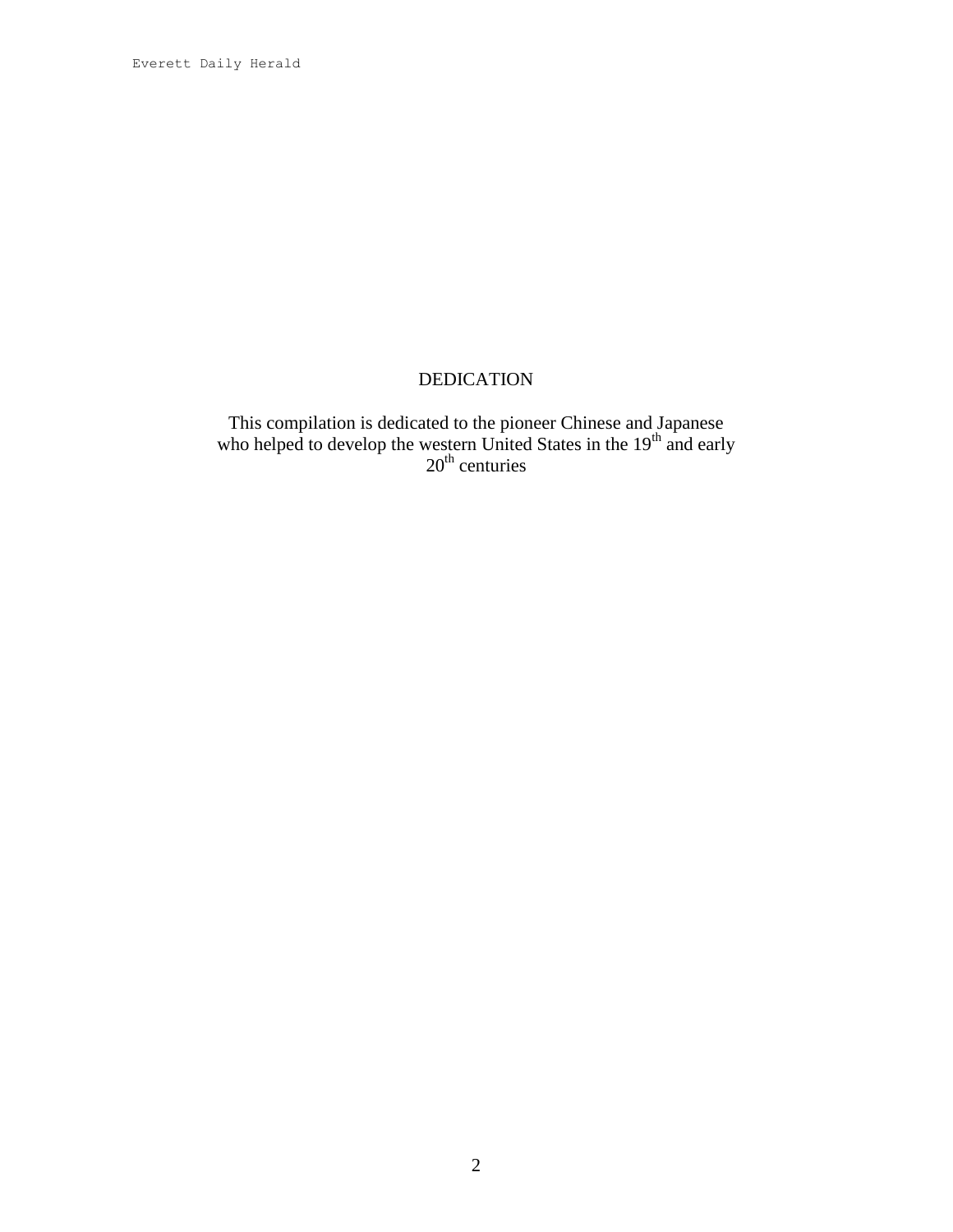- 2/13 P.2 Japs Must Go Officially Stated That Great Northern Will Discharge Them (Minneapolis)
- 2/16 P.1 Entombed Miners Seen Doomed to Die (25 Chinese, Vancouver, B.C.)
- 2/19 P.1 Victims Bodies (unnamed Japanese at Cumberland,  $B.C.$ )
- 2/21 P.3 Chinese Newspapers (Chinese Weekly Herald, New York)
- 2/22 P.1 Steamer Sinks Near San Francisco Today With Awful Loss of Life (Rio Janeiro, 4 Chinese bodies washed ashore, San Francisco)
- 2/23 P.1 Yesterday's Disaster Proves Appalling (several Chinese and Japanese named, San Francisco)
- 2/25 P.7 Chinamen in Hawaii
- 2/27 P.5 Japs Discharged Great Northern Lets Out All Engine Wipers Because They Cannot be Promoted
- 2/28 P.1 Important Decision Regarding Excluding Chinese Immigrants (San Francisco)
- 3/1 P.2 Was Smuggling Chinamen (Plattsburg, New York)
- 3/6 P.5 Threw Rocks at Japs for the Fun of It (Japanese section crew)
- 3/9 P.2 Citizenship Question Hawaiian Chinese Ask to be Admitted to the United States (San Francisco)
- 3/11 P.2 Japanese Widows Barred Not Permitted to Share in Vancouver Charity Funds (Goro Kabarugi, Nanaimo,  $B.C.$ )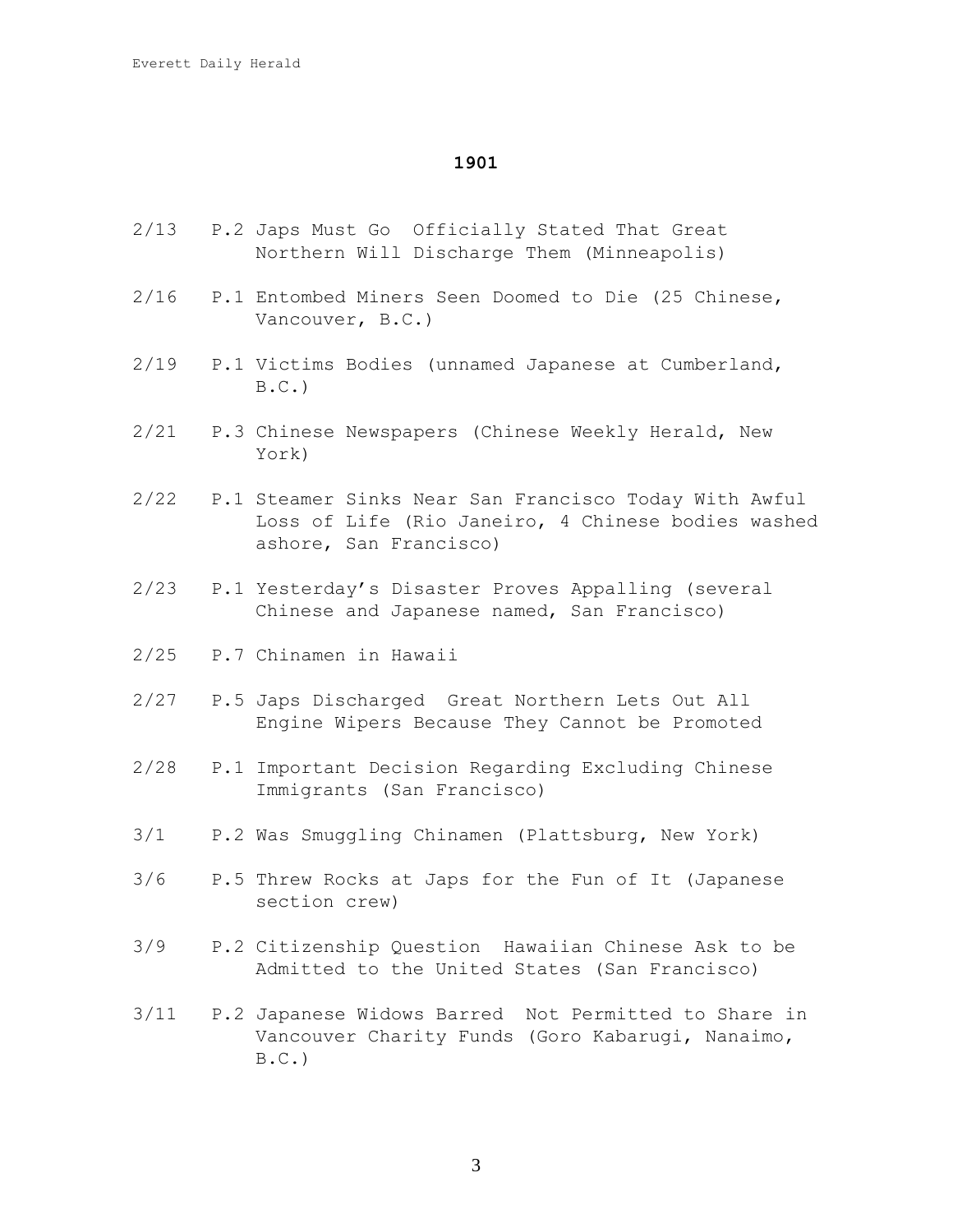- 3/12 P.2 Against Japanese Restaurants (Spokane)
- 3/13 P.2 After Jap Smugglers (Seattle)
- 3/18 P.2 Prosperous Japs A Prominent Member of the Coast Colony Discusses the Condition of His Countrymen (C. T. Takahashi, St. Paul)
- 3/19 P.2 Japanese Deported (22 persons, Seattle)
	- " P.2 Chinese Barred Party of Fifty Refused Permission to Land (San Diego)
	- " P.4 (comments re Japanese restaurants in Spokane)
- 3/20 P.6 Christians Turn Heathens (3 American wives of Chinese, Chicago)
- 3/22 P.1 Why He Failed Chinese Merchant's Partners Did Him Up While He Courted (Lee Young Ling, New York)
- 3/26 P.2 Discussion of Race Prejudice (Wu Ting Fang, New York)
- 3/27 P.4 On the Riverside (unnamed Japanese injured in .. Seattle & International Railroad yards)
- 4/1 P.7 Chinese Schemes for Entering the Country One is to Embark as Seamen and Then Escape to Shore (Newport News, Va.)
- 4/8 P.8 Six Bad Citizens From Arlington (Japanese section house burglarized)
- 4/9 P.2 Terse Telegrams (29 Chinese arrested north of Malone, New York)
- 4/27 P.1 Canada and the United States Will Work Together to Keep Out Chinese (Montreal)
	- P.5 Use Jap Labor Monte Cristo is Compelled to Employ Them Because of Unsteadiness of White Section Hands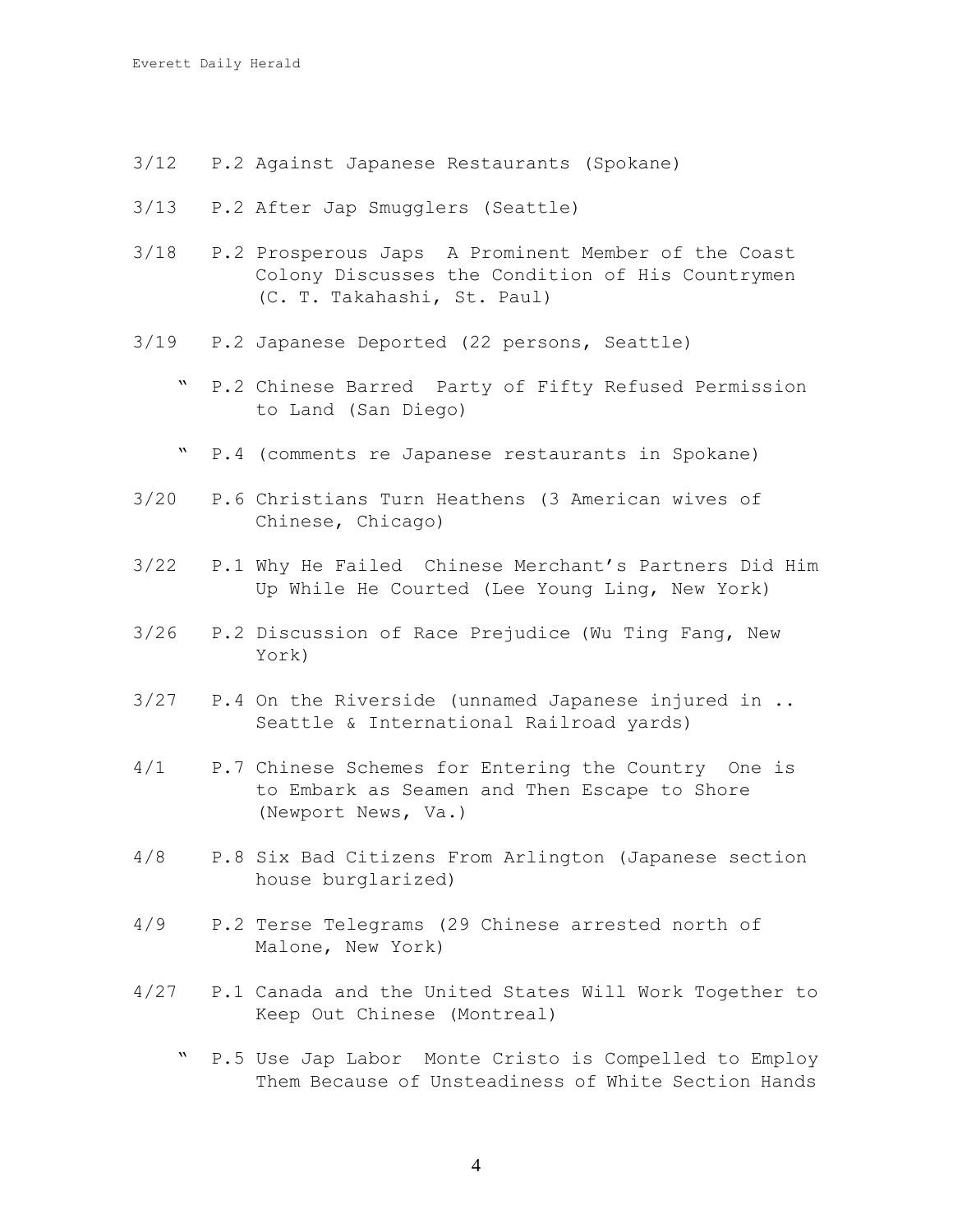- 4/30 P.4 Object to Japs Silverton People Serve Notice That They Will Not Tolerate the Brown Men at Railroad Work
	- " P.8 Silverton (re Japanese railroad laborers)
- 5/9 P.8 Jap Laborers Monte Cristo Road Not Now Having Any Trouble Over Their Employment in Section Work (re 42 men)
- 5/28 P.1 Bright Chinaman Wins the Medal for Oratory at Vanderbilt University (Charles Yun Marshall, Chicago)
	- " P.2 Wanted to Die New York Jap Tries to Jump From the Brooklyn Bridge (Manuel Marnski, New York)
- 6/8 P.3 Desecrated Graves Tombstones in the Chinese Cemetery in Washington Defiled, and Investigation is Demanded (Washington, D.C.)
- 6/15 P.1 Chinamen Will Go After the Geary Law They are Organizing All Over the Country to Demand That the Exclusion Act Not Be Extended When it Expires in 1902---Want To Become American Citizens (New York)
	- " P.4 Chinese Exclusion (editorial)
- 6/24 P.2 Chinese Subjects of Uncle Sam in the Territory of Hawaii According to Registration Just Finished There are 27,000 of Them, Which is a Thousand More That at Last Count---(Honolulu)
- 6/25 P.3 Advertised Letter List (Hanwoo, Mrs. H.)
- 6/27 P.8 Hartford (house occupied by Japanese burned down)
- 7/3 P.1 Japs Included San Francisco Trades Council Wants the Little Brown Men Sent Out Along the Heathen Chinee (San Francisco)
	- " P.8 Advertised Letters (Mori, J. W.)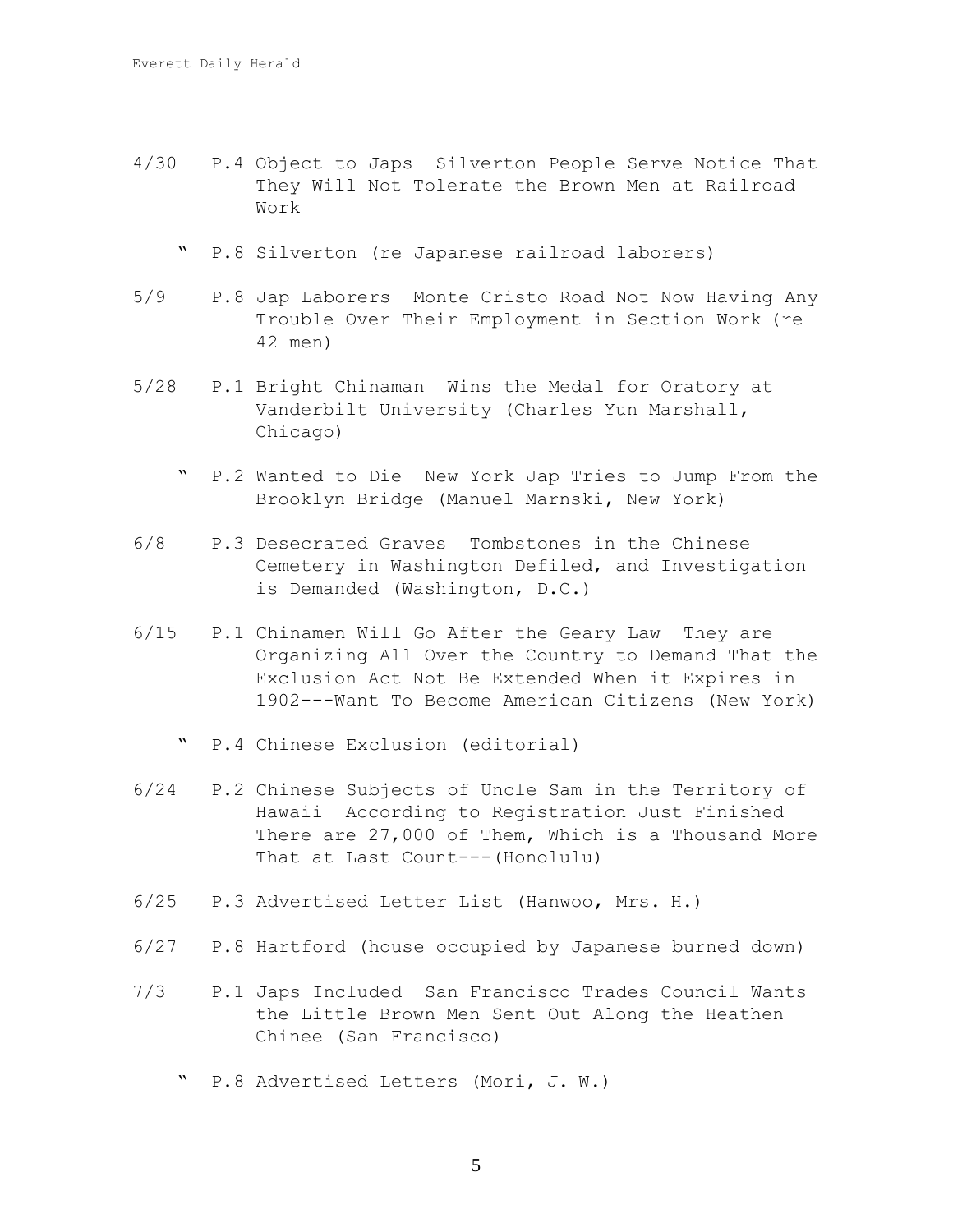- 7/4 P.4 Opposition to Chinese Exclusion (San Francisco Chronicle)
- 7/6 P.3 Will Not Bar Chinese for Political Reasons (San Francisco)
	- " P.13 Opposition to Chinese Exclusion (San Francisco Chronicle)
- 7/9 P.1 Japs in Control There are 3000 of Them on the Frazer River and Fishing Ground, and Strikers are Overawed (Vancouver, B.C.)
- 7/10 P.2 Chinese Cook Lynched for Felonious Assault (Young Fook, Bakersfield, Cal.)
- 7/12 P.1 Boiled a Chinaman to Get Bullets (Lee Wing, San Jose)
- 7/13 P.1 Died of Lockjaw Japanese Boy, Who Had His Hand Torn by a Firecracker, Died this Afternoon at the Hospital (not named)
- 7/15 P.2 Chinese Girls Many of Them are Being Smuggled Into the United States Disguised as Mexican Women (San Francisco)
	- " P.3 Got the Bullets Chinaman's Body Boiled at San Jose Yielded One Bullet and Forty-Four Buckshot (Lee Wing, San Jose)
	- " P.5 The City in Brief (funeral of K. Kowaki)
- 7/19 P.1 Fewer Chinese According to Census Figures There are 19,000 Fewer Heathen in the United States Than in 1890 (Washington, D.C.)
- 7/22 P.1 Jap Exclusion Attitude of Coast Labor Organizations Worries the Little Brown Men, Who Talk Retaliation (Y. Ohki, Consul, New York)
	- " P.3 Chinese Laundryman Ironed a Woman's Face (Sing Kee,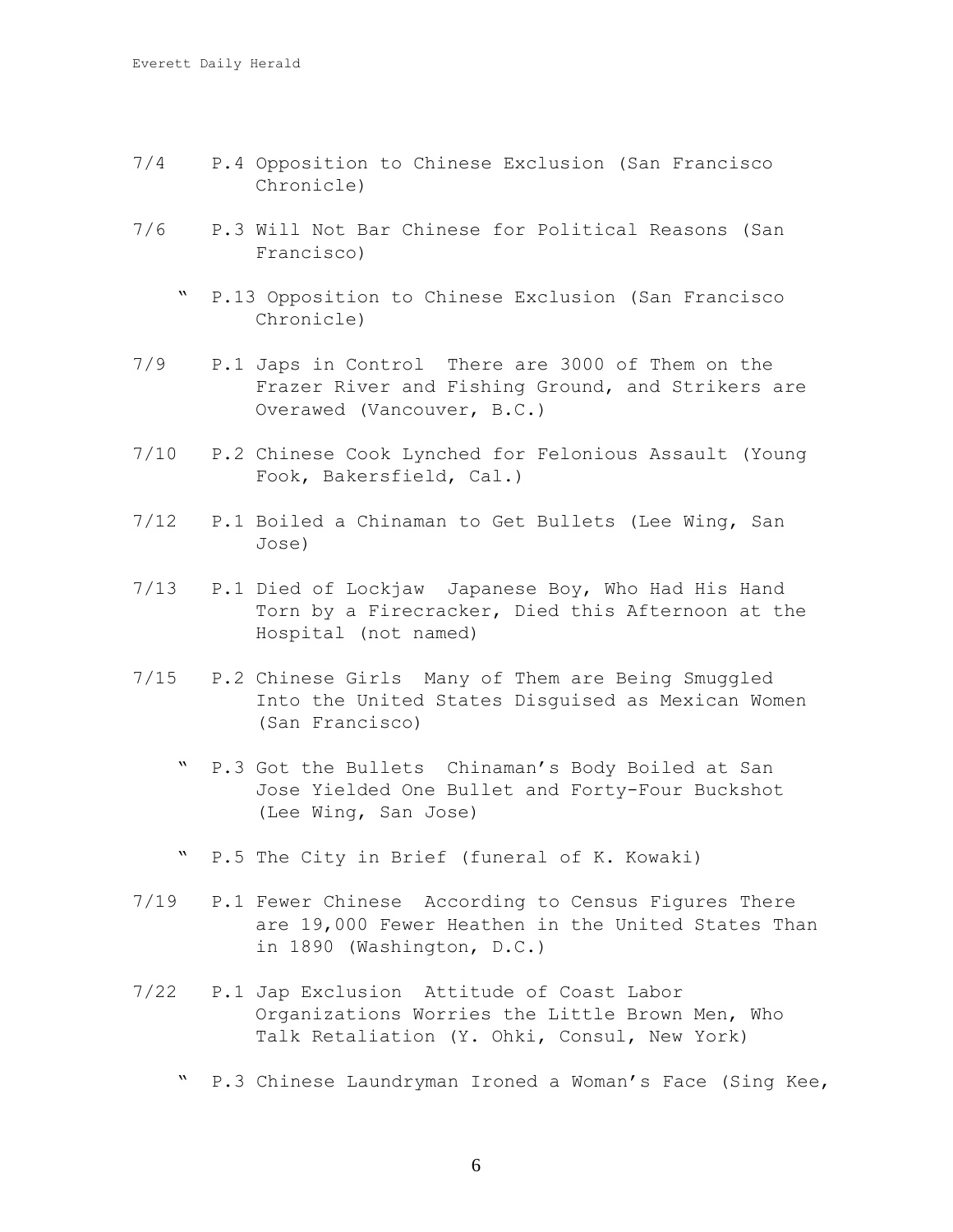## Atlantic City)

- 7/31 P.5 (col. 4) (report Japanese section hands at Mukilteo killing grouse)
- 8/2 P.4 Poetic Laundryman Wearied of Washing (Sam Lee, Wilksbarre Pa.)
- 8/3 P.2 (Trakachi Ogashara found guilty in Seattle)
- 8/5 P.1 Chinamen Cannot Unload Ships on Which They are Employed (Washington, D.C.)
- 8/12 P.1 Buddhist Services in Memory of Victims of Janeiro Wreck (K. Ogawa, San Francisco)
	- " P.1 He Paid for Killing of Four Chinamen (Ah Wooey, Quong, Vancouver, B.C.)
- 8/13 P.1 Puget Sound Lumber Vessels Have Been Smuggling Chinese (San Francisco)
- 8/20 P.2 Forty-Two Lost on the Islander (A. Keiski, V. Koki, both Seattle)
	- " P.5 The City in Brief (Japanese section hand camp near Eclipse Mill robbed)
- 8/22 P.2 New Ruling on Chinese Merchants (Washington, D.C.)
- 8/24 P.1 Many Chinamen Smuggled In Conspiracy Discovered at Nogales, Arizona for Passing the Heathen by Wholesale Officials are Implicated (Wash., D.C.)
- 9/5 P.2 Go Home to Live in Luxury on Money Saved in America (30 Chinese, Chicago)
- 9/7 P.2 Ahto's Trunks Rich Young Chinaman says Thirteen of Them Were Opened and Searched While in Transit (Ah Ahto, San Francisco)
	- P.13 Jap Maids the Vogue (New York Letter)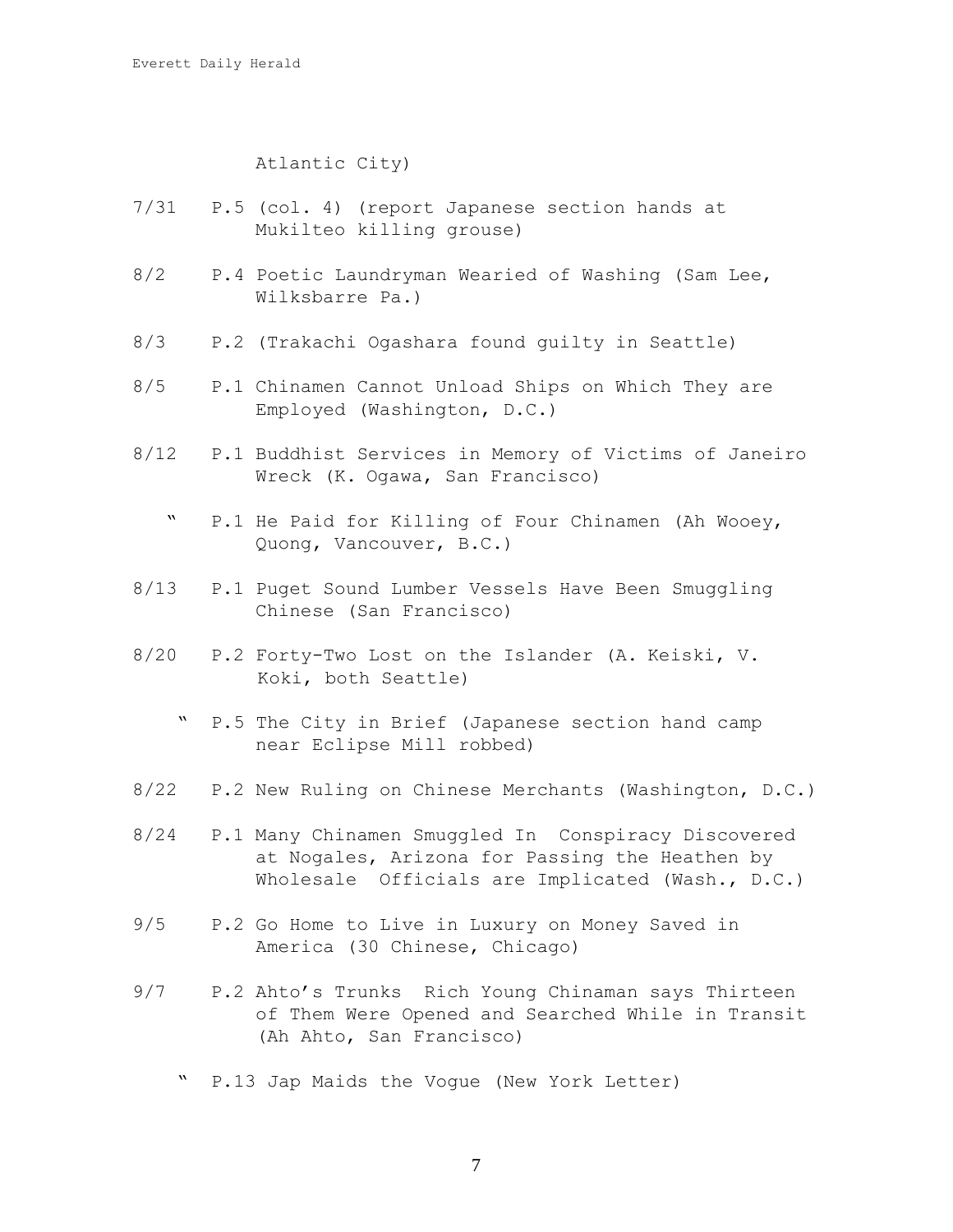- 9/25 P.2 Chinese Schemes for Sneaking into the U.S.(San Fran.)
- 9/26 P.1 Chinese are Disappointed (New York)
- 9/28 P.5 The City in Brief (20 Japanese Great Northern workers come through Everett from Whatcom to Krupp)
	- P.9 Important Object Lesson for Skilled Labor on Pacific Coast Arguments Presented by Yo How, Imperial Chinese Consul, in Favor of Unrestricted Immigration are Badly Demolished
- 10/1 P.1 Are Citizens Chinese Naturalized Hawaii Must be Admitted to the United States as Citizens(San Fran.)
	- " P.1 Chinese Must Have Certificates Not Passports (San Francisco)
- 10/2 P.5 Killed by Cars Unknown Jap Struck by a Freight Last Evening and Died of His Injuries at the Hospital Today
- 10/3 P.5 Two Men Injured (S. Korke, Japanese, injured at Krupp)
	- " P.5 The City in Brief (dead Japanese still unidentified)
- 10/5 P.13 Young Jap Has a Great Task Comes Here to Work a Language Reform (Hajime Hoshi, New York Mail and Express)
- 10/8 P.7 Chinese Launderers' Records (New Orleans Times- Democrat)
- 10/12 P.8 The City in Brief (3 Chinese in tent near fair grounds to be evicted)
- 10/14 P.1 Japs on Strike Little Brown Men Demand More Wages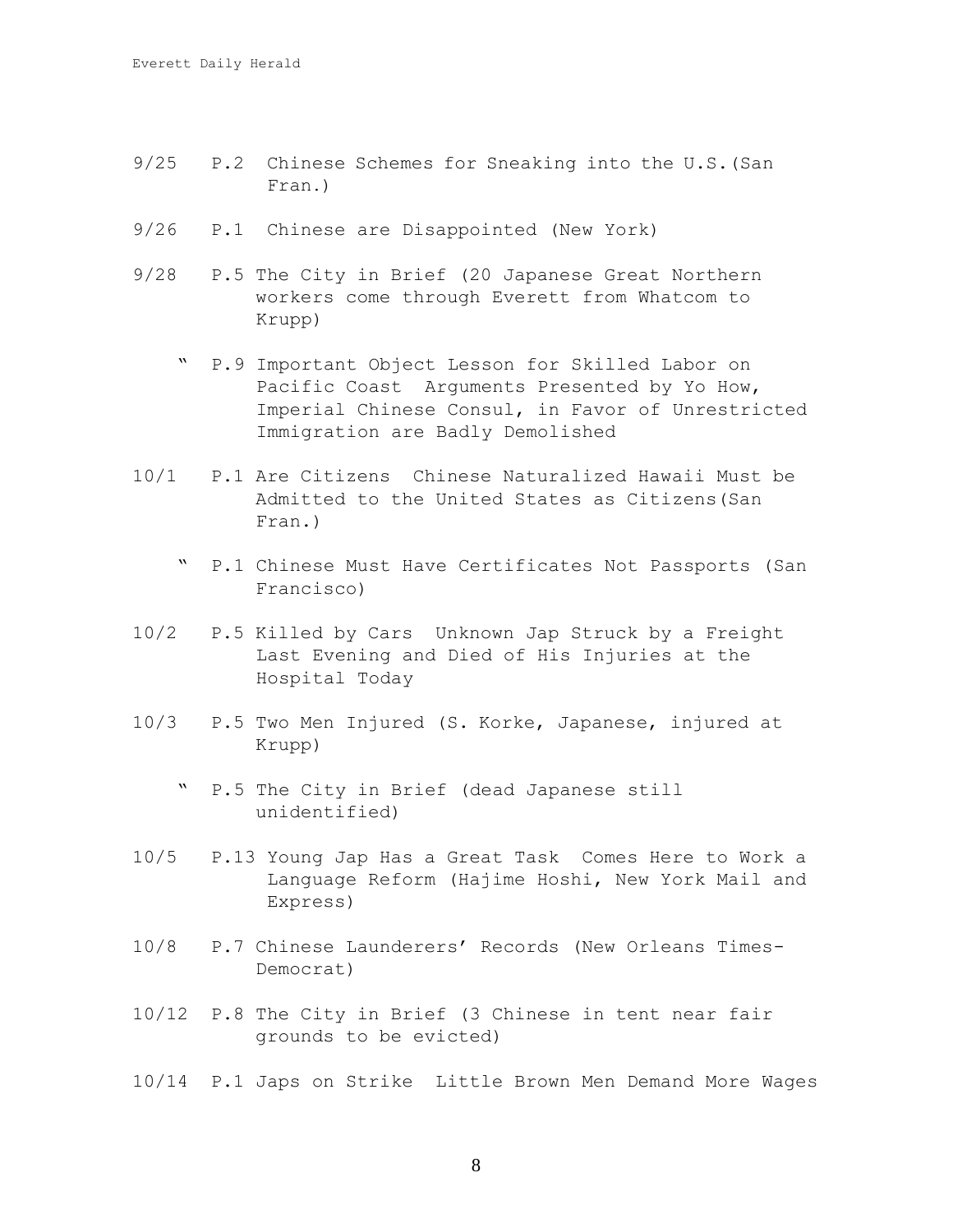and the Northern Pacific Will Try to Get Along Without Them

- 10/17 P.8 Neighborhood News (Snohomish, 10-15 Japanese railroad workers went to Everett)
- 10/18 P.1 Stole Japs' Clothes (section house near Stanwood)
- 10/19 P.1 Marquis Ito Banquitted by New York Countrymen (Mr. Takahira, New York)
- 10/22 P.1 Little Brown Men are Robbed Again (section men on Northern Pacific Railway near Eclipse Mill)
- 10/23 P.2 Back to China, Richest Chinaman in New York to Return to His Native Land to Live Out His Life in Luxury (Lee Cheoup, New York)
- 10/31 P.1 Is Not Wanted Chinese Merchant Desiring to Locate in Everett Will Be Advised to Squelch the Desire (Toy Ling)
- 11/1 P.1 Bad Tangle Through Chinese Exclusion Law (Eng Lok, Eng Go, Walla Walla)
- 11/2 P.9 Chinese Belles Expected (Philadelphia Press)
- 11/4 P.8 Chinese Feud Wife of Prominent Chinese Merchant Stabbed by Highbinders at the Door of Her Home Last Night (Leong Kee, 18, San Francisco)
- 11/6 P.2 Was Born Here That's the Claim of a Chinese Woman Who Was Billed for Deportation at San Francisco (Weoy Ho, San Francisco)
	- " P.5 Jap Section Hand Killed (Everett & Monte Cristo Ry. Tunnel No.1, hit by rock)
	- " P.8 Neighborhood News (Coroner Bakeman went to Granite Falls to view remains of Japanese laborer killed on railway)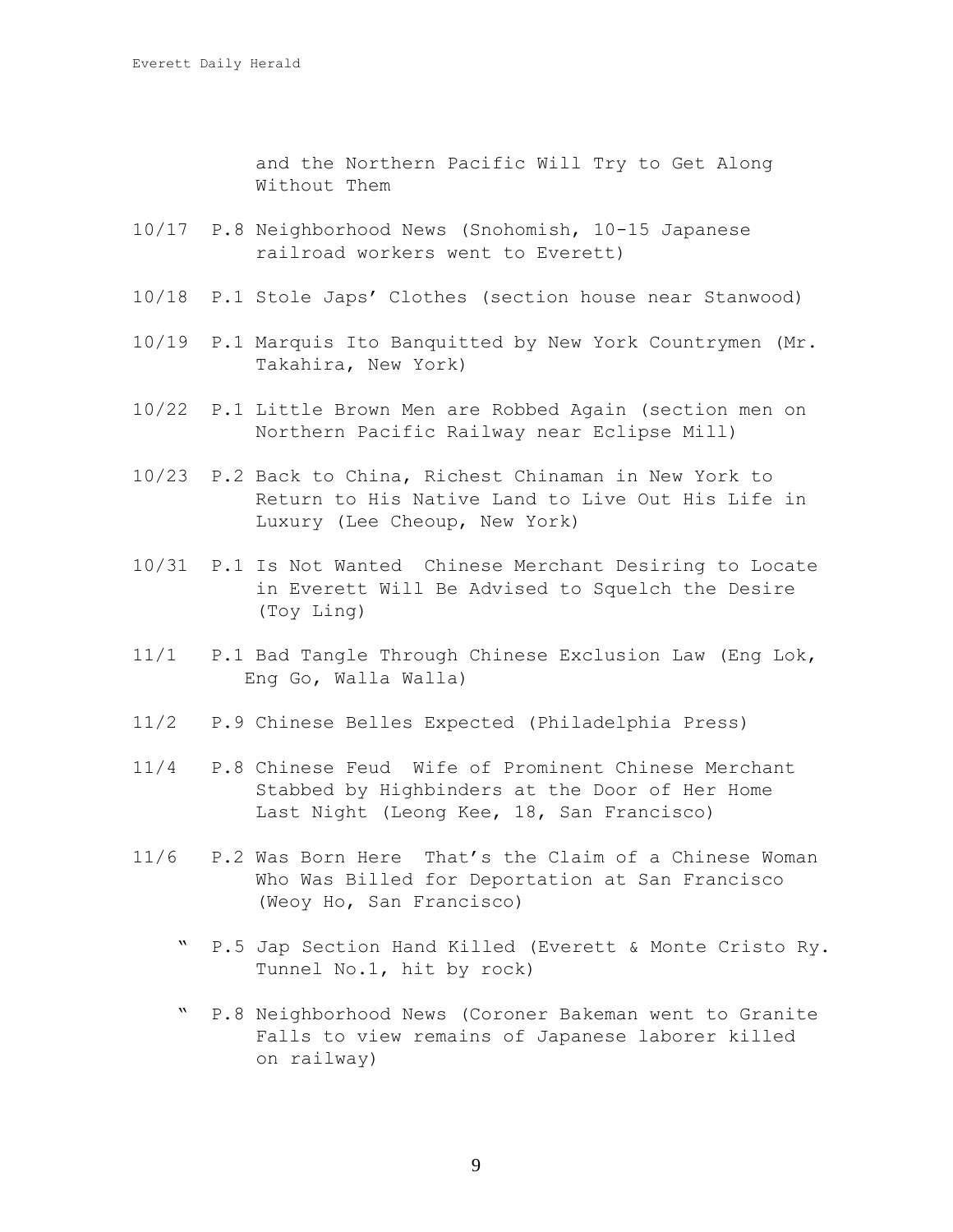- 11/8 P.5 City In Brief More Trouble for the Japs (Northern Pacific section men burglarized)
- 11/11 P.2 Want Wu Ting Fang to Teach Chinese Language (Columbia University, New York)
- 11/13 P.3 Suspected Chinamen Held (2 men, not named)
- 11/14 P.8 Full of Mongolian Woe (2 unnamed Chinese)
- 11/15 P.1 Trusts to Oppose Extension of the Chinese Exclusion (Washington, D.C.)
	- " P.4 (col.3) account of capturing 2 Chinese at Fairhaven
- 11/18 P.1 25 Japs Killed Extra Freight Hits a Work Train in Montana, Causing Terrible Loss of Life (Great Northern Railway at Helena)
- 11/19 P.4 (editorial comment re 10 Japanese killed in Montana)
- 11/20 P.1 President Stands for Chinese Exclusion (Wash.,  $D.C.$ 
	- " P.7 Chinese and Japs in U.S. Census Bureau Issues Bulletin Showing How the Orientals are Distributed in Western States (Washington, D.C.)
- 11/21 P.3 The City in Brief Japanese Bazar (Charles Kan of Seattle opened Bazar) [sic]
	- " P.4 Says Keep the Heathen Out (TR on Chinese)
- 11/25 P.2 Jap and Chinese Population in Counties of Washington (3,212 in King County in 1900)
	- " P.2 Washington's Foreign Settlers Last Year Were Mainly Japanese (Washington, D.C.)
	- " P.4 editor's comments re Chinese & Japanese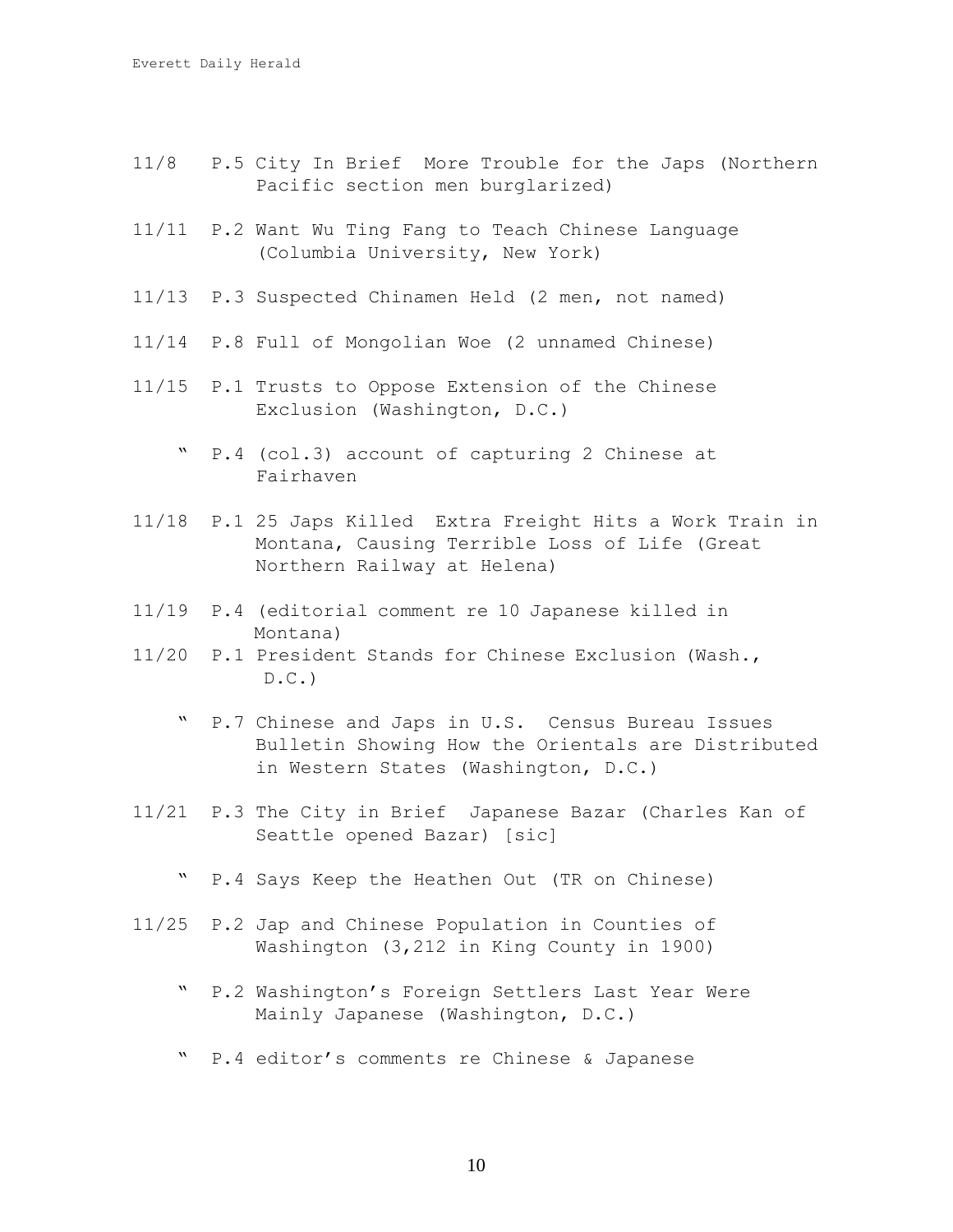- 11/26 P.1 Colonize Heathen by the Million on Mexican Soil Charter Given Company to Land Chinamen (San Fran.)
- 11/27 P.1 He Has Come As Chinese Representative to Try to Prevent Re-enactment of the Chinese Exclusion Law (San Francisco)
- 11/29 P.1 Pigtail Feud in Chinatown Results in the Death of Two and the Fatal Wounding of Others (Quan Levy, Suey Duck, San Francisco)
- 11/30 P.1 Chinese Must Subscribe to Anti-Geary Law Fund Six Companies Issue a Demand for \$1 Each (San
- Fran.)
- 12/3 P.4 Japan Bazaar advertisement, 1205 Hewitt Ave.
- 12/5 P.3 Methodist Preacher Defends the Chinese (Stroudsburg, Penna.)
- 12/6 P.5 Contract Jap Laborers Going to Mexican Mines (San Francisco)
- 12/7 P.1 Hatchet Men Again Break Loose at the Golden Gate (San Francisco)
- 12/9 P.6 Six Companies Will Be Defied by Spokane Chinese, Who Refuse to Pay to Fight Exclusion Law (Spokane)
	- " P.7 Actresses Names Given by Girls Who Were Arrested in Numerous Dives of Gotham's Chinatown (New York)
- 12/10 P.8 Chinese Exclusion Bill (Washington, D.C.)
- 12/13 P.2 Pigtail Merchants Humiliated by Exclusion Act Want to Cross the Line and Visit U.S (New York)
- 12/24 P.3 His Pigtail-Was Not Chopped Off by Prison Authorities and Their Leniency Makes its Chinese Owner Happy (Sing Quong, Trenton, New Jersey)
- 12/31 P.2 Chinese Phones Are in Operation in Frisco and Central Has a Job that Would Drive an American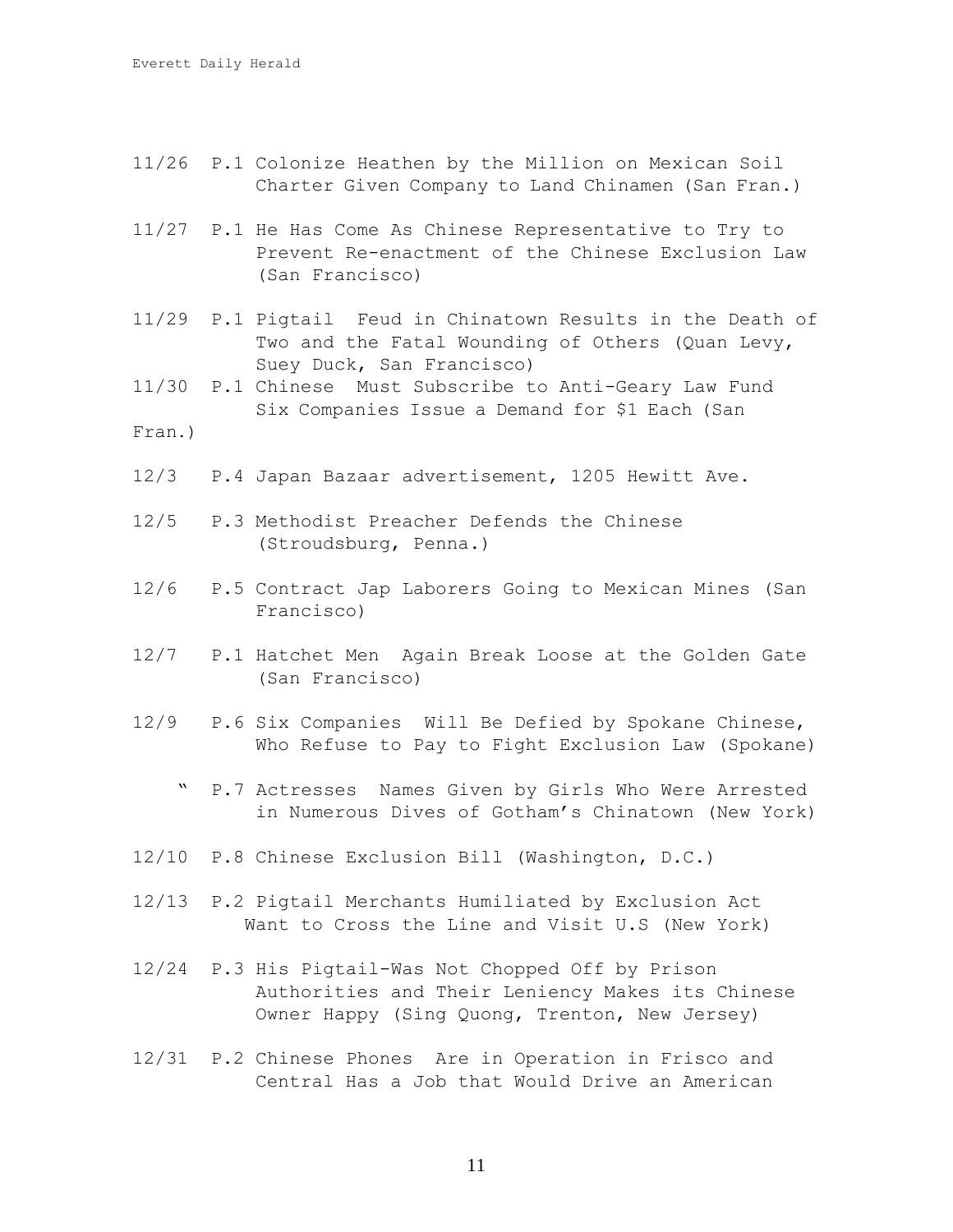Crazy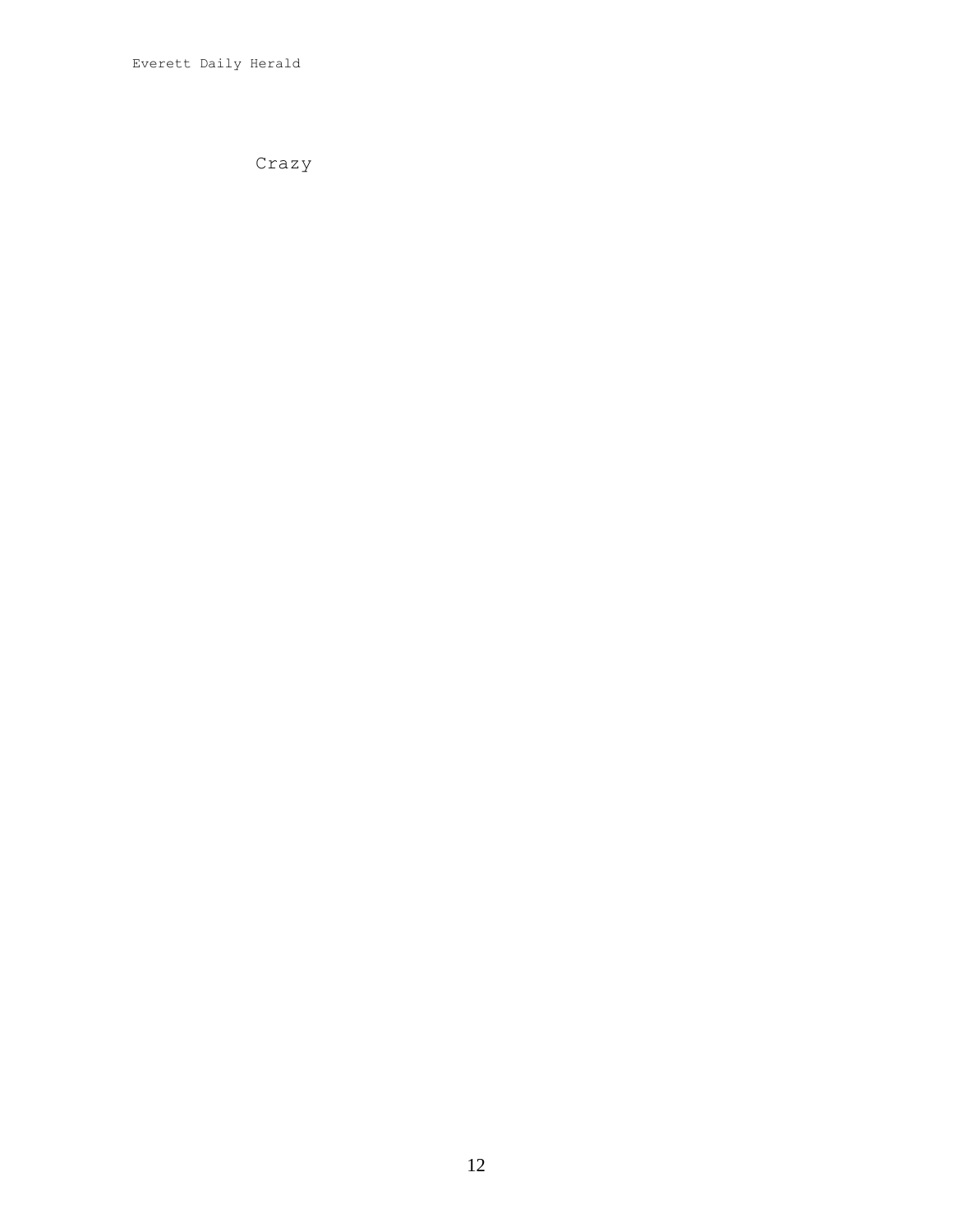## January Film is Missing

|      | 2/4 P.5 Was Abducted (Ohatsu Haytou, George Kondo)                                                                                                                                  |
|------|-------------------------------------------------------------------------------------------------------------------------------------------------------------------------------------|
|      | 2/5 P.5 City in Brief Ohatsu is a Married Lady (Ohatsu<br>Hoyato)                                                                                                                   |
| 2/8  | P.1 Influx of the Heathen Will be Great Unless<br>Congress Hastens Exclusion Action (New York)                                                                                      |
|      | 2/10 P.4 Colony of Japanese Located at Woodinville<br>(Woodinville)                                                                                                                 |
|      | 2/12 P.1 Chinese Consul Buys Fast Horses (Ho Yow, San Jose)                                                                                                                         |
|      | 2/13 P.1 Miners Raid a Japanese Camp Little Brown Men are<br>Not Wanted in Colorado Strike to Get Rid of Over<br>Two Hundred Who Had Been Sent to Replace Them<br>(Florence, Colo.) |
|      | " P.2 (25 Japanese students of Columbia University<br>formed a Japanese club)                                                                                                       |
|      | 2/17 P.1 Passengers Say Two Japs Were Killed (2/15,<br>Edmonds)                                                                                                                     |
| 2/18 | P.8 Coroner Thinks More Were Drowned (K. Meamoto, J.<br>Toakesta, near Edmonds on Great Northern)                                                                                   |

- 2/20 P.5 More Trouble For G.N. Slides Near Mukilteo Again Cover the Track (Japanese section hands)
- 2/22 P.4 No Coolie Labor for Everett (anti-Chinese editorial)
	- " P.5 Everett Has No Use for the Heathen Chinee Doesn't Want a Cannery or any Other Industry That Wants to Operate With Mongolian Muscle—What Citizens Say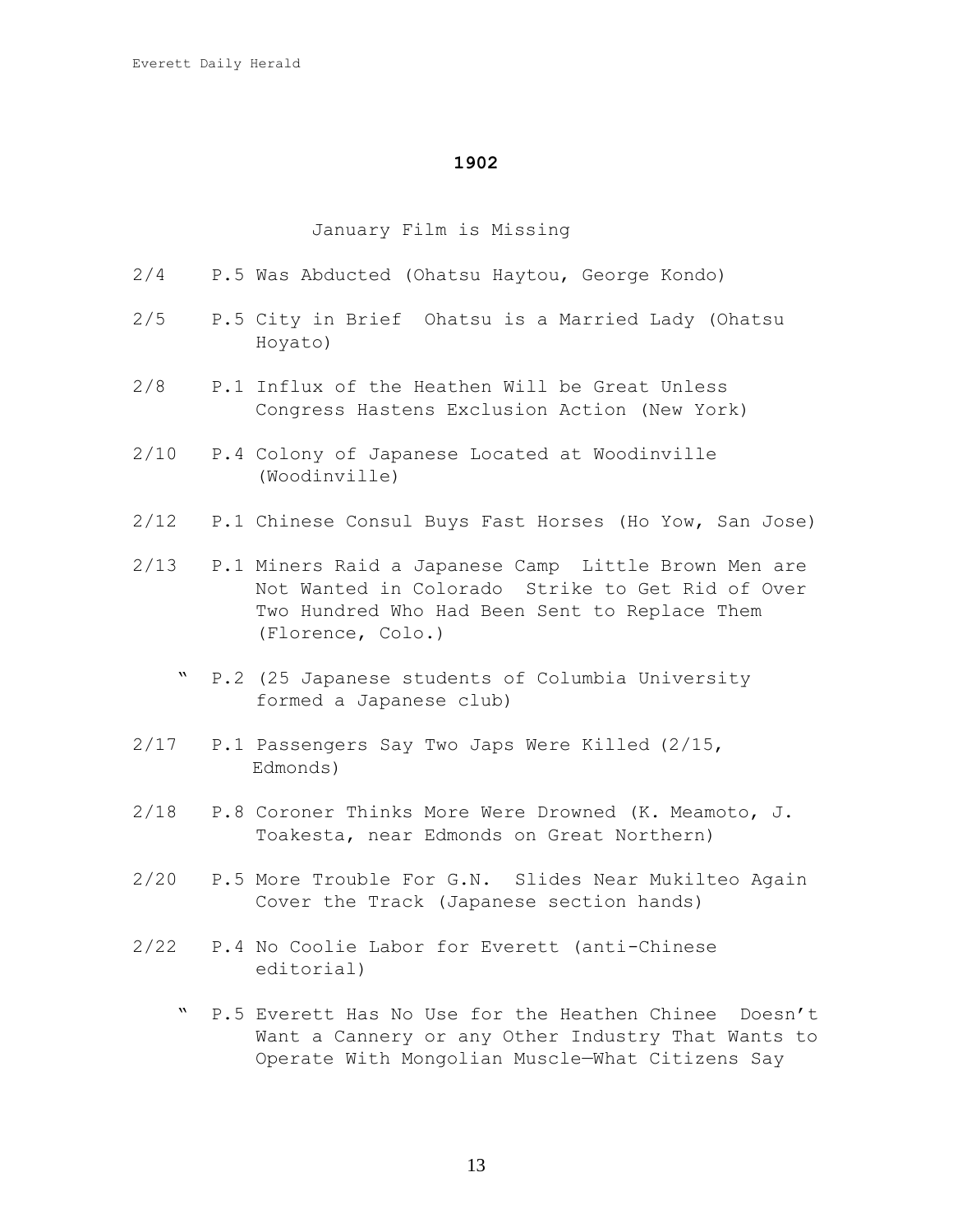- " P.10 Queen of Chinatown Elopes (Jim Wong, Quong Hing, Que Qui, San Francisco Call)
- 2/24 P.4 She Likes the Chinese Cook
	- " P.4 Machines Beat Chinese (canning fish in British Columbia)
	- " P.5 Against All Chinese (Western Labor union)
- 2/25 P.1 Should Not Let the Heathen In Everett Industries Once Proposed to Use Chinese Labor but Yielded to Public Sentiment
	- " P.2 Will Knock the Heathen Chinee Helena Unions Will Wash Their Own Clothes (Helena)
- 2/27 P.4 Heathen-Made Shingles (editorial)
	- " P.4 Other People's Views Chinese House Servants
- 2/28 P.1 Canada Would Keep Them Out Tax on Chinese Should Be Increased from \$100 to \$500, Says the Royal Commission (Victoria, B.C.)
	- " P.4 Whatcom is Welcome to Them (editorial re Chinese)
	- " P.4 article re Chinese in Seattle (column 3)
	- " P.4 Why Chinese Are Not Wanted (San Francisco Bulletin)
- 3/3 P.5 No Chinamen in Whatcom
- 3/6 P.1 Women Cannot Learn Chinese (New York)
	- " P.1 Let No Heathen Enter the City (Trades Council)
	- " P.4 editor comment re Chinese and Canada
- 3/7 P.4 Advertised Letter List (Yasumura, H.)
- 3/10 P.1 Exclusion Act is Like Boxer Trouble Both Based on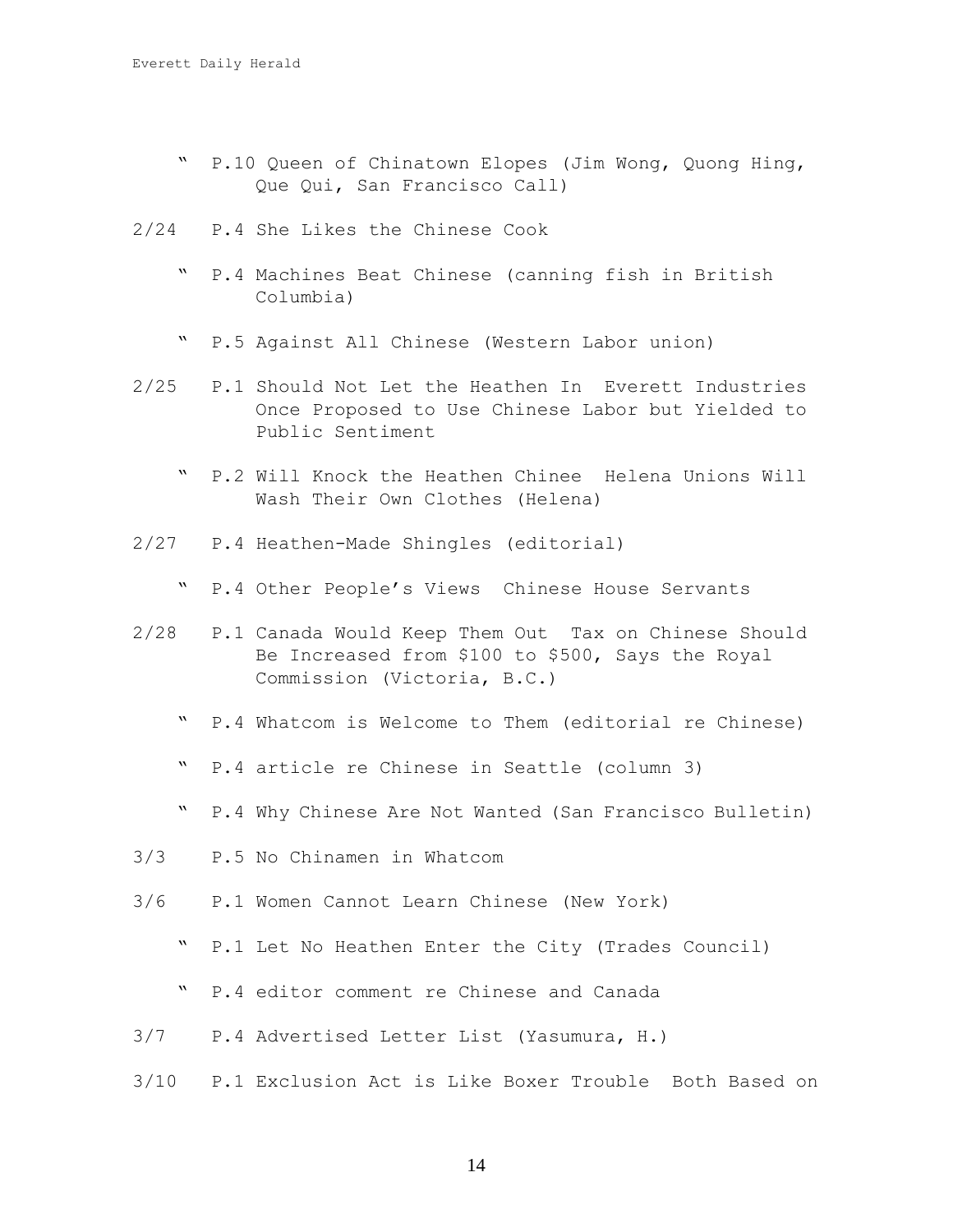Ignorance and Prejudice, Says the Chinese Consul at New York (Lock Wing, New York)

- P.4 No Use For Chinese (Island County Times of Coupeville)
- 3/11 P.1 Chinese Government Protest Against Exclusion (Peking)
- 3/12 P.1 Senate Committee Favors Chinese Exclusion Bill (Washington, D.C.)
	- P.8 Advertised Letter List (Takahashi, Tetso)
- 3/13 P.1 Women Say Let the Chinamen Come In (Spokane)
	- " P.1 Exclusion Bill Will Now Be Pushed Along (Washington, D.C.)
	- " P.3 Marries a Chink Billings, Montana, Girl Takes an Americanized Heathen for Her Life Companion (Sue Sing, Helena)
	- " P.4 Male Hired Girls Wanted (Spokane women & exclusion)
- 3/15 P.1 To Exclude Coolies and Let In Merchants (Washington, D.C.)
- 3/18 P.8 Neighborhood News (Japanese of S & I Railway robbed at Snohomish)
- 3/20 P.1 Chinese Highbinders After Their 'Frisco Consul (Ho Yow, San Francisco)
- 3/21 P.1 Captain of a Dutch Vessel Smuggled In Three Chinamen at Port Townsend, So it is Charged (Washington, D.C.)
- 3/28 P.4 (editorial comment re Asian exclusion in Tacoma and Everett)
- 3/29 P.2 Tacoma and the Chinese (Tacoma News)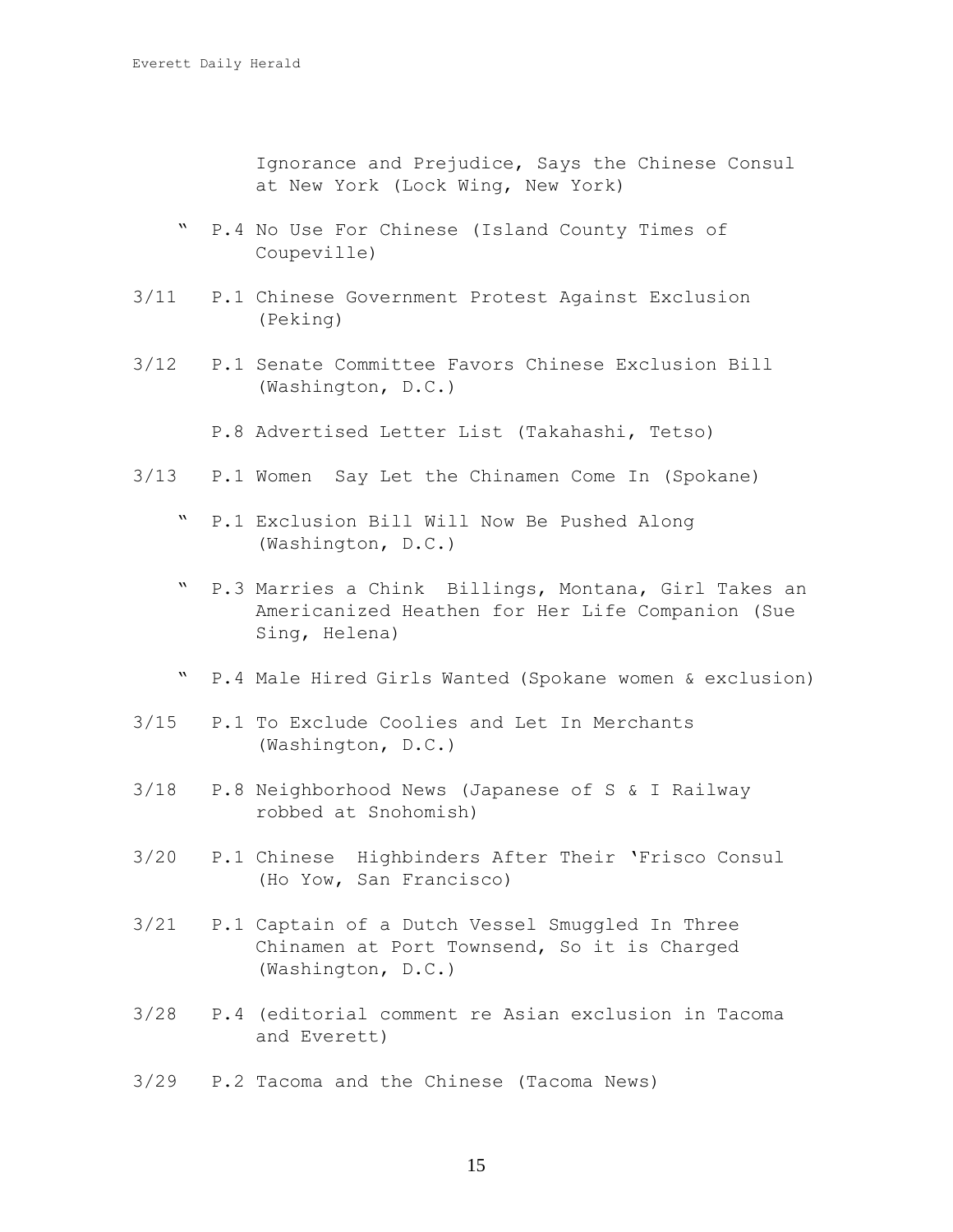- 4/4 P.1 Mitchell Talks on Chinese Exclusion (Wash., D.C.)
- 4/9 P.2 Chinaman and Jap Girl Wed in California (Quan Toy, 26, Jessie Oas, 20, San Diego)
	- " P.4 The Exclusion Law (editorial)
	- " P.4 Disguised as Nuns Revenue Officers Discover a Novel Scheme for Smuggling Chinese Into the United States (Vermont)
- 4/15 P.4 Pacific Coast Wants Exclusion (Washington, D.C.)
- 4/17 P.1 Coast Measure to Keep Out Heathen Was Turned Down (Washington, D.C.)
	- " P.1 House Will Accept the Senate Exclusion Bill (Washington, D.C.)
	- " P.4 Coast Measure is Rejection (editorial re Exclusion)
- 4/22 P.2 Labor World Court's Grounds for Enjoining Cook's Union From Boycotting Chinese Restaurant
- 4/24 P.5 advertisement for Matsuda and his troupe of Royal Japs
	- " P.8 Amusements (Matsuda and his troupe of jugglers)
- 4/25 P.2 According to Masonic Rites Prominent Chicago Chinaman Will Be Buried (Sam Gao Moy, Chicago)
	- " P.5 Amusements Everett Theatre (Royal Japanese Jugglers) also 4/26 page 2
	- " P.9 Labor World American Citizens of Hawaii Petition Government to Exclude Oriental Laborers
- 4/29 P.2 Japanese Unearth a Pre-Historic Skeleton (Stockton, Calif.)
- 4/30 P.1 Exclusion Law is Signed (Washington, D.C.)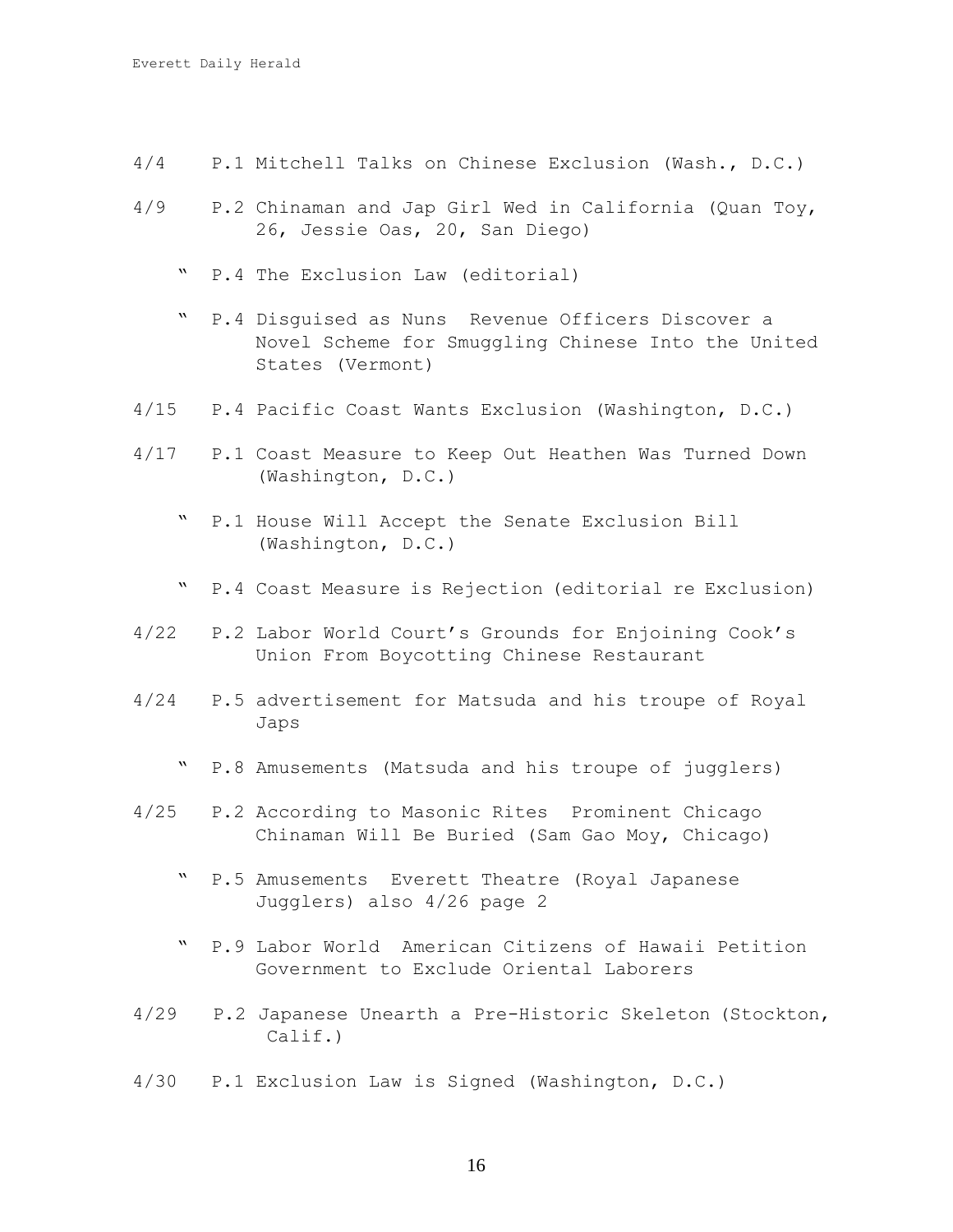- 5/5 P.1 Woe For Wee Lung His Bride Was Stolen on the Wedding Eve (New York)
	- " P.1 The Door is Barred Chinese Cannot Pass Through the United States En Route to Other Countries (Washington, D.C.)
- 5/7 P.2 Dead Japs Sent Home in Envelopes Relatives Save Money by Cremating the Remains and Mailing the Ashes (Oriental Trading Co., Great Falls, Mont.)
	- " P.5 Two Japs Hit by a Train (M. Kusuni, G. Shimooka, Everett & Monte Cristo Railway)
- 5/9 P.3 Additional Local Blackman Does Not Like Everett (discusses Great Northern Railway hiring 400 Japanese and Everett response)
- 5/19 P.2 Ghost of Murdered Chinese Haunts the State's Prison (Sioux City, Iowa)
- 5/24 P.1 Would Clinch Exclusion Act (Washington, D.C.)
- 6/4 P.1 A Jap First to Win a Columbia Scholarship (Nachide Yatsu, New York)
- 6/12 P.7 Chinaman's Oath Swears by the Blood of a White Chicken Killed in the Court Room (Chin Hee, accused of killing Doc Lung, Indianapolis)
- 6/14 P.1 Was the First Chinaman to Graduate in America Dr. Yung Wing Returns From Prominent Service in China to Make His Home in Hartford (San Francisco)
- 6/16 P.2 Is Exclusion Law Invalid? Such is the Rumor Abroad in Washington (Washington, D.C.)
	- " P.5 To Introduce Jap Servants
- 6/18 P.1 He Looked Like a Melican Man (Dr. Yung Wing, San Francisco)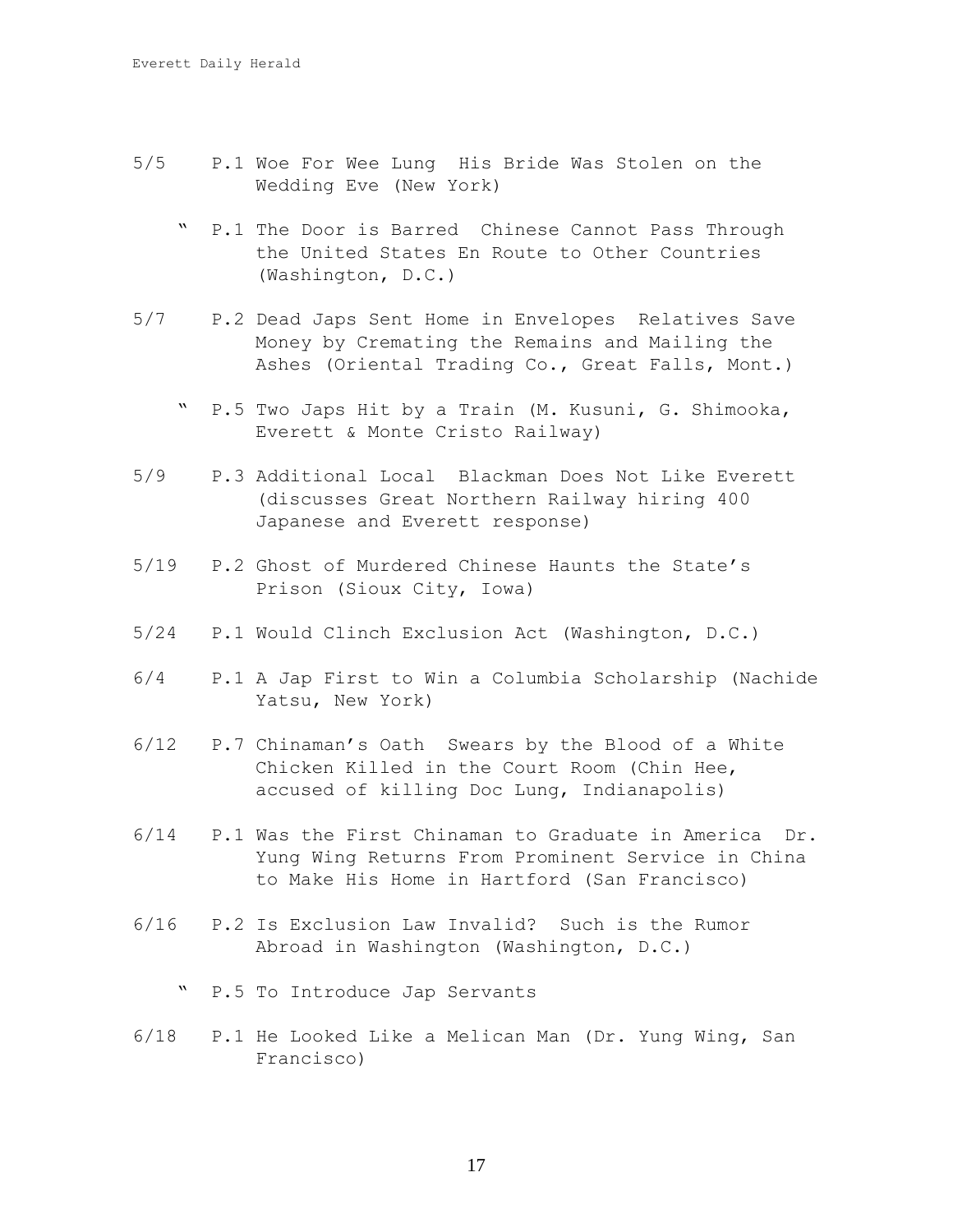- 6/19 P.1 Agin the Jap Those Employing Little Brown Men Will Be Considered Unfair by Organized Labor
- 6/25 P.1 Chinese Smugglers on Trial in Seattle (Seattle)
- 7/19 P.1 Chinese Puzzle Native Born Chinaman Tries to Prove His Citizenship and is Thrown Out of Court (Lo Lin, San Francisco)
- 7/24 P.2 Italians May Succeed Japs Great Northern Wants Better Hands for Road Work (Havre)
- 7/28 P.1 Their Hand Car Didn't Have Right of Way (4 Japanese injured near Madison)
- 7/29 P.3 Chinese Must Go Chinks Who Have Sneaked over Will be Deported One Batch Soon to Leave and Others Will Follow (Washington, D.C.)
- 8/1 P.4 The Jap Won't Do (editorial re railroad laborers)
- 8/6 P.5 One-Eyed, But He Uses Good Grammar (Japanese section house at Granite Falls robbed)
- 8/7 P.1 Forged Certificates for Chinamen at \$100 Per (San Francisco)
- 8/16 P.3 The Evolution of "Pat Murphy" Being a True Tale of How a Puget Sound Chinaman Became an Irishman (ex Ping Ling)
- 8/18 P.3 Advertised Letter List (Shira, H.)
- 8/20 P.1 Tagged Chinamen Turned Loose on the Streets of New York to Rustle Up Their Certificates (19 Chinese, New York)
- 8/22 P.1 Chinks Can't Land Treasury Department Refuses Admittance to Chinese Crew for the Steamer Korea (San Francisco)
- 8/25 P.1 Japanese Laborers Imported to Alaska (Tacoma)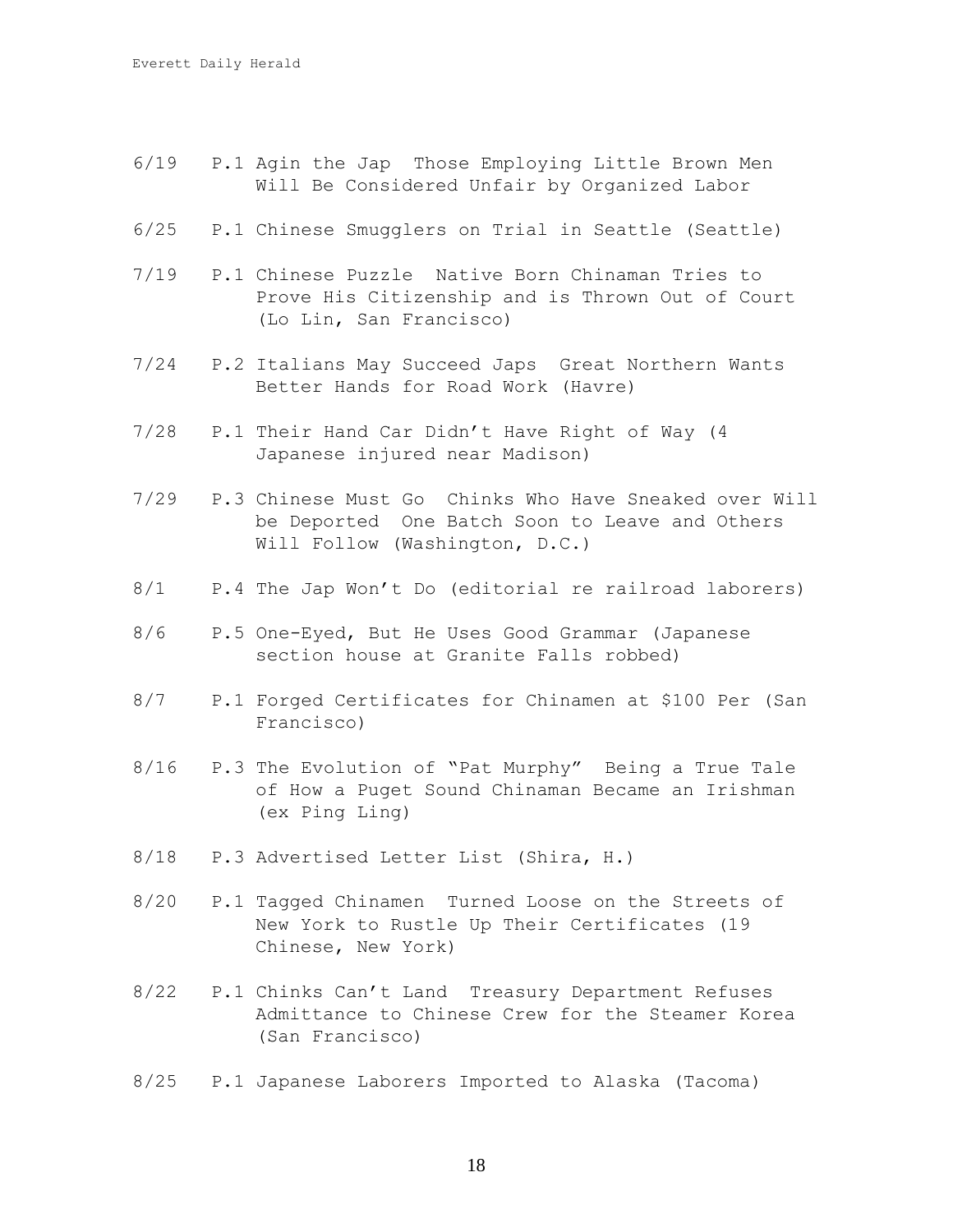- 8/27 P.1 Can't Land at Frisco Chinese Sailors Mustn't Come Ashore Violation of Exclusion Act Alleged (San Francisco)
- 8/30 P.11 Japs Getting Numerous Immigration of the Little Brown Men to the United States Makes Alarming Increase
- 9/2 P.5 Jap Hilarity Ends in Death for One One of a Boozing Party Fell Out of a Boat Near Edmonds and Was Drowned (J. Nakayamos)
- 9/23 P.2 Frisco Can't Get Rid of the Bubonic Disease is Brought From the Orient by Chinese and Infected Merchandise (Washington, D.C.)
- 9/25 P.2 Chinaman at the Phone
- 9/26 P.1 Genuine Case of Leprosy in New York (unnamed Chinese, New York)
- 10/2 P.1 Chinaman Makes Rich Strike in Oregon Found a \$15,000 Nugget in Diggings Formerly Worked Over By White Men (Baker City)
- 10/3 P.1 Japanese Cannot Become Citizens of the U.S. (Lee Guy Dean, Japanese, Chicago)
- 10/15 P.1 Must Not Interfere With Jap's Business (Cooks and Waiters' Union and K. Takahashi, Spokane)
- 10/16 P.1 Spokane Jap Wins Out in Boycott Case (K. Takahashi)
- 10/20 P.8 Neighborhood News Snohomish Robbed the Japs (Great Northern Railway section house)
- 10/22 P.8 Neighborhood News Snohomish (section house robbery of Japanese)
- 10/29 P.2 Majority of Immigrants Last Year Were Japs Something Over 2000 Sought Admission to the United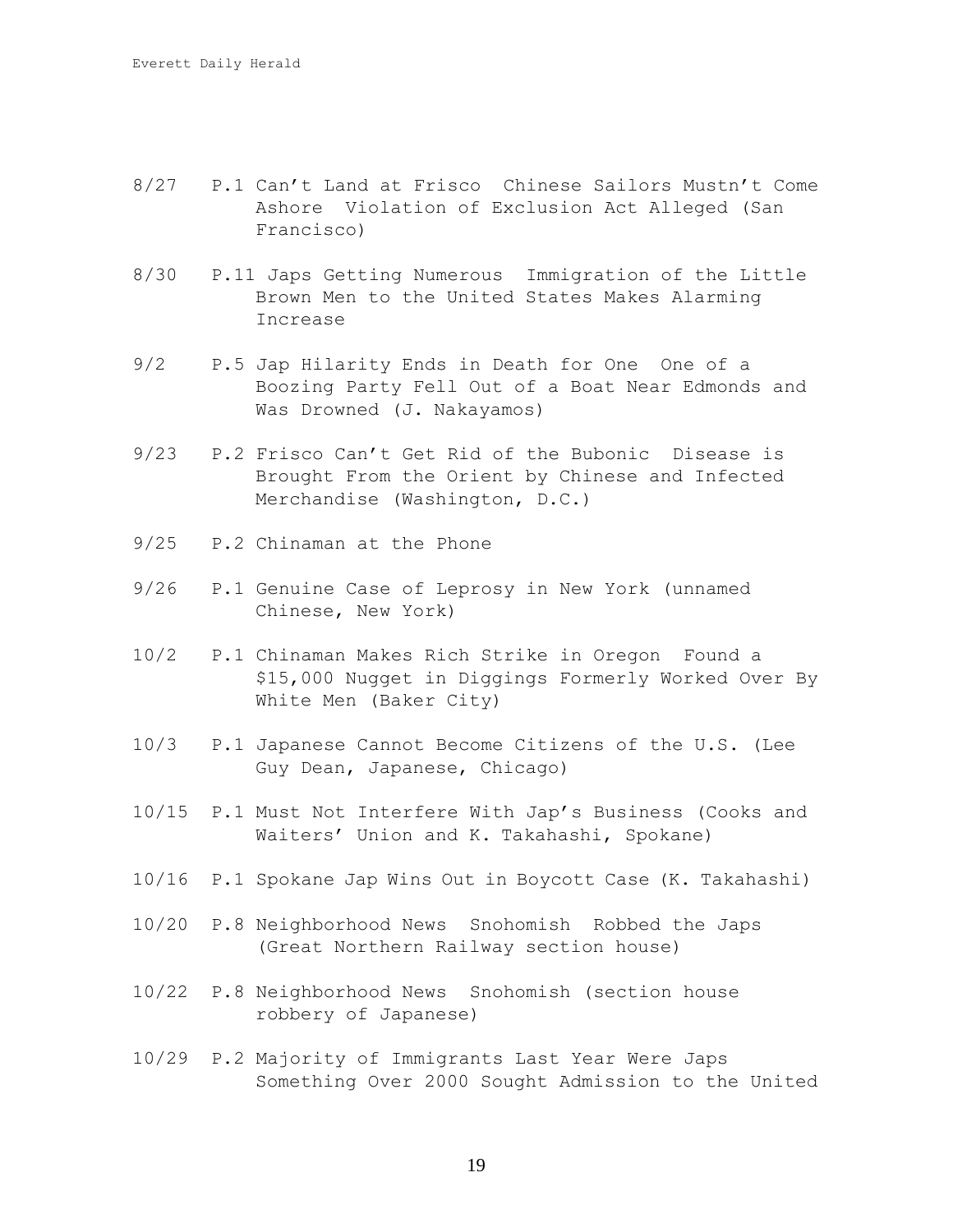States, at Port Townsend (Washington, D.C.)

- " P.2 Chinese Play Peculiar Tricks on Inspectors (Washington, D.C.)
- 11/1 P.14 Jap Passes a \$1 Bill That Had Been Elevated (Kilo)
- 11/4 P.1 In American Style Jap Residents of New York Celebrate the Fiftieth Anniversary of the Emperor (New York)
- 11/14 P.1 Let Them In Hill Would Encourage Chinese to Come Says Two or Three Thousand Heathen Should be Admitted Every Year (New York)
- 11/18 P.1 Chinese Form a Trust to Corner Potato Crop (San Francisco)
	- " P.6 Advertised Letters (Shira, Harry)
- 11/19 P.1 Will Try to Keep the Heathen Chink Out (Port Townsend)
- 11/21 P.1 Chinaman Hangs Himself in Jail (Jung Clong Kung, Tacoma)
- 11/22 P.1 Chinese to Establish Hospital in New York (New York)
- 11/25 P.4 Chinese Business Honor (editorial)
- 11/26 P.2 Chinese Boy Acted as Pilot Nine-Year Old Celestial Caught in the Act of Smuggling Coolies to Portland ("Little Henry," Tacoma)
- 11/28 P.2 Another Tong War On in San Francisco (Chuck Shut, San Francisco)
- 12/15 P.4 (editor's comment re Canadian anti-Japanese legislation)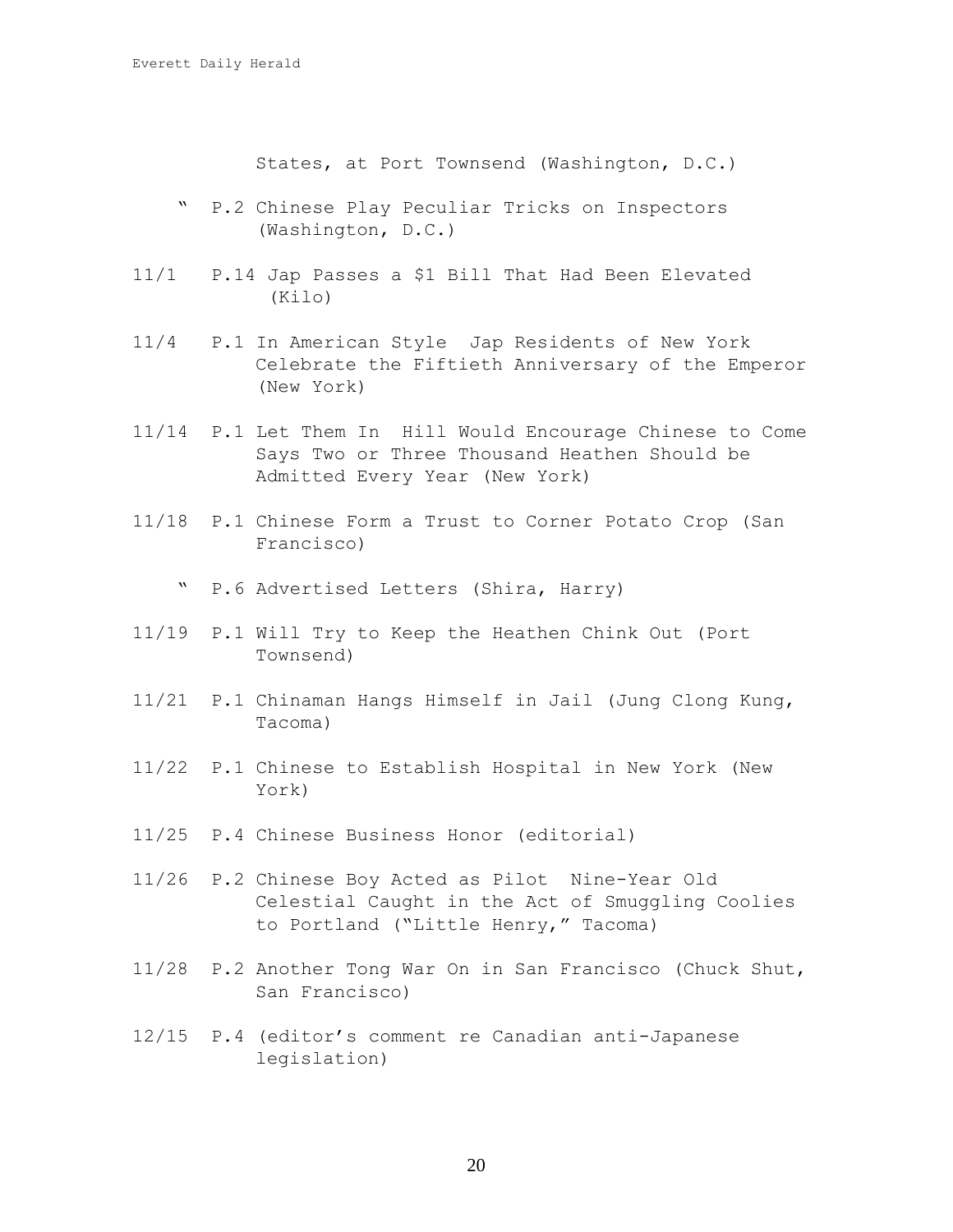- 12/17 P.1 Transfer of Chinese Crews Forbidden (San Francisco)
- 12/18 P.8 Japanese Santa Claus (G.N. section hands)
- 12/19 P.1 Chinaman Had a Marriage License (Ching Hing and Toy Sung on 1897 license, Whatcom)
- 12/20 P.3 Three Chinamen Ordered Deported from Tacoma (Hong Ton, Hong Fee, Toy Fong, Tacoma)
- 12/23 P.2 Japs Make Big Money Killing Seals in Bering (Washington, D.C.)

- 1/10 P.1 Accomplice in Murder Case Found in the Pen (killer of Fee Gam, Canon City, Colo.)
- 1/12 P.2 Barton Wants Chinks Let In Says Restricted Chinese Immigration is the Only Cure for Hard Times in Hawaii (Washington, D.C.)
- 1/16 P.3 Child Kidnapped by Chinese Can Faintly Remember Her Mother ("Lena," San Francisco)
- 1/19 P.1 Chinese Practically Dominate in Hawaii (Wash.,  $D.C.$ 
	- " P.1 Fan Tan Fiends Fight Police (New York)
- 2/9 P.6 Outstrips American Girls Bright Little Japanese Girl Makes Rapid Progress in English at Wellesley (Mitsen Okada)
- 2/20 P.1 All Samee Melican Chinese Want School Opened to Their Sons (San Francisco)
- 2/21 P.10 Chinese Husband Didn't Last Long Gone Back to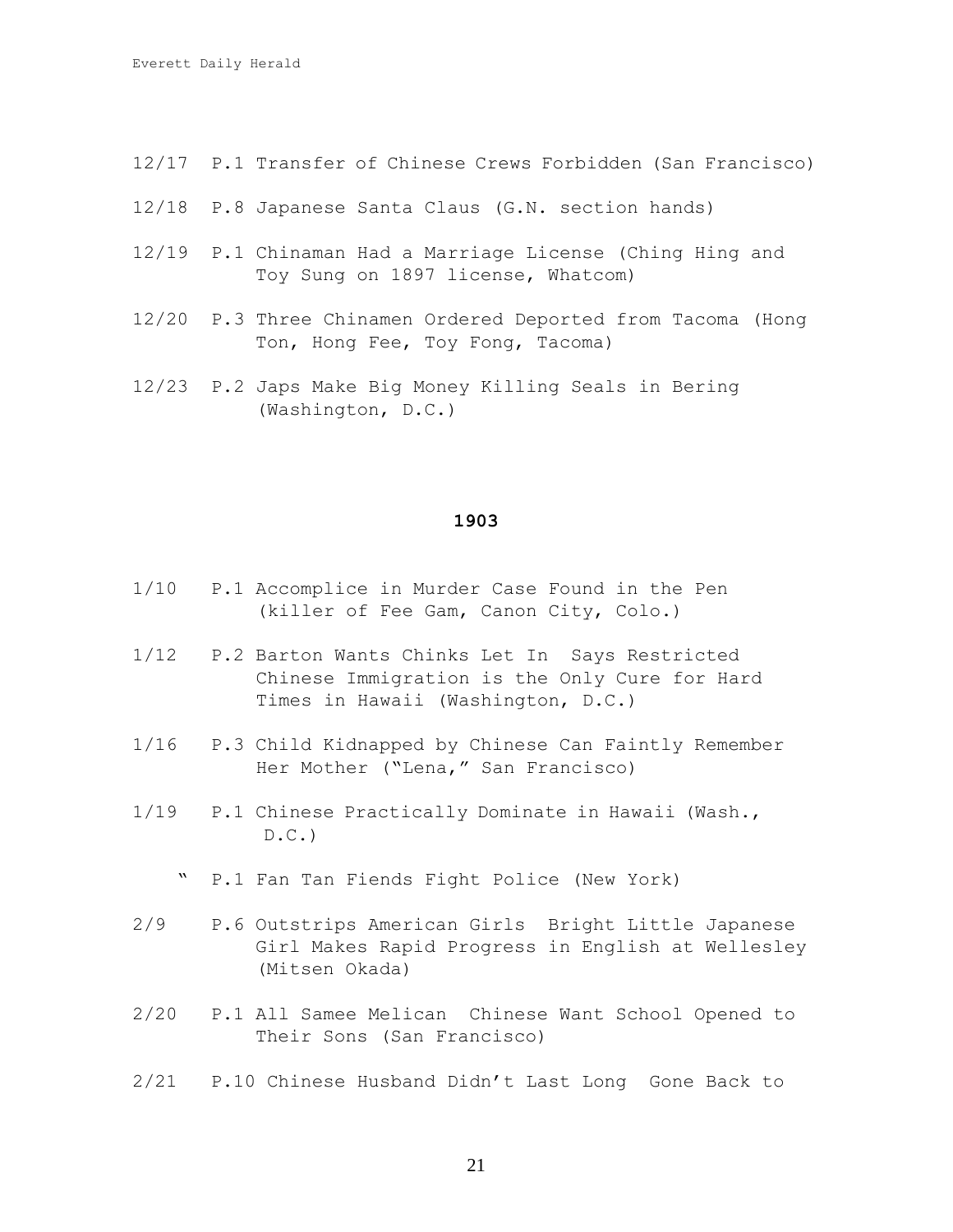Yakima Broke, While His White Wife Remains in Seattle (John Toy, Seattle)

- 2/23 P.3 Marries for Coin Chinaman's White Bride Relates Her Experience (Mrs. John Toy, Seattle)
- 3/3 P.8 Jap Boy Wanted Neighborhood News
- 3/7 P.13 Smuggling Chinamen Whisky and Opium Some of the Experiences of Uncle Sam's Revenue Officers
- 3/10 P.2 Wily Chinese Scheme to Fool Uncle Sam (Fung Poon, Helena, Mont.)
- 3/18 P.8 He's a Very Bad Jap (not named, fighting RR laborer)
- 3/24 P.1 Highbinder War is Raging in Portland Rival Tongs Import Murderous Pigtails and Terrified Chinese Beg for Protection (Portland)
- 3/25 P.1 Tried to Feed Her Dried Rat White Wife Gets Divorce From Chinese Husband and He is Glad of it (Jung Toy, North Yakima)
- 3/26 P.1 Union Chinks and Japanese Los Angeles Labor Council Endorses Organization of Unskilled Asiatic Labor (Los Angeles)
- 3/30 P.4 The City in Brief Chinese Missionary's Work in Seattle (J. S. Wong)
- 4/2 P.1 Agin Jap Labor Resolution Submitted to Trades Council to Bar Them From Chambermaid Work
- 4/6 P.1 Japs Injured by Dynamite Explosion (4 unnamed Great Northern Railway workers)
- 4/10 P.8 Repaired Japs Leave Hospital (2 Great Northernmen)

4/11 P.5 Unspeakable Jap With a Bad Eye (not named)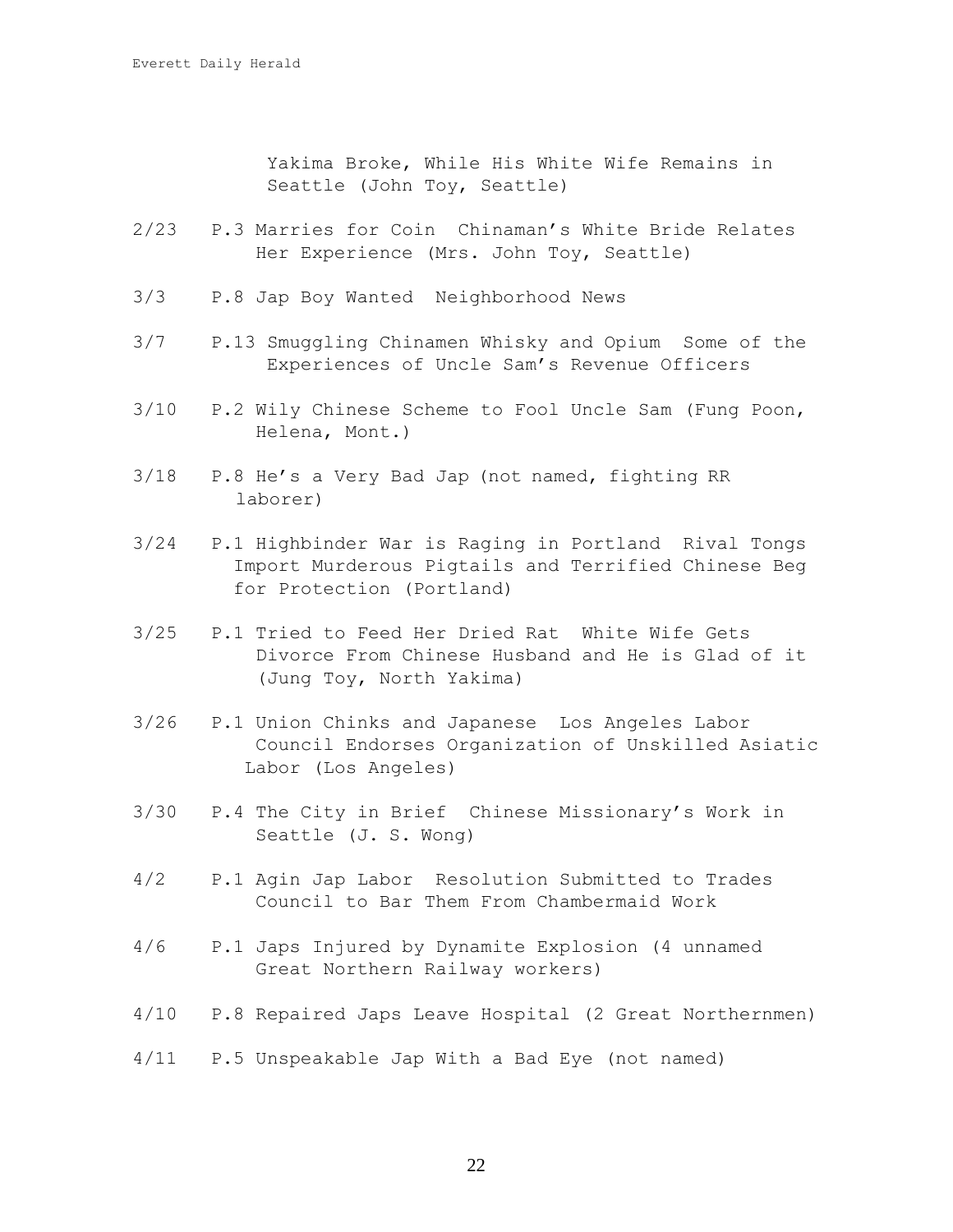- 4/15 P.3 Plan to Organize Hordes of Coolies Western Federation of Miners May Take in the Japanese and Chinese (Denver)
- 4/16 P.4 Jap Mill Hand Injured (Y. Tanaka, Wallace Lbr.  $CO.$ )
	- " P.7 Transfer of Chinese Crews at Port Townsend (Port  $T.$
- 4/17 P.2 Caught Smuggling Chinamen (Seattle)
- 4/20 P.3 Chinese Coming Northwest to Work in Canneries
- 4/22 P.1 Little Ones Are the Sufferers Three Children of Depraved Parents are Found Half Starved to Death (Lee Hong, Seattle)
- 4/24 P.3 Fined for Killing Trout (T. Samota, Green Lake)
	- " P.7 Walked Across the Line Two Chinamen With Forged Certificates Captured in Seattle on the Dode (Seattle)
- 5/5 P.1 Revenue Cutter Caught Napping Smugglers Land Chinamen in Spite of Patrol (Port Townsend)
	- " P.3 Chinese Miners Employed (Nanaimo, B.C.)
	- " P.7 Human Bones in Packages (San Francisco Chinatown)
	- " P.8 Slapped His Face in Open Court Jap Doi Springs a Surprise for the Lawyers (S. Doi, T. Nisha)
- 5/11 P.1 See Yup Officers are Arrested for Murder (Gee Hong On, Lee Ying, San Francisco)
	- " P.7 Chink's Klooch Went Back to Ma Six Weeks of Chop Suey Was All She Wanted (Charlie Wan)
- 5/19 P.10 Heathen Chinee on Strike Demand More Pay in Chicago and Walk Out Like White Men When Refused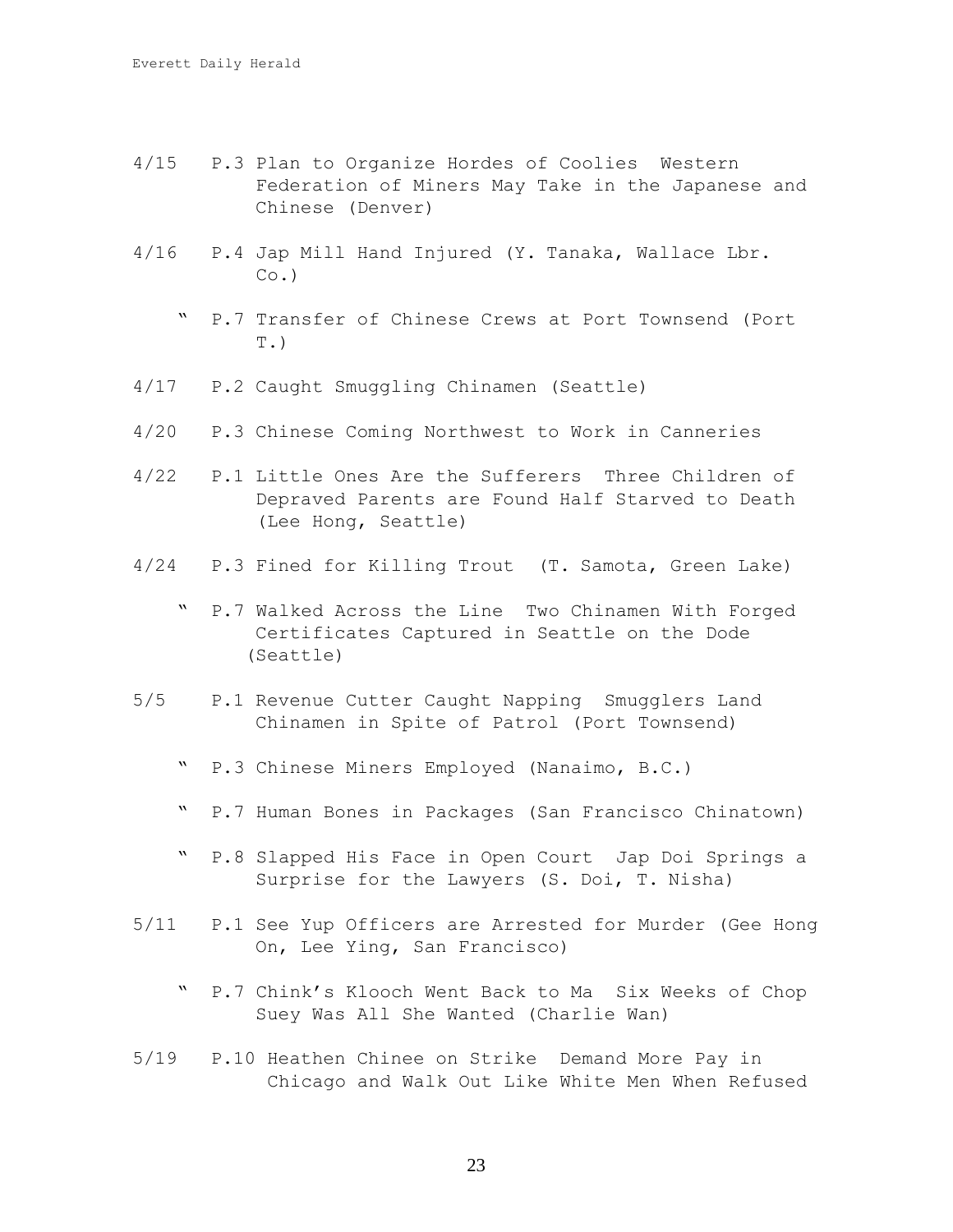(Chicago)

- 5/20 P.6 Doi Sentenced to Two Years (S. Doi who assaulted J. Nische)
- 5/26 P.7 Smuggliers Return Fire (5 Chinese, Buffalo, New York)
- 5/28 P.1 Must Send Her Back to China (Mrs. Loo Lin, Loo Lin Ben, New York)
- 6/2 P.2 Mrs. Loo Lin Released Will Be Permitted to Travel On Bond Through United States to Montreal (San Francisco)
- 6/9 P.1 Chinese Smuggler Loses Boat and Cargo (Seattle, 9 Chinese)
	- " P.1 Seizure of Opium (unnamed Chinese cook, Port Townsend)
- 6/10 P.2 Japs Sent Back (3 at Vancouver, B.C.)
- 6/12 P.3 Hotel Burns Nothing is Left of Popular Railroad Resort but Pile of Smoking Ashes
- 6/16 P.7 The Dangerous Hand Car (unnamed Japanese injured at Index)
	- " P.7 Advertised Letter List (Furuya, M., Imada, K., Mochizuki, U., Sunuska, H., Vomeno, K.)
	- " P.9 List of Identified Dead at Heppner, Oregon ("Three Japanese, Seven Chinese")
- 6/17 P.1 Jap is Hurt at Startup (broken leg, Wallace Lumber Company)
- 6/18 P.3 Prisoners to Walla Walla (F. Doi)
	- " P.7 After Contraband Chinese (Olympia)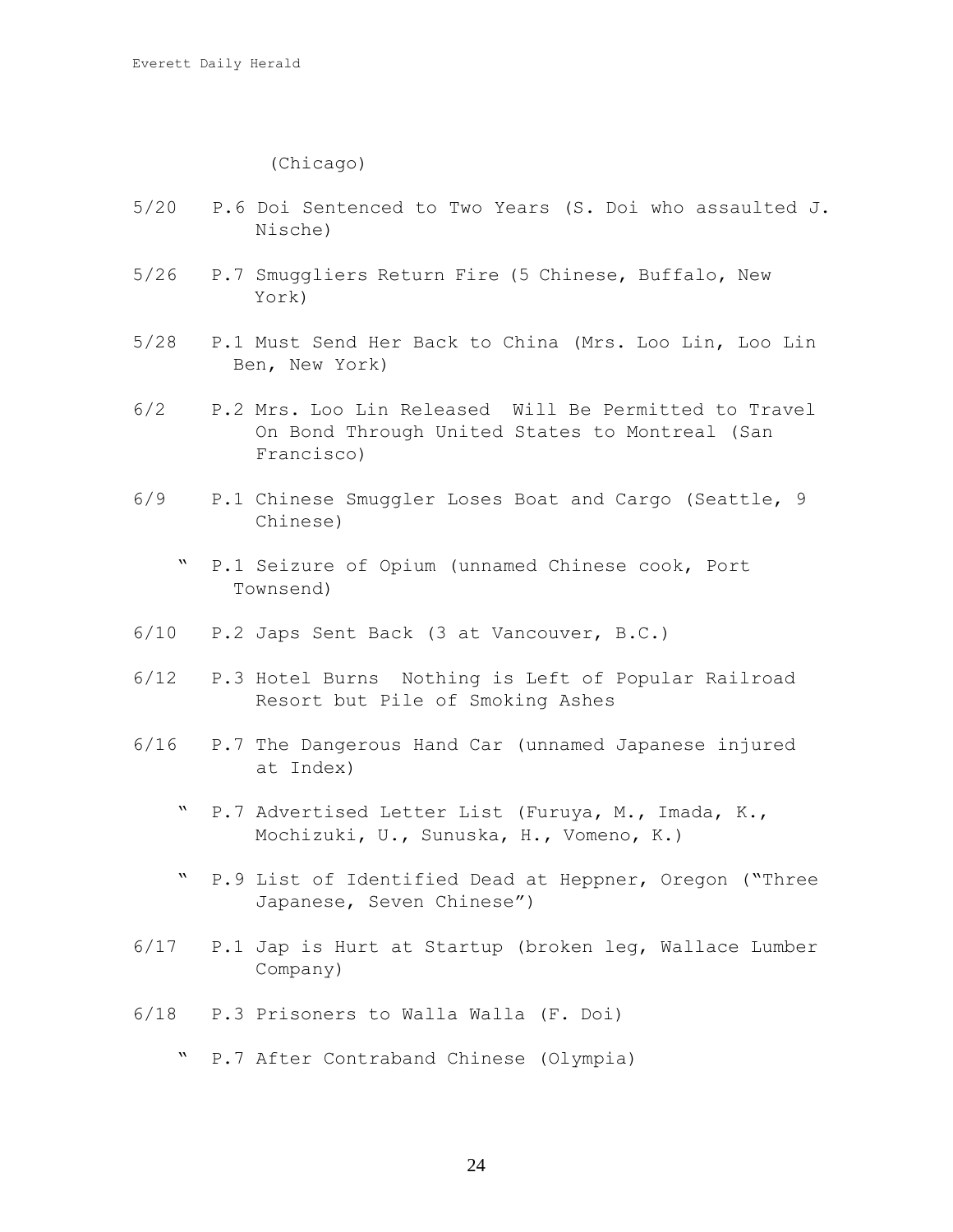- 6/22 P.8 Yale Fellowship Awarded (Haysuji Mayesawa, New Haven)
- 6/23 P.2 Chinese Organizing Secret Societies in U.S. (San Francisco)
	- " P.7 Advertised Letter List (Sumioka, H., Yoshio, H.)
- 6/27 P.5 Tale Told by the Japanese (Sam Yan of Everett)
- 6/29 P.3 Offers Big Bonus for Head of His Rival Seattle Chinaman Will Pay \$15,000 to Highbinder Who Will Slay Wong Yuen (Chin Tai Hee, Seattle)
- 6/30 P.1 Index Has Serious Fire in Early Morning (Japanese lodging house, Index)
	- " P.5 Kills Herself For Love of Chinese Cook (San Fran.)
- 7/6 P.2 Advertised Letter List (Sawada, G.)
- 7/7 P.7 Passing of the "Pigtail" Chicago Chinese are Parting With Mark of Nationality in Hope of Becoming American Citizens (Chicago)
	- " P.8 Won Lung Was Not the Man Police Thought He Was a Smuggled Chinaman
- 7/8 P.3 Japs Must Pay Poll Tax (200 beet workers, Spokane)
- 7/9 P.6 Bass Catches Chinaman Coast Line Conductor Sprints After Suspicious Looking Chink and Runs Him Down (not named)
- 7/10 P.4 Around the State (Lin Foo deported, 5 Japanese Raided in Seattle while playing blackjack)
- 7/11 P.1 Mexicans and Japs Fight Bloody Battle Four Killed and Fifty Wounded in Five Days Race War on the Desert (Los Angeles)
- 7/13 P.8 Case of Hee Fat Petition to Declare Him a Bankrupt Thrown Out of Federal Court at Honolulu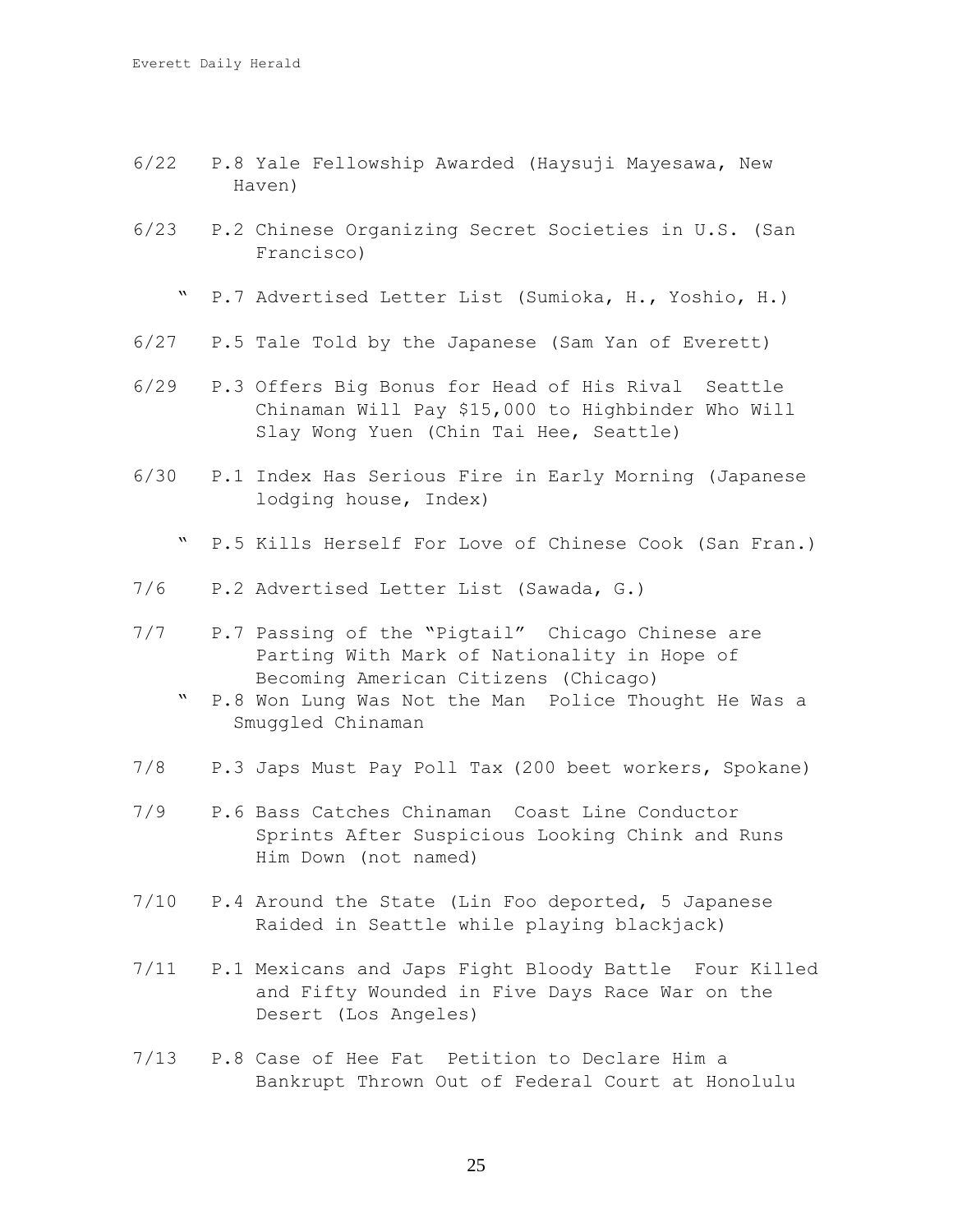(Honolulu)

- 7/16 P.1 Twelve Chinks Killed by Damp Frightful Explosion of Fire Damp in No. 6 Mine at Cumberland, B.C. (Nanaimo, B.C.)
- 7/17 P.2 Jap Whips Two White Men (not named, Colfax)
- 7/18 P.6 Chinese Will Protest May Ask Their Government to Enact Tariff Regulations Against Goods From America (Honolulu)
- 7/20 P.8 Steamer Load of Japs Ashore at Honolulu Is Hung Up On a Reef With Nine Hundred Laborers Consigned to Mexico (Honolulu)
- 7/22 P.3 Advertised Letter List (Matsuda, M.)
- 7/24 P.3 Heavy Price On His Head (Leong Kai Chen, St. Louis)
- 7/25 P.2 Heathen Chinee is Peculiar Two Who Have Been Illegally in America for Eight Years Now Want to Go Home (Young Far, Young Jill, Buffalo, N.Y.)
	- " P.5 Chink Will Show White Man How to Box (photo Ah Wing)
- 7/28 P.6 Advertised Letter List (Tanaka, T.)
- 7/29 P.3 Ah Wing Can Box Makes Good Showing Against Heavy Opponent at Exhibition at Central Opera House
- 7/30 P.6 Chinaman Chopped Up Ah Quong Makes Horrible Finish in Bunkhouse of Alaskan Cannery (Vancouver,  $B.C.$ )
- 8/4 P.3 Advertised Letter List (Nakamura, K.)
- 8/11 P.5 Advertised Letter List (Nakamura, M.)
- 8/14 P.5 Captured at Seattle (Moy Sam & 5 other Chinese)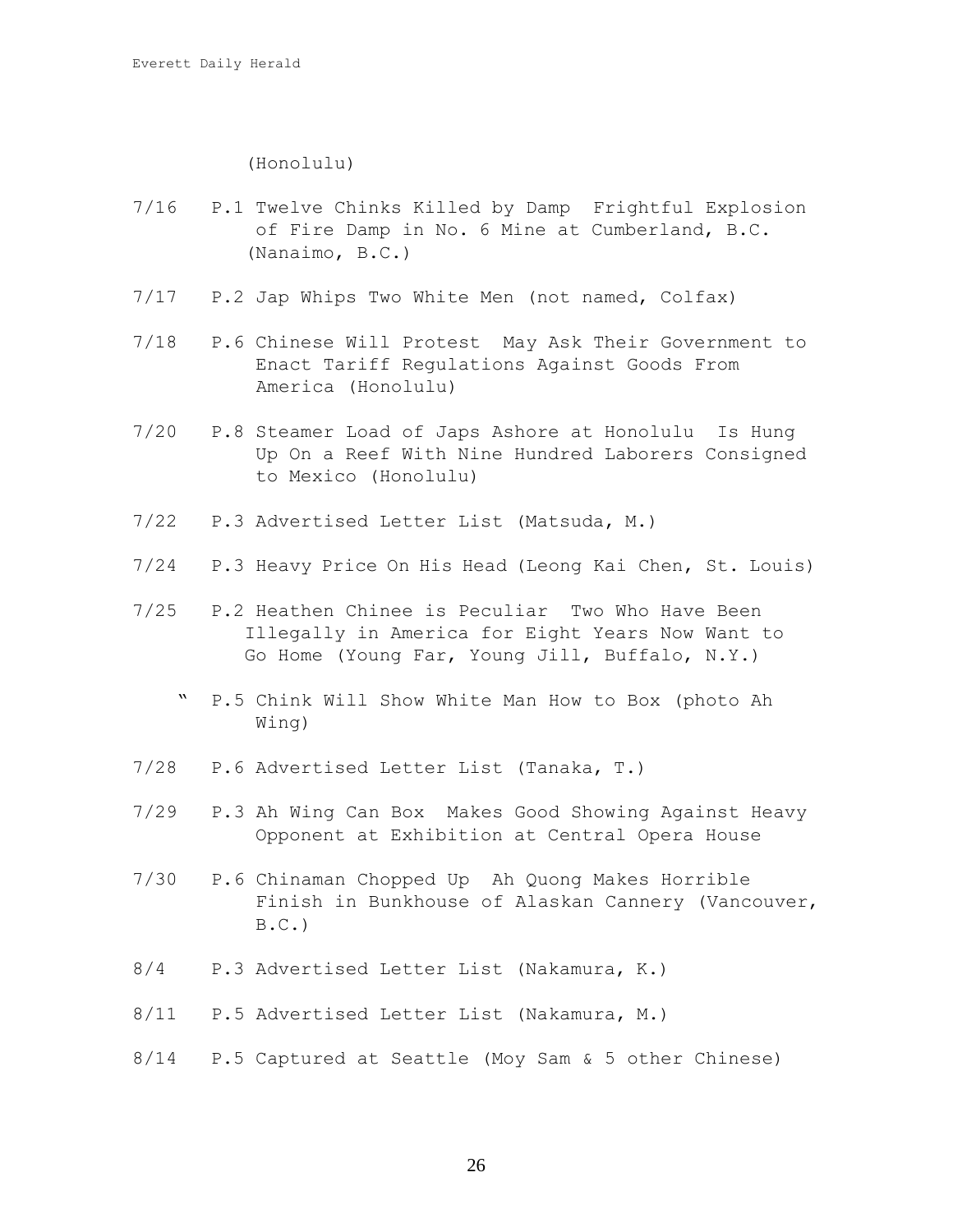- 8/28 P.3 For Killing a Chinaman (in Oakland, Cal., Seattle)
- 9/5 P.1 Wily Chinese Sends Instructions in Cake Inspectors Dissect Each Gift and Block Game to Establish Rights of Gee Fook (Portland)
	- " P.1 Chinese Subject of King Edward Excluded (Sam Honang, New York)
- 9/9 P.3 Chinese Woman Admitted (Mrs. Loon Luen, Montreal)
- 9/10 P.3 Man That Walks Like a Bear Jap Goes to Winlock to Work and is Shot in Leg by Short Sighted Farmer (S. Nakamura, Seattle)
	- " P.4 Bear Resembles the Jap (comment from Tacoma Ledger re S. Nakamura)
- 9/11 P.1 Japan Bazaar (Charles Kan)
- 9/15 P.1 Japanese Killed at Index Station Lryosuke Fukamoto Crushed by Passenger Train Body Taken to Seattle-Another Japanese is Injured, Perhaps Fatally
	- " P.2 Tom King Mung Stops His Breath and Dies (San Fran.)
	- P.3 Advertised Letter List (Furuya, S., Hondas, V., Nakagawa, M. Sumioka, H., Tanaka, D.)
- 9/18 P.1 Forbidden Japs Sneak into Hawaiian Ports (Honolulu)
- 9/19 P.3 Pawns His Certificate (Sing Yaw, Spokane)
- 9/21 P.7 Chinese Plotter Arrested (Tom Kin, San Francisco)
- 9/22 P.8 Snohomish New Line Cuts Out Seattle (Japanese railroad workers)
- 9/23 P.6 Forgets Her Passports (Mrs. Loo Lin, New York)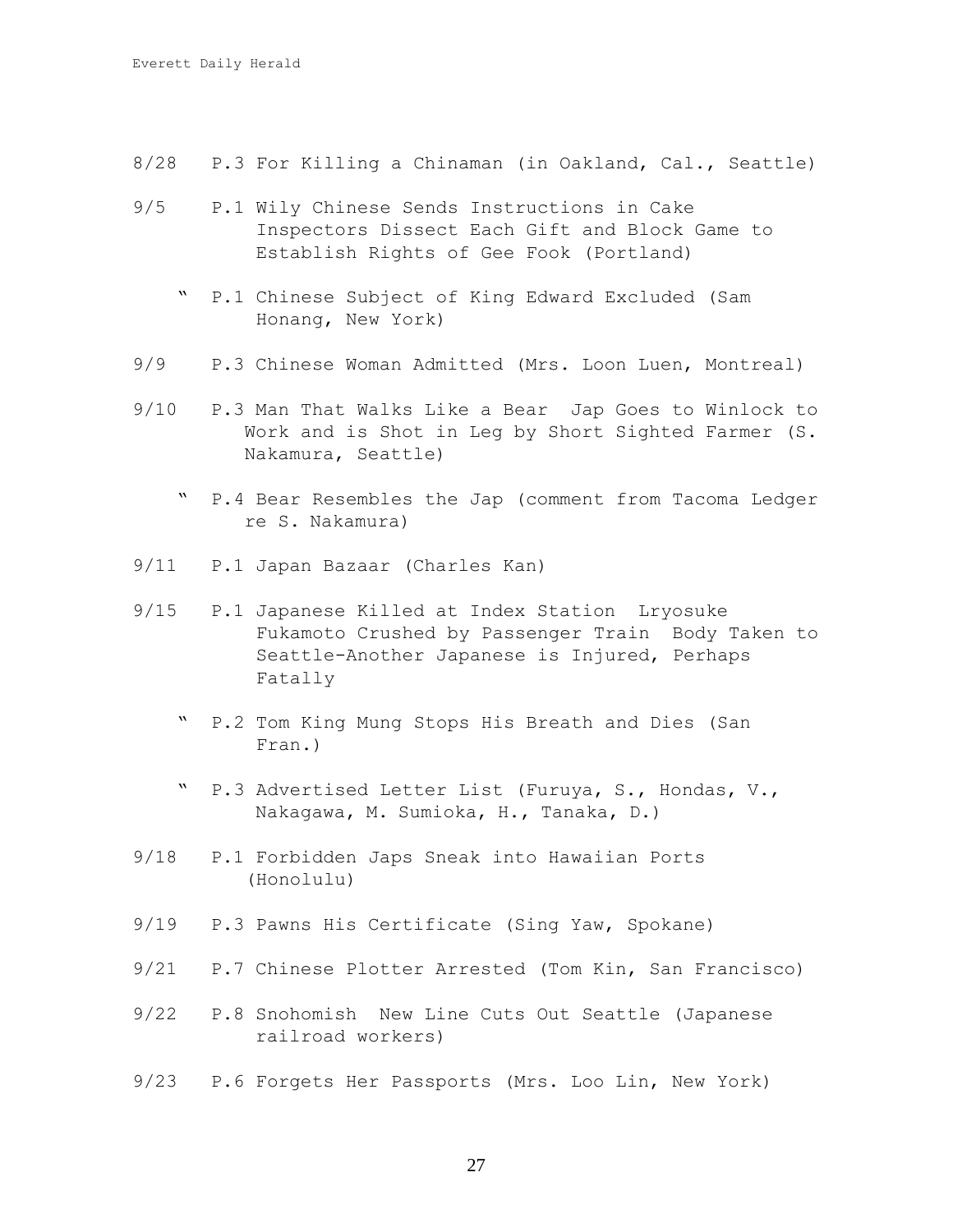- 10/2 P.3 Indians Replace Japs (pulling beets, La Grande, Or.)
- 10/10 P.2 Robbers Tie Chinese and Try to Burn Them Secure \$150 and Two Gold Watches From Four Gardeners Near North Yakima (No. Yakima)
- 10/12 P.6 No Chinese For Aberdeen (Aberdeen)
- 10/15 P.3 Make Attempt to Bribe Officers Japs Pay Their Money and Then Go to Jail (C. Imaizumi, Ritsu Kasahara, Shina Imabku, Seattle)
- 10/23 P.7 Chinese Merchant Excluded (Eng Weng, New York)
- 11/6 P.1 Now the Wife of John Wing Lee Montana Girl Marries Her Chinese Lover (Chicago)
- 11/9 P.3 Jealous Jap Kills Woman (K. Ogawa killed Emma Noruma, "Japanese woman of the restricted district" Aberdeen)
- 11/12 P.7 Train Kills Chinaman (not named, Seattle)
- 11/13 P.1 Sneak Ashore at Mukilteo Thirty Japs Landed There in Early Morning Hours
	- " P.2 Rich Chinese May Have to Go New Ruling Made in San Francisco Case (Lin Lung Wong, San Francisco)
- 11/17 P.5 Back to Vancouver They Go in a Bunch Thirty Pauper Japs Return to the Realm of King Edward the Seventh
- 11/19 P.1 Accident Unavoidable (Chin John Yin, killed on PSE)
- 11/28 P.7 Japanese Lovers Twice Married First Ceremony is Performed by Proxy (Tomaji Maruyama & Sao Shimada, Rev. F. Okagaki, Seattle)
- 12/4 P.1 Chinamen Drowned (4 Chinese, Buffalo, N.Y.)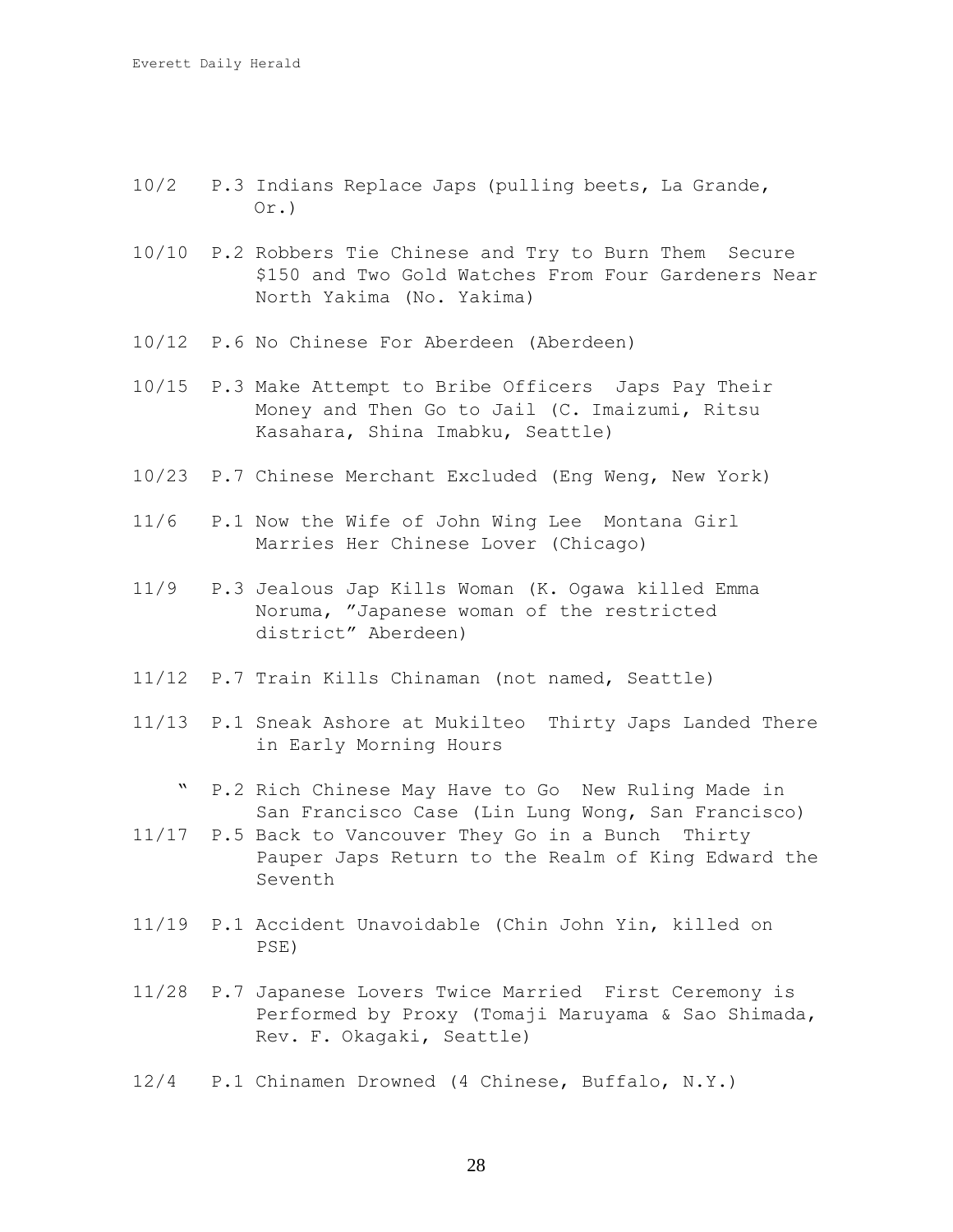- 12/5 P.4 editor's comments re Japanese proxy marriages
- 12/8 P.1 Marriage is a Failure With Chinaman and Jew Young Lady Jilts Her Almond-eyed Lover and He Secures Judgement in Court (Charles Cheong, Indianapolis)
	- " P.5 Raid on Opium Den (2 unnamed Chinese, Hoquiam)
- 12/9 P.4 editor comments re Japanese women married by proxy
- 12/12 P.1 Masked Man Kills a Jap at Edmonds Bandit Walks into Section House and Shoots Down the Defenseless Oriental (body taken to Everett)
- 12/15 P.1 Murderer of Jap Went to Ballard Seen There Day After He Committed the Crime
- 12/17 P.1 Deserted Chinese Meet With Very Hard Luck Cross the International Boundary But are Deserted by Guide and Arrested (Whatcom)
	- " P.5 Body of Jap Found in Lake Believed to Have Been Murdered by His Enemies in a General Fight (Taku Haysi, Olympia)
	- " P.5 Jap Marries White Girl (Ginasuki Yamatoto, Whatcom)
- 12/19 P.11 Chinatown's woman Doctor (re Dr. Esther M. Bok, New

York)

- 12/21 P.1 Many Chinese Going to Canada Every Incoming Steamer is Loaded With Them (San Francisco)
- 12/22 P.1 Five Chinamen Under Arrest Picked Up by Officer Goldthorpe on the Waterfront (Clieo, Hig Jim, Kego, Lee, Poo)
- 12/23 P.7 Homely Chinaman Weds Pretty Girl Professes Great Love For the Miserable Celestial (Charlie Kam,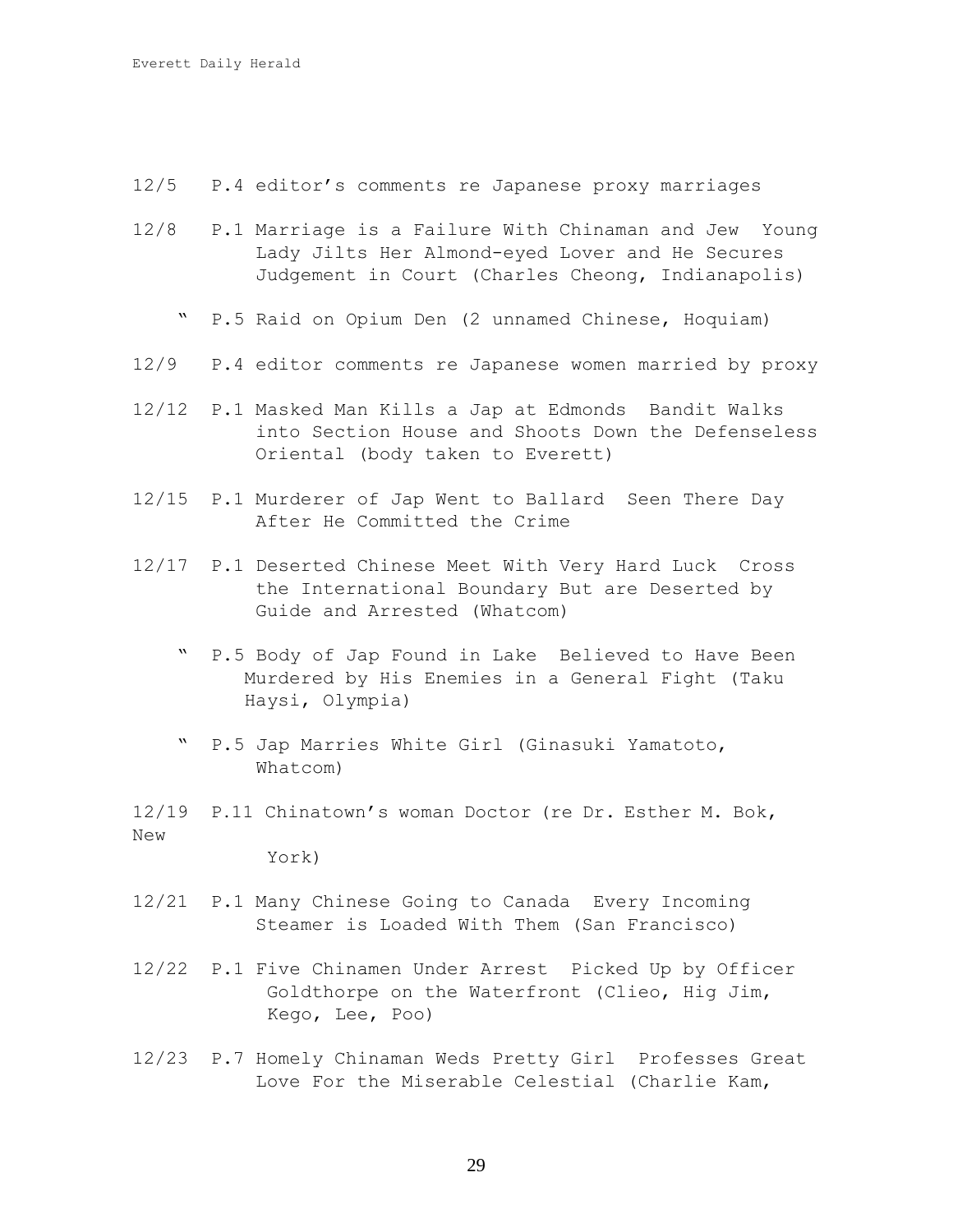Butte, Mt.)

- 12/24 P.6 Played Poker in Two Languages This is How John W. Gates Won from Chinaman (not named, New York)
- 12/26 P.1 Chinamen Examined and Must Get Out Inspector Says Five Arrested Here Were Undoubtedly Smuggled Into United States (Jim Lee, Sin Guin, Joe Doo, Ah Poo, Ah Lee)
	- " P.3 Smugglers are Keeping at it Authorities Think Everett Chinese are Only Part of Big Bunch of Celestials
	- P.5 Killed by Knife Wounds (M. Katzalan, Japanese, Vancouver, B.C.) also 12/28 page 5
	- " P.6 A Moonlight Ride (fiction with Japanese)
- 12/28 P.3 Chinese Worth \$500 a Head Letters to Friends Reveal That Fact to Officers
	- " P.6 Chinaman Seeks Divorce (Long Gee, Trenton, N.J.)
	- " P.7 Chinese Influx Ends (Victoria, B.C.)
- 12/30 P.8 For Further Inquiry (2 Japanese women, 7 or 8 men, Seattle)

- 1/1 P.5 Lee Sam Fights Back (New Westminster, B.C.)
- 1/4 P.5 Year's Record of City's Police (Chinaman illegally in the country, 5)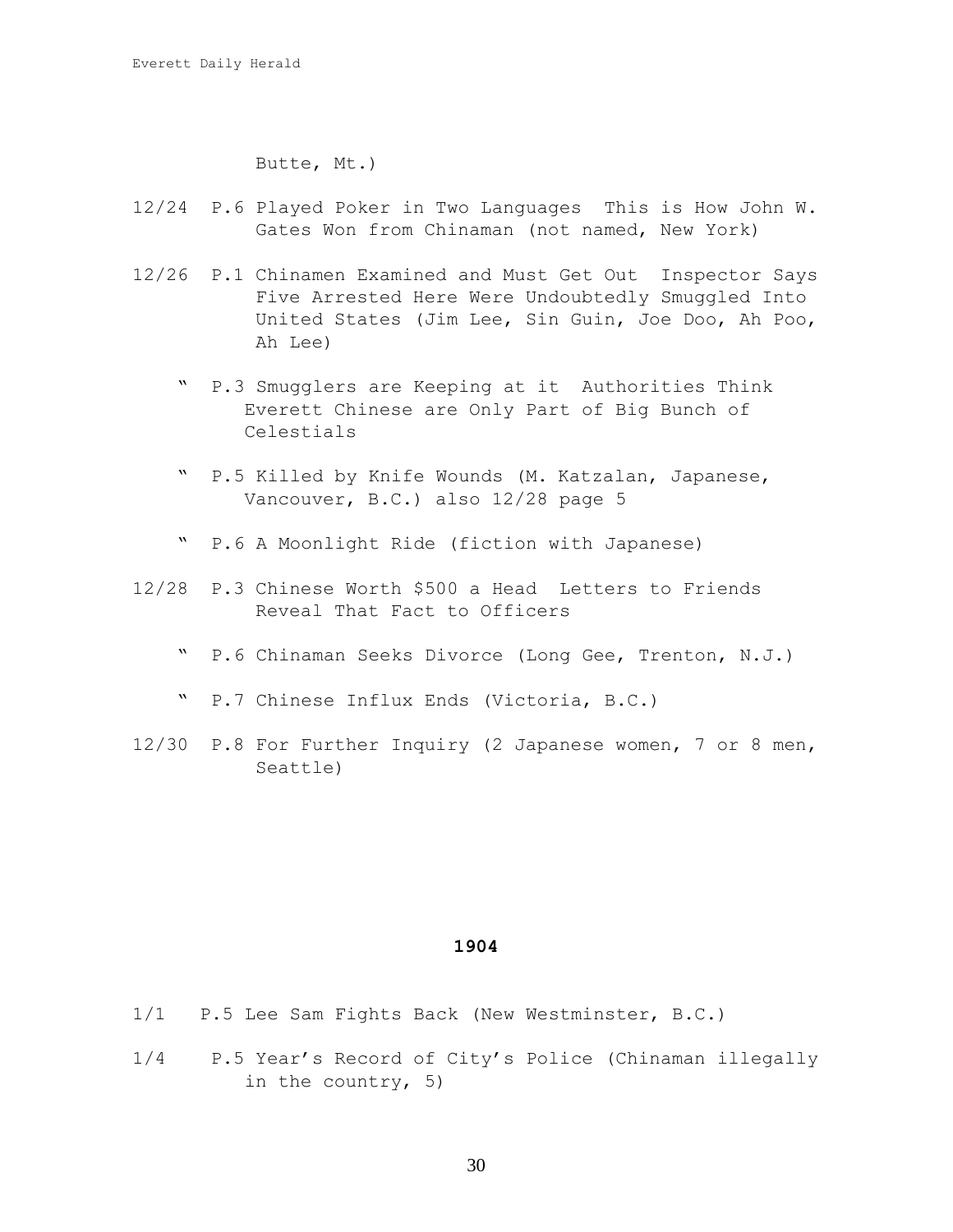- 1/9 P.3 Orders Her Deported (Chow Sheem, Lam Keong, Seattle)
	- " P.5 Tanaka Still at Large (Tanaka killed Kawazan, Vancouver, B.C.)
	- " P.6 Everett Japs are Confident They Say Their Country Doesn't Need Their Services (K. Hayashi)
- 1/11 P.1 Members of Crew Saved (Lo Ylook, Tuen Hing, Ching Wing of S.S. Clallam)
- 1/16 P.2 Japanese Had Jewelry (A. Kanneko, Seattle)
- 1/25 P.10 Advertised Letter List (Sumioka, H.)
- 1/28 P.1 Jap Shoots Boy (not named, Vancouver)
- 2/2 P.8 Morgan's Nephew Weds Yokohama Jap Belle (Yuki Kato, New York)
- 2/8 P.1 Japs Are Hiking to Their Home Reported to Be Leaving for Land of Cherry Bloom (railroad workers)
- 2/10 P.7 Advertised Letter List (Ushijima, M.)
- $2/11$  P.5 Burglar Slashes Jap (Situko Hamato, 706 6<sup>th</sup> Ave. So.)
- 2/15 P.1 All Japanese are Subject to Call Mikado May Force Them to Return to Japan in Case of a Conflict Leave Their Names Behind (San Francisco)
	- " P.6 Advertised Letter List (O'Kada, M.)
	- " P.8 Objecting to Jap Laborers Also Allege That They are Not Drawing Satisfactory Wages—Mill Management Contradicts Story (at Mukilteo)
- 2/16 P.1 Protest is Entered Against Exclusion (re Japanese,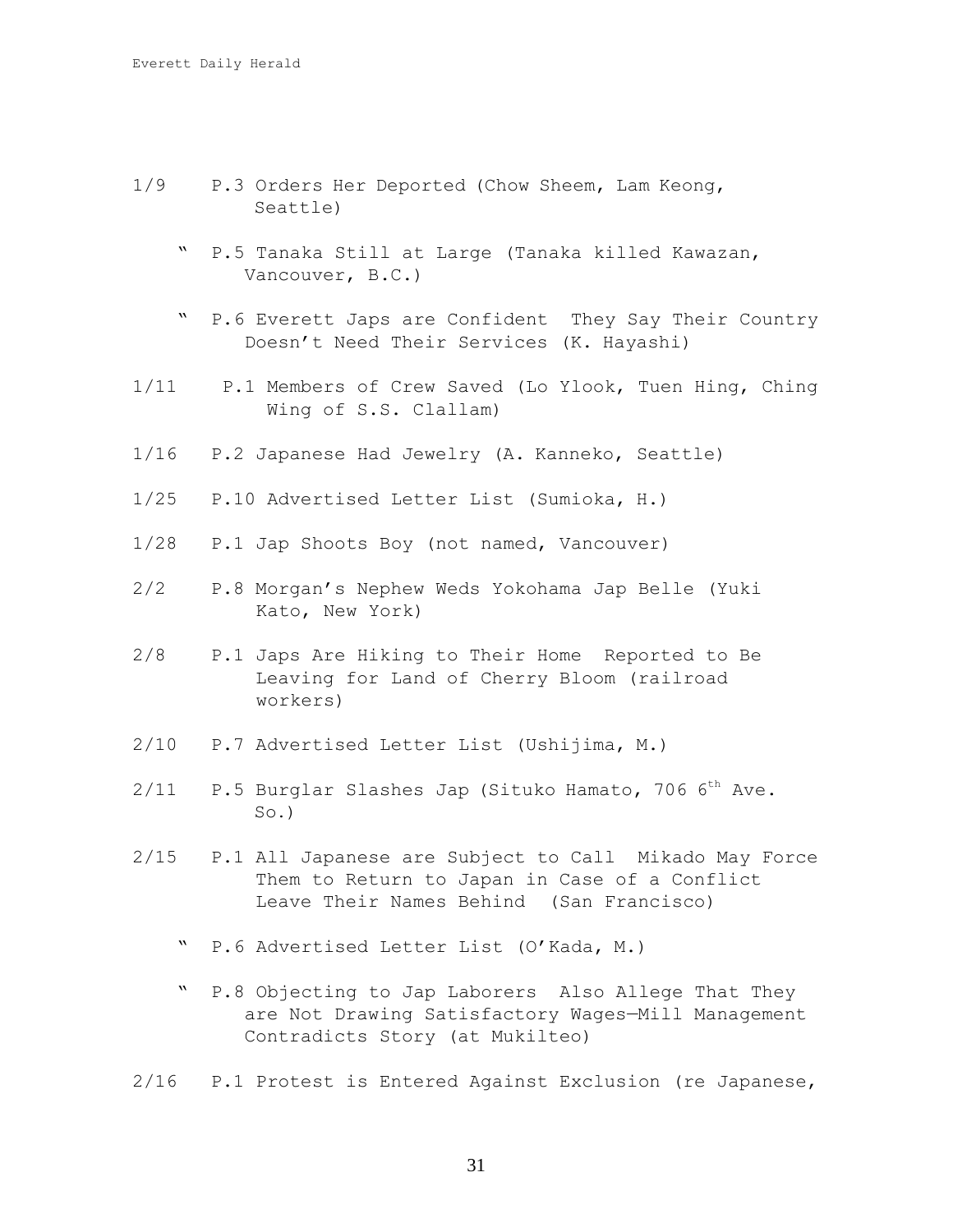Ottawa)

- " P.5 Japs and Russian Battle in Seattle (K. Nogomato & Yoshay, Seattle)
- 2/27 P.8 Japanese Minister to Speak (Rev. Okazaki)
- 2/29 P.8 The Warlike Jap Subjects of the Mikado at Mukilteo Getting in Training for Emergencies
- 3/1 P.1 Bar Japs From Loading Lumber Captain of Schooner at Mukilteo is Obdurate
- 3/4 P.5 Japanese Speak on Present War (Rev. Okazaki of Seattle, Y. Nakamura)
- 3/5 P.3 Japan's Cause is a Righteous One So Declare Speakers at the Y.M.C.A. Gymnasium (Rev. Okazaki, Y. Nakamura)
- 3/19 P.9 Question of Japanese Labor (re Philippines & Hawaii, Washington Post)
- 3/21 P.1 Will Form New Chinese Treaty (Washington, D.C.)
- 3/25 P.3 Disallow Japanese Law (Vancouver, B.C.)
- 3/26 P.7 Roosevelt Had a Jap Classmate (re Baron K. Kanako, New York)
- 3/28 P.1 More Japs at Mukilteo Mill Ira Heath Says That One Hundred are Employed
- 3/31 P.6 Japanese Exhibit Articles to be Shown at World's Fair Reach Portland on the Indrapura (Portland)
- 4/2 P.8 Strange People See Snohomish (Ainu)
	- " P.11 To Amend Exclusion Act (Washington, D.C.)
- 4/6 P.4 Danger From Orientals (editorial re Japanese working at Mukilteo mill)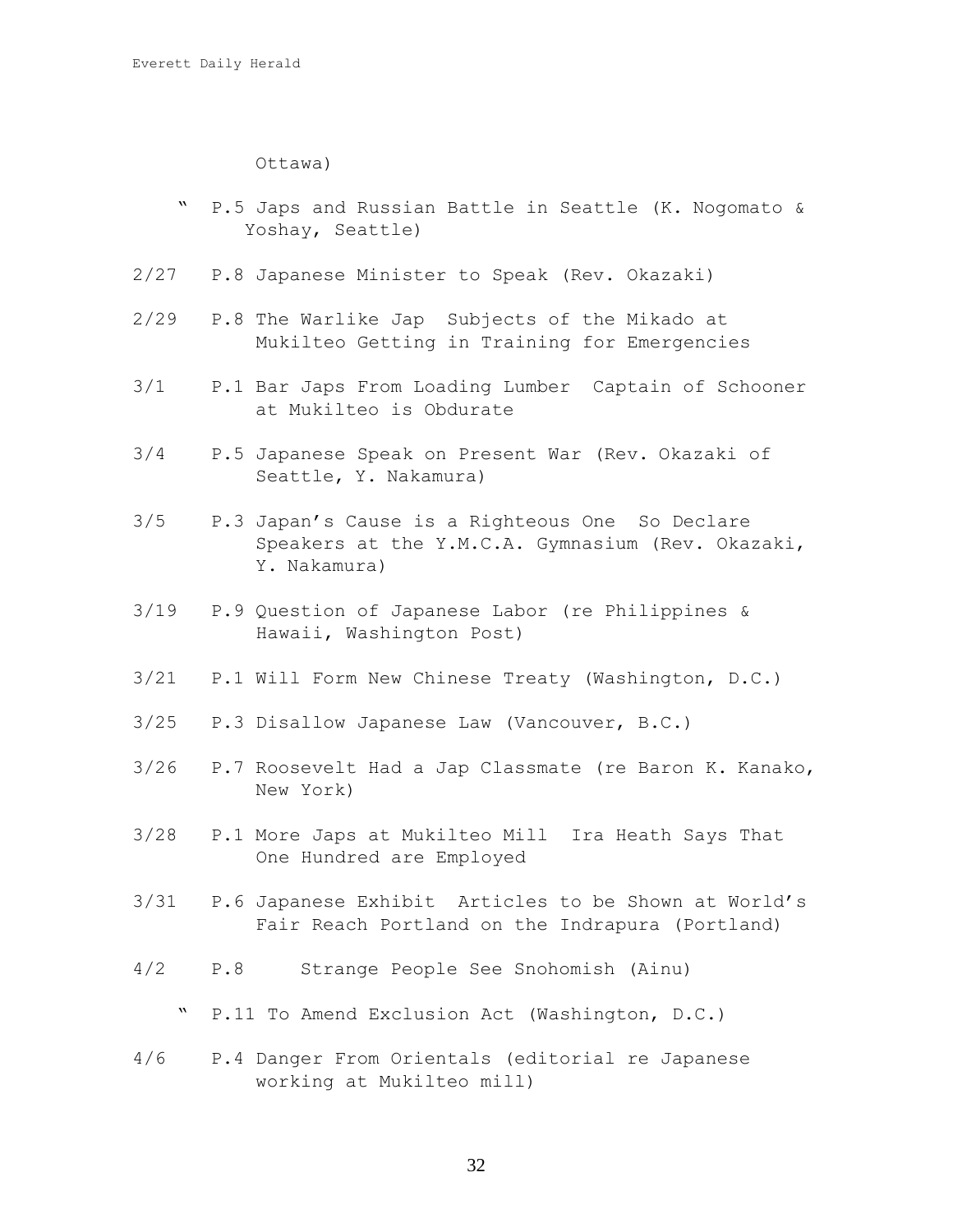- 4/7 P.4 Four Chinese Boys Drowned at Vancouver They Went Out in a Small Boat Which Was Capsized in a Heavy Wind (not named, Vancouver, B.C.)
- 4/9 P.1 John Chinaman Must Keep Out, is Bound to be Excluded When Treaty Expires (Washington, D.C.)
	- " P.1 Crew of Chinese Start a Mutiny (Tacoma)
- 4/11 P.7 Chinese Lose Their Lives (New Westminster, B.C.)
- 4/13 P.2 Chinese Passengers Were Not Mistreated Those on Way to World's Fair Simply Forced to Obey Regular Rules of Government (San Francisco)
	- " P.5 Chinamen Need Not Serve Negro Customers (Chicago)
- 4/14 P.3 Japs Staying in Washington Are Not Going Home to Take Part in War With Russia
	- " P.4 Yellow Against Black (editor comment re Chicago incident)
	- " P.4 Carry Dead Child in Bundle (Frank Shinohara, North Yakima)
- 4/15 P.7 Wily Chinamen Do Up Fishing Company Secure Money for Wages and Then Refuse to Go to Alaska as They Had Agreed (Chin Jim, San Francisco)
- 4/18 P.4 Prefer the Starry Banner Four Japs Don't Care to Return to Fight Under the Rising Sun Flag of the Mikado (stowaways, not named)
- 4/21 P.4 Ally of the Japanese (editorial comment)
- 4/23 P.5 Wilson Bound Over (2 unnamed Chinese smuggled in, Bellingham)
- 4/27 P.7 Native Chinese are Barred From Entrance (San Fran.)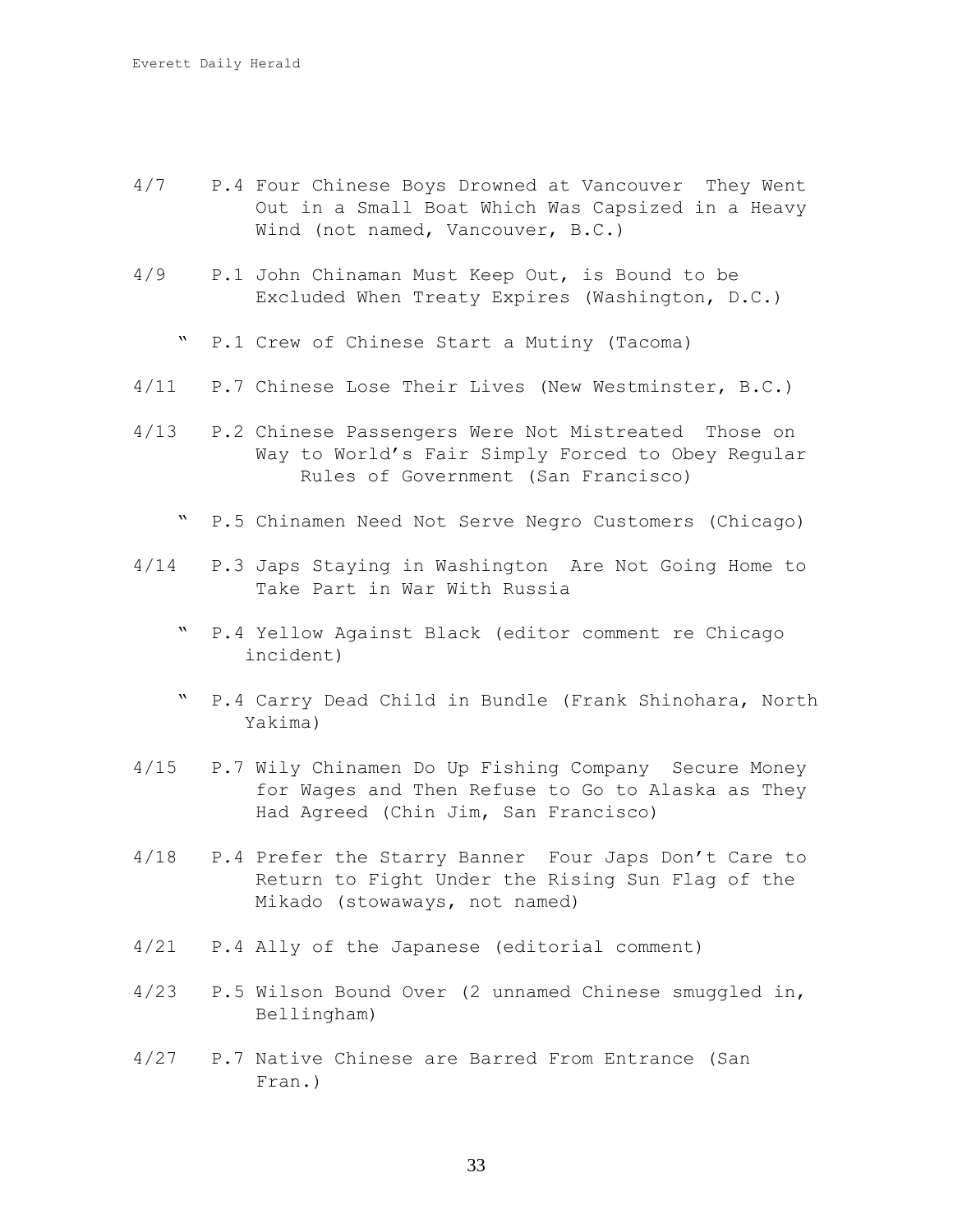- 5/2 P.2 Company Store is Sold at Mukilteo (Japanese mentioned)
- 5/9 P.4 Letters From People Labor Asks Why (Japanese working at Mukilteo mill)
	- " P.6 No More Chinese Detention Stations Department Decides to Let Port Townsend Handle All of the Sound Business (Washington, D.C.)
- 5/10 P.8 Jap Found Dead this Morning Member of the Great Northern Section Gang (Saisuke Kusata, 25)
- 5/13 P.8 Japs Fired From Mill at Gold Bar An Even Dozen Orientals are Displaced by Whites (Gold Bar)
- 5/19 P.7 Going Home to Fight (Kay Saiki, Bellingham)
- 5/23 P.2 Unclaimed Letter List (Ogeta, S.)
- 5/24 P.2 Japanese Weds a Wife by Proxy (K. Nakashima, Mrs. Ren Nakashima, Tacoma)
- 5/27 P.7 Jap Student Selected Chosen to Assist in Publishing a Dictionary of the Works of Chauncer (Yasunosuke Fukukita, Stanford University, Calif.)
- 5/30 P.4 Chinamen Return to China (editorial comment)
- 6/1 P.1 Over a Million For the Mikado New York Japanese Merchant Has Cash in the Grip (Ito Himatsu, Chicago)
	- P.6 Chinese Admit Shooting (Jim Kee killed Yong Wai, Ellensburg)
- 6/4 P.2 Police Sergeant Charged With Murdering a Japanese Woman (New York)
	- " P.2 Matsuo Dismissed (Joseph Matsuo)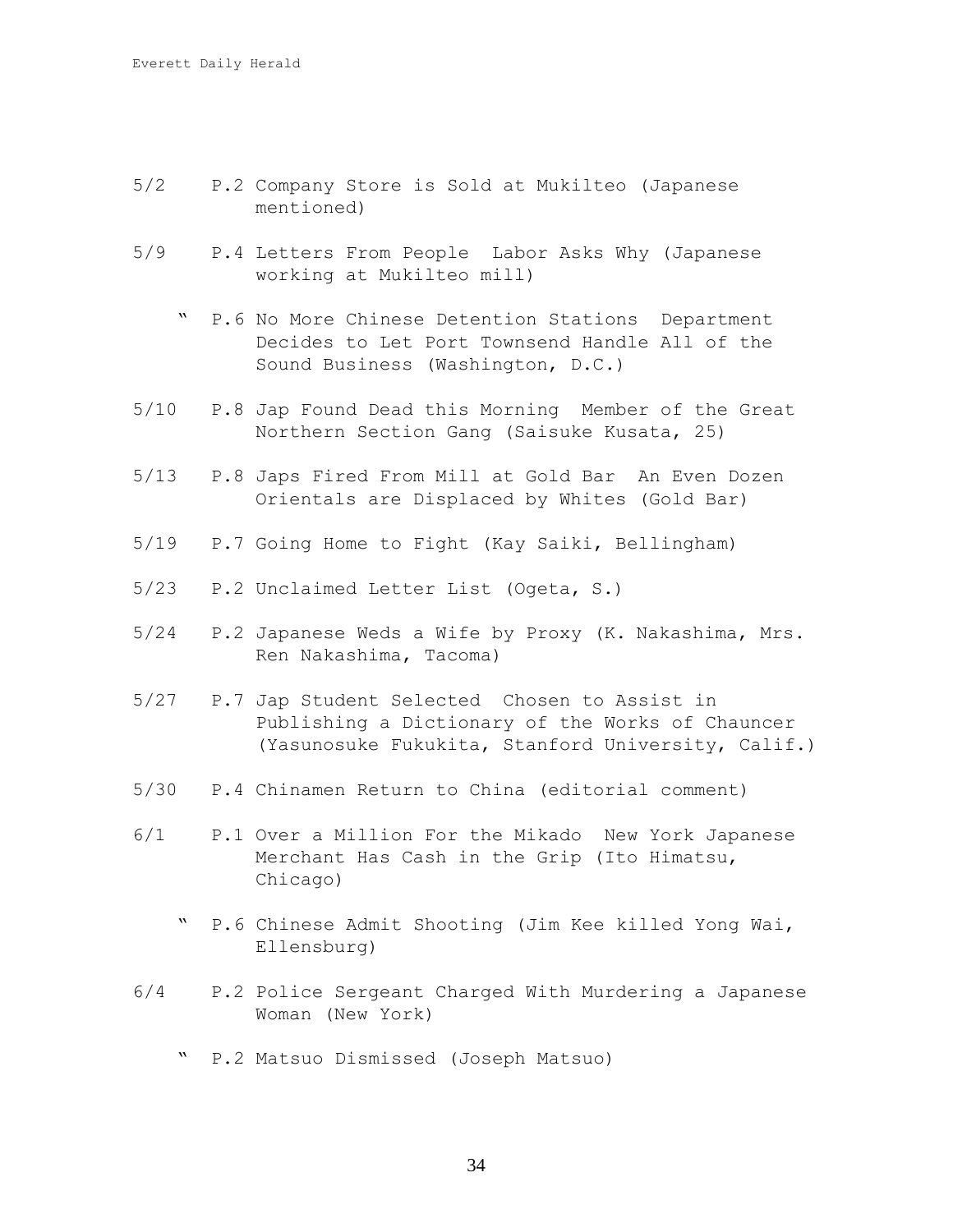- 6/6 P.6 Togo Has Place Named After Him It Isn't a Town Yet, But it May Be Some Day (on G.N. 11 miles to Everett)
	- " P.7 Chinaman Stabs White Woman and Barely Escapes Angry Mob (Sing Weng, New York)
- 6/7 P.1 Taps the Jap's Coin Collection (F. Hirai)
- 6/10 P.8 Two Murderers are Hanged in California (Kokishi Hidaka hanged for killing Mr. & Mrs. T. Yoshmoto & another Japanese at Sacramento 1 Year ago, Folsom)
- 6/17 P.4 Injured at Mukilteo Mill (Tokagaki)
- 6/18 P.2 Exclusion Act Excludes Chinese Coming From British Territory Must Be Deported Same as Others (Fah Chung, Foon Wing, Macon, Ga.)
	- " P.12 Chinese Student Quickly Adopts All Customs of American People (Young Wu Chaochu, Wash., D.C.)
- 6/20 P.1 Japs are Too Combative (Tom Keo, Mausa, cooks)

" P.7 Chinese Shot in Back (Dan Yin, Olympia)

- 6/24 P.7 Young Jap Has Many Very Narrow Escapes Is Shot, Beaten Half to Death Thrown Into the Bay and Then is Stabbed (Takati assaulted C. Kowasaki, Seattle)
- 6/28 P.3 Jap Laborer Uses Shovel (Y. Owie, Leavenworth)
- 7/1 P.1 Japanese Sailors Drown at Victoria (S.S. Shawmut)
	- " P.4 (editor comment re exclusion of an American born Chinese)
- 7/8 P.2 Seek Two Little Chinese Girls (Chin Jong is uncle, Victoria, B.C.)
- 7/13 P.5 Protest Against Japanese (re shingle mill, Olympia)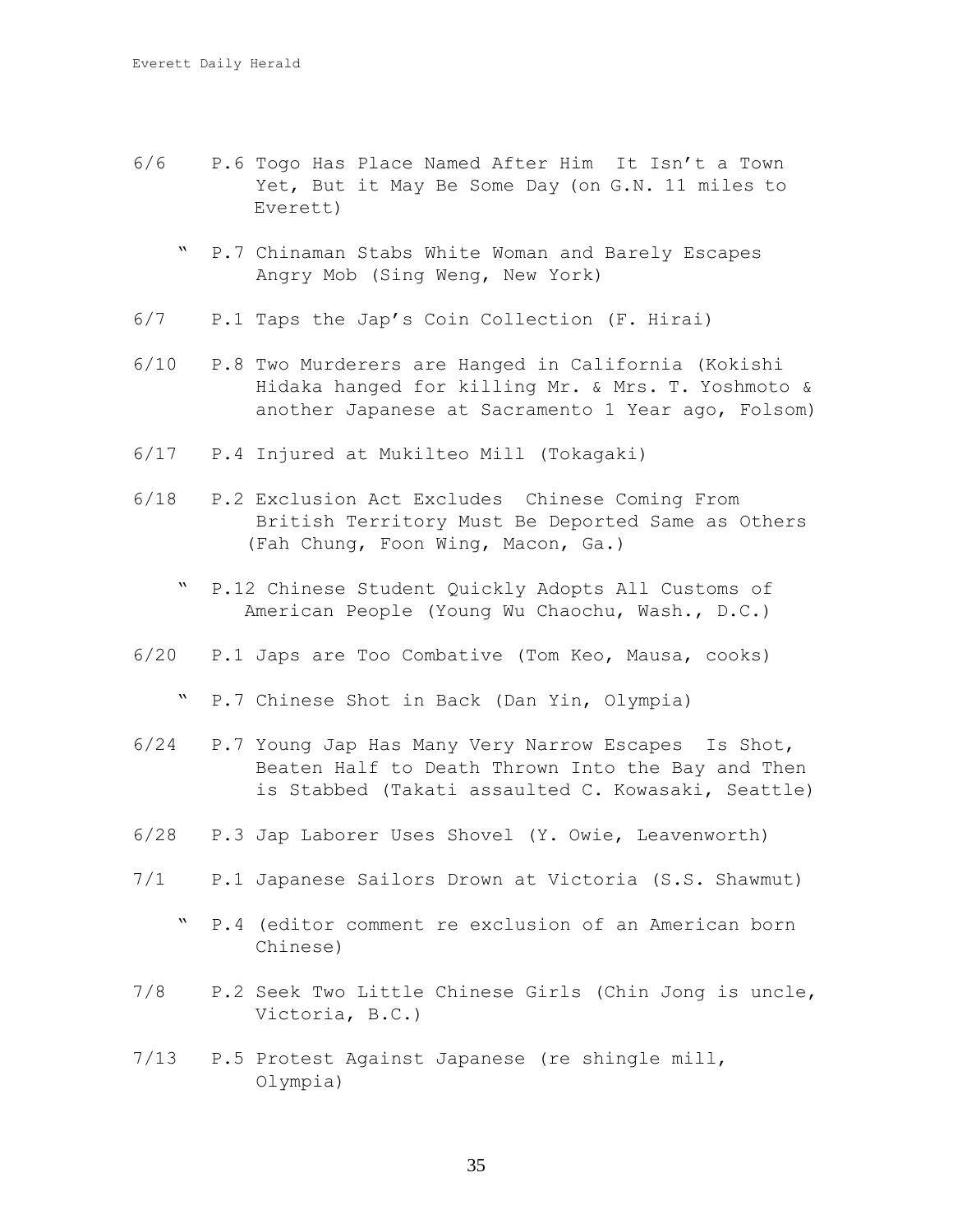- 7/14 P.8 Restaurant Men Held Up (Sam Gee, Walla Walla)
- 7/16 P.5 Wants to Square Himself (Japanese cook on schooner Smith)
- 7/18 P.2 Find Jap Lashed to Boat (George Nettison, Bellingham)
- 7/19 P.7 Delayed Claim to Birthright Chinaman Waits Twenty-Six Years and it is Too Late (Yee Ching Ton, San Francisco)
- 7/20 P.1 Smuggling Chinese Across the Border (Butte, Mt.)
	- " P.2 Chinese Student Lands (Alice E. Soon, 15, San Francisco)
	- " P.4 Discuss Japanese Labor (shingle mills, Olympia)
	- " P.7 Chinaman Again Behind the Bar Ah Duck Returns to His Business at Pierce City (Ah Lee, Wallace, Id.)
- 7/26 P.6 Japs Return to Work (Honolulu)
- 7/28 P.7 Chinese Slaves in America Their Emancipation by the Presbyterian Chinese Mission of San Francisco, Under the Leadership of Miss Cameron
	- P.8 Becomes the Wife of a Chinaman Pretty Mount Tabor Girl Weds Wealthy Chink (Sing Lope, 46, Portland)
- 8/3 P.2 Seattle Smugglers are Both Found Guilty (Chinese smuggled)
- 8/4 P.3 Rattler Bites Chinaman (Lee Ching, Walla Walla)
- 8/5 P.3 Snake Bite Proves Fatal (Lee Ching, Walla Walla)
- 8/9 P.8 Chink Floater Picked Up (Seattle)
- 8/11 P.1 Japanese Laundry Makes Ready to Do Business And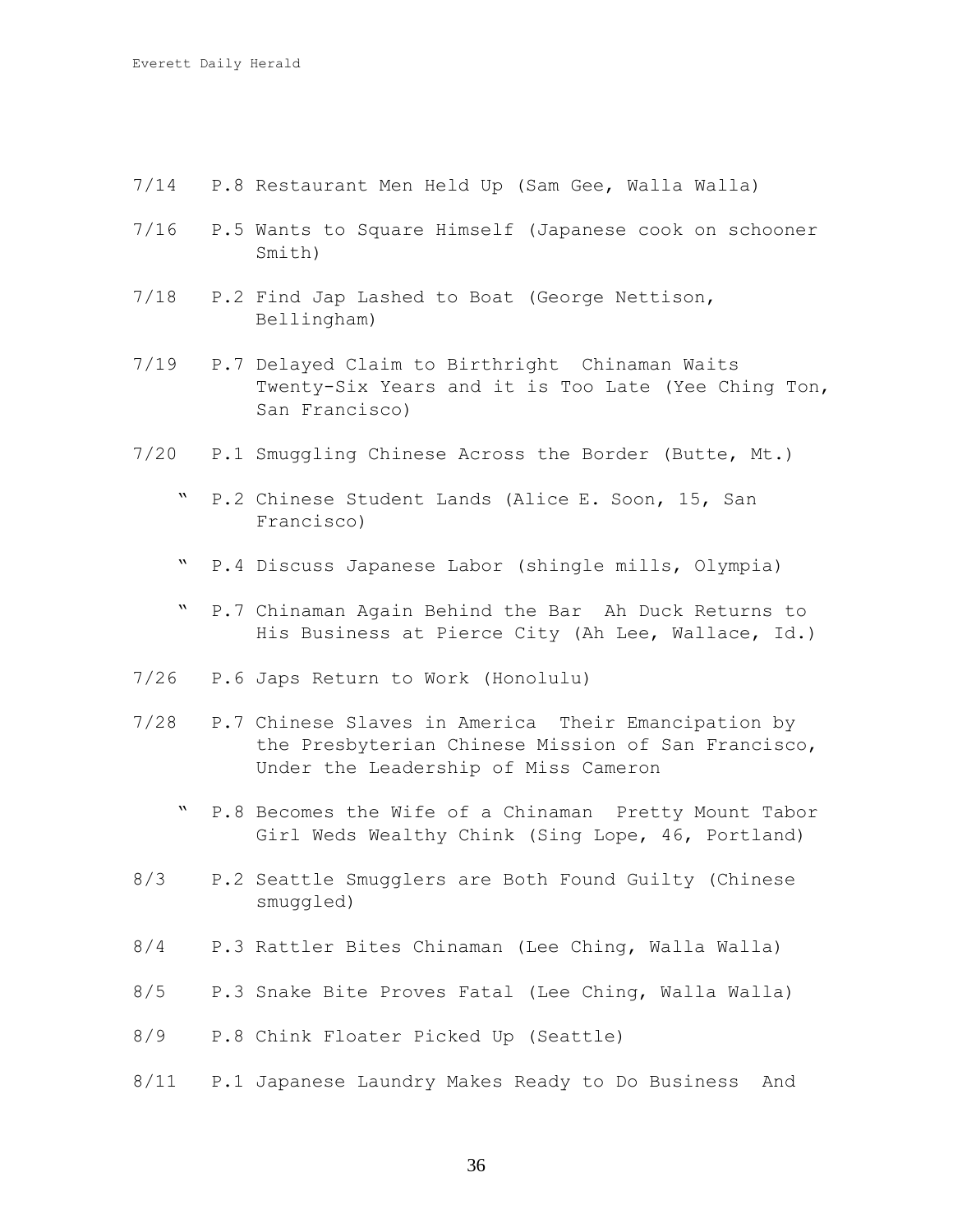Labor People Intend to See What Can be Done About Stopping the Institution

8/17 P.4 Chinese Manage to Vote at Elections (New York)

" P.7 Olympia Mills Throw Out Japs

- 8/18 P.4 Hoquiam Cannery Opens (Chinese, Hoquiam)
- 8/20 P.8 Wants to Transfer Chinese Pacific Mail Steamship Company Makes Peculiar Request at San Francisco (San Francisco)
- 8/23 P.4 The Chinaman's Queue Minister Lian-Cheng Says He Wears it Only Because of Centuries of Habit (Washington, D.C.)
- 8/24 P.2 Jap Jumps From the Train (Toppenish, not named)
- 8/26 P.3 Japanese Go Home to Fight (K. Takushima, H. Margasako, Tekoa, Wash.)
- 8/30 P.3 Weds a Chinese Dentist Miss Murrie of Dorchester, Mass., Becomes the Bride of Dr. Tang Yawn Fond (Boston)
	- " P.8 Snohomish Jap is Crushed Beneath a Log (Snohomish)
- 9/1 P.7 Chinamen Leave Sumas Citizens Hold Meeting and Serve Notice on Laundrymen to Get Out (Sumas)
- 9/5 P.5 Japs Sing and Burn Red Fire The Great Northern Track Men Have a Celebration
- 9/6 P.2 Two Chinese are Captured (not named, Bellingham)
	- " P.7 May Offer New Evidence Judge Dehaven Makes a Ruling Favorable to Chinaman Whose Nativity is Questioned (Quan Bok Him, San Francisco)
	- " P.7 Gotch Wins Match (K. Aoyaga, Bellingham)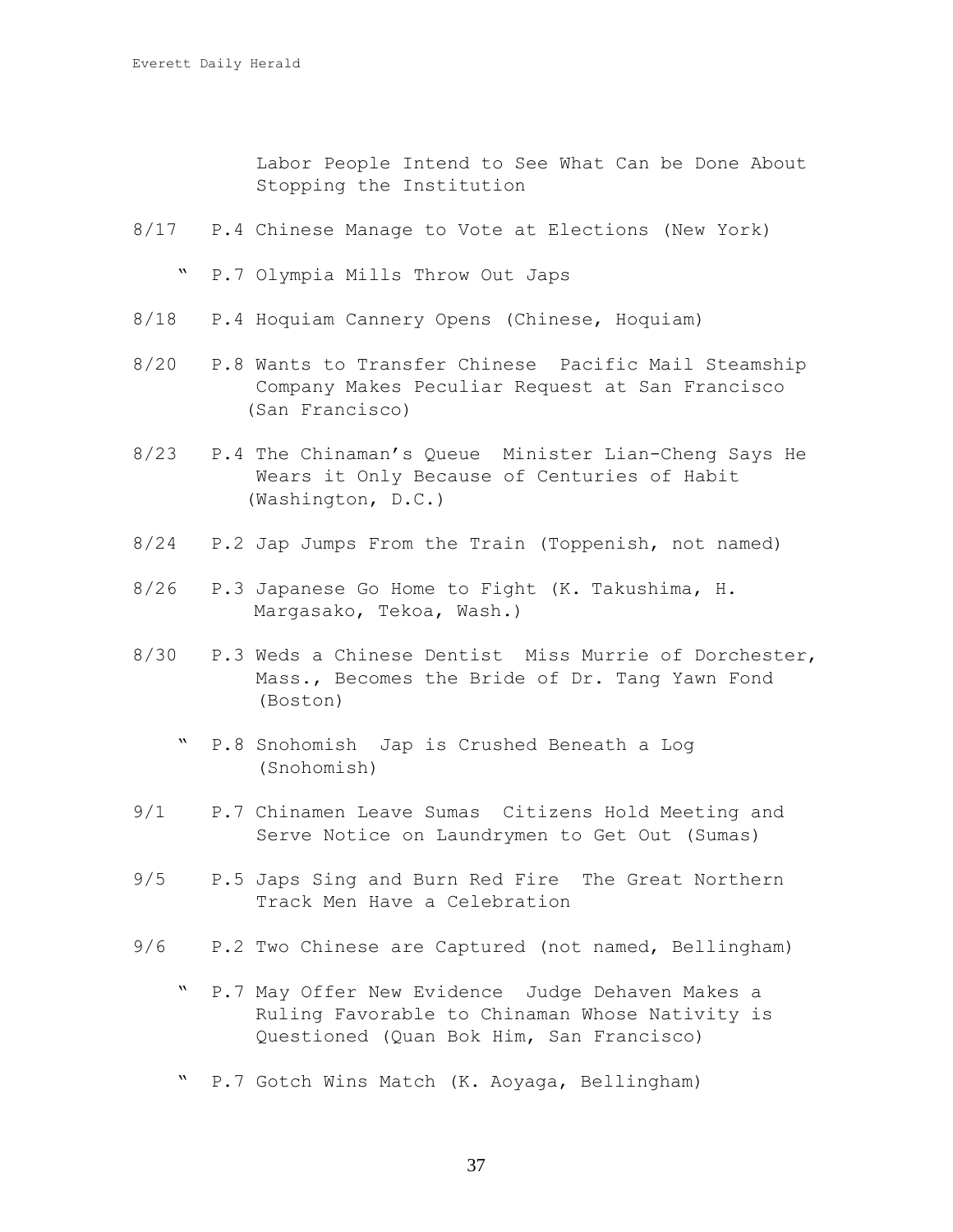- 9/7 P.7 Murdered Chinese Doctor (Lee Ming Nom, Portland)
- 9/8 P.5 Bakersfield Has a Costly Blaze (Gee Fong, Bakersfield, Cal.)
- 9/10 P.6 Seattle Police Nab a Bad Jap New Leader of Gonda Gang Now in Seattle Jail (J. Hashida, C. Kowaski, M. Maturo, Seattle)
- 9/14 P.1 White Girl Weds a Yellow Doctor (Dr. Low Keem, Chicago)
- 9/15 P.8 Jap Stowaways Ousted (15 at Tacoma)
- 9/19 P.1 Chinks are Caught Chicago Police Capture Nearly One Hundred and Fifty in Raid (Chang Maw, Chicago)
- 9/20 P.1 Chinese to Come In Decision of Commissioner Slayden Opens Doors to Celestial Women Who Marry (Doe Gum Yip, Portland)
- 9/29 P.4 Find a Chinese Leper (not named, Vancouver, B.C.)
- 10/7 P.1 Discounts Cry of Yellow Peril (Chicago)
- 10/8 P.2 Chinese Hold Wrong Papers (John Ho, Go On, Aberdeen)
- 10/11 P.1 Girls Defy Officers Seventeen Japanese Geisha Women Lock Themselves In Against U.S. Marshals (St. Louis)
	- " P.5 Shocking Crime Charged to Them Chinamen Accused of Conducting a Traffic in Young Girls at Minneapolis (Moy S. Jim, James Lee, Gee Lee, R. Sing, Minneapolis, Minn.)
- 10/12 P.3 Chinese Caught at Kalama (Moy Ling, Kalama)
- 10/14 P.4 How Ah Sim Won a Wife Secured a Two Thousand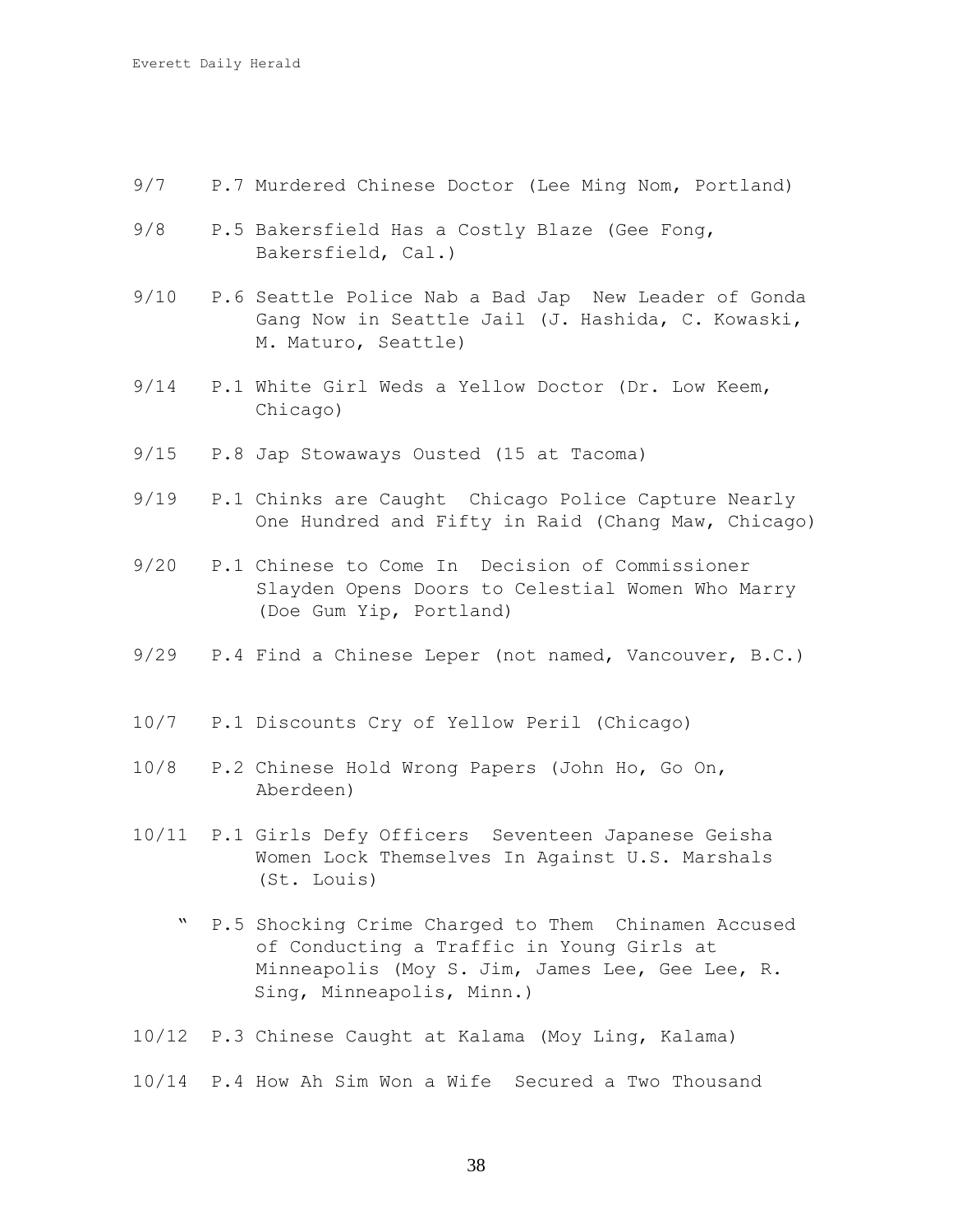Dollar Bride Through Tricking a Sunday School (San Francisco Call)

- " P.4 Chinks Crossing Detroit River (Detroit)
- " P.8 Chinaman Jumps \$250 Cash Bonds (Yee Woey, Portland)
- 10/17 P.2 Japanese are Routed by Chicago Russians (Chicago)
- 10/21 P.1 Chinaman's Right to Land Uncle Sam Questions the Ruling of United States Commissioners and Federal Judges (Tim Fong, San Francisco)
- 10/24 P.1 Black is Proven to Be an Employer of Chinese (mill in British Columbia, re W. W. Black)
- 10/25 P.3 Japanese Hurry Home to Fight Against Slavs Disposing of Their Property at a Sacrifice and Leaving All Lands for Native Land (Honolulu)
	- " P.4 In His True Light (editorial re W. W. Black)
- 10/26 P.4 Cuts Throat With Saw ("China Joe," Phillipsburg, Montana)
- 10/26 P.7 Chinaman Ordered Deported (Lee You, Bellingham)
	- " P.8 Snohomish Jap Government Wants Warriors Sends Cablegram to "Section Foreman" to Get One Lieutenant Takahashi to Come Home (Snohomish)
- 10/27 P.7 A Graduate of Vassar (Countess Oyama, Mrs. Uriu)
- 10/29 P.4 Letters From People Black and the Chinese
- 11/2 P.4 Must Go Back to China (not named, San Francisco)
- 11/5 P.2 Chinese Denied Admission (12 "merchants" San Fran.)
- 11/7 P.2 Seven Queues in One Hard Knot Inspectors at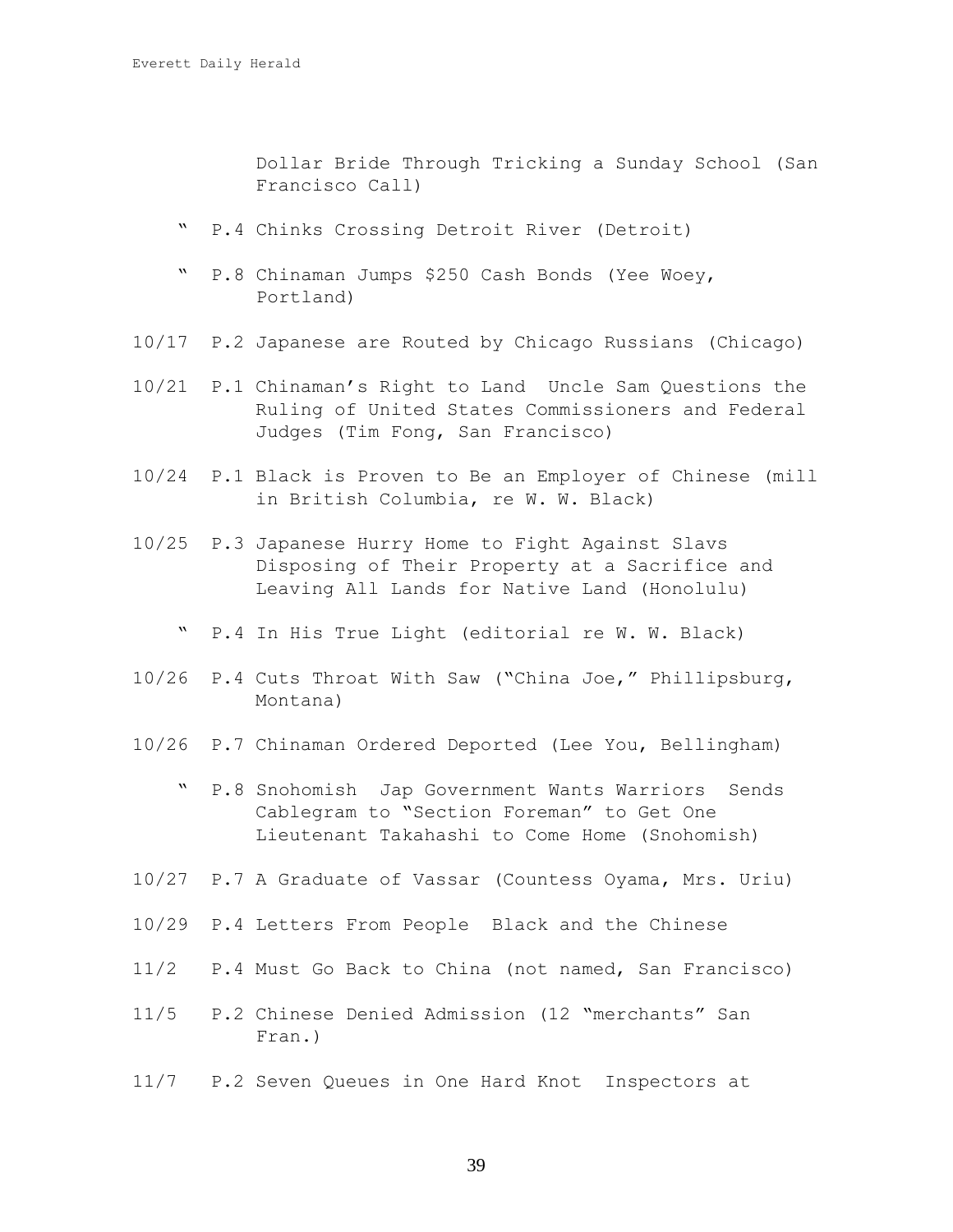Tacoma Capture Chinese Stowaways (Tacoma)

- 11/11 P.6 Raids Portland's Chinatown Sheriff Batters Down Strong Doors to Gambling Room and Hauls Them Away in Express Wagon (Portland)
- 11/12 P.4 Japanese Preacher Dies (Rev. Takerna Ichimura, 35, New York)
- 11/14 P.6 Pursued by Chinese Devils (Ah June, Yee Sin, Pendleton, Ore.)
- 11/16 P.1 Orientals With Bad Eyes are Kept Out (re trachoma, Japanese and Chinese, San Francisco)
	- " P.1 Frisco Japs Raise a Million (San Francisco)
	- " P.1 One Out of Fifteen Chinamen is Landed (San Fran.)
	- " P.4 Another Tong War is Threatened San Francisco Stabbing and Shooting Leads Police to Fear a New Outbreak (San Francisco)
- 11/18 P.8 Snohomish (about 25 Japanese section men went to Seattle for the winter)
- 11/22 P.1 Lum Joe Released (re Don Yin, Olympia)
- 11/24 P.5 Japs Purchase a Shingle Mill Secure New Plant at Bow and Will Displace Thirty White Shingle Weavers (Mount Vernon)
- 11/25 P.1 Kills Himself in Jail (Jung Hand, Bellingham)
- 11/29 P.7 Contraband Japanese Captured on Whidby (Seattle)
- 12/6 P.3 Drunken Japanese Causes Accident Forces Buggy Into Ditch and Injures William Temple and Miss Hughes(not named)
- 12/8 P.1 Mill Sales to Japs Fakes Bellingham Shingle Man Points Out Fallacy of the Mill Sale Subterfuge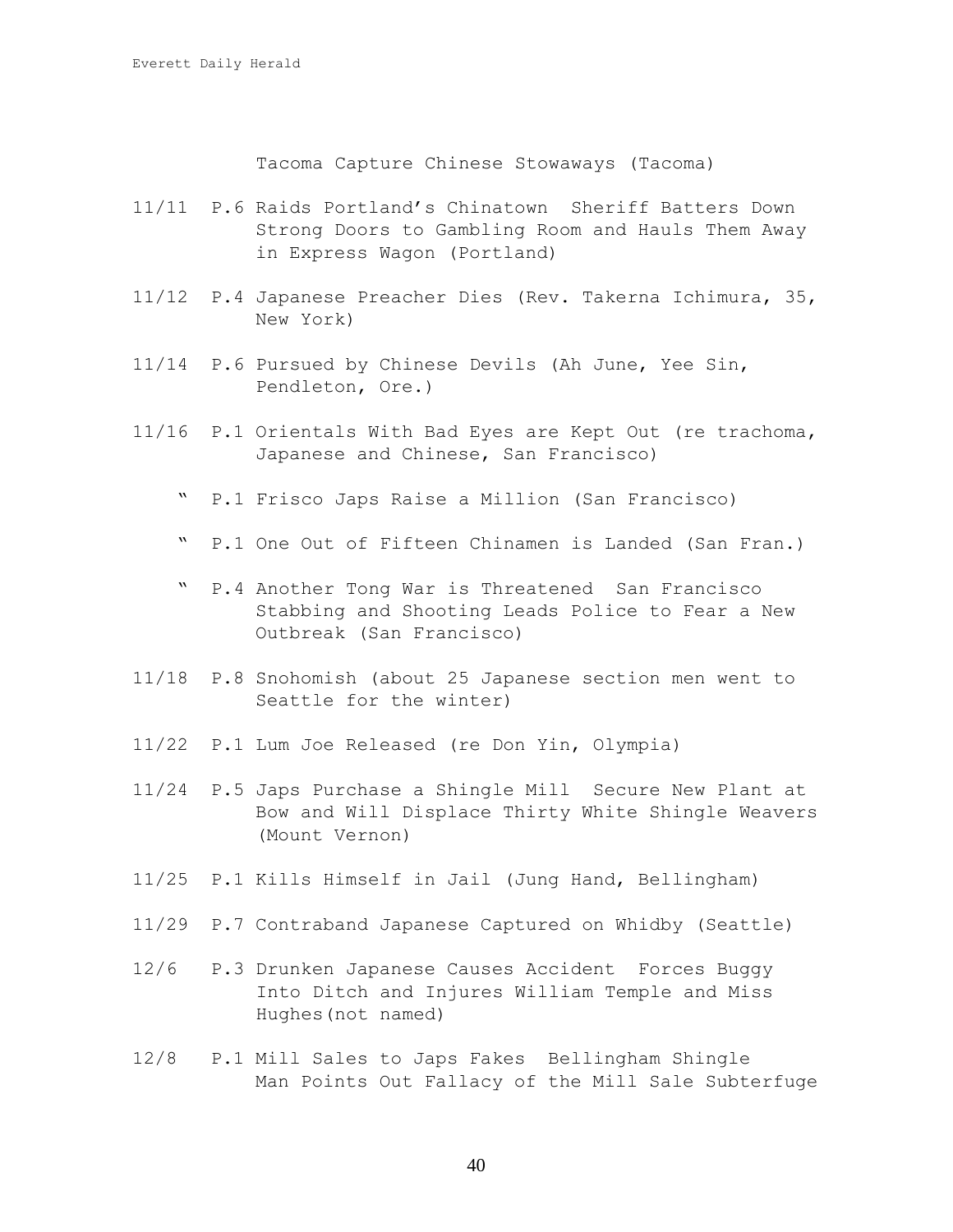(Bellingham)

- " P.2 Mill Situation is Talked Over "Jap Invasion" Not As Serious As it Appears
- " P.7 Japs Buy Shingle Mill (Mikahara & Turushima, Bellingham)
- 12/9 P.4 Fake Shingle Mill Sales (editorial)
- 12/13 P.6 Young Jap in Love Frightens Girl Buys Gun and Burial Robe and Threatens to Kill Girl and Himself Because of Her Refusal to Marry Him (Utaka Ishii, Tacoma)
- 12/14 P.4 Another Crew of Japs at Work Bellingham Mill Employs Only Little Brown Men (Bellingham)
- 12/15 P.1 Declares Jap Labor a Menace Trades Council is Opposed to It in Any Capacity
	- " P.7 Late Labor News (Japanese colonists on way to Dade, Fla. to raise silk, cotton, pineapples, etc.)
- 12/16 P.6 Chinese Buck Faro Game (Sumpter, Ore.)
- 12/28 P.2 Chink Musicians Must Quit U.S. Were Permitted to Perform at World's Fair and Learned to Like the Country Well (Su Wing Chang, You Man, Joung On, Lee Choy, Chicago)
- 12/29 P.1 Jap Kills a Spokane Chink Henry Orar Literally Butchers Sam Chow While Latter is Asleep in Bed (Spokane)
	- " P.8 Late Labor News (200 Chinese coming to Victoria to be crew on Minnesota)
- 12/31 P.3 Denies Writ for Chinaman (Chan Cheung, San Francisco)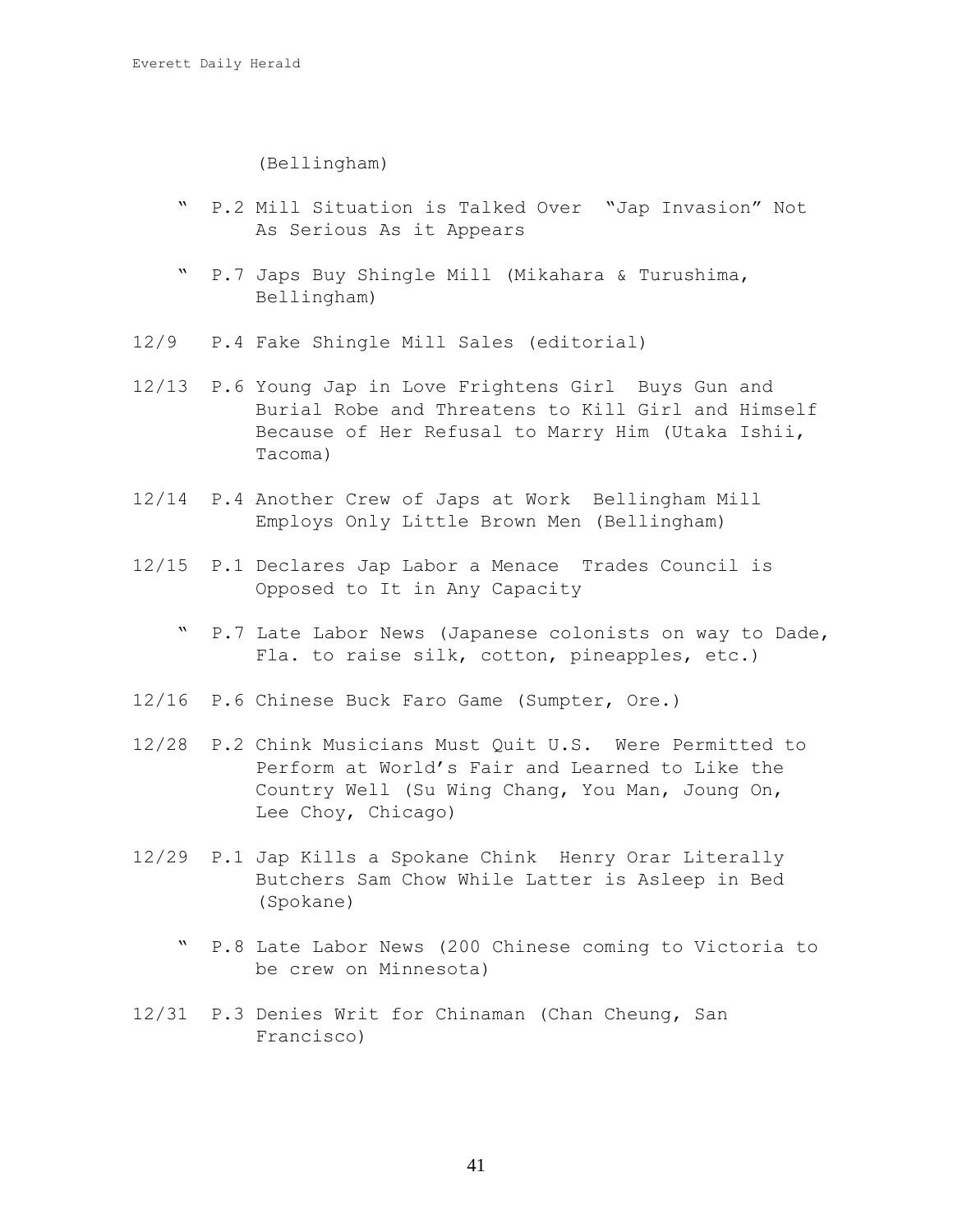- 1/4 P.2 Montana Chinaman Killed Tom Sing, Restaurant Keeper at Lima, is Murdered and His Place is Robbed (Butte, Mont.)
	- " P.3 Rich Chinamen Must Go New Point in the Exclusion Act is Raised Before Judge Humphrey in Chicago (Young Chin, Chicago)
- 1/6 P.1 To Exclude Japs and Koreans Federation of Labor Adopts Resolutions Asking Passage of a New Exclusion Act
- 1/10 P.1 Japanese Murderer Captured at Waverly (Henry Orar, killed Sam Cho, Spokane)
	- " P.2 Loose Laws Will Let Jap Go Free Wife of Murdered Chinaman is Nearly Ready to Leave for China (Mrs. Sam Chow, mentioned: Henry Orar, Spokane)
- 1/13 P.2 Chinese Head Tax Rebated (Victoria, B.C.)
- 1/16 P.1 Will Insure No Jap Mills Board Companies Do Not Like the Moral Hazard With Japs as Employees (Snohomish)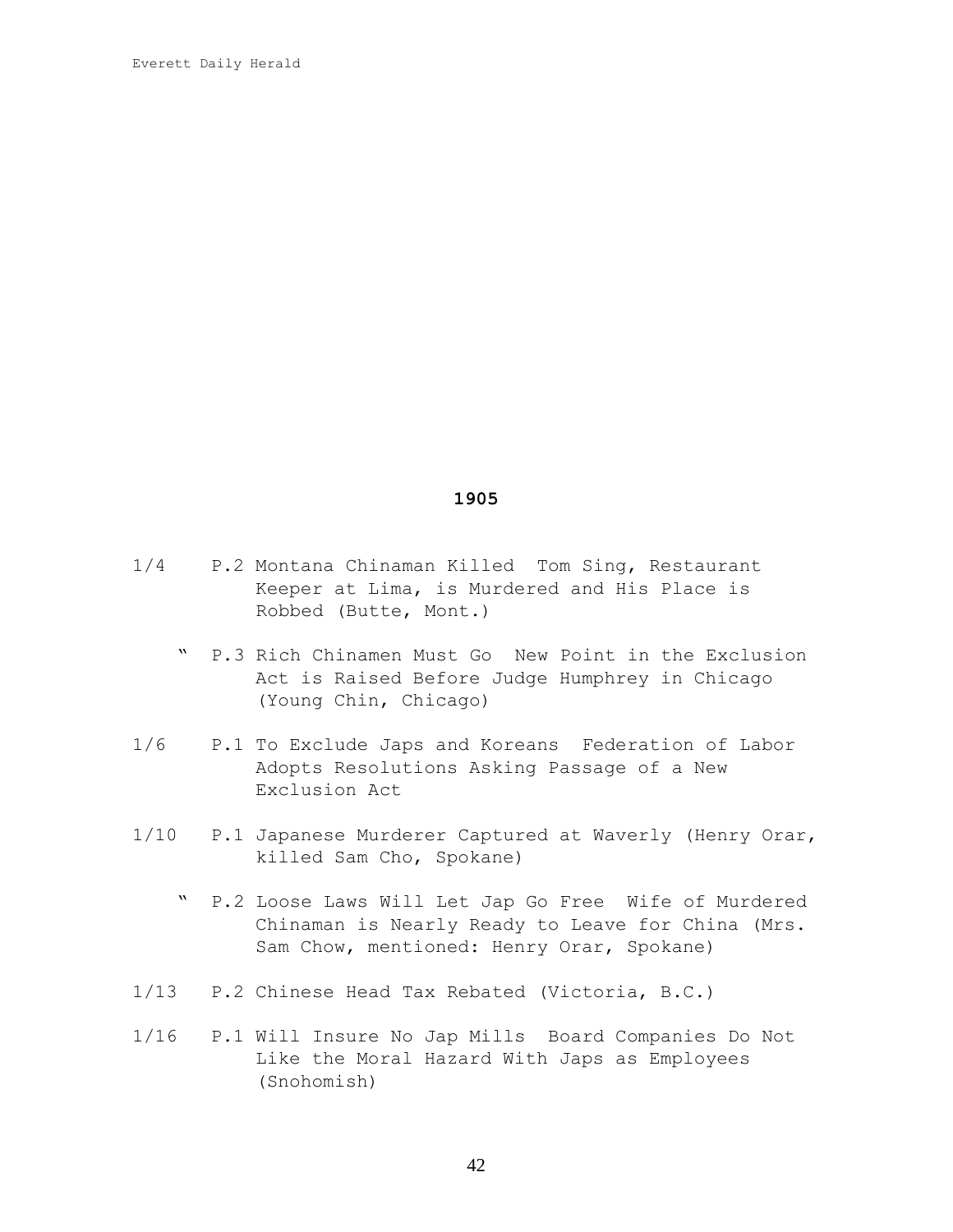- 1/17 P.4 (2 comments re Japanese owned/operated saw & shingle mills)
	- " P.8 Insurance Solves the Jap Problem One Big General Agency Starts the Move (re saw & shingle mills, Snohomish)
- 1/18 P.1 Japs Don't Go Near Him Only Three Have Visited Orar in the County Jail at Spokane (Spokane)
	- P.1 Sheng Funds Five Scholarships for Chinese Students at University (Berkley, Cal.)
	- " P.3 Chinese Buys a Bride (Sam Chong, North Yakima)
- 1/19 P.4 Must Take Mill Back Japanese Lumber Plant at Bellingham, Will Go Back to Original Owners (T. Furushima, Bellingham)
- 1/23 P.4 Japanese Will Organize a Mill Propose to Purchase Plant Outright and Run it Without Carrying Insurance (Bellingham)
- 1/25 P.5 Woman is Convicted for Killing W. Noda (San Fran.)
- 1/27 P.4 Obscene Picture in the Mail (Tung Lee, Lewiston,  $Id.$ )
- 1/28 P.6 Jiu-Jitsu for Big Cop Tipsy Little Jap Wound Legs Around His Neck and Sat on Him (James Kubo, Columbia University, New York)
- 1/31 P.1 Chinese Secret Order Does Another Murder (New York)
- 2/4 P.7 Allows Japs to Land (Kwanichi Miyamoto, San Fran.)
- 2/8 P.7 Resignation is Asked by Mayor Reason for Goodwin's Dismissal Not Given Out Celestial Accuses Another of Having Women in His Store to Smoke Opium (Lem Toohy, Charley Yen)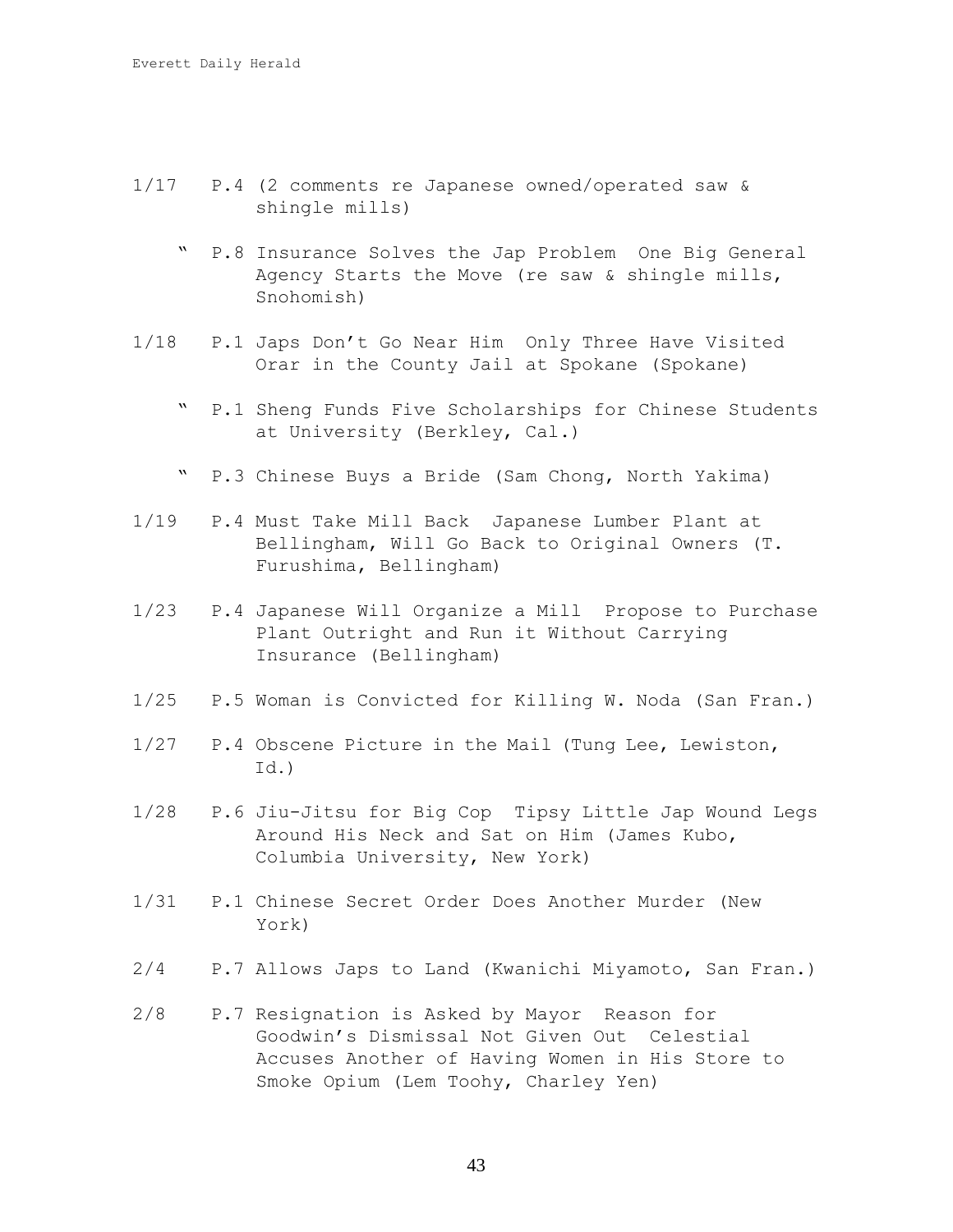- 2/9 P.2 Fire Japs From Mukilteo Mill Change in Ownership Will Bring it About
	- " P.5 Japanese Cause Trouble at Home Unions Object to Hotel Mitchell Employees
- 2/10 P.5 Japanese Question Satisfactorily Settled (Hotel Mitchell)
	- " P.7 American Girls and Japanese Husbands The Yankee Hurrah Mingled With Banzai in Joy Over Port Arthur's Fall (Brooklyn Eagle)
- 2/11 P.2 Murderers for McNeil's Island (Yusino, Yasido who killed Karalata, M. Hayaslada & K. Takenchi who killed Ikoda)
- 2/14 P.7 Late Labor News (Governor of Hawaii wants Chinese laborers utilized)
- 2/20 P.3 Denies Chinese Baby Admission to America(San Fran.)
- 2/21 P.2 Say Wittman Allowed Chinese to Gamble (San Fran.)
- 2/23 P.7 Courts Will Investigate (Chinese in Criminal Court, Victoria, B.C.)
- 2/27 P.2 Chinese are Deported (26 at Port Townsend)
- 3/2 P.2 Jap Tries to Thaw Powder And His Body Goes to Seattle This Afternoon (G.N. section hand)
	- " P.7 Jap Convicted of Murder (Henry Arao, Spokane)
- 3/3 P.1 Japanese Kills Two Countrymen K. Koyamo Shoots and Kills Two and Wounds a Third Who Entered His Room (E. Nakamura and T. Urata killed, J. Okada wounded, San Francisco)
	- " P.1 Ah Wing is Held in House Chinese Cook is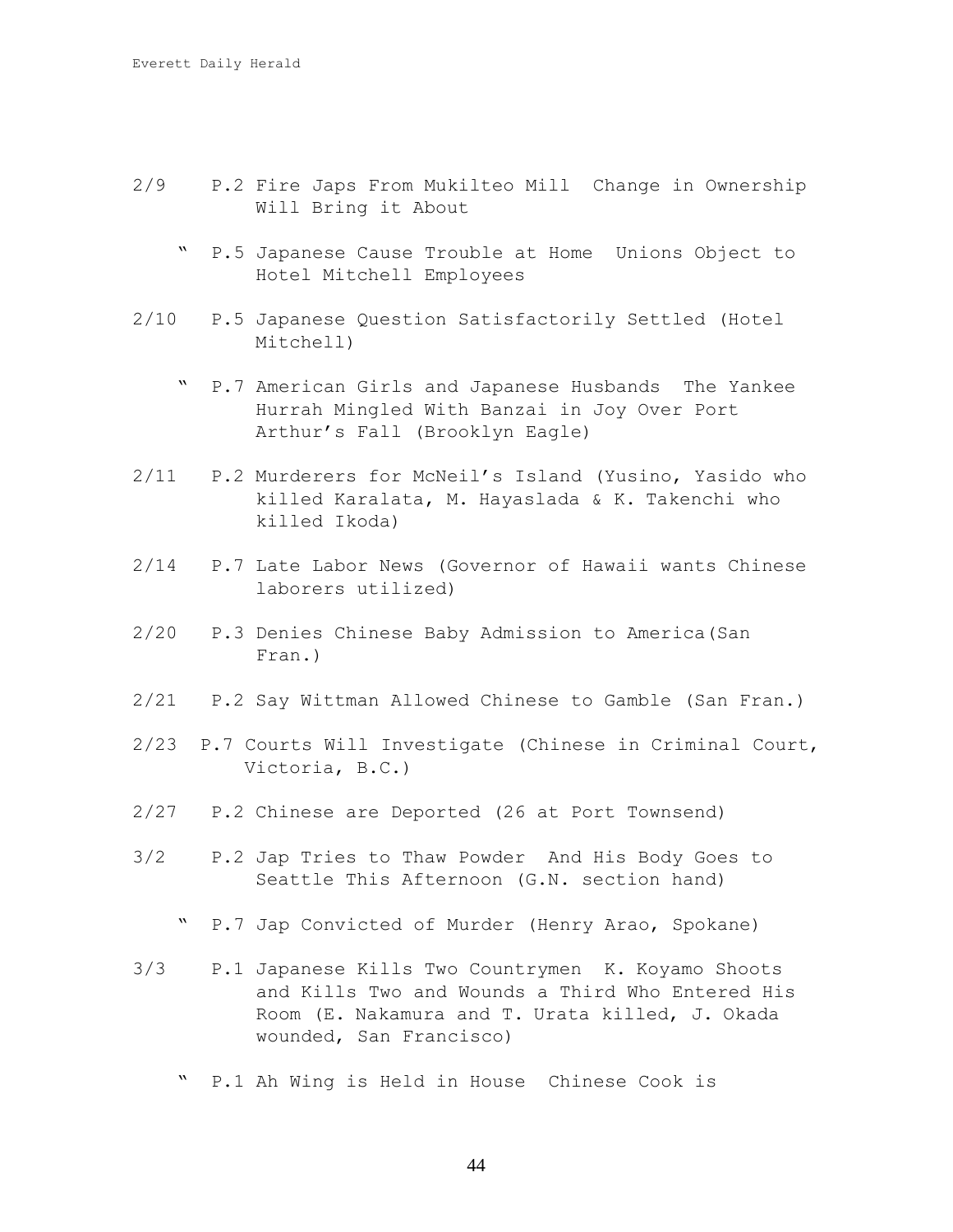Suspected of Being the One Who Poisoned Mrs. Stanford (San Francisco)

- 3/6 P.8 Late Labor Notes (Japanese labor trouble in Rocky Mountain mining range)
- 3/8 P.4 Chicago Girl a Jap's Bride Count Ohashi, Heir to Millions, and a Harvard Graduate (Baltimore Herald)
- 3/11 P.2 Take Chinese at Fort Flagler (Ah Wo, Fong Toi, Seattle)
	- " P.3 Sore Eyed Jap is Twice Deported Wealthy Native of Japan Who Has Trachoma Fails in the Attempts to Bribe (S. Kato, Seattle)
- 3/15 P.10 A Tiny Kimona Dancer She is Teaching Her Art to American Girls (Kimi & Miki Morita, New York)
- 3/16 P.4 Claims to Be 172 Years Old Chinese Woman Going Back to Her Native Country to Die (Al Line Sing, Ottawa)
	- " P.8 Snohomish Briefs (Japanese section workers on Monte Cristo Branch of Northern Pacific Ry.)
- 3/17 P.4 Wife Detained on Ship Board (Mrs. Ikeuchi, San Fran.)
- 3/18 P.11 Japanese to Swing in June (Henry Arao, Spokane)
- 3/22 P.6 Jap Murderer in Pen (Henry Arno, Walla Walla) sic
- 3/24 P.5 Everett Jap Called Home Must Take Up Arms Against Followers of Czar (not named)
- 4/1 P.1 Columbia's Jap Students Poke Fun at a Russian (Columbia, Mo.)
- 4/3 P.1 Helena Girl Weds Chinaman (Y. C. Sui, 31)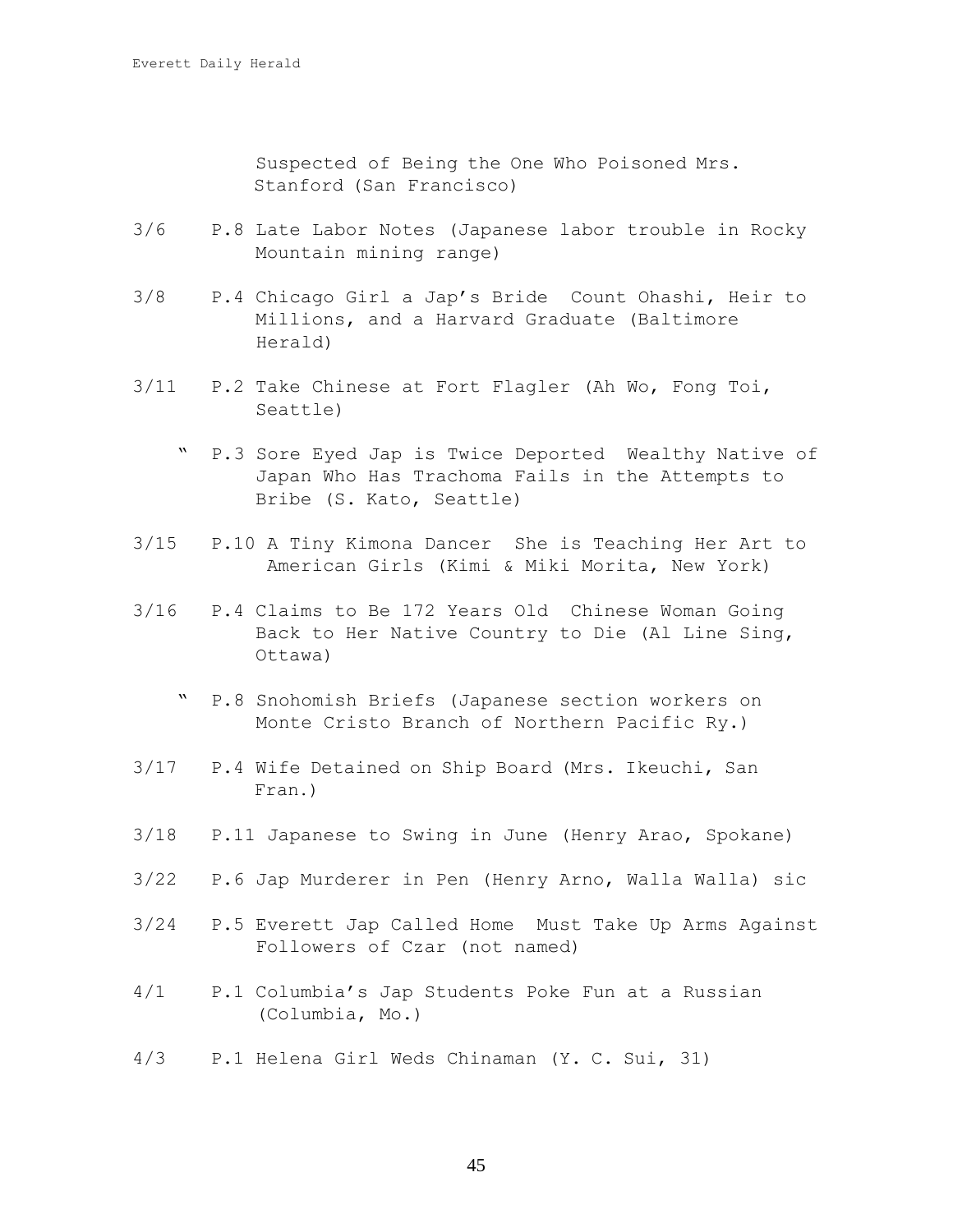- " P.2 Three to Die By the Rope Spokane Jap, Chehalis and Seattle Criminals (H. Arao, Walla Walla)
- 4/6 P.3 Late Labor Notes (report 500 Japanese section men to work on Union Pacific soon, eventually 2,000)
	- " P.4 Japanese Exclusion (editorial)
- 4/7 P.2 Arrest Three Chinese Orientals Charged With Being Illegally in United States (Ah Yen, Toy Ging, Wong Ching Iway, Kalama)
- 4/11 P.8 Asiatics Denied Landing (66 persons, San Francisco)
- 4/12 P.1 Laurier May Not Allow Anti-Jap Legislation (Ottawa)
	- " P.3 Whites May Drive Out Mongolian Laborers (Van.,  $B.C.$ )
	- " P.4 Picked Up Jap Fisherman (San Francisco)
- 4/13 P.8 Coleman Not to Cheat Gallows (Oako, "the Jap" mentioned, Portland)
- 4/20 P.2 Honors For a Chinese Maiden The First Chinese Girl to be a Delegate to a Sunday School Convention (Miss Jessie Kam, Los Angeles Times)
- 4/24 P.2 Chinaman Will Be Deported (Lew Chew, Portland)
- 4/25 P.7 Ape Crimes of Jack the Ripper Horribly Mutilated Body of Beautiful Japanese Girl Found in Western Resort (not named, Revelstoke, B.C.)
- 4/26 P.5 Chinaman is Missing (Chang Yuen, Ottawa)
- 4/27 P.5 Present to Dr. Takamine (New York)
- 4/28 P.4 Order Automobiles Out of Chinatown (New York)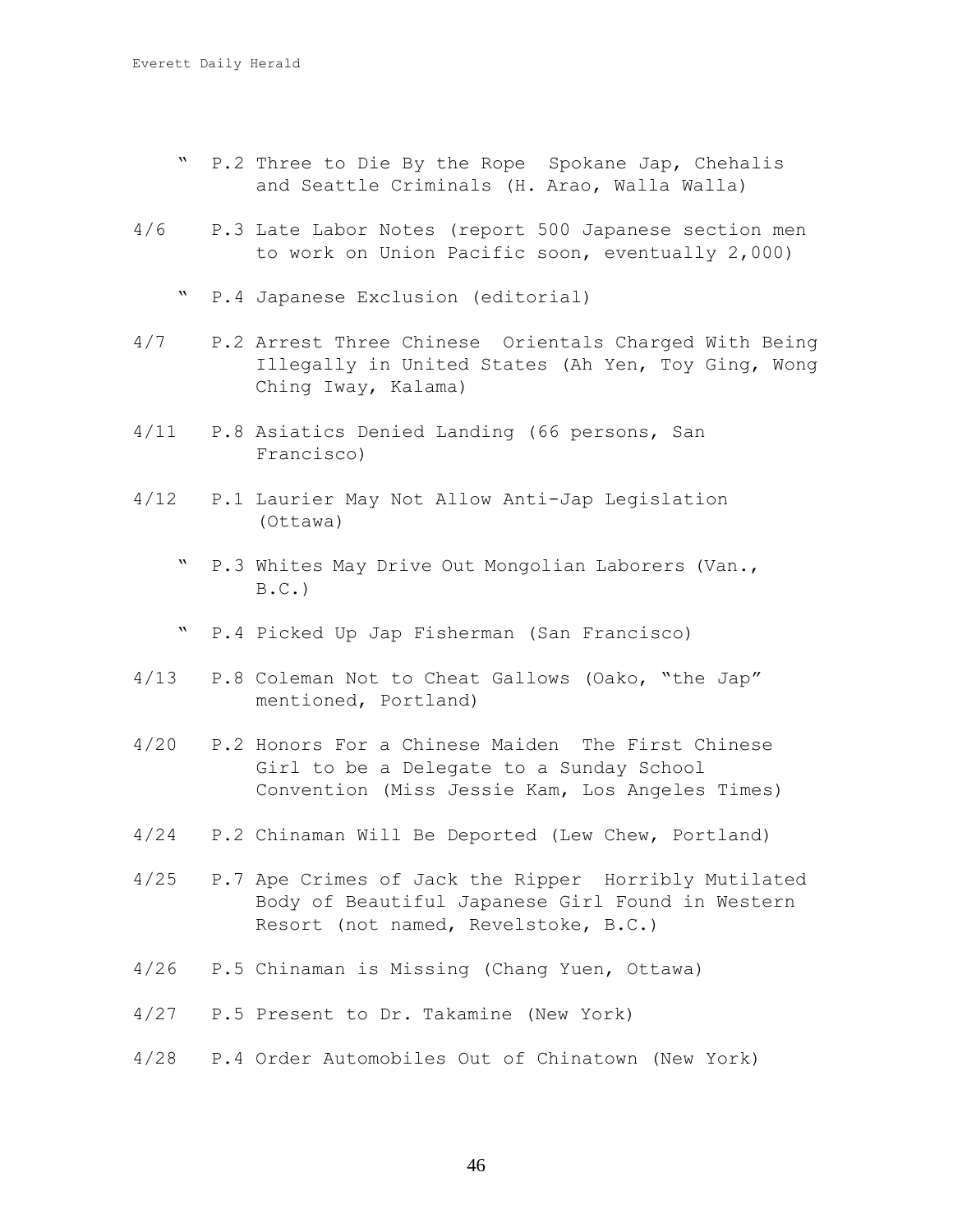- 5/1 P.4 Taking Census of Chinese (New York)
- 5/2 P.1 Chinese Slave Girl Must Leave Ah Sou Ordered Deported as She Was Permitted to Land on Representations that Were False San Francisco)
- 5/3 P.3 Tear Down Chinese Shacks (Colfax)
	- " P.3 Pretty Chicago Girl Marries a Japanese (M. S. Hong, Milwaukee)
- 5/6 P.7 Arrests Four Chinese (Ah Fong, Lee How, Wong Sam, Jim Goe, Tacoma)
- 5/9 P.6 Japanese Use Knives (not named, Vancouver, B.C.)
- 5/13 P.12 Chinese to Form Union Woes of the Almond Eyed Laundrymen in Canada (Winnipeg)
- 5/17 P.1 John Chinaman May Retain His Queue While in the Penitentiary (N. G. Jung, St. Louis)
- 5/20 P.1 Bodies of San Jose Girl and Jap are Found in Hovel at Gilroy (Gilroy, Calif.)
- 5/23 P.1 Mexico Asked to Keep Her Chinks (Washington, D.C.)
- 5/24 P.3 Will Move on Jap Strikers (Honolulu)
- 5/29 P.4 Chinese Have Fatal Duel Over a Woman (Eng Chung killed, Wong Chung injured, Walla Walla)
- 5/30 P.7 Late Labor News (all Japanese miners at Brown's Valley, 20 miles east of Marysville, Cal. expelled from camp)
- 6/3 P.1 Jap is Hanged at Walla Walla Henry Arao Pays the Death Penalty for Killing a Spokane Chinaman (Walla Walla)
	- P.1 Honolulu Japs Celebrate (Honolulu)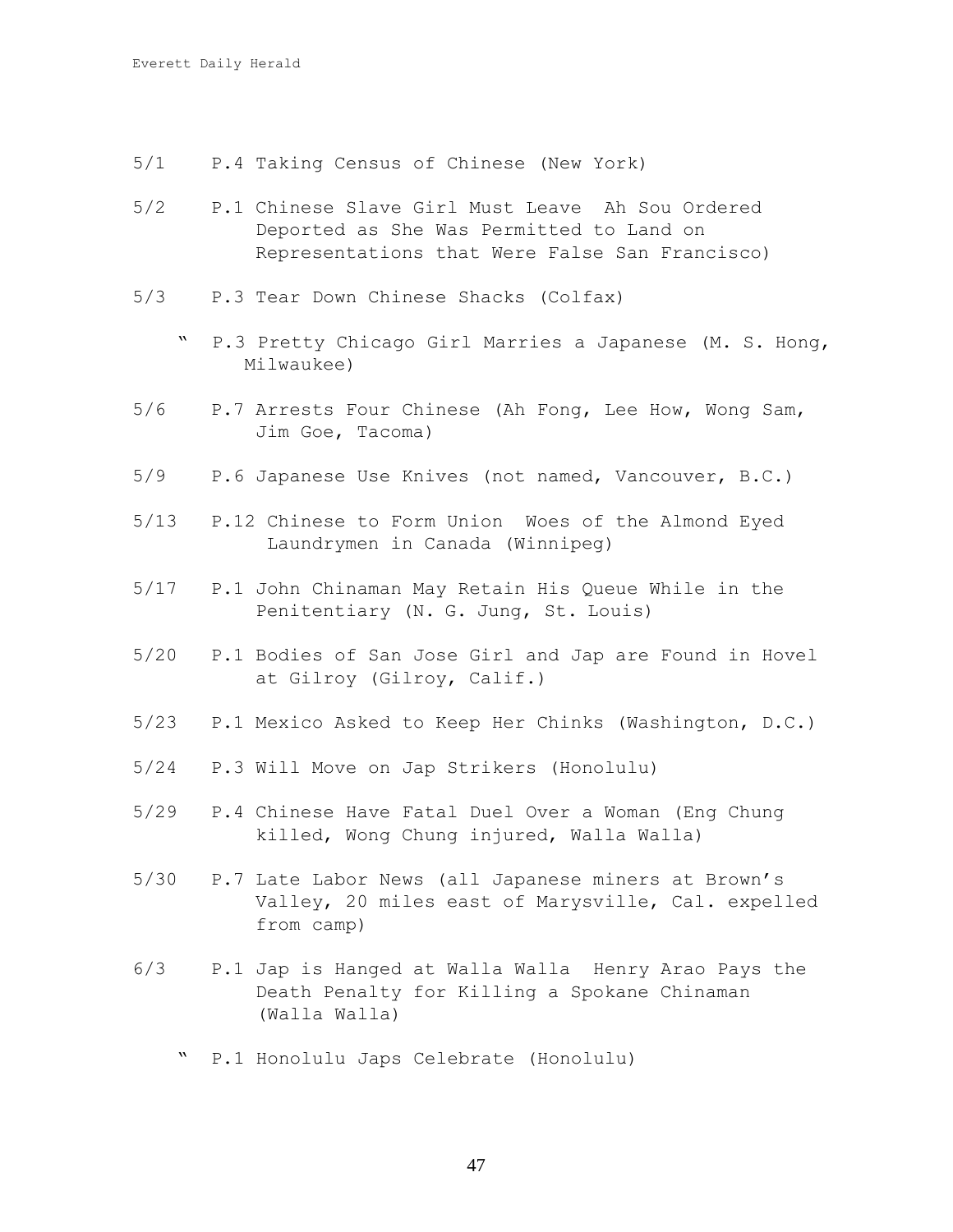- 6/5 P.6 Late Labor Notes (The anti-Japanese League formed in San Francisco, Japanese government issues order limiting 100 laborers to any one steamer to Hawaii)
- 6/6 P.6 Japanese Farmers in Texas (Kinzaburo Gada, Seattle P.-I.)
- 6/7 P.6 Wife of Cook Stabbed to Death (Sing Sam, wife of Ching Bing Lim, San Francisco)
- 6/9 P.4 University Will Graduate Class (Uichi Kuniyasu, honors in E.E.)
	- P.6 And They Play Ball What Next (Prof. Eso Abe and Waseda team)
	- " P.7 Late Labor News (600 Japanese laborers brought from Honolulu placed on Great Northern train)
- 6/13 P.8 Jap Student Wins Medal (Kolraro Date, St. Louis)
	- " P.8 Jap Contractor Drowns (Sadao Hori, Vancouver,  $B.C.$
- 6/15 P.8 Japanese Plan to Celebrate Will Have Fireworks Display and Banquet the Fourth (K. Katayama, S. Sato)
- 6/29 P.3 Expected an Acquittal (Wong Hong Lee, Walla Walla)
- 7/3 P.7 Eight Felons Given 71 Years Robbed a Chinaman (Wong Gam, Spokane)
- 7/5 P.2 Japanese Hold a Celebration Entertain Two Hundred Guests at G.A.R. Hall
	- P.3 Chinamen are Routed by Fire Kwong Yick & Co.'s Establishment Destroyed (Lewiston, Id.)
- 7/7 P.4 Wong Gets Seven Years (Wong Tung Hee, Walla Walla)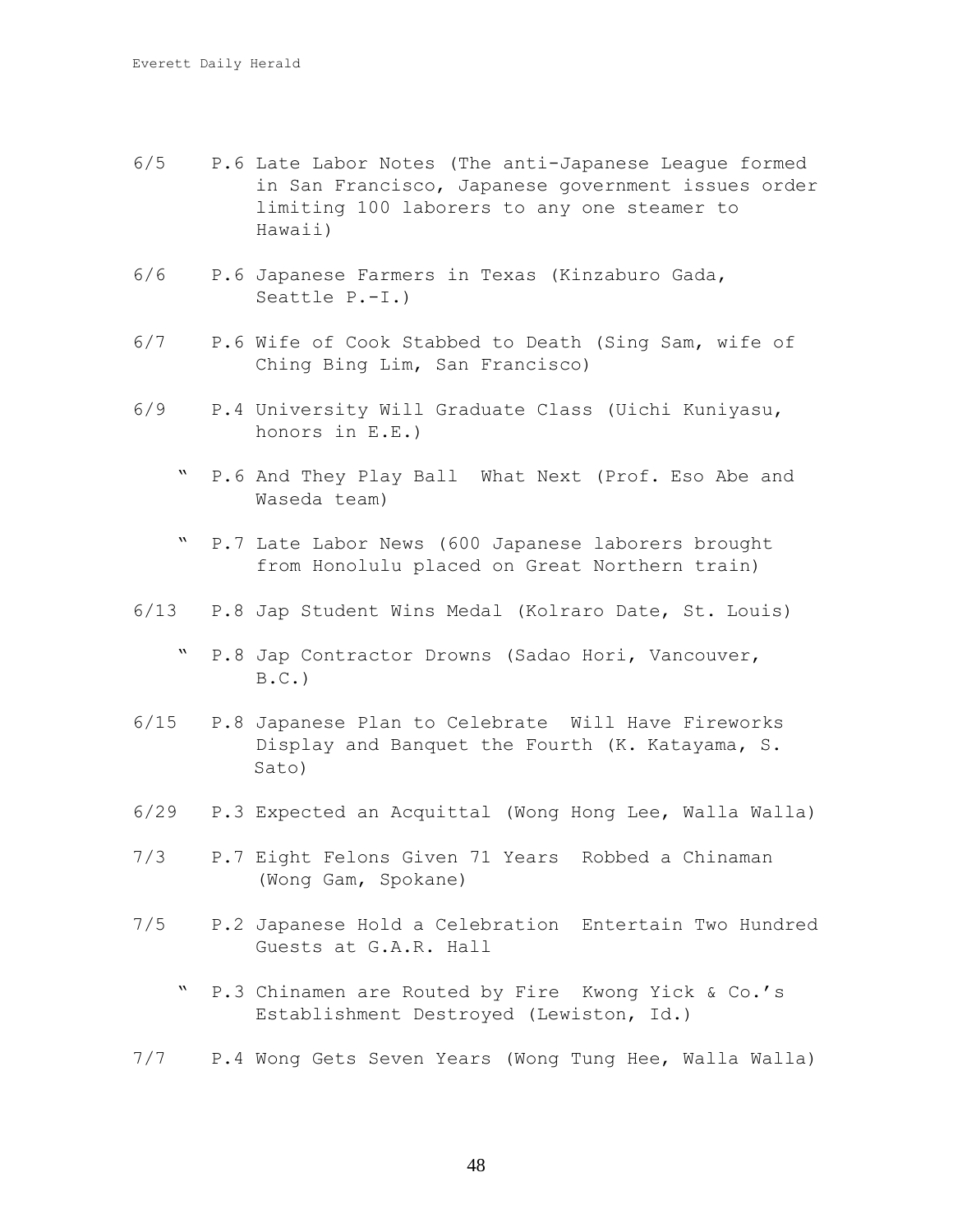- 7/11 P.1 Trio Still in Wild Woods Two Japanese Convicts, Moor and Takochi, are Captured by Officers (Tacoma)
- 7/14 P.1 Chinamen Learning Art of War (photo USMA cadets Ting Chai Chen & Ying Hsing Wen, New York)
- 7/18 P.5 Metcalf Would Favor Chinese Secretary of Commerce and Labor at Seattle Talks of Encouraging the Better Class (Seattle)
- 7/24 P.6 (col. 2) (Baron Komura says he will donate \$500 for Japanese school in Seattle)
- 7/31 P.1 Japs are Suspected (illegal entry to U.S.)
- 8/4 P.4 Death Caused by a Chinaman Jury Returns Such a Verdict Regarding the Killing of Charles Brady (Seattle)
- 8/5 P.3 Japs in Harvest Field Farmers Unable to Get All the White Labor They Require to Harvest Their Grain (Tekoa, Wash.)
- 8/8 P.2 Race Riot at Blaine Canneries Seven Orientals are Reported Killed, Others Injured (N. Hisamidzu, Olympia)
- 8/9 P.2 No One Killed in Race Riot (Bellingham) j
- 8/10 P.2 Would Exclude All Immigrants From Orient
	- " P.3 Japs Have Advantage Startup Man Says That He Pays Liquor License While Japs There Handle it for Nothing
	- " P.6 Keep the Orientals Out (editorial)
- 8/11 P.2 Chinese are Sent Back (Ju Toy & about 30 other Chinese, San Francisco)
	- " P.8 Slump in Market Means Loss to Cannerymen Chinese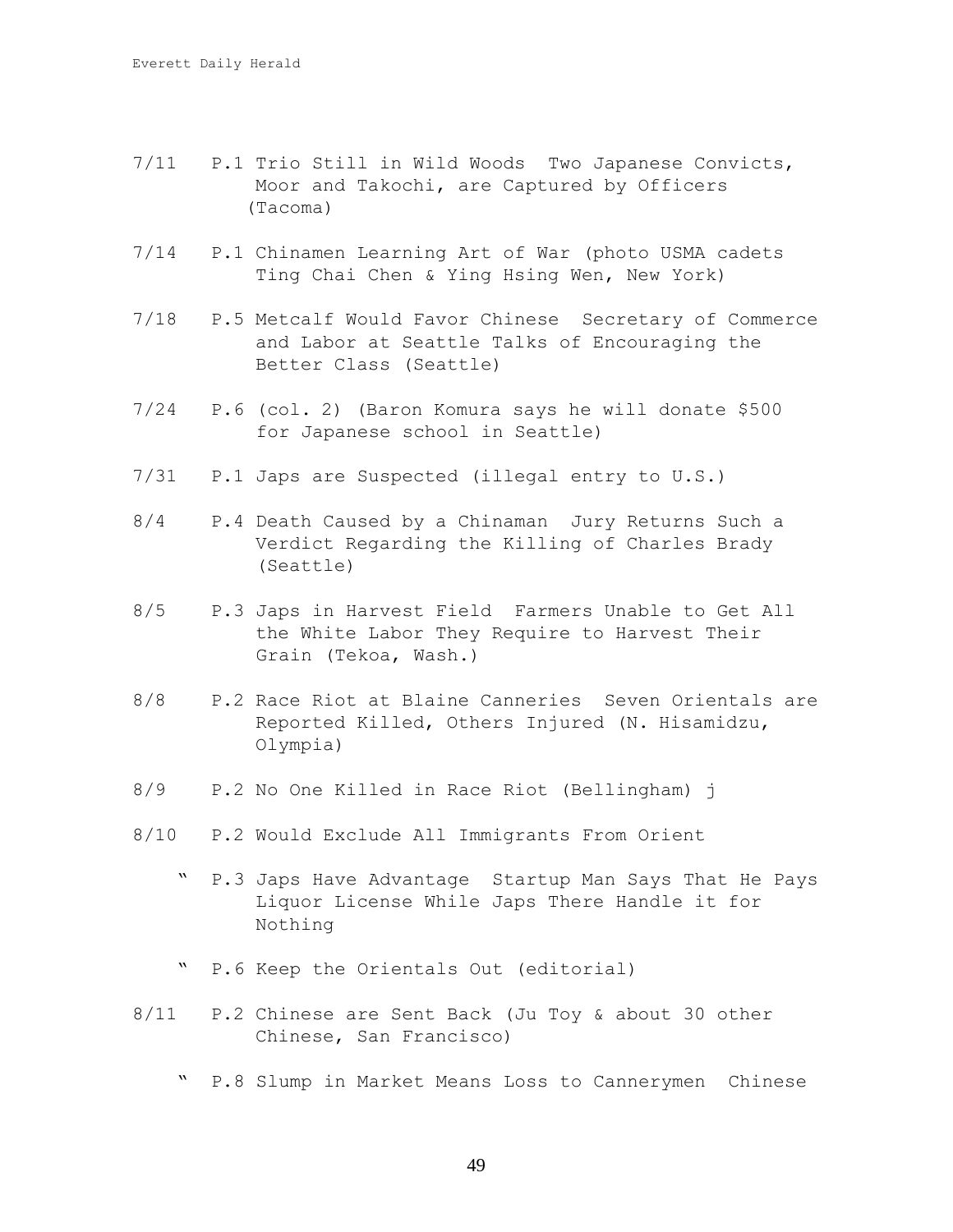Operators Bought Fruit With Prices High and Stand Chance to Lose Big Sums (San Francisco)

- 8/14 P.5 Japanese Cook Acts Ugly Toward Police That Was Last Night, But this Morning Oriental Knew Nothing About It ("Carters")
- 8/15 P.1 All Chinks Pay \$2 Each Every Chinaman in the World is Assessed to Help Boycott American Goods (Portland)
- 8/16 P.1 Would Keep Chinese Out Governors of Both Oregon and Washington Oppose Letting the Bars Down (Portland)
- 8/18 P.2 Snohomish County Chinaman in Hospital (Henry Sing aka Pat Murphy)
	- " P.6 Komura a Little Slip of a Man Japan's Most Distinguished Peace Plenipotentiary
- 8/22 P.1 Fire Burns Portland Stores Many Buildings Were Occupied by Chinese-City Loses in Burning of Roadways (Portland)
	- " P.2 They Raided an Opium Joint (Ah Hing, Lewiston, Id.)
	- " P.8 Japanese Newspaper Man R. Onishi, Peace Conference Correspondent, Has Rice Farm in Texas (Galveston News)
- 8/24 P.1 Jap Women Detained (7 women on Shawmut, Tacoma)
	- " P.2 Japanese Want to Join Labor Union Make Formal Application for Admission to Membership and Council is Bothered (M. Sato)
	- " P.6 As to Exclusion (editorial)
- 8/26 P.3 Sato Has Attorney to Help His Case Along (M. Sato)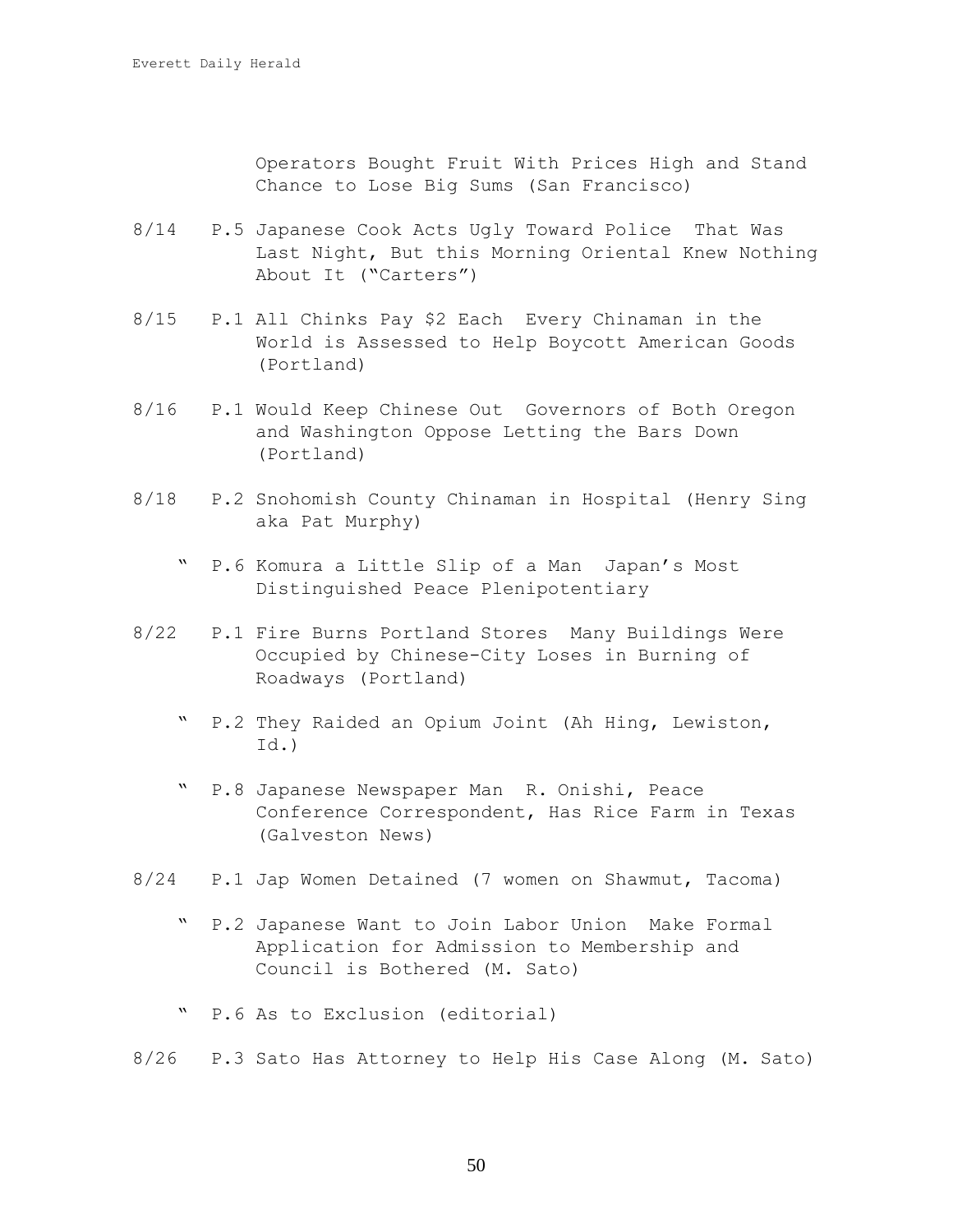- " P.8 What One Chinaman Thought of a Circus (Mark Fung Wa)
- 8/29 P.5 Local Japanese Goes to Portland Celebration (M.Sato)
	- " P.8 Sato Has Bellingham Precedent in His Favor (M. Sato)
- 8/31 P.4 Japanese Claims Bride Urshinma Comes From Colorado to Marry Chitsu Doi Nishunuo at Tacoma (Tacoma)
- 9/4 P.3 Whale Took Revenge on Would Be Slayers (unnamed Japanese, Vancouver, B.C.)
- 9/9 P.8 Japanese Belong to Unions Elsewhere But the Question of Citizenship, Say Local Men, is What Makes a Difference (S. Sato)
- 9/1 P.7 Late Labor News (all West Coast states organizing to stop incoming Japanese cheap labor)
- 9/20 P.1 Sorry He Voted to Exclude the Chinese (Wheeling, West Virginia)
- 9/30 P.1 Japanese Prefers Death to Amputation of Arm
	- " P.1 Japan Wants Us to Keep Japanese Out (Wash., D.C.)
- 10/2 P.1 Peace Terms Drive Japanese to Suicide (K. Nakamer, New York)
- 10/2 P.2 Rather Be Dead Than a Cripple Japanese Who Refuses Amputation, Dies (Hisa Kieeli)
- 10/3 P.3 Jap Cuts Chinamen (Charles Ito, Wu Soon, Seattle)
- 10/4 P.1 More Chinese Trouble (Washington, D.C.)
	- " P.3 Cabinet Discusses Chinese Exclusion (Wash., D.C.)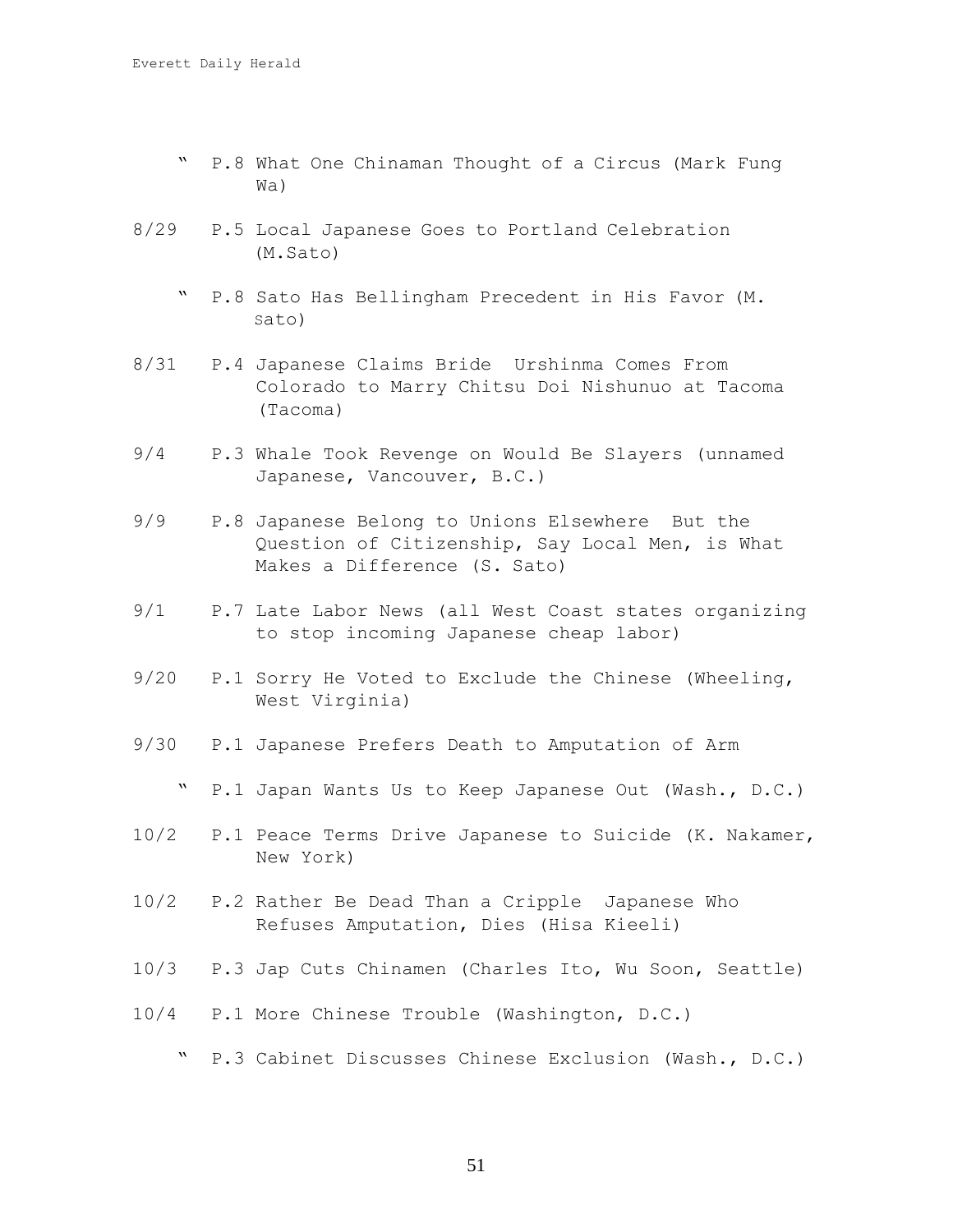- " P.6 Cheap Labor That is Costly (editorial) j, c
- 10/5 P.1 Hill Favors Free Entry of Chinese (J. J. Hill, Spokane)
	- " P.1 Action of Cabinet Arouses Metcalf's Ire (Wash.,  $D.C.$ )
	- " P.3 Japanese Seek Pardon for Countryman Consul Hisamidzu Investigating the Case of Y. Uyeno Serving Twenty Years (Y. Kawabata mentioned, Seattle)
	- " P.8 How the Was Has Spoiled the Usefulness of Japanese Servants in America (New York World)
- 10/7 P.3 Jap Fishermen Lost in Storm Gale Which Swept Over Lower Sound Thursday Night, Claimed Many Victims ("at least 30," Vancouver, B.C.)
- 10/12 P.3 Chinaman Killed by Train (Lou Tock, Walla Walla)
	- " P.3 No Fishermen Drowned Japanese Who Were Blown Away in the Recent Storm Return to Port (Van., B.C.)
- 10/14 P.1 Japanese Leader Stabbed Thirteen Times During Riot (Notike, Bellingham)
- 10/20 P.2 (Friday Magazine Section) Chinese Graveyard Customs Peculiar Custom of Placing Cooked Food on the Graves of the Departed
- 10/23 P.2 Fire in Joss House Candle Catches in Oriental Draperies in Wa Chong Building in Seattle (Seattle)
- 10/25 P.3 Love Leads Two Japs to Prison Foreman Steals Employees Wife and Both are Landed in Jail (Yama Duchi, Haru Yamo Moto, Bellingham)
- 10/31 P.1 Chinese Marry in True Oriental Style Festivities in Chicago are Accompanied With Much Noise and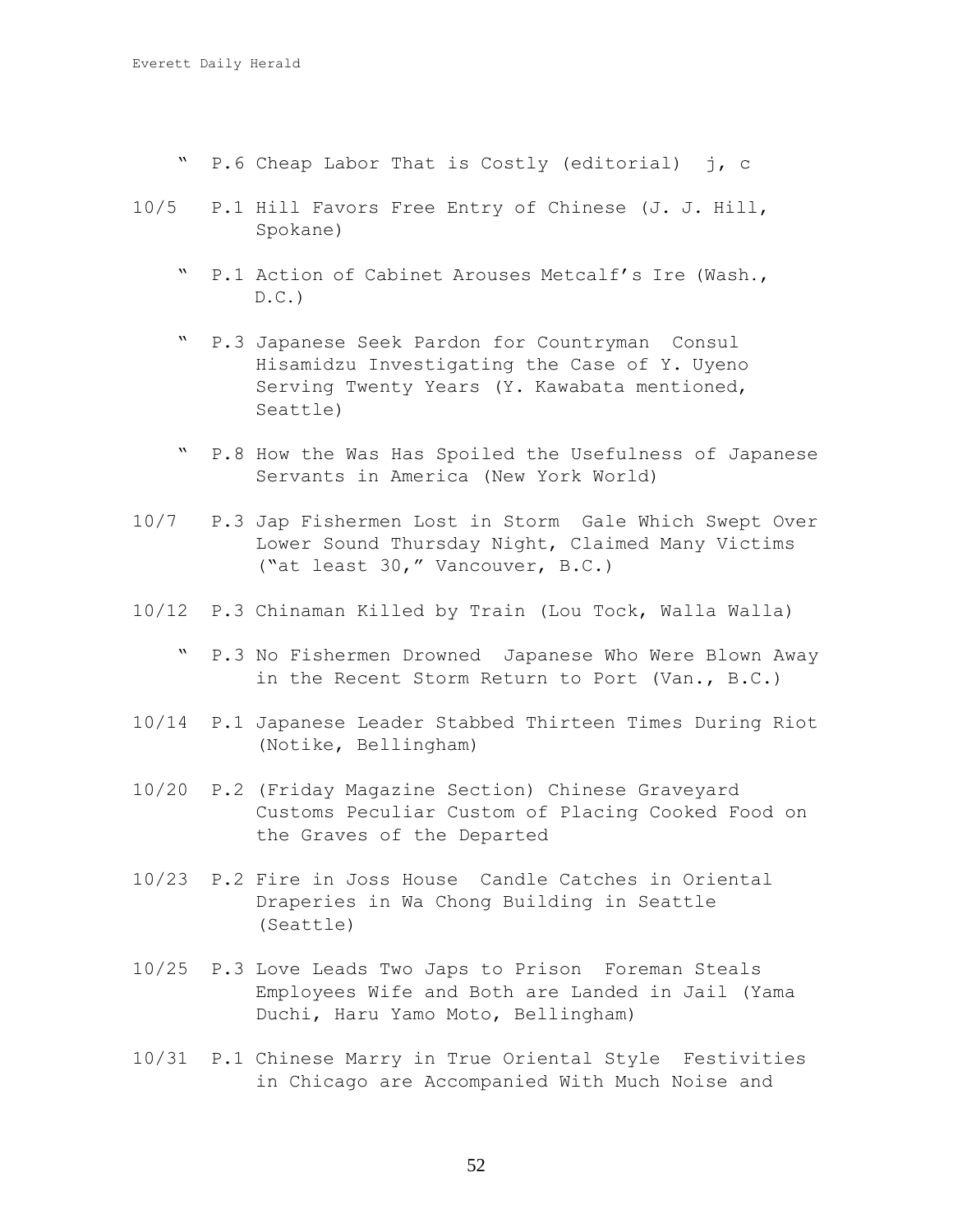Discharge of Fireworks (Chin Gam Sing, Hea Sling, Chicago)

- 11/1 P.6 At The University Address Upon Chinese Exclusion
- 11/11 P.2 Teremoto Stabs Yoneda (Vancouver, B.C.)
- 11/15 P.8 Reno Miners Drive Chinese Out of Town (Reno, Nev.)
- 11/30 P.1 Body in Debris of Wrecked Train (100 Japanese at Sultan)
- 12/6 P.2 Abductor Fires of a Woman's Rescuers (T. Shishigimi, N. Morigama, Masea, S. Sinoda)
	- " P.6 Japanese Exclusion (editorial)
- 12/11 P.3 Japanese Plan Unique Colony Rev. Frank Okazaki has a Scheme to Better Condition of Countrymen-Americans Support it (Baptist, Seattle)
- 12/16 P.6 Immigration Men Under Suspicion Secret Service to Investigate Anonymous Charges-Write to President (re Japanese women, Seattle)
- 12/26 P.5 Jap Section Hand Runs Amuck With Ax (at Granite Falls)
- 12/29 P.2 Jap Bound Over Taketo Will Answer Before Superior Court for Efforts to Injure Fellow Countryman

## **1906**

1/1 P.12 In Woods and Mills (Mukilteo & Gold Bar Mills only ones in county employing Japanese)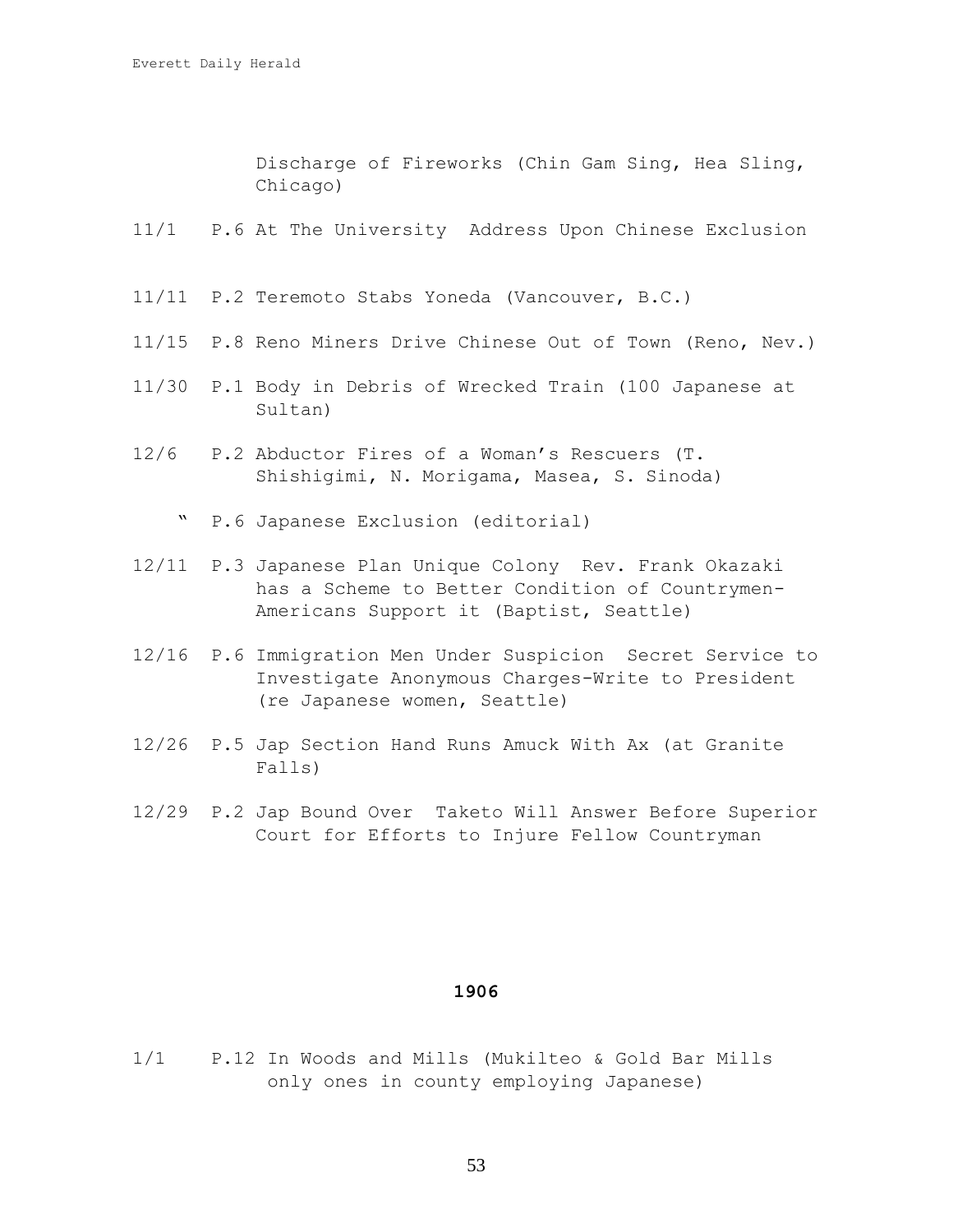- 1/6 P.11 (advertisement by G. Ken seeking housework)
- 1/8 P.3 State Immigration Shows High Rank (155 Chinese, 1,200 Japanese)
- 1/9 P.1 Government Wins Exclusion Case Case of Hong Wing Results in Decision That the Act is Continued in Full Force (Chicago)
- 1/10 P.1 Chinese In Fear of Mob Members of Party Are in Fear of Attack on the Part of Americans (San Fran.)
- 1/12 P.4 Tong Blames Labor for Chinese Boycott Representative of China Says this Element Prevents the Passage of Decent Law (New York)
- 1/13 P.7 Defied Court in Exclusion Case Head of Chinese Bureau in San Francisco Must Explain His Action to Sargent (re Lee Wah, Chin Yoke, San Francisco)
- 1/17 P.4 Capture More Counterfeiters (3 Japanese, Seattle)
- 1/24 P.1 Valencia Brokenup; All On Board Lost; Sixty Bodies Found Passengers and Crew of the Ill-Fated Valencia (Yosuke Hosoda, S. Rancuma, T. Manwaku)
	- " P.3 Chinese Begin Their New Year Period of Feasting Has Commenced and Very Little Work Will Be Done (New York)
- 1/25 P.1 Aims to Modify Exclusion Act (Washington, D.C.)
	- " P.1 Twenty-Nine Now Known to Have Made Escape From the Wreck of Steamer Valencia (Hasoda, Victoria, B.C.)
	- " P.5 Charged With Assault Japanese Section Hand Accused of Trying to Kill Another With an Ax (M. Miyeato attacked K. Taketa)
- 1/26 P.2 Attorney For Japanese (for Kumimato Miyato, K.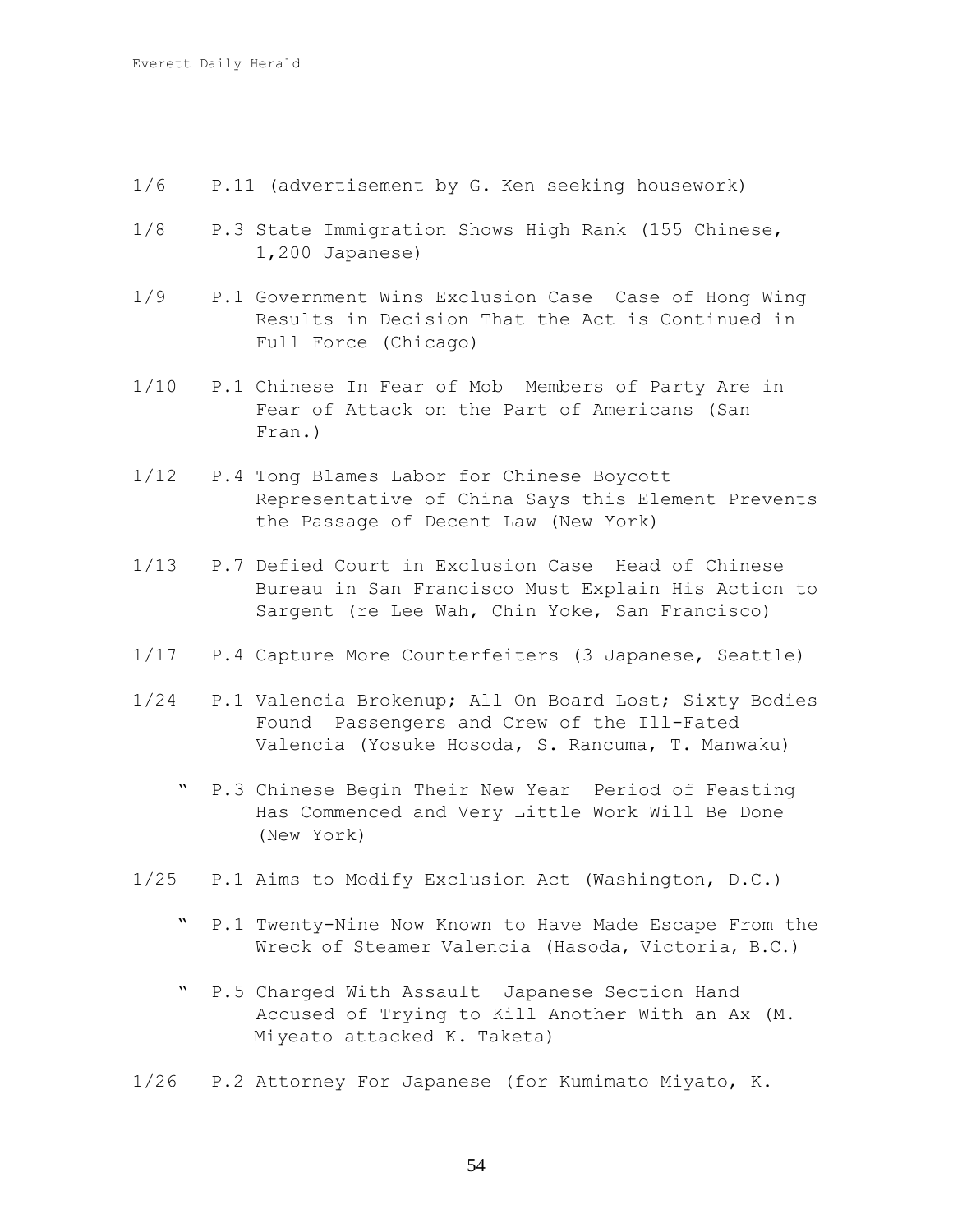Katayania)

- " P.2 Japanese Killed (T. Tamita, So. Prairie sawmill, Tacoma)
- 1/30 P.1 Want Bars Down on All Asiatics (New York)
- 1/31 P.5 Chinaman Smuggled In (El Paso, Texas)
- 2/2 P.3 Chinese Survive New York Feasts (New York)
- 2/3 P.3 English as the Japs Learn It (Kumimatso Miyato, K. Toketo)
- 2/6 P.2 Makes New Rules on Chinese Entry (Washington,  $D.C.$
- 2/7 P.2 Detained Chinese Come to Seattle Purser of Cottage City Refuses to Land Passengers at Port Townsend (Port Townsend)
- 2/8 P.2 Bar Jap Fishermen From Alaskan Waters (Washington, D.C.)
- 2/10 P.3 To Buy Books in Japan (Dr. Asakawa of Dartmouth College, Seattle)
- 2/12 P.5 Money is Stolen From Jap While He is Asleep (G. Sumatani)
- 2/15 P.2 Bill is Aimed at Chinese in Mines (Victoria, B.C.)
	- " P.5 Sato Case on Trial S. Abelson Accuses Jap of Beating Him Up With a Board-Accusation Denied (S. Sato, interpreter M. Katayama)
- 2/22 P.5 Fund for Japanese (Portland)
- 2/26 P.4 Chinese Physician Foully Murdered (Dr. Charlie Can, Butte, Mont.)
	- " P.4 Japs Will Try to Grow Taller (Sadasuchi Uchida,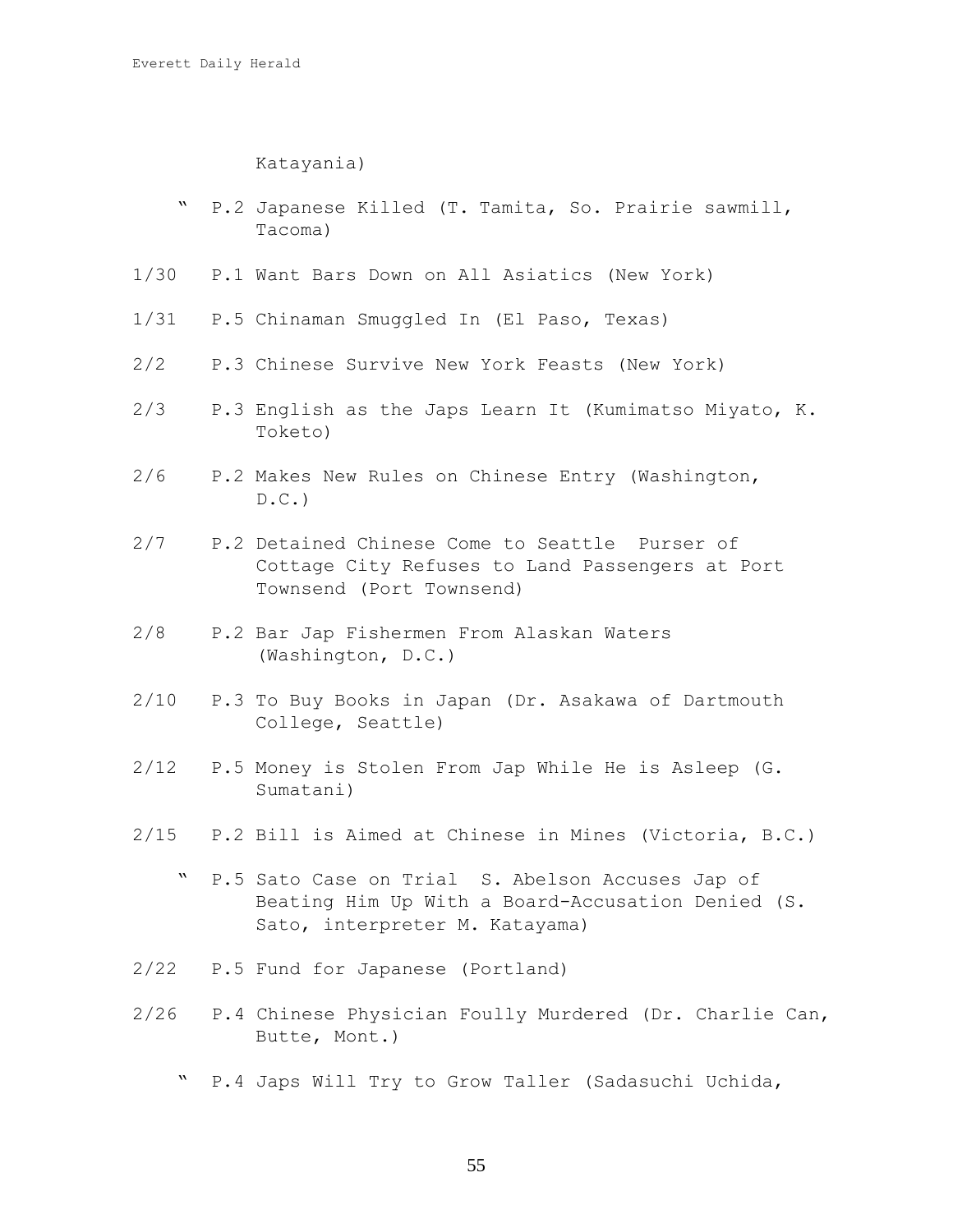## Consul, New York)

- 3/5 P.4 Chinese Love is Fatal (Lem Chung shot, San Fran.)
- 3/7 P.4 Jap Witnesses Committed to Jail in Granite Falls (re K. Myetto)
- 3/12 P.8 Japanese Tried (Kamatsu Miyato of Granite Falls)
	- " P.8 Japanese Laborers Hurt (Bock In Jung, Je Yik Soon, Northern Pacific laborers, Prosser)
- 3/13 P.5 Jap Found Guilty of Assault Only (Granite Falls)
- 3/17 P.4 Chinks Must Pay Duty on Joss House Furniture (New York)
- 3/20 P.1 Many Japs Arrive for Railroad Work Come to this Country From Hawaii-Are Sent Through to Montana (600 men)
- 3/27 P.4 Koreans in Hawaii Guilty of Murder (Honolulu)
- 3/30 P.2 Jap Murdered on the Street Found Early this Morning in Seattle Suffering From a Dozen Knife Wounds (Chikichi Yokoo, Seattle)
	- " P.4 Japs Cause Strike Men at McMurray Mill Object to Working There With Men From the Orient (McMurray)
- 3/31 P.2 Sultan News (Japanese rescued child from flume, Sultan News)
- 4/4 P.4 Jap Murderer Confesses Crime (J. Nakayama killed Chikichi Yokoo, Seattle)
	- P.4 Sentenced to Jail for Intimidating Chinamen (New Westminster, B.C.)
- 4/9 P.1 Evasion of Exclusion Laws is Discovered (Chinese women, Washington, D.C.)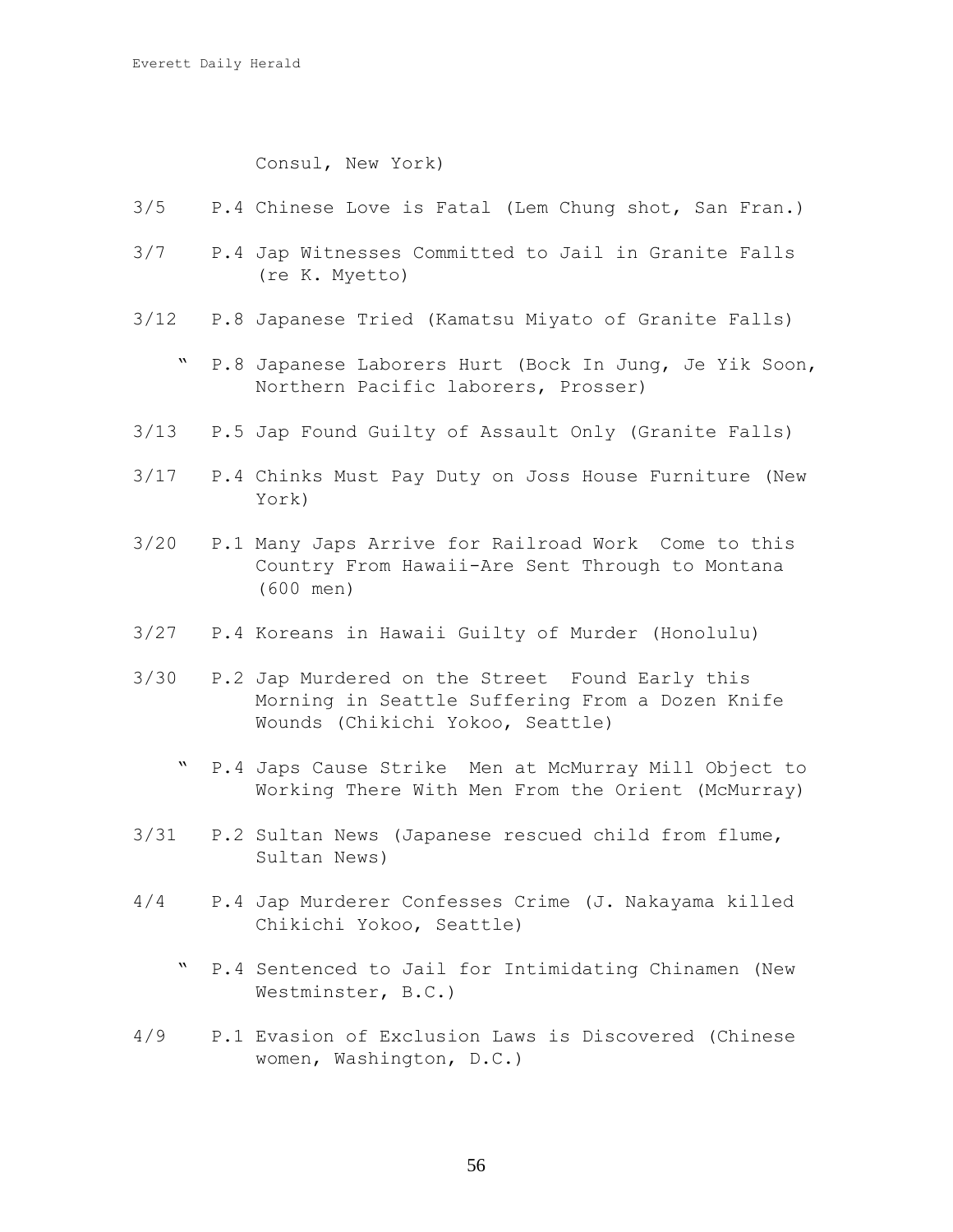- 4/12 P.3 Michigan Would Revise Chinese Exclusion Bill (Washington, D.C.)
- 4/21 P.7 Chinatown is Strange Sight Fire Reveals Extent of its Underground Rooms and Passages-Many Died in Them (Los Angeles)
- 4/23 P.3 Oakland Still Houses Thousands (section about Chinese, Oakland)
	- " P.6 Chinese Question is Now a Serious One (San Fran.)
	- " P.8 Chicago Chinamen Aid Their Fellows (Chicago)
- 4/24 P.1 New York Chinese Aid in the Work (New York)
	- " P.1 Death List Now at 277 (Isshida, Myake, Sakanih, 6 Chinese, San Francisco)
- 4/26 P.1 More Dead Identified (Ah Sung, Myrke (Jap), Washington, D.C.)
	- " P.4 Chinese to Honolulu (Honolulu)
- 4/28 P.3 Chinatown is to be Moved San Francisco's Oriental Quarter to be Changed-Street Car Service Resumed (San Francisco)
- 5/3 P.3 Site of Chinatown is Causing Some Trouble (San Francisco)
- 5/7 P.1 Wealthy Jap Was Killed and Robbed (Ejiro Nahano, 23, New York)
- 5/10 P.2 Are Ordered Out of Clarkston Crowd Waits on Chinese Laundrymen and Tells Them They Are Not Wanted (Lewiston, Ida.)
- 5/15 P.1 Asks Damages for Japanese Jap is Killed in Mukilteo Mill and Now the Family Asks \$20,000 Damages (Hisakichi Mitsuta, 37, died, wife Mitsu, Hideo, 10, Haruzo, 7)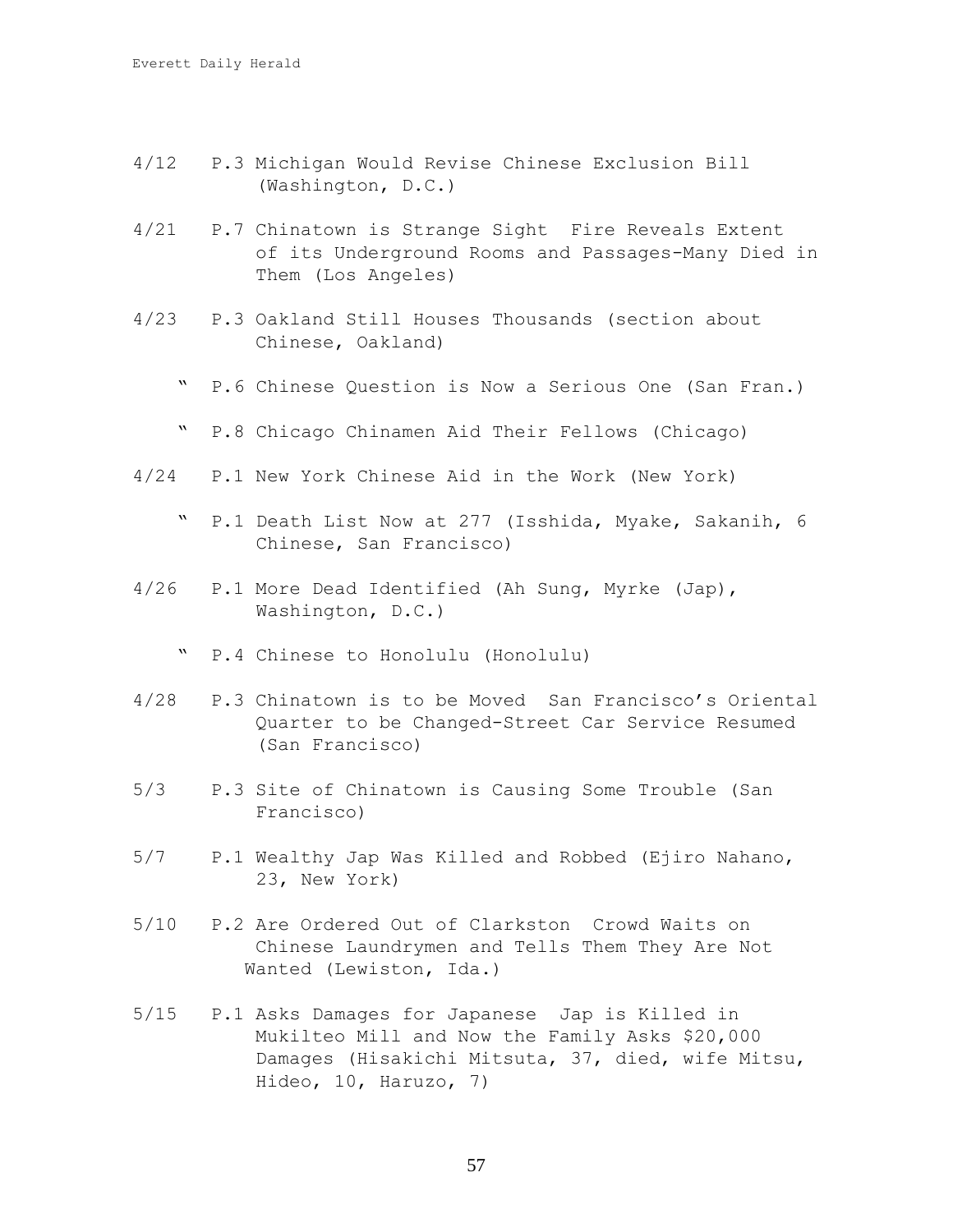- 5/21 P.2 A Wealthy Chinese Merchant Must Go Pays Visit to China and Returns With Eye Disease Which Means Deportation (Wo Gen, Seattle)
	- " P.4 Japs Hit the Trail From Everett to Seattle
- 5/22 P.8 Says Chinese are Being Well Treated (Sir Chen Tung Lian Cheng, Oakland)
- 5/23 P.1 Chinese Minister Would Like to See San Francisco's Chinatown Abolished (Chen Tung Liang Cheng, San Francisco)
	- P.2 Imprisoned Chinese Women are Rescued (10 slave women, Portland)
- 5/28 P.1 Chinese Girls are Smuggled Eastward (Chicago)
	- " P.8 Three Japanese are Drowned Try to Escape From Game Warden When Caught Dynamiting Fish (Boise, Id.)
- 5/31 P.3 Chinese Editor Marries a Los Angeles Girl (Lin Chen Yon, Evanston, Wyo.)
	- " P.3 Celestials Want to See Their Imprisoned Companion (Kin Nag stabbed Ah Tsung, Tacoma)
- 6/5 P.1 Chinaman Takes the Second Oratorical Prize (Joe Tung Lee, New York)
	- " P.4 Refugee Chinese Will Go Back to China (San Fran.)
- 6/6 P.1 Injured Japs are Taken to Hospital (4 men)
	- " P.3 Chinamen Fight and Four are Shot (Willie Lee York, Philadelphia)
- 6/8 P.3 Horrors Were Not All Told San Francisco Man Says Many Perished in Subterranean Passages of Chinatown (Vancouver, B.C.)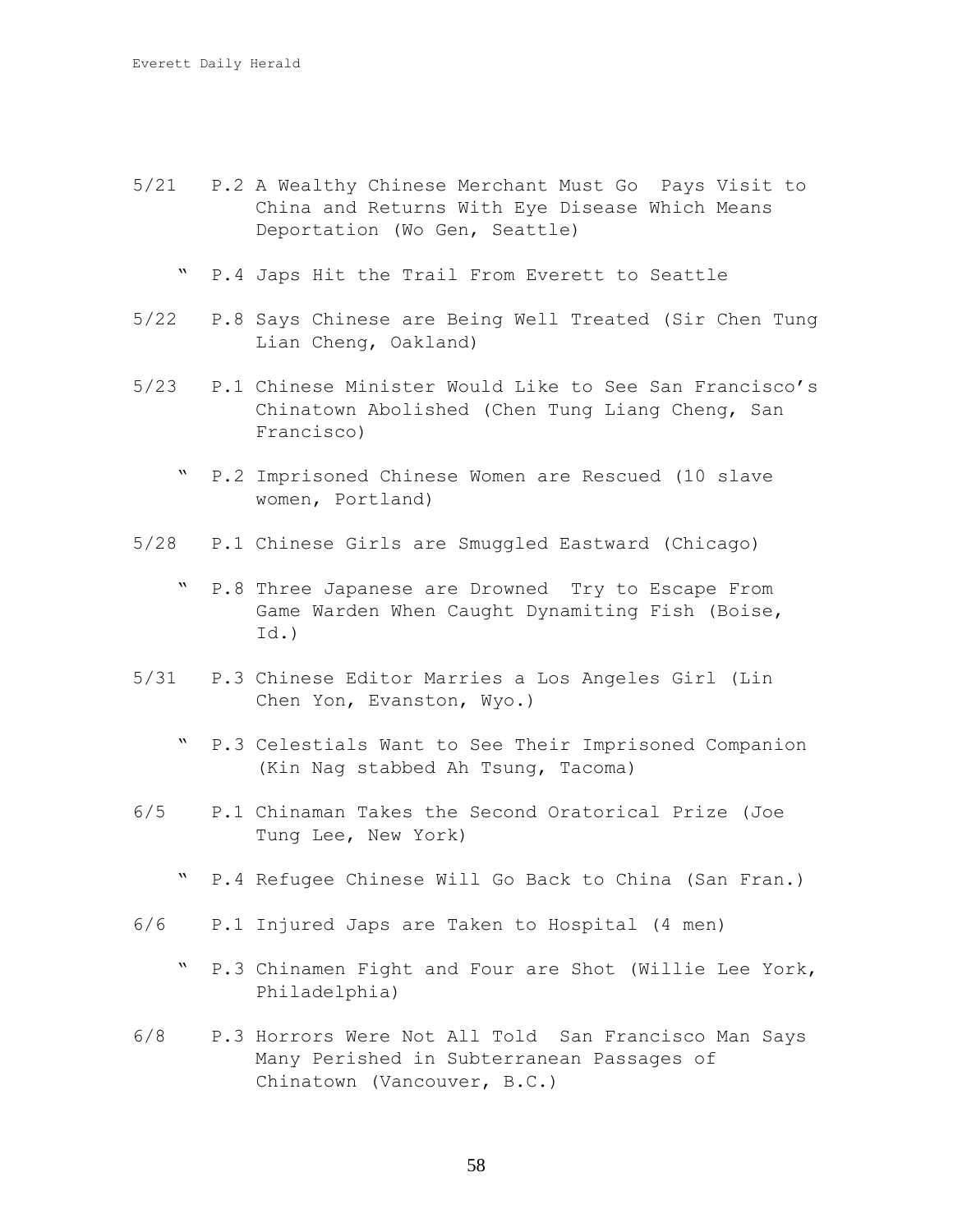- 6/23 P.8 Chinese Also Make Demand for Fair Treatment (re Chew Hung Tong Society, San Francisco)
- 7/2 P.1 Asiatic Crews to be Barred Longshoremen Will Have Nothing to Do With Boats Employing Them
	- " P.8 A Japanese Mystery (unconscious man found)
- 7/3 P.5 City Brief (K. Katayama of Bellingham mentioned)
- 7/5 P.5 Big Run Made on Fireworks (Japanese celebration at Riverside)
- 7/6 P.2 Won't Be Strike Breakers (Japanese in Seattle, Everett, Bellingham)
- 7/10 P.1 Refuse to Unload Puebla Everett Longshoremen, Because Boat Carried Japs, Refuse to Work on Her
- 7/11 P.4 Object to Japs (Longshoremen's union)
	- " P.6 (Japanese silk farms in Canada)
- 7/17 P.6 Chinese Crew Proficient (San Francisco)
	- " P.8 Snohomish Brevities (K. Hiraoka killed by falling tree, Wallace Lbr. Co.)
- 7/19 P.4 Chinese Students in Chicago (Cambridge, Mass.)
	- " P.5 Mustn't Talk Back at a Japanese Cook (Sato's restaurant)
- 7/27 P.4 Keep Detention Station (Port Townsend)
- 8/4 P.12 Buddhist Temple in an American Park (drawing, Philadelphia)
- 8/8 P.1 No Apology is Offered for Shooting Japanese Were Poachers and Were Shot When They Refused to Surrender (Washington, D.C.)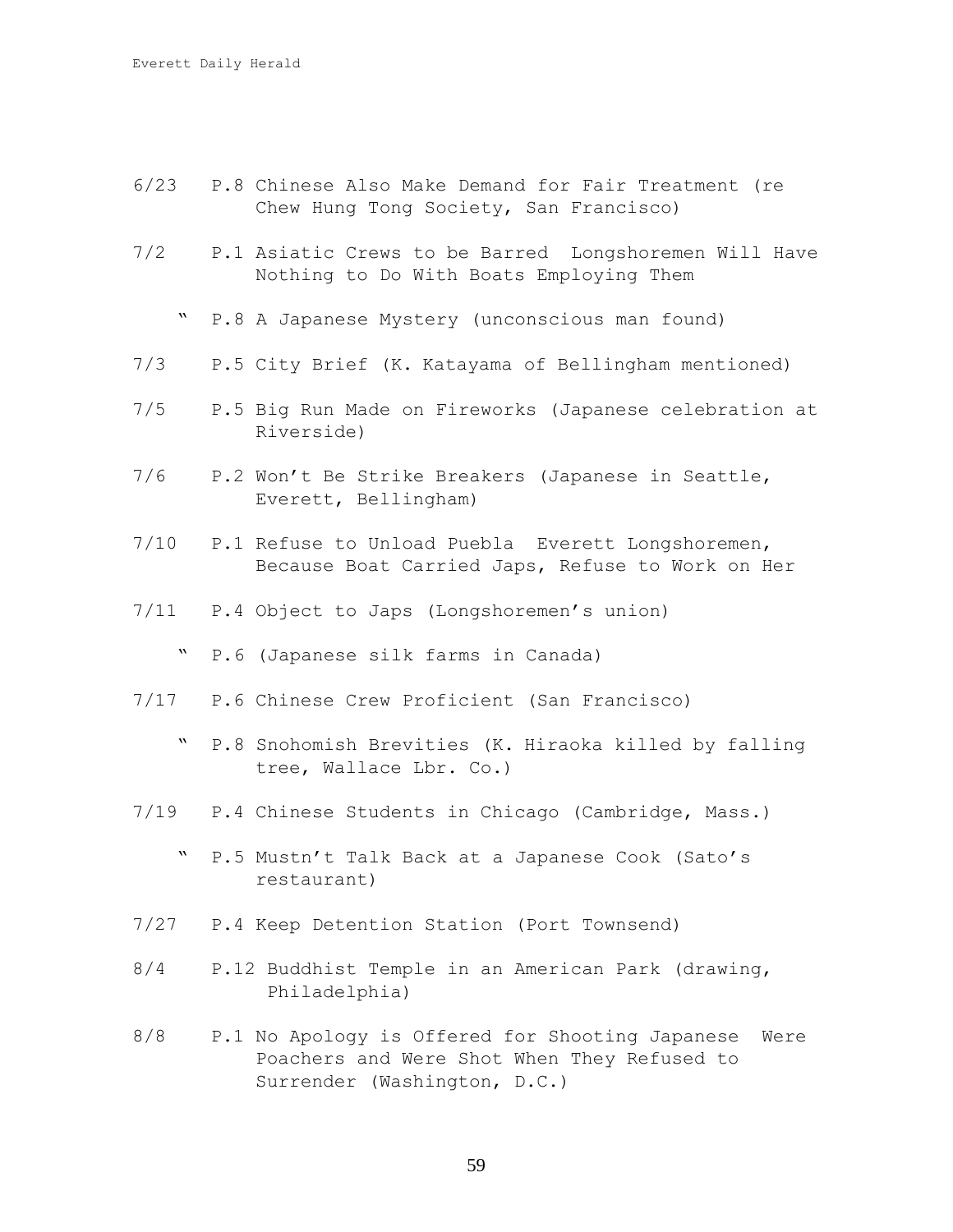- " P.4 Japanese Poachers Killed in North (New York)
- 8/9 P.5 Waiter Brought Back (Kanoka, alleged to have stolen \$175 from Sato)
- 8/11 P.2 Chinese are to be Given Trial As Last Resource Coolie Labor Will be Used in Work on Big Canal (Washington, D.C.)
- 8/13 P.4 Chinese Laborers to be Protected (Washington,  $D.C.$
- 8/18 P.12 Chinese Valedictorian (drawing Sam Hoe Kee, Albuquerque, N.M. High School)
- 8/21 P.8 Chinese Students in America Get Together (Amherst, Mass.)
- 8/27 P.1 Jap Dishwasher Goes to College Left Everett This Morning for Columbia University-Was Employed in Oriental Tearooms (Louis Takyiama, 22)
- 9/4 P.5 Japs Demand and Get a Raise in Wages (Mukilteo  $mill, 100 + men)$
- 9/5 P.2 Californians Want Japanese Exclusion (Santa Cruz)
- 9/13 P.8 Berkeley Has Seismograph Designed by Jap Student (Prof. Omori, Berkeley, Cal.)
- 9/19 P.3 Open Bids for Chinese Labor (Washington, D.C.)
- 10/6 P.8 Japs Injured when Hand Car Jumps Track (Chigagusa Rebarl, Arlington)
- 10/10 P.1 Suspected of Smuggling Chinks (Providence, R.I.)
- 10/19 P.7 Protests Against the "Oriental" Schools (Consul Uyeno San Francisco)
- 10/25 P.6 editor comment re San Francisco school situation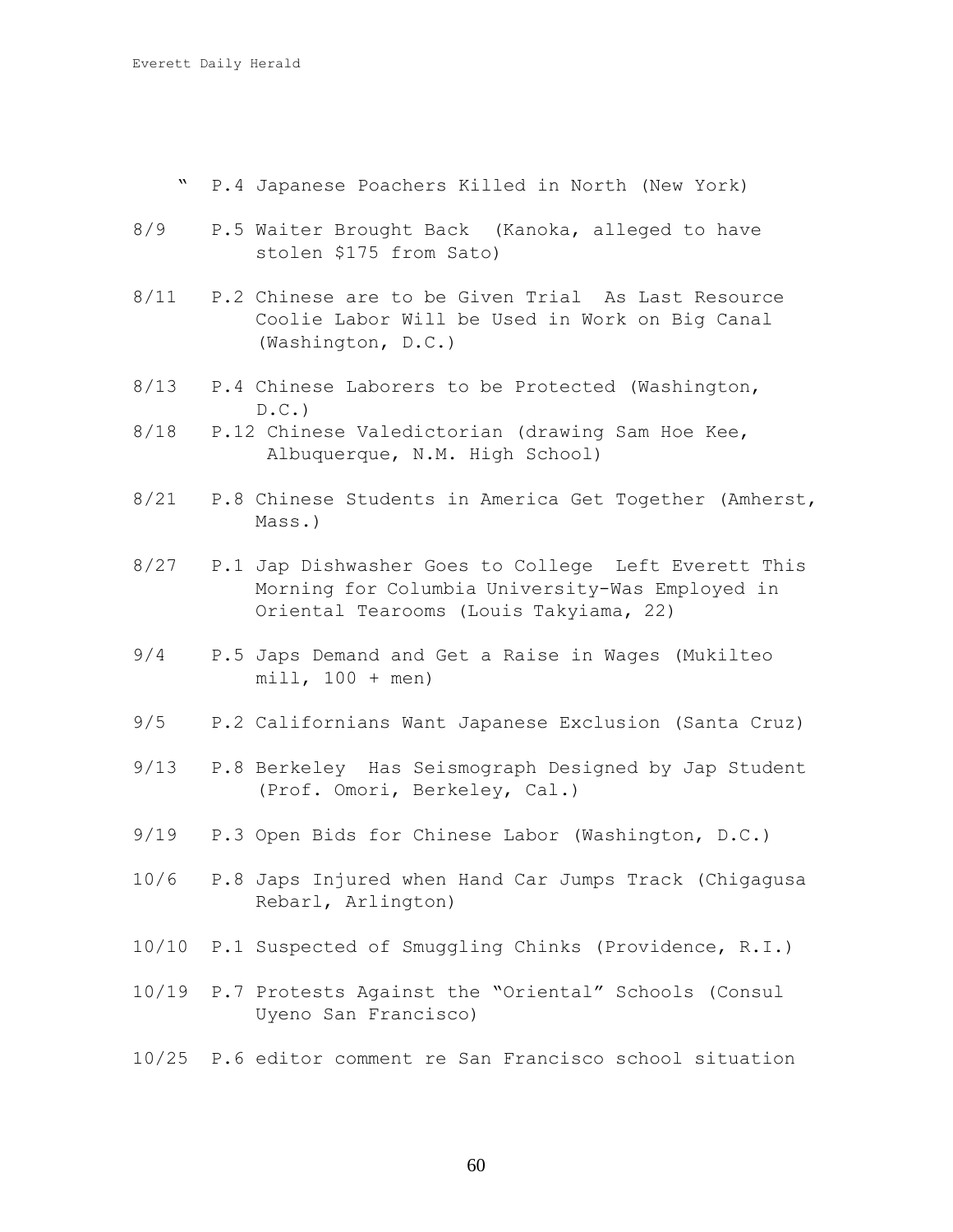- 10/26 P.3 Chinese Smuggling Cases (Providence, R.I.)
	- " P.5 Says It is a Local Affair Government Promises, Though, That Japanese Children Shall be Treated As Other Children (re San Francisco, London)
	- " P.5 Have Discovered "Labor Element" is Responsible (re anti-Japanese feeling in U.S., Tokio)
- 10/27 P.1 Thinks Jap Cadet Left Voluntarily (Asi Kitagiki, student at Annapolis, Tokio)
- 10/29 P.1 Jap Situation Growing Better Sentiment in Japan is Growing Calmer-Think School Situation Will be Settled (Tokio)
- 11/9 P.2 The Police Raid Chinese Gambling House in Seattle (3 Chinese, 30 Japanese arrested, Seattle)
- 11/12 P.3 What the Relations Between the United States and Japan Have Been in the Past (Washington, D.C.)
- 11/14 P.4 Is Said to Favor Japan Believed in San Francisco That Metcalf's Report Will Favor Aliens (San Fran.)
- 11/16 P.6 Kept His Boots Clean (Arkoff, Japanese, New Westminster, B.C.)
- 11/17 P.5 Two Japs Are Thought Lost (S. Kono, J. Neomoya, Tacoma)
- 11/19 P.1 DIX SINKS IN COLLISION—42 DROWN (5 Japanese, 1 Chinese, none named, Seattle)
- 11/29 P.1 Says That Japs Are Incensed (San Francisco)
- 12/3 P.8 (J)aps Come From Mexico to the U.S. (San Antonio)
- 12/4 P.3 Man is Run Over by Forty Trains (Jasco S. Yamada, New York)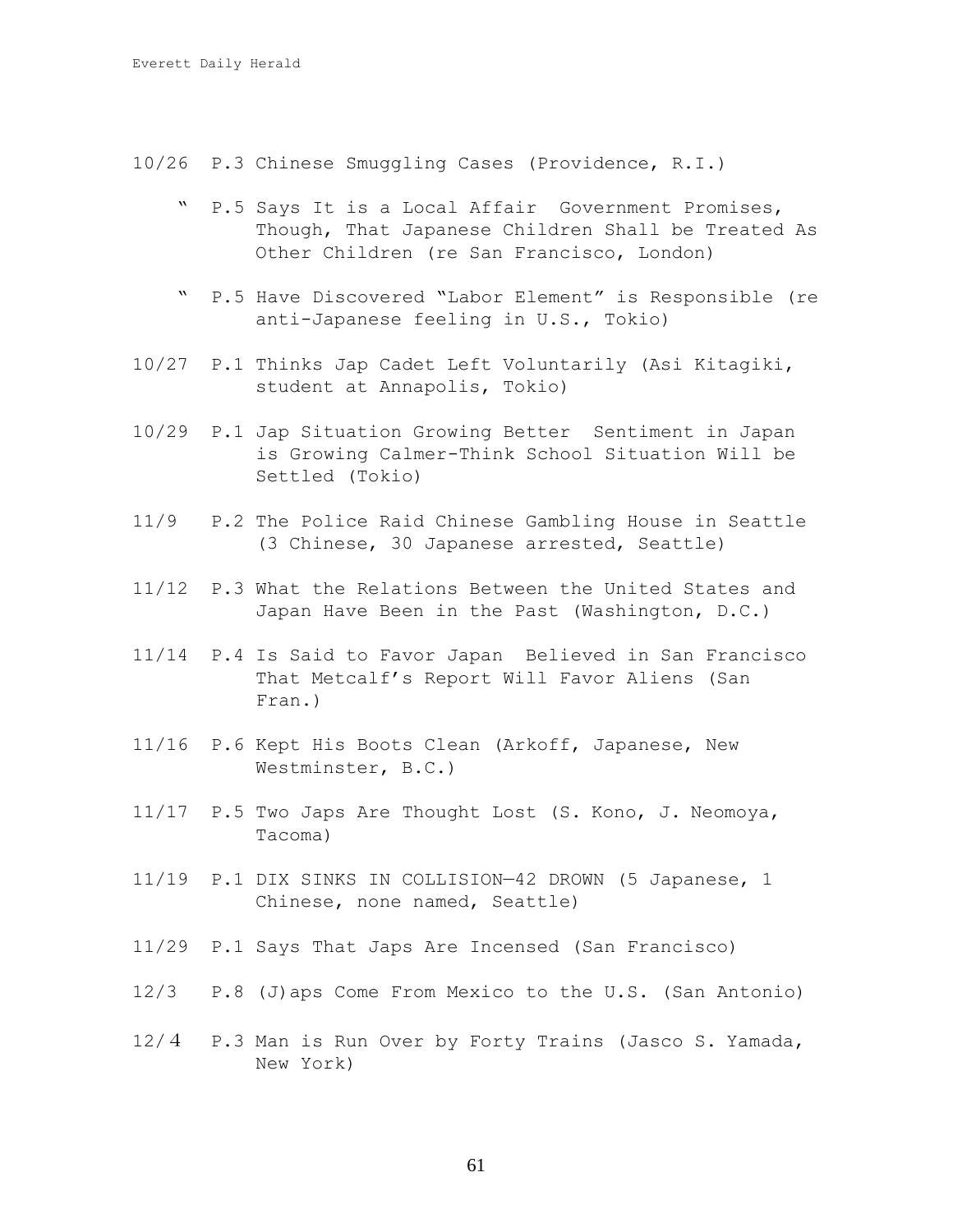- 12/7 P.2 Protest Against Citizenship Idea Seattle Labor Unions Don't Want to See That Privilege Extended to the Japanese (Seattle)
	- " P.3 Says Law Has Not Been Broken (re San Francisco schools, Washington, D.C.)
	- " P.5 Jap Students Young Enough Japanese Consul Denies That Those Who Want Admission to Schools Are Too Old (Kisaburo Uyeno, San Francisco)
- 12/8 P.7 School Board States Case (re Japanese, San Fran.)
- 12/10 P.1 States Grievance of the Japanese Japanese Consulate at San Francisco Gives Out Statement on the Subject (Chicago)
- 12/12 P.1 Chinese Woman Badly Injured Believed She is an Escaped Slave, and Was Attacked by Her Former Master (Choy Wah, Oakland)
	- " P.1 Senator Raynor Severely Criticises the President for Attitude on School Question (Washington, D.C.)
	- " P.4 Narrow Escape From Japanese Attempt to Get Spies Into Sandy Hook is Frustrated (New York)
- 12/13 P.2 Race Riot in San Francisco Clash Occurs Between Young Japs and Americans But Trouble is Not Serious (San Francisco)
	- " P.2 Jap Regiments in Honolulu Reported That They are There Disguised as Laborers (Honolulu)
- 12/14 P.1 FEDERAL SUPREMACY WILL BE THEME Roosevelt Urges it That Will Be Key-Note of Special Message on Japanese School Question (Chicago)
- 12/15 P.1 JAPS TRY TO BUY AN ISLAND NEAR HONOLULU Court Enjoins the Sale (San Francisco)
	- " P.1 Won't Bar Japs From High School They Will Attend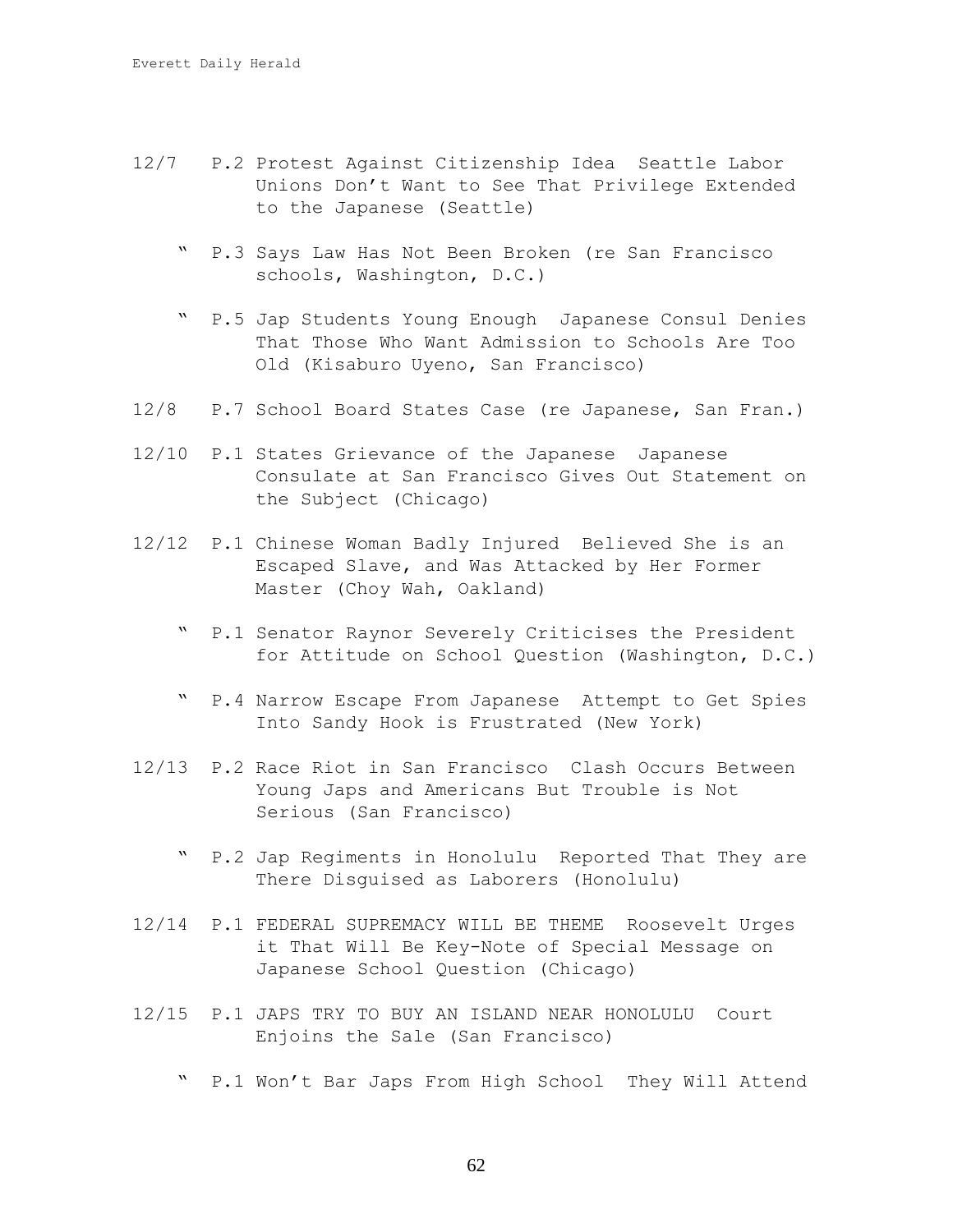Those Schools After They Have Graduated From Oriental Schools (San Francisco)

- 12/19 P.7 The Japanese are Overrunning Island Are Displacing Shopkeepers and Tradesmen Generally in the Sandwich Islands (re Hawaii, San Francisco)
- 12/22 P.1 Nothing to the War Talk Japanese Consul at San Francisco Thinks Nothing Will Come of it (Uyeno, San Francisco)
- 12/24 P.3 Fault is Found With President Labor Leaders Address Mass Meeting in Frisco-Mayor Schmitz Gives His Views (San Francisco)
- 12/25 P.1 More Light on Jap Issue President to Submit Report of Commissioner-General of Immigration Expected That it Will Deal With Jap Immigration to U.S. via Hawaii (Chicago)
	- " P.5 Experiment With Negro Labor on Railroad (Great Northern to replace Japanese in Everett)
- 12/26 P.8 Smuggling Japs Across Border Many Penniless Ex-Soldiers of Mikado Making Their Way Across From Mexico (El Paso)
- 12/29 P.1 California at Mercy of Japs They Have Cornered Potato Market and State is Trembling at High Prices (Chicago)
- 12/31 P.1 Declare Men Not Laborers Educated Japanese Go to Mexico as Laborers to Get Transportation to the United States (City of Mexico)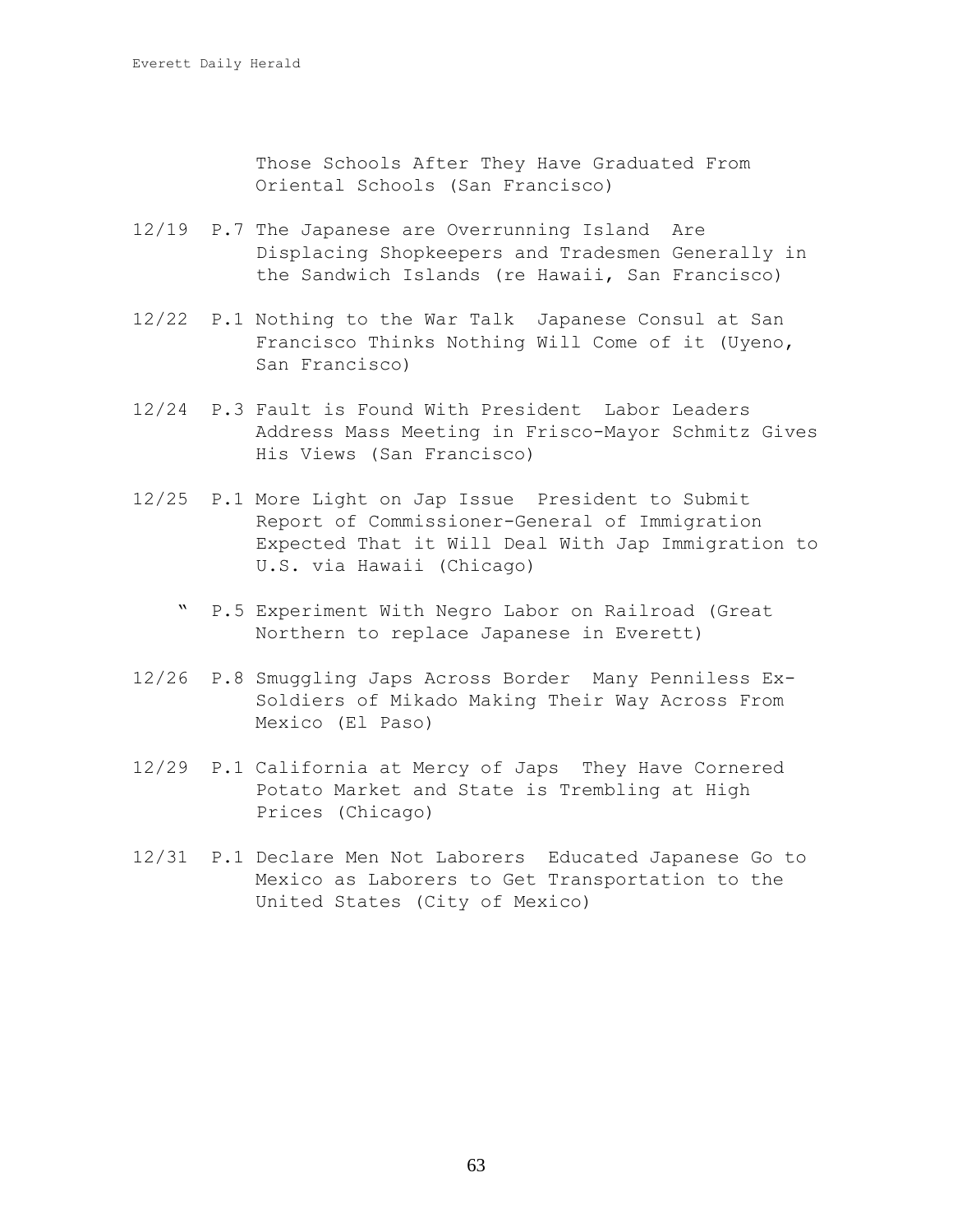| 1/3 |  |  |  |  | P.7 (editors comment on Japanese paper in New York) |  |  |  |  |
|-----|--|--|--|--|-----------------------------------------------------|--|--|--|--|
|-----|--|--|--|--|-----------------------------------------------------|--|--|--|--|

- 1/7 P.1 Talks on the Jap Issue Wants Jap Labor Excluded (Washington, D.C.)
	- " P.8 Jap Killed (workman at Gold Bar, not named)
- 1/10 P.1 Japanese are Told to Wait Make Application at El Paso for Citizenship (El Paso)
- 1/14 P.1 Speak in Favor of Jap Exclusion California Congressmen Make Plea Before House Committee on Foreign Affairs (Washington, D.C.)
	- " P.2 Chinese Engage in Bloody Fray One Killed and Four Wounded in Highbinder's War (Lee Book Dong killed, Oakland, Cal.)
	- " P.8 Japanese are Becoming Factor (re Hawaii, San Fran.)
- 1/29 P.1 Says All Japs Look Alike to Him, and so He Cannot Point Out the Wrong Doers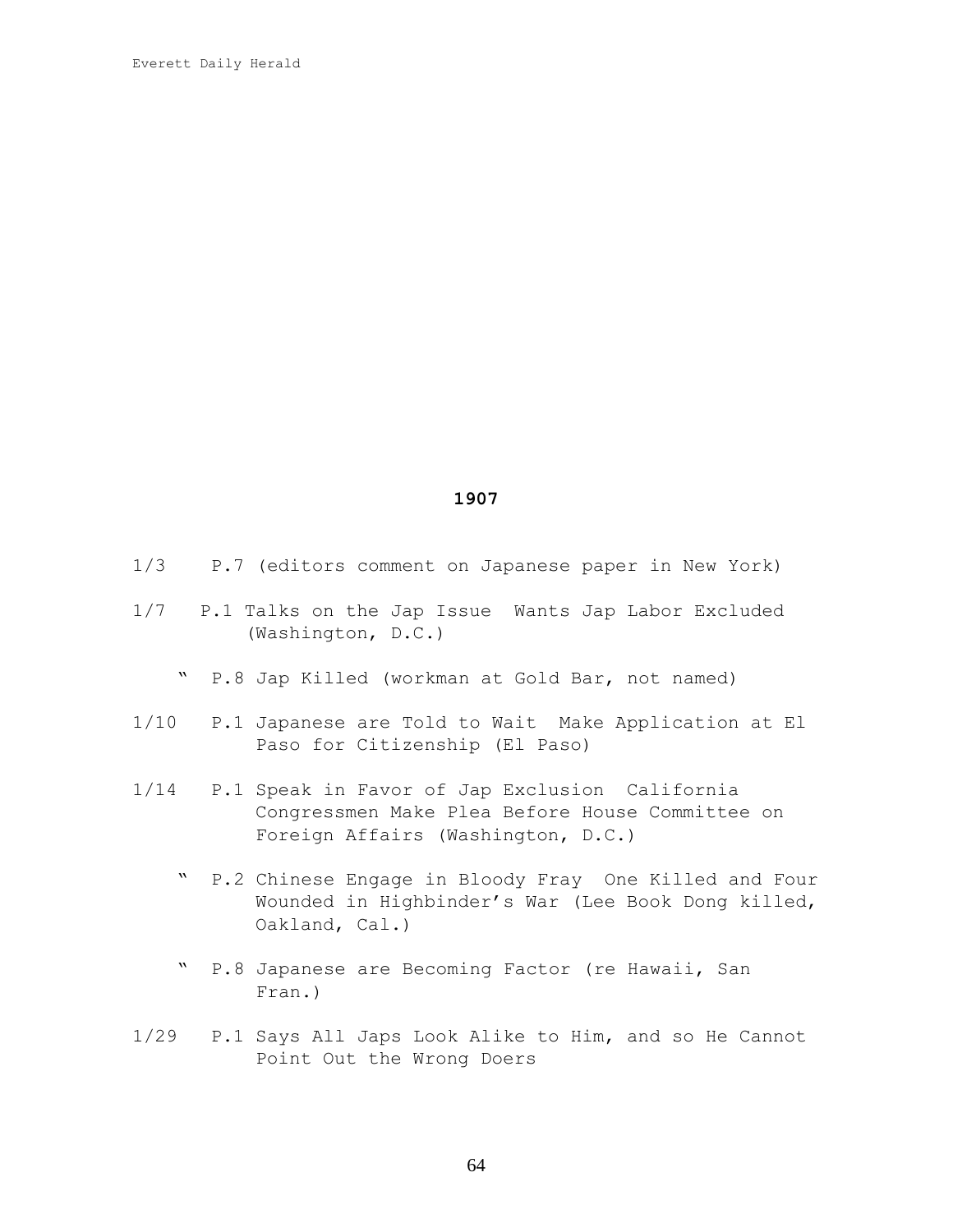- " P.8 Youthful Trio Are Arrested Three Lads Are Accused of Stealing Purse of Japanese Laborer at Gold Bar
- 1/30 P.8 Japanese Feudists Begin Warring in 'Frisco (Weeka and Taigama, San Francisco)
- 1/31 P.3 Contract Laborers to be Sent Back (300 Japanese, San Francisco)
- 2/1 P.4 Chinaman, Who Disappeared When Out on Bail, Arrested (Dea Don Kay, San Francisco)
- 2/4 P.4 Organized Scheme for Smuggling in Chinese (El Paso)
- 2/5 P.4 Japanese Meets Death on Rail (S. Egusa, Tacoma)
- 2/8 P.2 Launch Capsizes and Six Drown (4 Japanese, Sacramento)
- 2/11 P.6 New Park Will Wipe Out New York's Chinatown (NY)
- 2/13 P.2 Would Have Japan Issue Passports (Washington,  $D.C.$ 
	- " P.3 Fourteen Hurt in Collision (B. Morishiga, Seattle)
- 2/14 P.7 Chinese New Year (New York)
- 2/15 P.5 Honolulu Gamblers Trapped (re Chinese, Honolulu)
	- " P.7 (editor comments re Japanese Exclusion)
- 2/18 P.1 Japs Will Protest (re Exclusion, Honolulu)
- 2/19 P.2 Japanese Will Attend School They Will be Admitted as White Children-Japanese Laborers Barred From Country (Washington, D.C.)
	- P.3 Oust Chinese to Aid Women Friends of Widows' Syndicate Run Rivals in Laundry Business From Riverlon, Wyoming (Riverlon, Wyo.)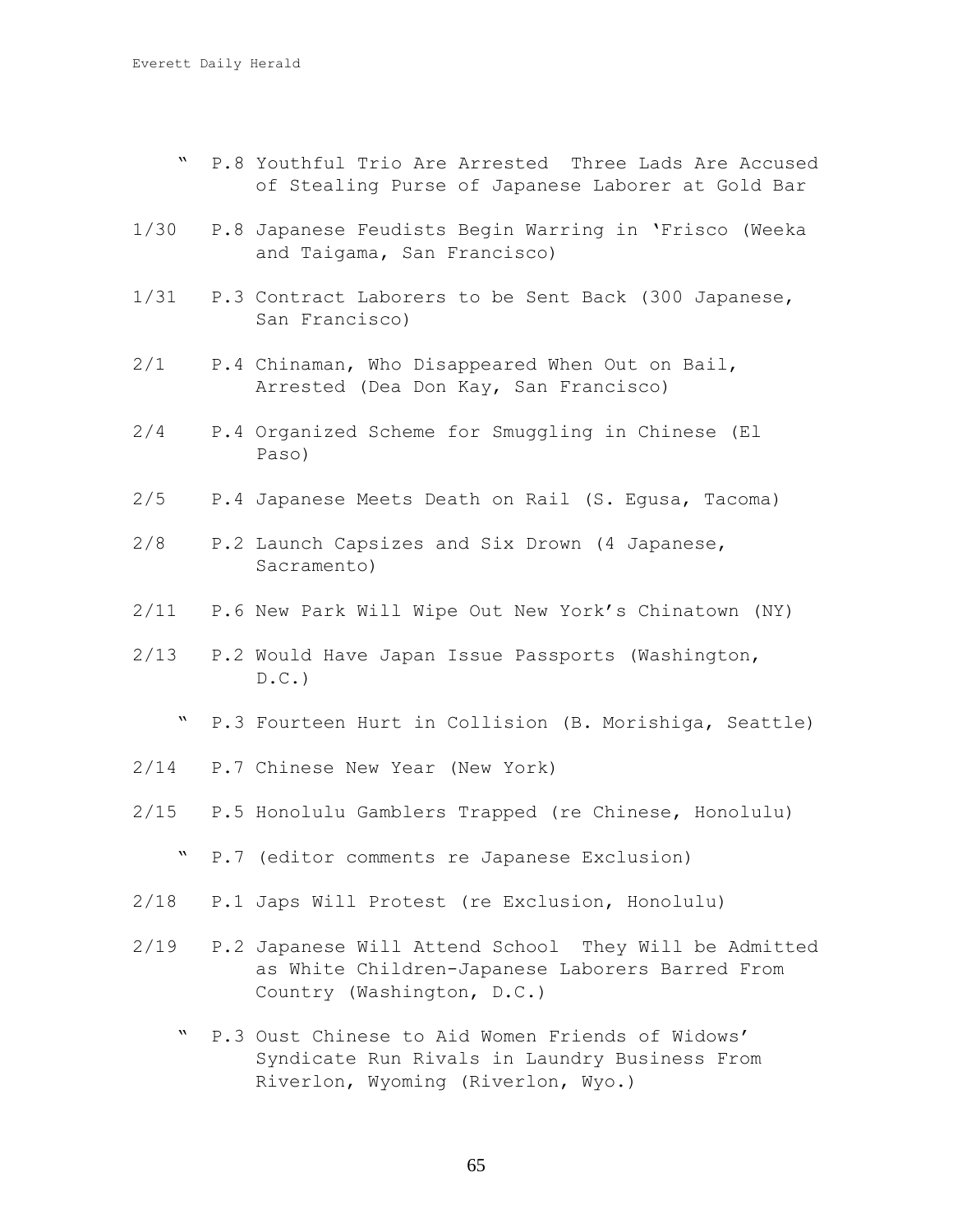- 2/20 P.2 Japanese in 'Frisco are Not Satisfied (The Japan World, San Francisco)
- 2/26 P.1 Hundreds of Japs Allowed to Land Steerage Passengers on Mongolia, in Absence of Instructions From Washington, Come Ashore (San Francisco)
- 2/28 P.1 Japs Being Recalled Everett Jap Says That They are Returning to Japan to Join Army
- 3/5 P.2 Jap Restaurant Keeper to Make a Third Trial (G. Yamomoto re white women)
- 3/7 P.1 Road to Import Many Negroes Japs Are Going South to California and Newcomers Will Take Their Places Great Northern and Northern Pacific)
- 3/9 P.1 Rich Japanese is Under Arrest (K. T. Kuranaga, San Francisco)
	- " P.1 California Opposes Legislature Passes Strong Resolution Against Jap Immigration (Sacramento)
	- " P.6 California Passes Laws on Jap Question (Sacramento)
- 3/11 P.6 Exclusion League Indorses Schmitz (San Francisco)
- 3/19 P.3 Chinaman With a Price on His Head is Here (Kang Yu Wei, New York)
- 3/20 P.1 Many Chinamen Drowned (Oroville, Calif.)
- 3/21 P.5 Seattle Chamber of Commerce Favors Immigration of Japs (Seattle)
- 3/23 P.1 Oriental Tea Room Has Fine New Home
- 3/27 P.1 Seattle Chinaman After Moy Backhin's Scalp (Man Hop, Portland)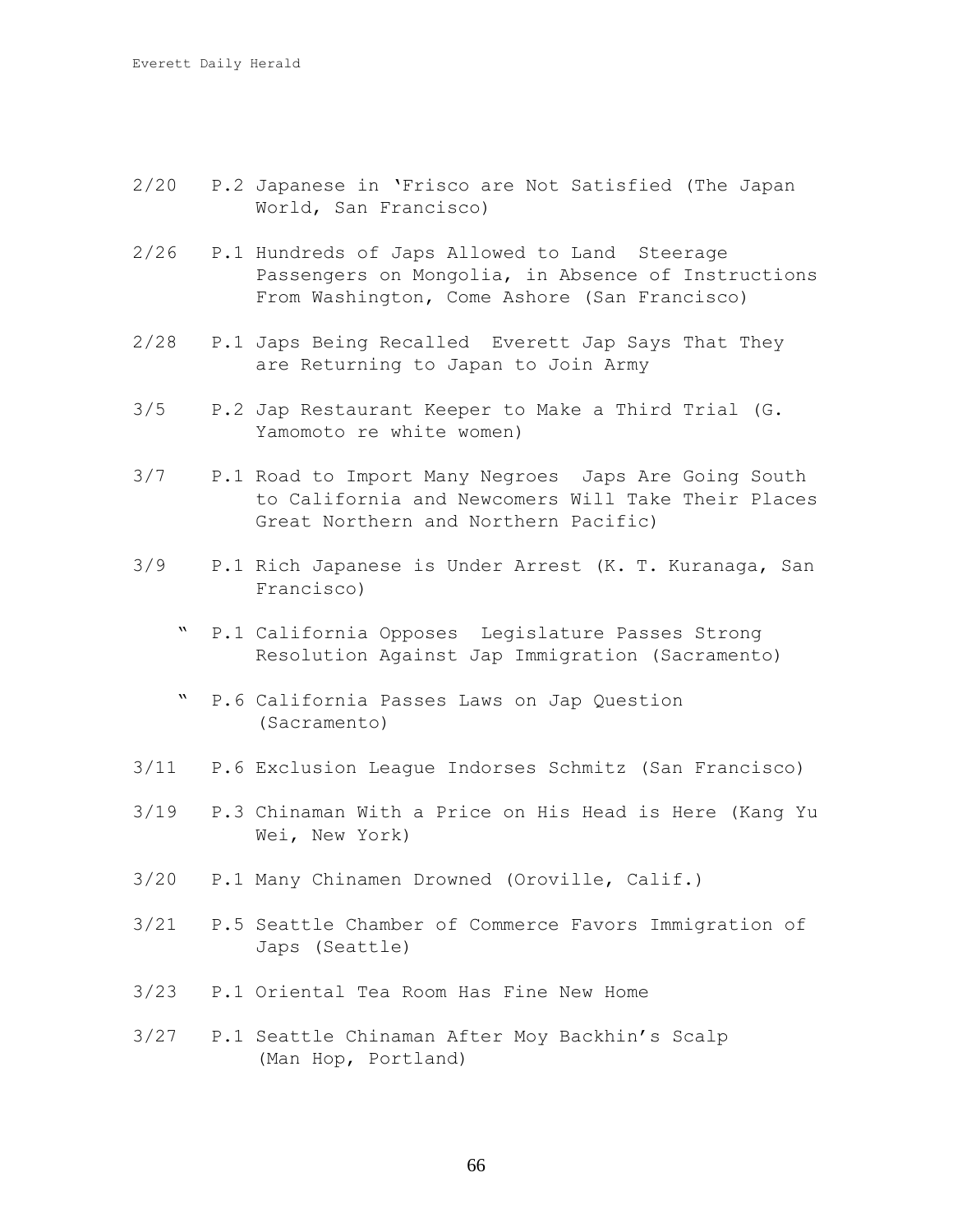- " P.1 China to Help Collect Money Will Insist Defaulting Chinese of San Francisco to Pay Their Just Obligations (San Francisco)
- 3/28 P.2 Japanese Laborers Will Be Sent Back (Tacoma)
- 4/2 P.4 Hundred Aliens Excluded at Texan Border in March ("mostly Japanese," San Antonio)
- 4/5 P.1 Chinese Quarter is Destroyed Five Hundred Chinese Rendered Homeless by Fire in British Columbia Town (re Steveston, Bellingham)
- 4/8 P.7 Notes From the Labor Field (comparison of hours worked by white & Asian California restaurant workers)
- 4/9 P.1 Chinese to Have Bank of Their Own (San Francisco)
- 4/11 P.4 Makes Ruling Regarding Status of Japanese Sailors (San Francisco)
- 4/13 P.8 Many Japanese Held on Ship Authorities are Awaiting Advices From Washington-Are Bound for British Columbia (295 laborers, San Francisco)
- 4/17 P.2 Belligerent Japs Haunting Borders Orientals, Seeking to Rush Into United States, Taunt Immigration Officers (Washington, D.C.)
	- " P.3 Telling Japs How to Evade Law (City of Mexico)
- 4/20 P.7 Japanese Student Winner of First Place (George J. Kasai, Seattle)
- 5/6 P.4 Hose Dislodges Insane Jap (Aba Koto, Seattle)
- 5/8 P.4 City in Brief (small fire in Japanese restaurant on Hewitt Ave.)
- 5/25 P.1 Japanese Angry Reports of Disorders in San Francisco Cause Indignation in Tokio (Tokio)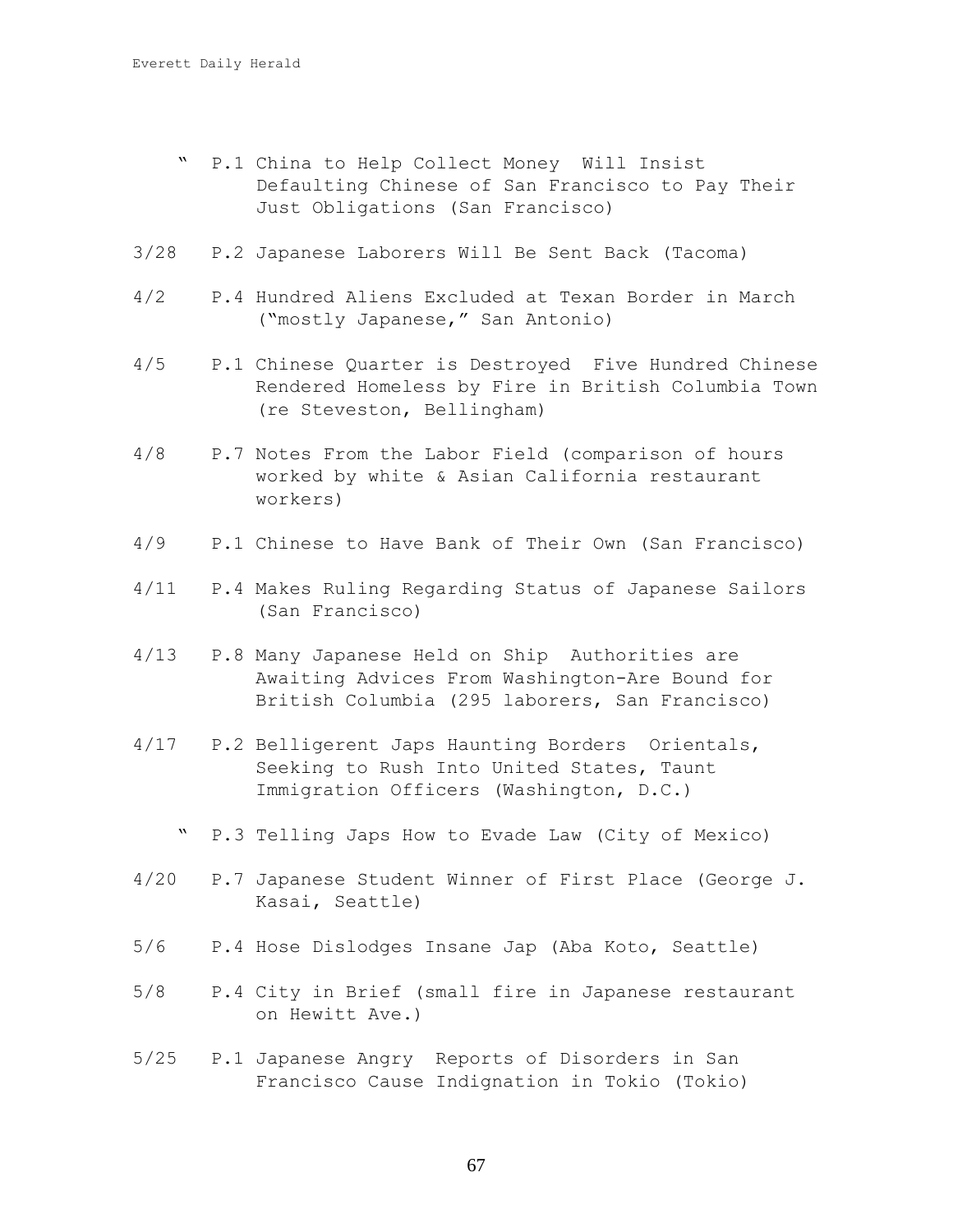- 6/3 P.1 Investigation is Being Made Testimony of Eye Witnesses of the 'Frisco Japanese Row is Being Taken (San Francisco)
- 6/5 P.6 No Need to Fear Influx of Japanese (Ottawa)
- 6/6 P.3 Japanese Press Grows Excited Seems to Think Safety of Every Jap in America is Imperiled (Tokyo)
- 6/8 P.1 Investigation is Being Made (re attacks on Japanese in San Francisco, San Francisco)
- 6/10 P.1 American Japs Attend a Council of Progressives (Tokio)
	- P.3 Progressives at the Bottom of it Japanese Political Party Seeks to Overthrow Ministry and Demand American Indemnity (T. Takahashi, O. Noda, K. Kawakami, Washington, D.C.)
	- " P.3 Paints Picture of Two Japanese Soldiers (Frank N. Ashizawa mentioned, Seattle)
- 6/11 P.3 Coast Japanese are Conspiring Are Raising Immense Fund to Arouse Feeling in Japan Antagonistic to America (Charles Takahashi, Yamaoka, Wash., D.C.)
- 6/12 P.2 Japanese Plot is Now Denied Officials at Washington Declare That the Whole Thing is a Fake (Washington, D.C.)
- 6/13 P.1 Few Japanese are Coming Now Large Number, However, Arrive From Honolulu, Bound for British Columbia (San Francisco)
- 6/17 P.1 Chinamen Baptised Before Immense Audience in "Rockefeller's Church" (New York)
- 6/21 P.1 Shall the Pacific Coast be Occidental or Oriental is the Real Point at Issue (New York)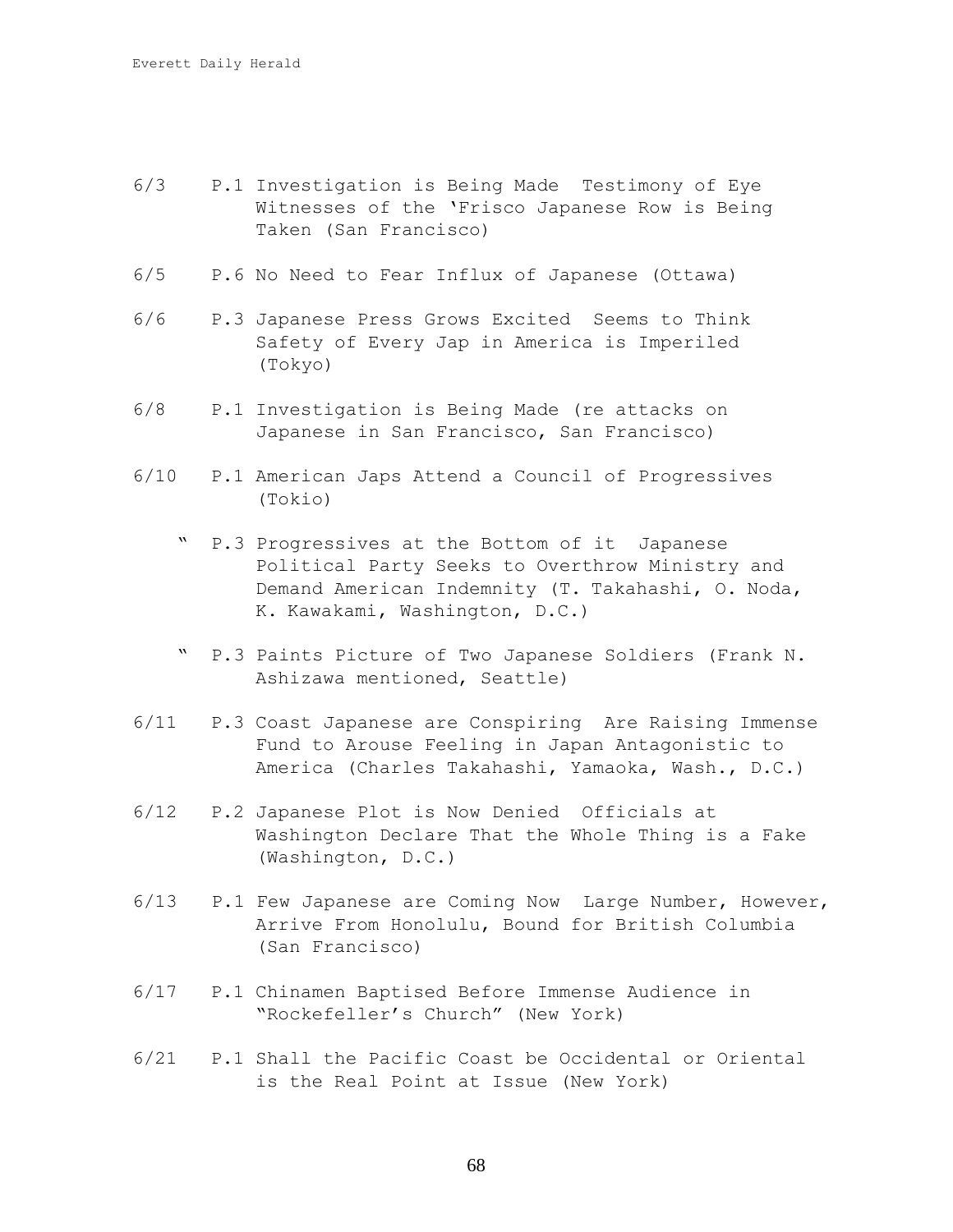- " P.1 Are Classed as Mongolians Japanese in Los Angeles Schools, Despite Protests, are Placed in that Class (Los Angeles)
- 6/24 P.3 Japs Swarm Along Border (El Paso)
- 6/25 P.1 Japanese Will Sue City of San Francisco (Wash.,  $D.C.$
- 6/27 P.5 Mill Man Thinks That its Necessary Holds That Hindu and Jap Labor is Often Needed To Keep Full Crew
- 7/3 P.1 Two Chinamen Dead Third in Hospital (Spokane)
- 7/4 P.10 Japs Want Money for S.F. Losses (San Francisco)
- 7/5 P.6 Washington Wants to Know Department Asks San Francisco for a Report on the Alleged Discrimination (San Francisco)
- 7/6 P.13 Canada Doesn't Want Japs (Vancouver, B.C.)
- 7/8 P.3 Six Go Down in Steamer ("two Japanese," on Skeena River, Victoria, B.C.)
- 7/9 P.6 Washington Gossip (Japanese smuggled across Mexican border (Washington, D.C.)
- 7/13 P.1 Spying on Fort Jap Discovered Making Drawings of Fort Rosecrans is Ejected (San Diego)
	- P.3 To Re-People Chinatown (San Francisco)
	- " P.l2 Leprosy May Exist in King County Farm (J. Manse, identified as Japanese)
- 7/15 P.3 Today's News in Brief (re-opening of Chinatown, San Francisco)
- 7/16 P.7 Jap Soldiers Throng Mexico (Mexico City)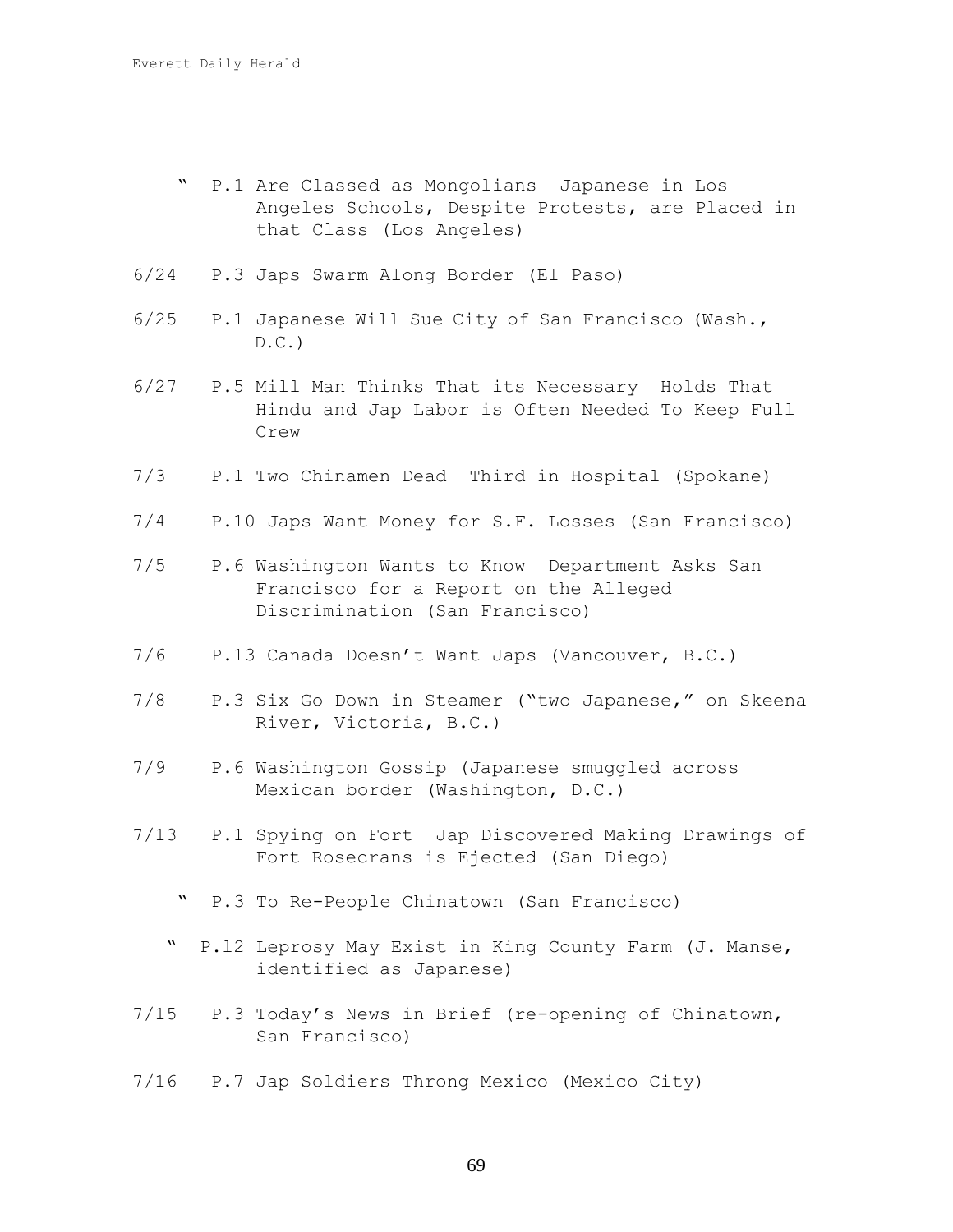- 7/17 P.3 Deny Scare Story From Mexico (re Japanese, Los Angeles)
	- " P.14 Japanese Immigration Law is Not Proving Successful (Washington, D.C.)
- 7/20 P.6 Great Britain Also Faces Japanese Problem (editorial re British Columbia)
- 7/24 P.1 93 Unaccounted For (Chew Mock, San Francisco)
- 7/26 P.6 Notes From the Labor World (Japanese laborers organizing a union)
- 7/29 P.6 Chinese Hospital for Portland
- 7/30 P.1 One Jap Shoots and Kills Another (H. Obata shot T. Okamishi, Tacoma)
	- " P.2 Canadians are Alarmed at the Coolie Influx (Victoria, B.C.)
	- " P.6 (editorial re Japanese coming to Canada)
- 8/1 P.1 Koreans are Counterfeiters (Honolulu)
	- " P.1 Chinese Slave Girls are Captured in Raid (San Fran.)
	- " P.3 Committee to Plan Anti-Oriental League
- 8/2 P.2 Will Ally With Japanese Line (Milwaukee Railroad and O.S.K., Tacoma)
- 8/3 1P.5 Chinese Shoot Down Countrymen Tong War Results in Bloody Affray in a Boston Alley (Boston)
- 8/5 P.1 Murderer Takes His Own Life Jap Who Slew Countryman, Committed Suicide a Few Hours After the Crime (H. Kobata, T. Okanishi, Tacoma)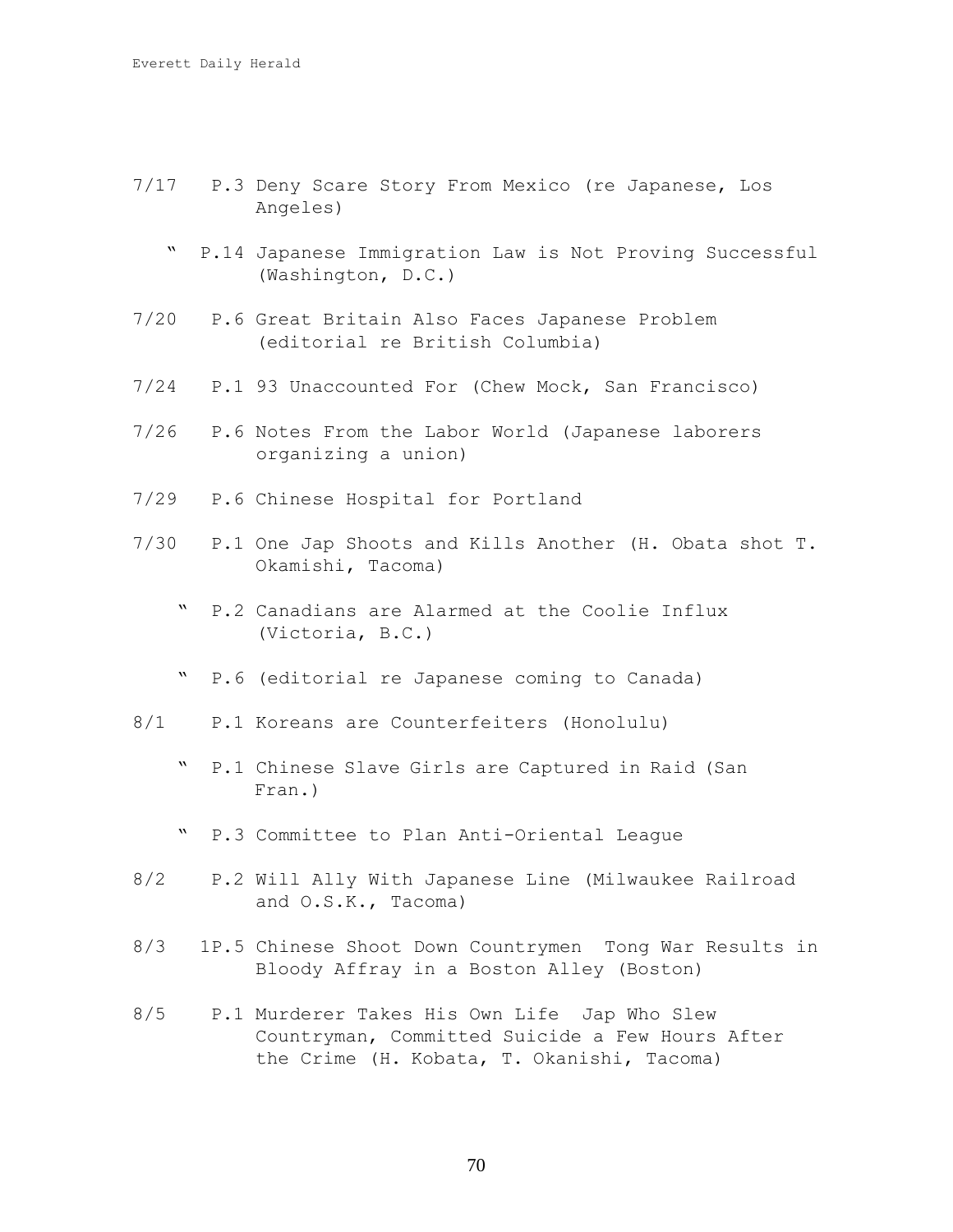- 8/5 P.2 Going to China to Bury His Feet (Lang Lee, Ft. Dodge, Iowa)
	- " P.8 City in Brief (Japanese lost an arm at Mukilteo Lumber Co.)
- 8/6 P.3 How San Francisco Views the Japanese Immigration
- 8/7 P.1 White Lad is Chinaman's Heir (Charles Sing, Pottsville, Pa.)
- 8/8 P.1 106 Japs Are to be Deported (San Francisco)
- 8/12 P.4 Millman Says Its Necessary Claims Hindus and Japs are Being Used in Everett Through Necessity
- 8/13 P.8 Chinaman Killed for Gold (Wo Chung, Agassiz, B.C.)
- 8/20 P.2 Maniac On Board Ship Crazy Jap Gives Officers and Passengers on Pacific Steamer a Scare (San Fran.)
- 8/22 P.6 Murderer Escapes (killed Ah Chong, Redding, Cal.)
- 8/23 P.4 Wardner Orders Chinaman Away Mining Town Won't Stand for the Presence of Even one Celestial (Wardner, Id.)
- 8/24 P.1 Would Exclude Orientals Federation of Labor Board Wants Congress to Enact Stricter Immigration Laws (Norfolk)
	- " P.2 Says That the Stories are Fakes Mexican Ambassador Denies Japs are Being Smuggled Across Border into U.S. (San Francisco)
- 8/31 P.6 Makes Report on Japanese (Consul Nosse, Victoria)
- 9/6 P.1 Swarming Across Boundary Line Japanese Coming South via Blaine and Nothing Done to Stop Them
- 9/6 P.2 Four Killed in Powder House (2 Chinese, Oakland)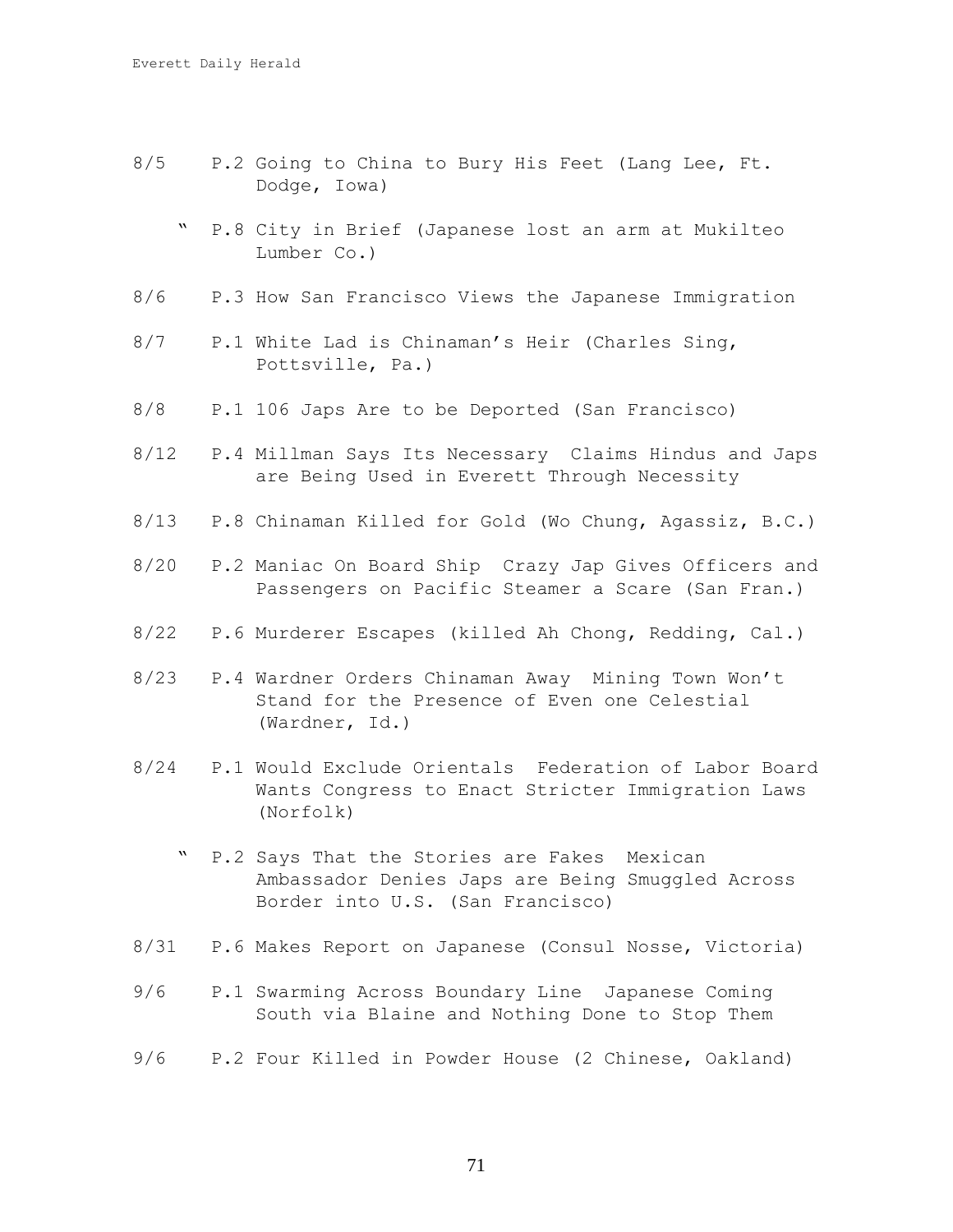- " P.7 Captain Fined for Landing Japanese (Victoria,  $B.C.$
- 9/9 P.1 Vancouver Mob Attacks Japanese and Chinamen (Vancouver, B.C.)
	- " P.1 Reports Facts to the Consul General (Montreal)
	- " P.5 Bing Cherry Named for a Chinaman (Portland)
- 9/10 P.1 Rifles are Seized by Vancouver Police Sale of Arms in British Columbia City is Prohibited Until Trouble Ends---General Oriental Strike Planned (Vancouver, B.C.)
	- " P.1 Canada Will Express Regret over Affair (Tokio)
- 9/11 P.1 Special Guards for Japanese Deputies are Sworn in at Bellingham Ready to Prevent any Trouble (Bellingham)
	- " P.2 Riot Will Hasten Exclusion Treaty Believed Vancouver Affair Will Hurry Drafting of Such a Document (Washington, D.C.)
	- " P.2 Defy the Authorities (Anti-Asiatic League, Vancouver, B.C.)
	- " P.6 Tales of Mexican Plans Riches are "Pipe Dreams" (re Japanese in Mexico)
- 9/12 P.1 Vent Vengeance On A White Babe Two Chinamen Throw Child Into Street Beneath Horses' Feet (Van.,  $B.C.$ )
	- " P.1 Japanese Raid Indian Village Employees of Alaska Packers' Association Report Attempt to Abduct Native Women at Egegek (San Francisco)
- 9/13 P.2 Japs are Said to be Arming Stated That Men Employed at Mukilteo Have Been Purchasing Revolvers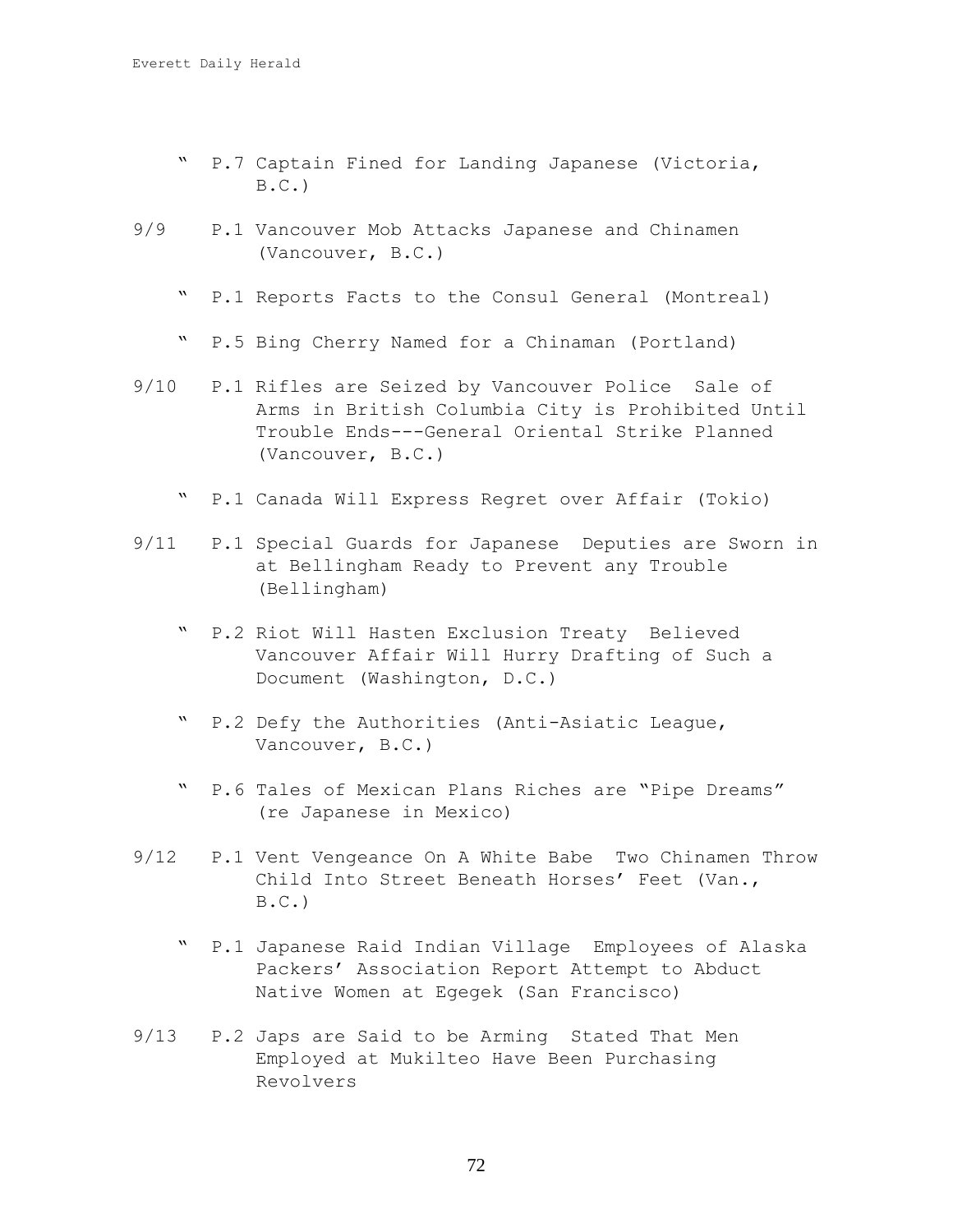- " P.2 Exclusionists are Cautious They Decide it Inadvisable to Hold Either Mass Meeting or a Parade (Seattle)
- " P.8 Prominent Japanese is Killed in Seattle (Matajiro Tsukuno, Seattle)
- " P.8 Would Bar Japs From Schools (Vancouver, B.C.)
- 9/14 P.1 Mexicans Aid the Chinese (San Diego)
- 9/16 P.1 Feud is Fatal to Chinamen (Oakland)
	- " P.1 He Favors Exclusion British Columbian Premier Says He Has Always Opposed Orientals (Vancouver,  $B.C.$ )
- 9/17 P.6 (editorial re anti-Japanese riots in Vancouver,  $B.C.$ )
	- " P.8 Exclusionists are Defiant Say That They Will Hold Another Parade in Vancouver in Spite of Authorities (Vancouver, B.C.)
	- " P.10 Small Race Riot in Hotel (Seattle) j
- 9/19 P.1 Acts Very Queerly Exclusion League Secretary Does Strange Stunts in Bellingham (Bellingham)
- 9/21 P.5 Japanese Miners Sent Out of Atlin District (57 men, Portland)
- 9/23 P.4 Would Solve Question Trades Council Wants Business Men to Talk to Employers of Orientals
	- " P.5 The "Oriental Question" (Congregational Church)
- 9/24 P.4 Chinese to Learn Rights They Want to Know What Their Status is in School Affairs in B.C. (Victoria)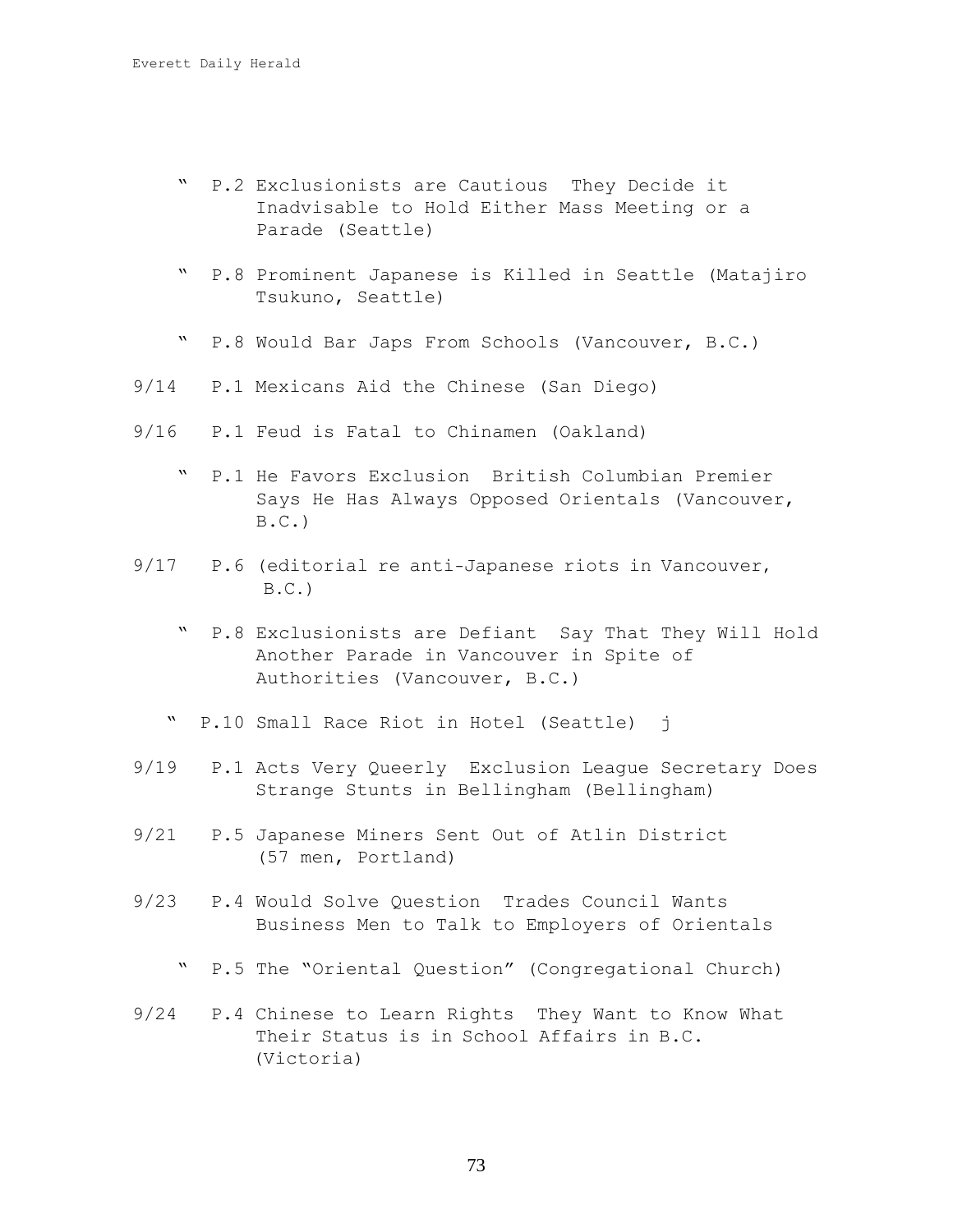- 9/25 P.5 Exclusion Favored (Congregational Men's Club)
	- " P.5 To Arrange With Japan to Restrict Immigration (Vancouver, B.C.)
- 9/26 P.1 No Immigrants via Honolulu (Vancouver, B.C.) j
- 9/27 P.1 Exclusion League Chooses New Secretary (Seattle)
	- " P.5 Japanese Give Mayor a Token of Regard (Bellingham)
	- " P.7 Will Investigate Vancouver Affair (T. Amai, San Francisco Consulate)
- 9/28 P.1 Judge Says that Japs May Enter (Portland)
- 10/2 P.7 Many Chinese Go Home (Victoria, B.C.)
- 10/3 P.5 Wing Hong Held for Holding Bad Opium (Hoquiam)
- 10/4 P.1 Will Guard the Boundary Northern Line to be Patrolled to Keep Japs From Wrongfully Crossing It (Bellingham)
	- " P.5 Routine at Headquarters Scrappy Jap Bagged (not named)
- 10/8 P.7 Question Most Acute in Canada French Observer Talks of Japanese Problem-Predicts Great Things for Puget Sound (Chicago)
- 10/9 P.5 Hold-Up Men Attack Jap (not named, at Mukilteo)
- 10/15 P.5 Drunken Logger Starts Small Riot Mob Wrecks Japanese Laundry While Man Responsible for it Sleeps Peacefully (T. Umkekubo, San Francisco)
	- " P.6 Chinese are Fighting the Slave Traffic (San Fran.)
	- " P.9 Most of Them Come to U.S. Canadian Officials say that Majority of Japs Entering Canada Come to this Country (Ottawa)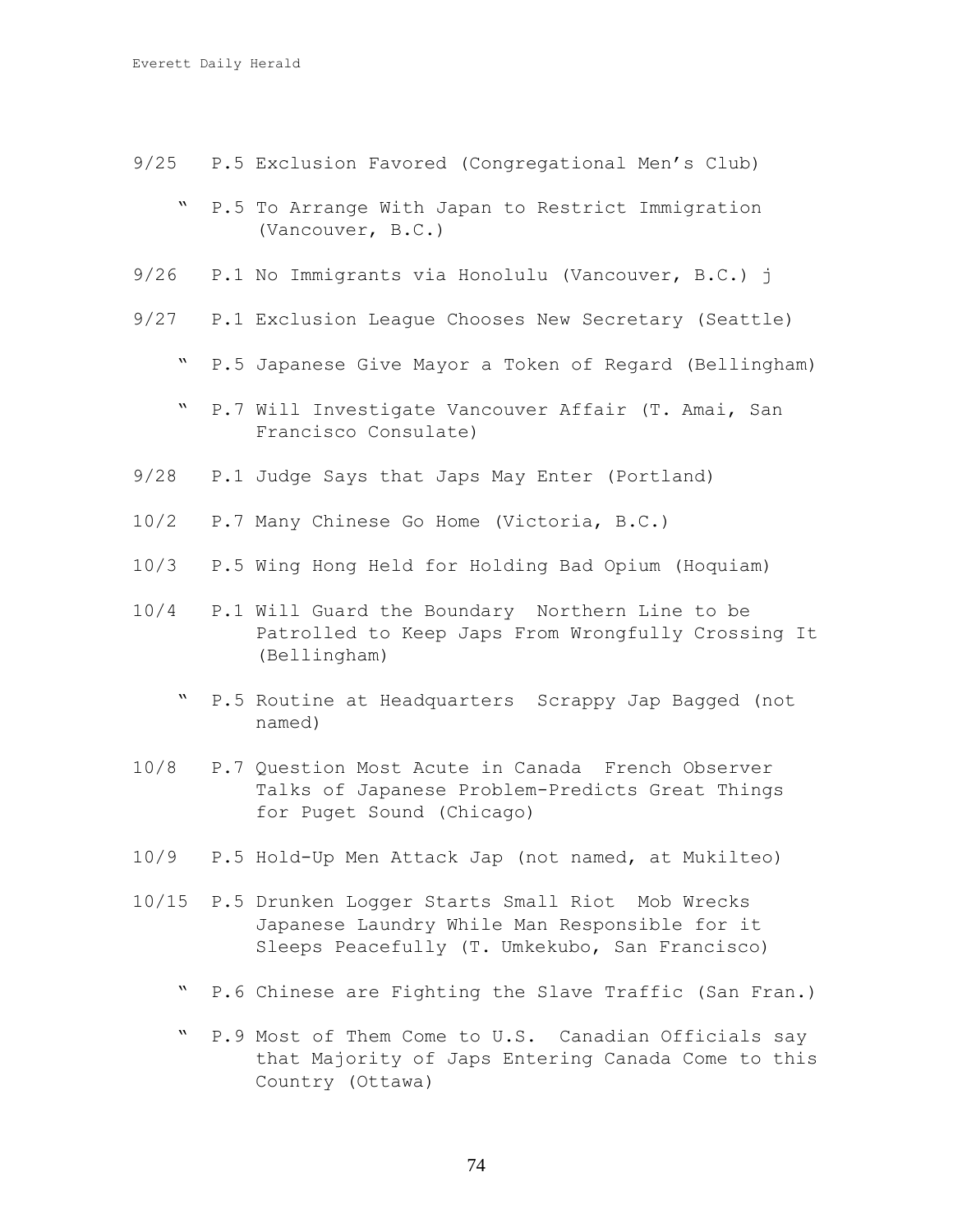- 10/18 P.1 Chinese Tongs in Deadly Row (Philadelphia)
- 10/19 P.5 Criticizes Anti-Orientalism (Methodists, San Diego)
	- " P.12 Chinese Do Not Want Mr. Wu to Come Back (Astoria)
- 10/21 P.1 Victim of Plague Chinaman in Seattle Died Friday Night of Bubonic Plague (Leong Seng, Seattle)
- 10/24 P.1 Exclude Only Undesirables Seth Low Would Not Keep the Intelligent Chinamen Out of the Country (Chicago)
	- " P.1 Cannerymen Want Change Alaska Packers Want to be Able to Import Chinese to Work in Canneries (Portland)
	- " P.1 Ship's Crew Attacked Angry Chinese Make Murderous Assault Upon English Ship at Santa Cruz (San Antonio, Tex.)
- 10/25 P.5 Officers Find Opium and Money (Hop Lee, Ellensburg)
	- " P.6 A New Manifest Destiny (editorial re Jihei Hashiguchi & "Japan Current")
- 10/26 P.1 Want Japanese Pact Abrogated Vancouverites Telegraph Demand to That Effect to the Dominion Government (Vancouver, B.C.)
	- " P.7 Japanese Will Collect But Slight Damages (from riots, Vancouver, B.C.)
- 10/29 P.7 Chinese Take and Active Part Are Aiding in Attempt to Convict Accused Murderer of a Chinaman (Lee Gun, Port Townsend)
- 10/31 P.1 Many Chinese Return Home (Vancouver, B.C.)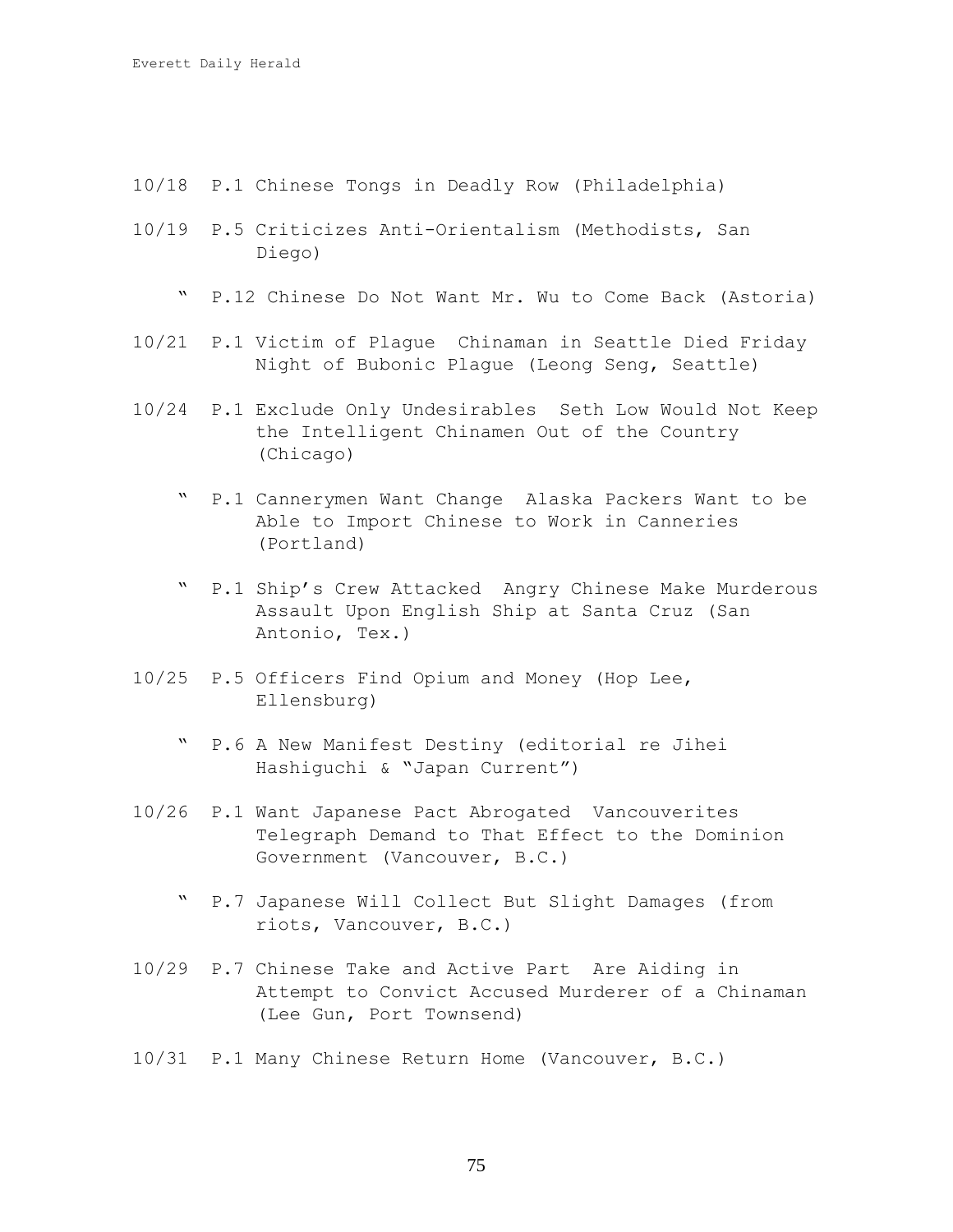- " P.2 Think Japanese Murderer Caught (Fulurmate, Wenatchee)
- " P.6 Herds of Chinese Enter United States via Mexico (Mexico City)
- 11/1 P.12 Japanese Consul Makes a Reply (Consul Morikawa, Vancouver, B.C.)
- 11/2 P.3 Chinaman Kills a Hallowe'en Joker (Wong, Tucson, Az.)
- 11/6 P.5 Mukilteo Scare Has But Small Foundation (S. Sato)

11/7 P.1 Japan Cooperates So Hayashi Declares Says Japan Wishes to Conform to American Wishes as to Emigration (Tokio)

- 11/8 P.3 Japanese Without Passports Barred From Canada (Ottawa)
- 11/9 P.5 Japanese Will Speak (Minematsu Shirota)
- 11/11 P.4 Tells of Y.M.C.A. Work in Japan (Minematsu Shirota)
- 11/14 P.4 It's Easy to Cross Border Japanese Go by Thousands to Vancouver in Order to Enter United States (Fred Yoshy, K. Ishikawa, Vancouver, B.C.)
	- " P.16 Discharged Mill Crew is Suspected of Arson (replaced by Japanese, Bellingham)
- 11/16 P.1 Japanese to Stop Emigration (Tokio)
- 11/18 P.1 Smuggle in Japanese Immigration Inspector Believes That Small Vessels are at Work
- 11/19 P.2 Wants Asiatics Barred From U.S. Federation of Labor Takes Stand on the Immigration Question-Many Resolutions Adopted (A. Fobl, Norfolk)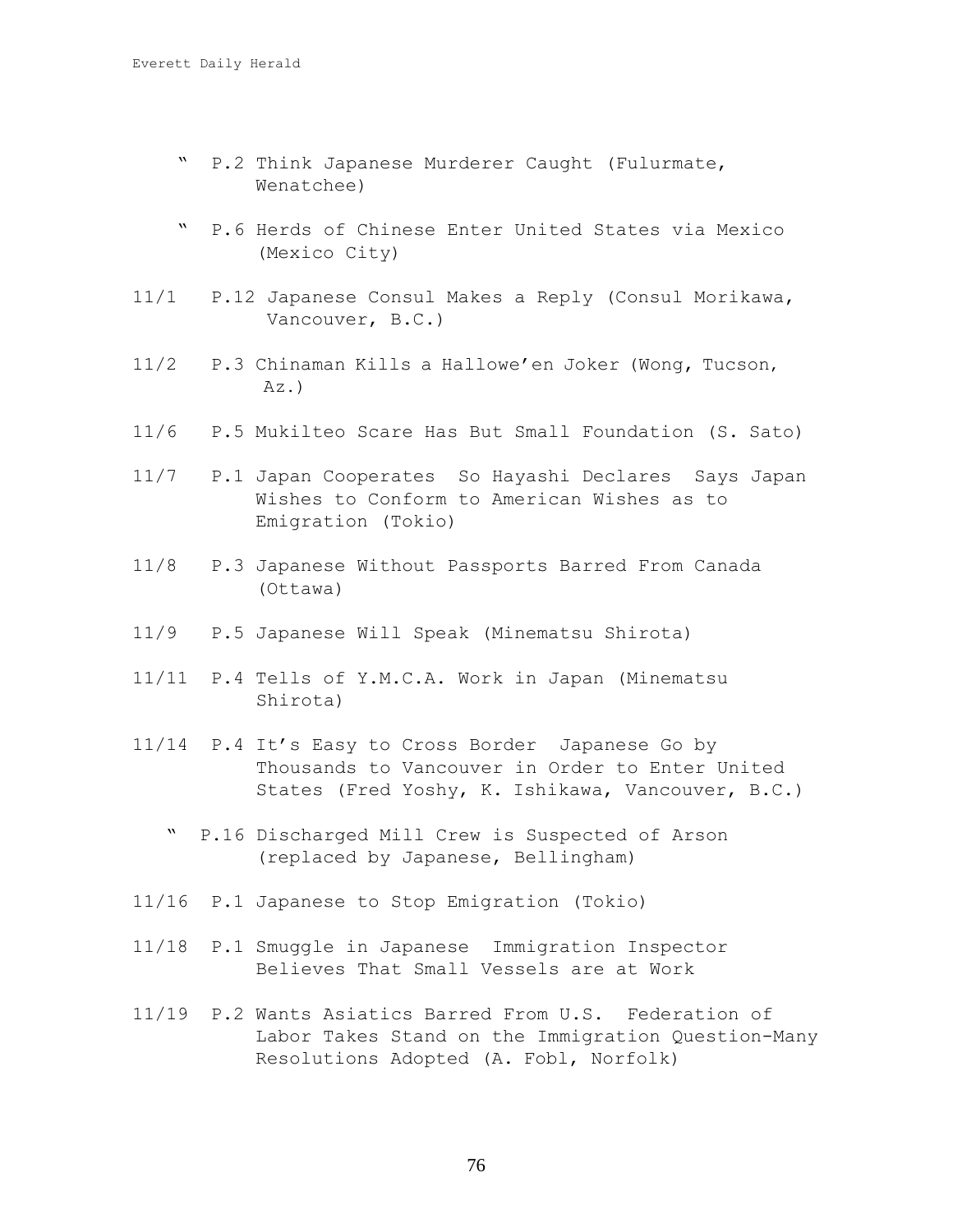- 11/27 P.2 Will Evade the Japanese Question (Vancouver, B.C.)
- 11/28 P.10 Is Killed by the Overland (unnamed Japanese section hand near Index)
- 11/29 P.1 Consul Held to Blame for Death Chinese Official Calls Chinaman a Liar and the Latter Falls Dead (Hew Kong died, Sun See Yet, San Francisco)
	- " P.2 Chinaman Killed in Pistol Battle (Oakland)
	- " P.10 Jap Immigrants Delay Steamer (Victoria, B.C.)
- 12/6 P.8 Must Guard His Chinese Crew Captain of the Tottenham Must Keep His Thirty-Six Celestials on Board Ship
- 12/7 P.1 Emigration Issue Almost Settled (Tokio)
- 12/14 P.11 Japanese are Asked to Leave People in the Vicinity of English Object to Their Importation as Laborers
- 12/21 P.9 The Japan Bazaar
- 12/23 P.6 Seattle Japanese Contribute for Insane at Steilacoom (K. Nishii, H. H. Okuda, J. W. Sunada, Seattle)
- 12/31 P.3 Aoki is Sorry He is Going (Washington, D.C.)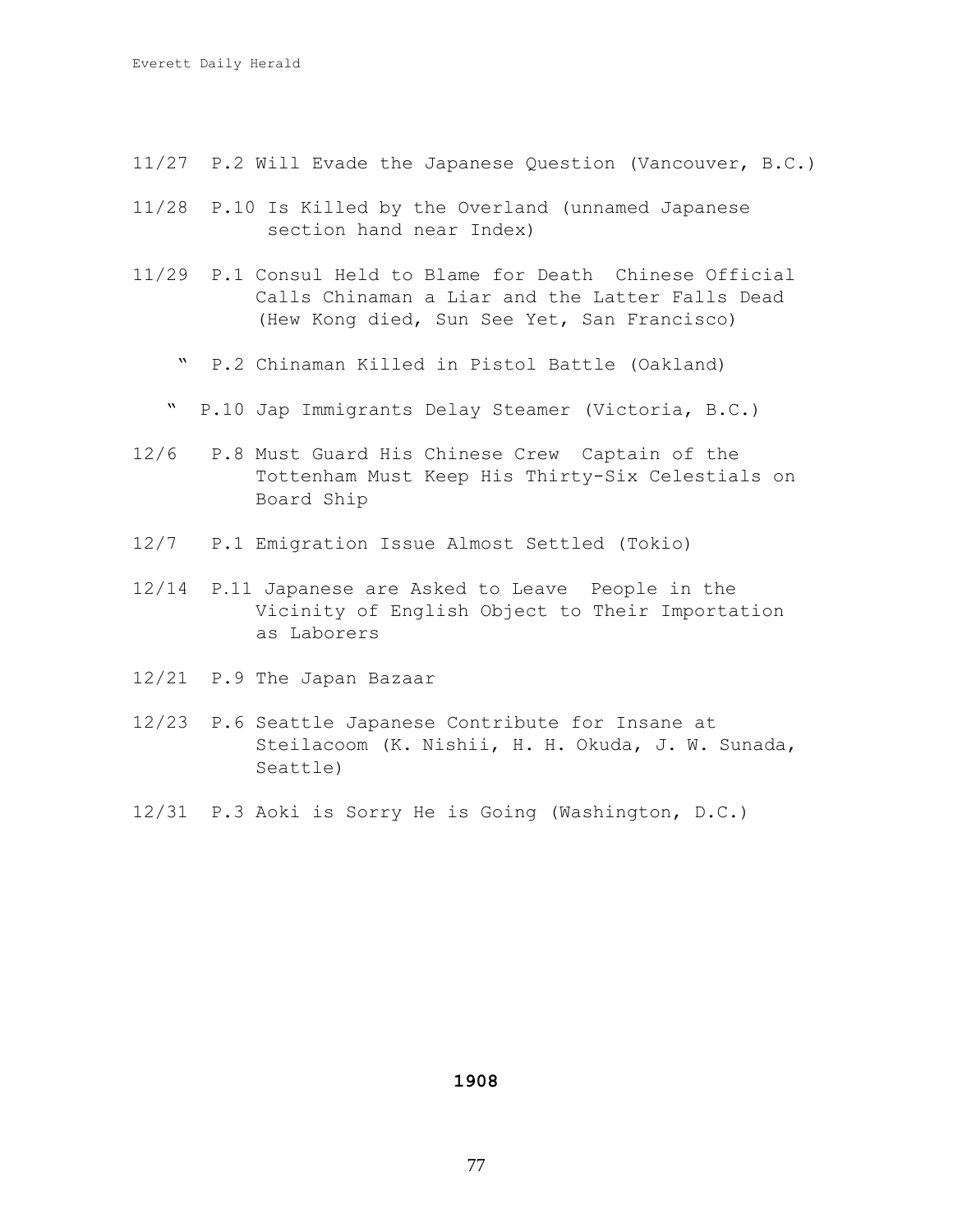- 1/1 P.9 Japan Makes Her Suggestions (re emigration, Tokio)
- 1/2 P.1 Reply of Japanese Government Received It Is Stated That its General Tenor is Satisfactory to the American Government (Washington, D.C.)
	- P.1 Feeling Runs High in Canadian City (Portland, Ore.)
	- " P.3 Japanese Attack Vancouver Men (Vancouver, B.C.)
- 1/3 P.7 Japanese Held Without Bail (Vancouver, B.C.)
	- " P.10 The Self-Reliant Japanese (editorial)
- 1/4 P.1 Hundreds Ready to Enter (Japanese)
	- " P.4 Bloody Tong War Ended Peace Declared in Chinese Feud Over Slave Girl in Which Fifty Had Been Killed (re Wan Len, mentioned: Lui Ng, Ah Wong, San Fran.)
- 1/6 P.5 Korean Boys to be Educated Here (San Francisco)
- 1/9 P.1 Don't Want Japanese People of Arlington Protest Against Their Employment in That Section (Arlington)
	- " P.1 Exclusive Japanese Club in New York Searching for a Bottle of Champagne (New York)
- 1/7 P.10 A Continuous Performance (editorial re Japanese)
- 1/10 P.1 Not Responsible for Japanese (Arlington)
	- " P.1 Japanese Widow Sues Chinaman (New York)
	- " P.9 Notes From the Labor World (Japanese laborers as delegates to United Mine Workers convention, Denver)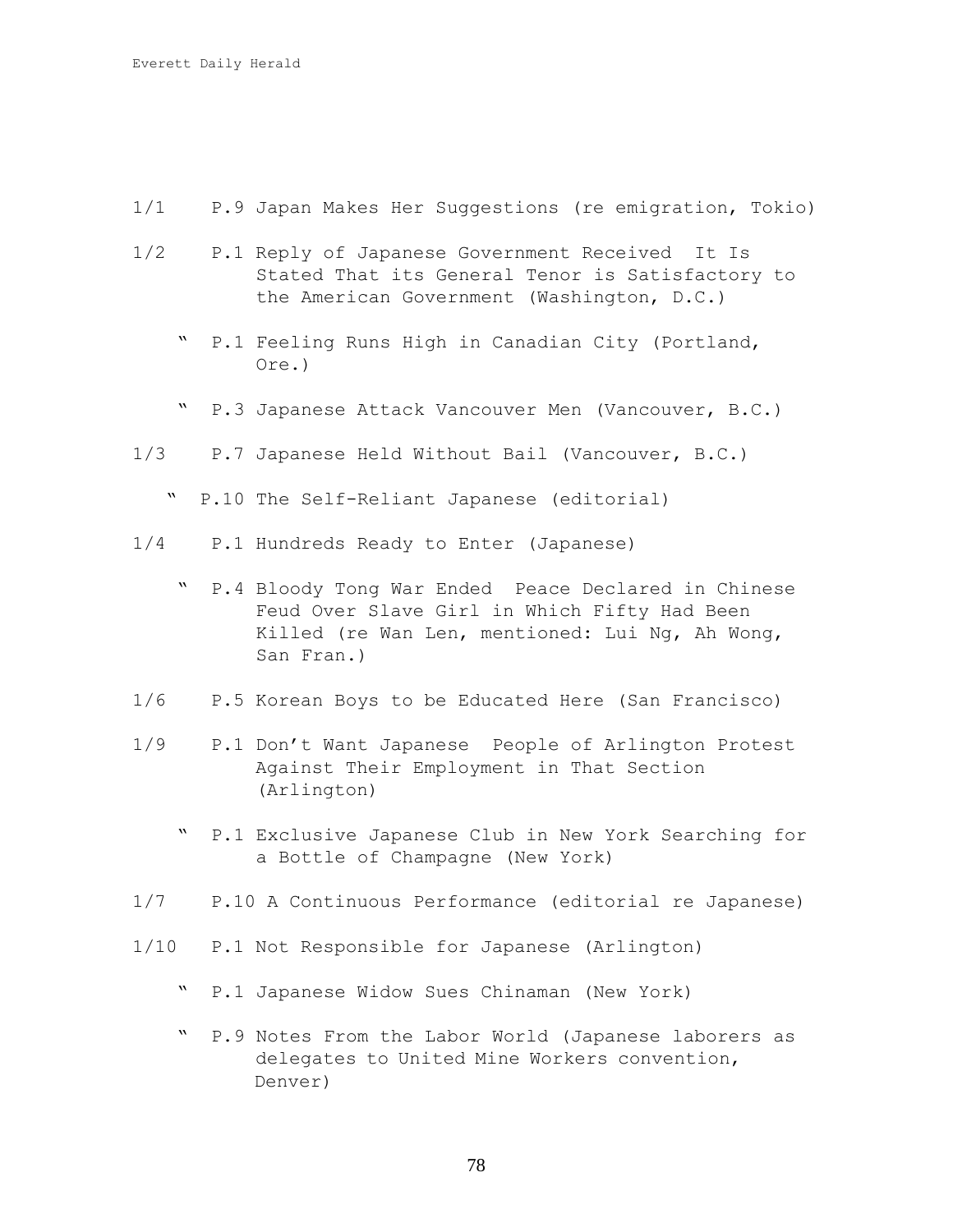- 1/13 P.1 Silent on Japanese Emigration Question (Wash.,  $D.C.$ 
	- " P.9 Agrees to Send Away Japanese (Arlington)
- 1/14 P.3 Means are Sought to Disarm Japs (Vancouver, B.C.)
- 1/15 P.3 Jap Prisoner Admits Murder (Hayashi, re Yokoo, Seattle)
	- " P.3 Japanese Committed (F. Murato, Vancouver, B.C.)
- 1/16 P.1 Tong Leader is Murdered (Lee Hop, Oakland)
- 1/18 P.1 Held in Slavery in Chinese Colony (Pittsburg)
- 1/17 P.5 Foreign Labor Causes Trouble in Idaho Town (Boise) 1/20 P.4 Exuberant Chinaman Kicks Eye Out of Chinese Idol and a Big Row Follows (Wo Hop, San Francisco)
	- " P.7 Chinaman on Trial for Murder (10 Chinese, Boston)
- 1/21 P.1 Hayashi Announces Policy Declares Every Care Will Be Taken to Keep Japanese Laborers Out of America (Tokio)
	- P.2 Canadian Companies Largely Responsible (Japanese Labor, Ottawa)
- 1/22 P.2 American Miners Cowe Mutinous Chinese Crew (Vancouver, B.C.)
	- " P.4 Find Japanese Acting Suspiciously at Fort (re Ft. Stevens, Portland)
- 1/23 P.3 Japanese "Spies" Were Simply Mill Hands (Portland)
- 1/25 P.1 Hayashi Will Make a Formal Announcement Will Address Diet in Few Days on Emigration Policy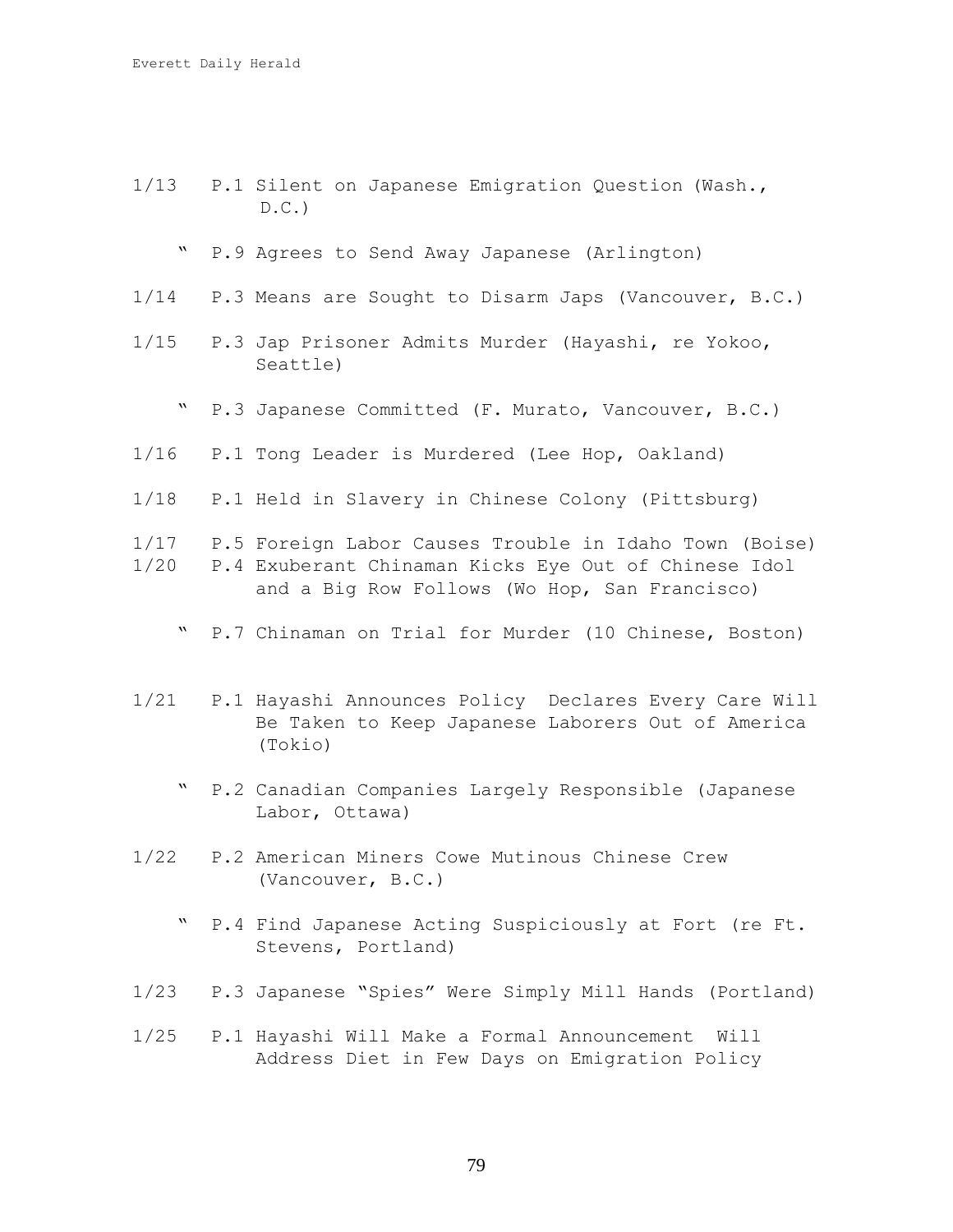- 1/27 P.7 Will Form a Chinese Y.M.C.A. in New York (New York)
- 1/30 P.6 Declares Japanese are Needed in California (Seattle)
	- " P.7 Chinese Paper in New York in Trouble (New York)
- 1/31 P.6 Chinese New Year Begins at Midnight (New York)
- 2/4 P.3 Cook Given a Jail Sentence (Jack Nagata mentioned)
- 2/5 P.3 Plan For a Big Exclusion League (Seattle)
- 2/6 P.2 Exclusionists Have Row Over Officers (Seattle)
	- " P.4 Japanese Case Put Over Until Saturday (Y. Yamasuto)
- 2/8 P.1 Witness Absent and Jap Case Dismissed (not named)
- 2/10 P.7 Leaves For China (Sun Sze Yee, San Francisco)
- 2/13 P.4 Japs to Assist in Welcome (U.S. fleet, Los Angeles)
	- " P.8 Police Shot By a Chinese Thief (Vancouver, B.C.)
	- " P.8 Japanese Make Map of Coast (Santa Monica)
- 2/15 P.4 Dozen Chinamen are Arrested for Selling Opium (none named, "every merchant," Butte)
- 2/17 P.6 Japanese Boat Ashore on Glacier (Seattle)
	- " P.10 Japan's Misfortune (editorial re immigration)
- 2/18 P.2 Asks That Aid Be Sent to Japanese Castaways (Consul T. Tanaka, Seattle)
- 2/19 P.1 Emigration Companies Will Fight Government (Japanese)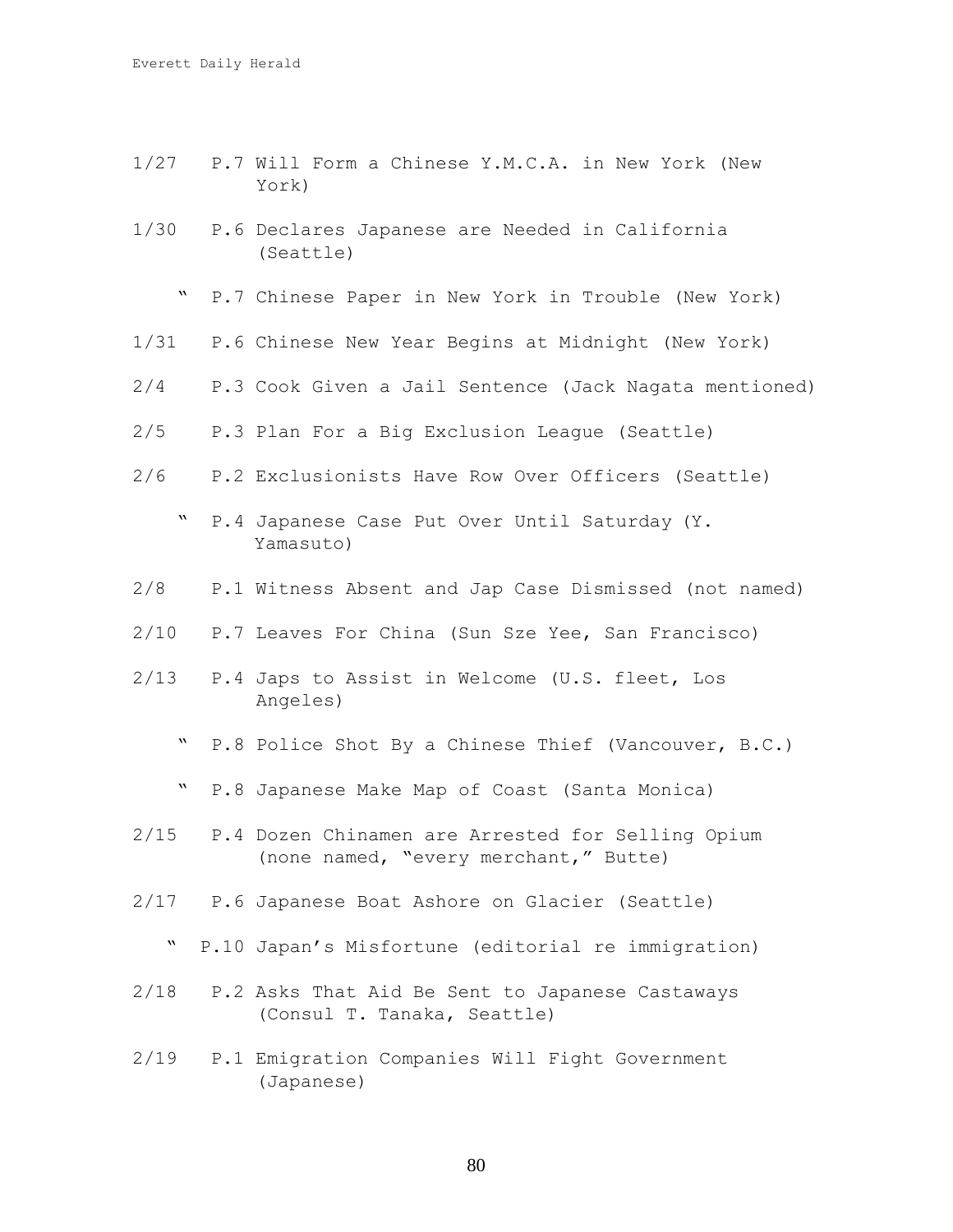" P.2 Natal Act is to Be Given a Test (New Westminster)

- 2/21 P.5 300 Japanese Arrive on the Tosa Maru (Seattle)
	- " P.12 America and the Japanese (Vancouver Province)
- 2/22 P.2 Japanese are Ordered Released Government Loses in Test Case Involving the New Natal Act (Van., B.C.)
- 2/25 P.7 Bar Japanese From School (San Francisco)
- 2/29 P.1 Japanese and Yaqui Indians Mix Things (Mexico City)
- 3/3 P.1 Japanese Try to Convict Two Men Utah Couldn't Afford to Bring Back for Trial (Salt Lake City)
	- " P.8 Chinese Minister is Banqueted in Chinatown (San Francisco)
- 3/5 P.1 Wanted to Hire Him as a Spy Former United States Soldier Gives Version of Alleged Proffer by the Japanese (Salt Lake)
- 3/6 P.6 Lives of Japanese Sailors Saved (Sitka)
- 3/13 P.3 Rescued Japanese Sailors Arrive (Seattle)
- 3/17 P.7 Yaqui Indians Raid Camp of Japanese Laborers (San Francisco)
- 3/26 P.8 To Debate Question of Japanese Exclusion (Seattle)
- 3/27 P.1 Japanese Official is Guest of Everett Today Agriculture of Japan Inspects Local Industrial Plants (S. Sato of Everett mentioned)
	- " P.3 Brazil to Encourage Japanese Immigration (Rio Janiero) sic
- 4/7 P.8 News of Our Neighbors (Canadian Govt. installing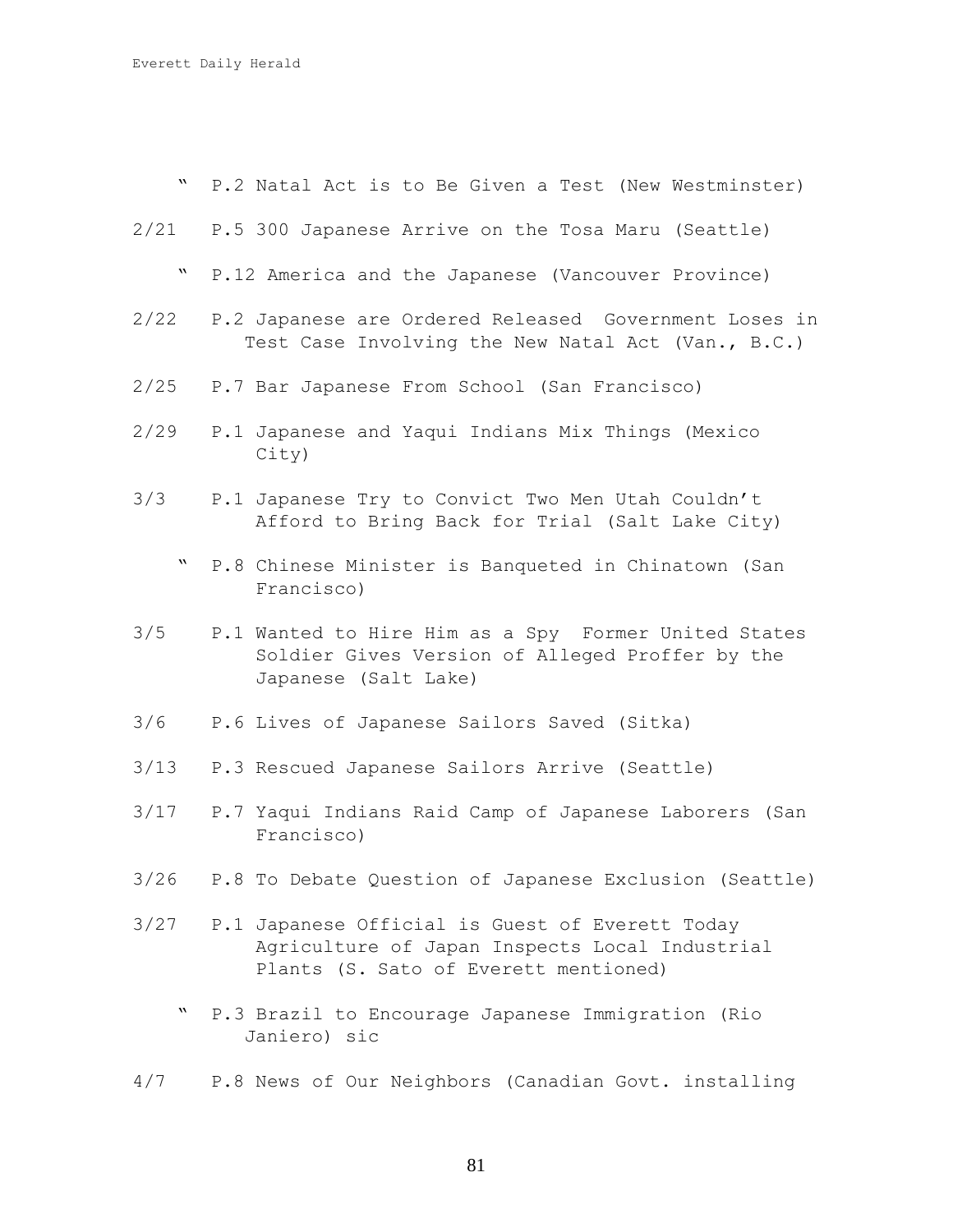private telephone service on border to prevent Japanese crossing)

- 4/9 P.8 Hand is Blown Off by a Cannon Cracker (Toy Nom, mentioned: Chin Keay, Ah King, Seattle)
- 4/10 P.8 Mongolians Cannot Become Citizens (Lum Hong, Chicago)
- 4/11 P.3 Many Chinese Cross Border (Detroit)
- 4/25 P.8 Chinese Appeal to President (Honolulu)
- 5/4 P.1 Tong War Again is Being Waged (San Francisco)
- 5/5 P.5 News of Our Neighbors (Japanese servants of Vancouver, B.C. have formed a union)
- 5/6 P.1 Wu to Aid Building of Confucian Temple (New York)
- 5/13 P.1 Chinaman Attacked Third Murderous Assault is Made on Portland Shopkeepers Within 48 Hours (Portland)
- 5/18 P.7 Musher Tells of Gold Strike on Flaxman Island (Wada, Dawson)
- 5/27 P.8 Won't Pay for Guns Bought (Vancouver, B.C.)
- 5/28 P.2 Immense Profit in Opium Business (Lee Yuan, Vancouver, B.C.)
- 6/4 P.4 Sixteen Chinamen Found in Boxcar (San Francisco)
- 6/6 P.5 Riot Will Cost Vancouver \$50,000 (Van., B.C.) c j
- 6/9 P.1 Treat Japs Roughly White Cantaloupe Pickers Attack Japanese-No Injury Done (Imperial Calif.)
	- " P.3 Musher is Off On 5000 Mile Trip (Jujiro Wada, Dawson)
- 6/12 P.3 Japanese Detained for Examination of Passports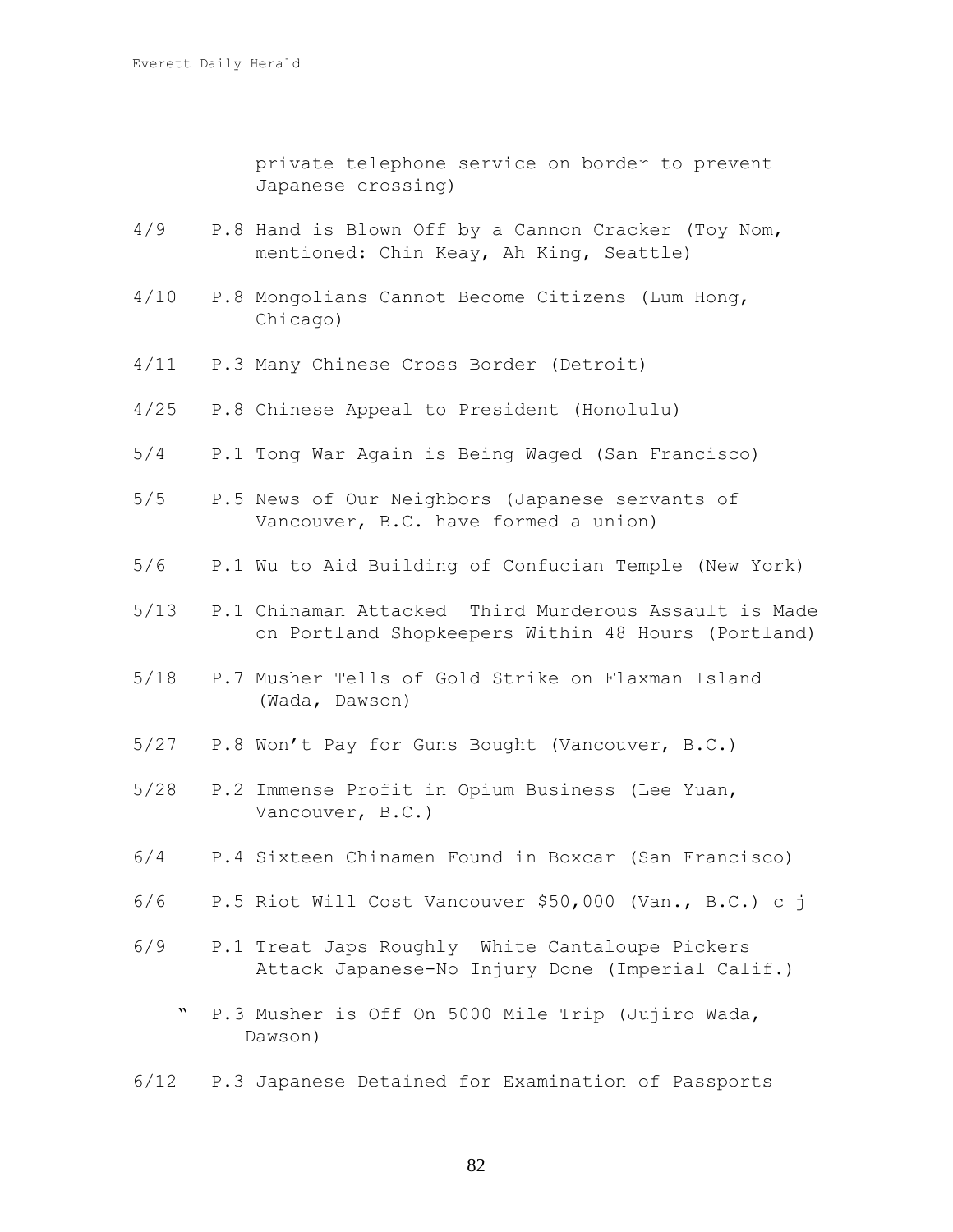("nearly 200," Tango Maru, Seattle)

- 6/13 P.1 No More Can Come Until Next Year Limits of the Number of Japanese Immigrants That Can Enter Canada is Reached for 1908 (Portland)
- 6/24 P.4 Many Chinese Smuggled In (San Francisco)
- 6/26 P.1 5,000 Chinese are Wanted Each Year Hawaiians Ask For That Many Immigrants Annually from China for Seven Years (Honolulu)
	- " P.5 Ambassador's Wife Entertained (Consul T. Tanaka, C. T. Takahashi, M. Furuya, T. Arai, K. Hirade, H. H. Okuda, J. Kato, Seattle)
	- " P.6 Hawaiian Japanese Plan to Retaliate (against Chinese, Honolulu)
	- " P.10 (editorial re Baron Takahashi & dispersal of Japanese throughout U.S.)
- 6/30 P.1 Chinese Actor Will Give a Benefit Performance (New York)
	- " P.1 Will Establish Japanese Schools (Seattle)
- 7/1 P.5 Are Not Planning for Separate Schools (T. Tanaka, C. T. Takahashi, Seattle)
- 7/10 P.3 Japanese Defeat Merry Widows (baseball)
	- " P.6 N.P. Laying Steel (Japanese gang near Machias)
- 7/11 P.1 Get Certificates of Citizenship (Chinese, Honolulu)
- 7/15 P.4 Cupid Thrives in Snowstorm (Suyege Hatsutari, Madison, Wis.)
- 7/17 P.5 Asks Aid to Collect Fee (Dr. Wing Lee)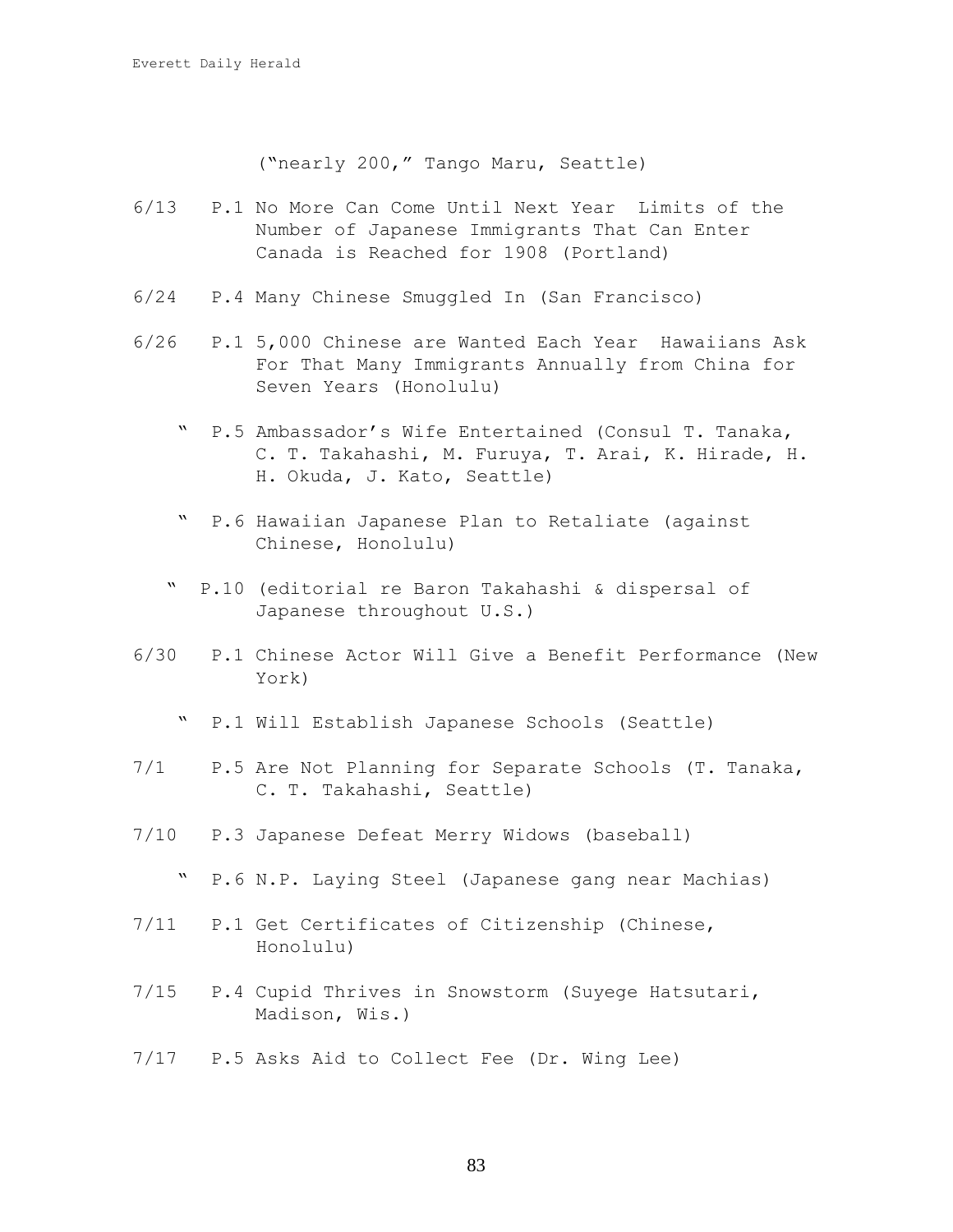- 7/20 P.4 Old Japanese Colony is Destroyed at Blakely (Port Blakeley)
	- " P.4 "Chop Suey" Business is Hard Hit in Chicago (ment.: Gee Lung, Wah Moon, Hip Lee, Chicago)
- 7/30 P.2 To Execute "Gas Pipe" Thugs (killed M. Munakata, banker, San Francisco)
- 8/1 P.1 Said to Have Smuggled Japs (San Francisco)
	- " P.4 Tormented Japanese Stabs a Small Boy (H. Tachiguchi, San Francisco)
	- " P.4 Six Chinks are Smuggled Over (El Paso)
- 8/4 P.3 Japanese Escape From the Detention Station (Seattle)
- 8/6 P.1 May Tie Up the Entire Road Railroad Men May Refuse to Take Out Trains for Canadian Pacific Japanese Being Employed (Winnipeg)
- 8/8 P.12 (editorial re Japanese as Canadian Pacific Railway strike breakers)
- 8/11 P.3 Will Deport 85 (Chinese, San Francisco)
- 8/14 P.1 Emigration Companies Going Out of Business (Tokio)
- 8/17 P.2 Oriental Lovers Outwit Stern Parent (Tina James, Chin Chan, North Yakima)
- 8/21 P.6 Notes From the Labor World (French laundries support anti-Japanese League morally and financially, San Francisco)
- 8/27 P.4 Will Deport the Chinaman (Chin Chung, Los Angeles)
- 8/29 P.1 Jap Janitor Arrested; Thereby Hangs a Tail (Jar Yoshida, Los Angeles)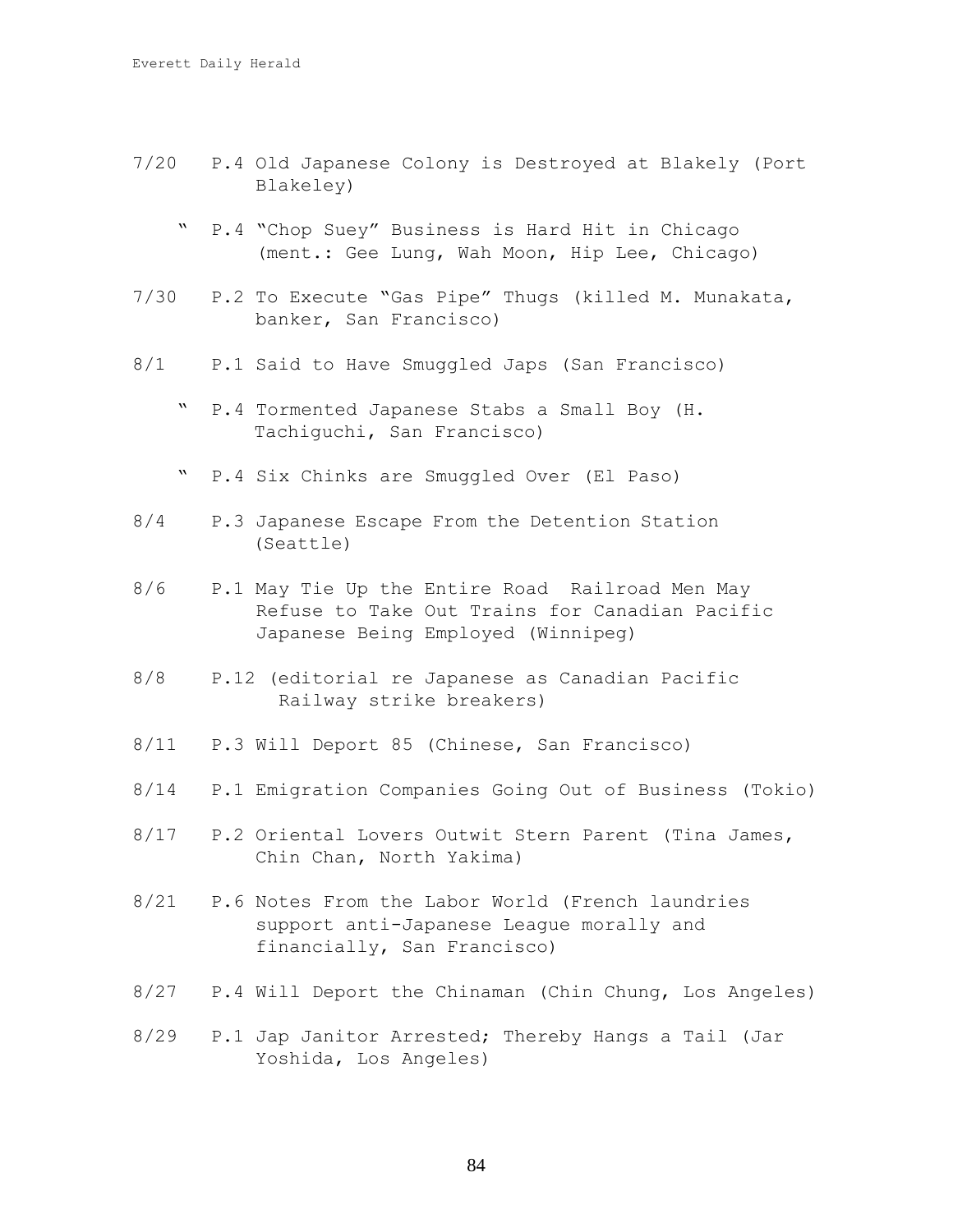- " P.2 California Closes a Japanese Bank (San Francisco)
- 9/19 P.1 Jap Becomes a Hold-Up (not named, San Francisco)
- 9/24 P.2 Body of Japanese is Cremated in Cemetery (G. Kiohara, Skagway)
	- " P.3 Jilted Chink Loses Temper (Yip Loy, Chicago)
- 9/25 P.5 Japanese Acrobat Hurled to Death (Saturo Saitow, Holdenville, Ok.)
- 9/28 P.1 Witness in Chinese Case is Murdered (Lung Gip, witness in Lee Dai Hoy murder, Portland)
- 9/30 P.1 To Submit to Deportation (Henry T. Bosman, San Francisco, 1/2 Chinese)
- 10/9 P.5 News of Our Neighbors (7 Chinese captured at Clearbrook)
- 10/13 P.1 Jap Worsts Armed Thief (G. Machida, Portland)
- 10/14 P.4 Jap Accused of Killing His Cousin (E. Akiyama, San Bernardino killed K. Akiyama)
- 10/15 P.1 One Japanese Kills Another (Mitsujiro Hashimoto killed S. Shimizu, Portland)
- 10/24 P.4 Race War Feared at Bellingham (J. T. Kikutake, Bellingham) Chinese vs. Japanese
- 11/5 P.4 Seattle Footpad Lassoes His Chinese Victim (Charlie Wang, Seattle)
- 11/7 P.1 Wily Chinese Have New Way to Evade Law (City of Mexico)
- 11/9 P.1 Japanese Woman Who Was to Have Turned Christian is Found Murdered in Cellar (Mrs. Terauu Yano Utsunomiya, Easton, Pa.)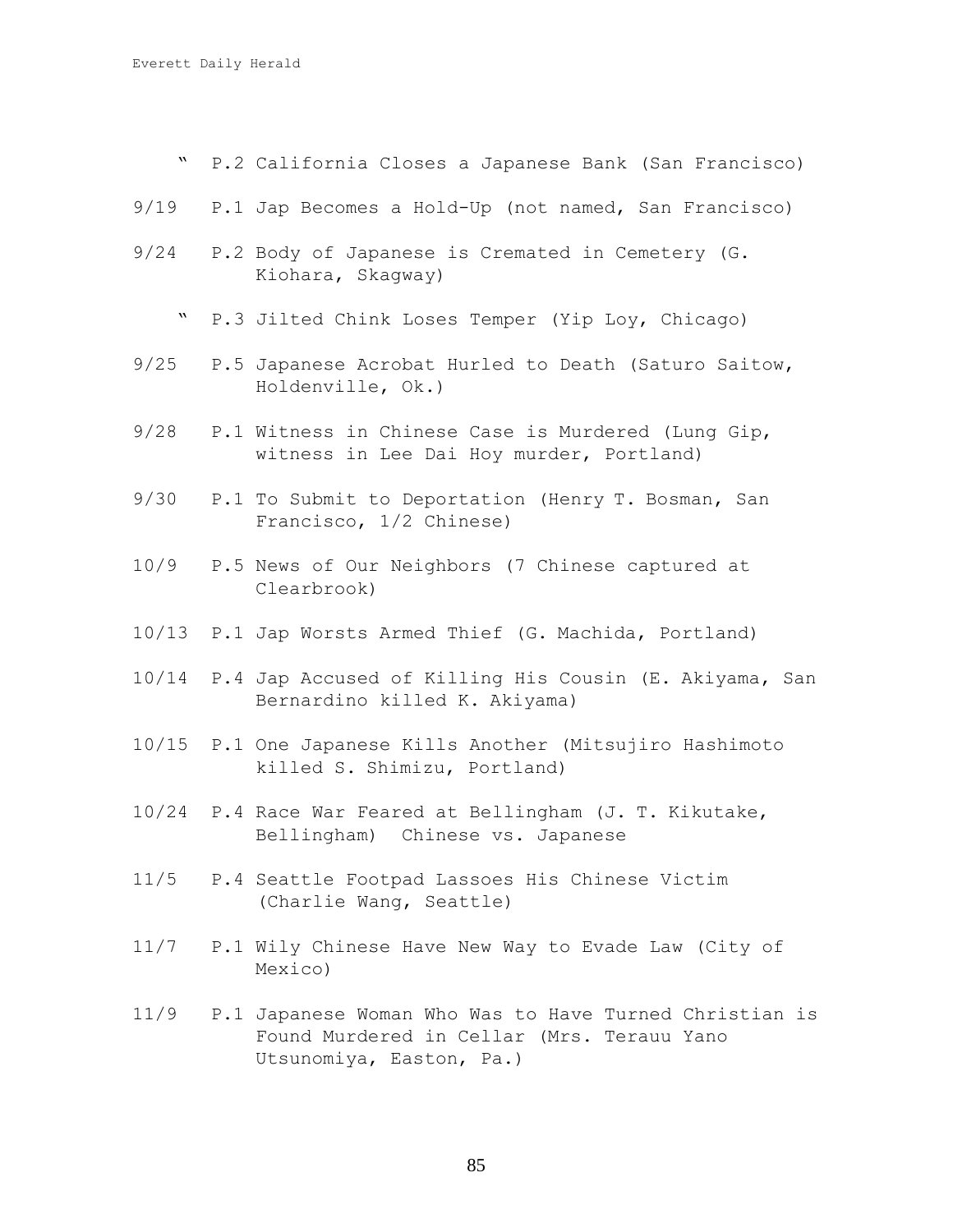- 11/13 P.8 Tragedy Reveals Smuggling Plot (6 Chinese killed, Mick Quong, Chin Ton, Buffalo, N.Y.)
- 11/16 P.1 Bodies to be Sent Back to China for Burial (147 Chinese bodies, New York)
	- " P.4 Notes From the Labor World (in recent Wyoming coal miner's strike Chinese & Japanese miners made common cause with white miners)
	- " P.5 Trial of Stevens' Murderer (In Whan Chang, Korean, San Francisco)
- 11/17 P.4 Grief Stricken Chinaman Ends His Own Life (Jim Ling, New Westminster, B.C.)
- 11/20 P.1 Chinaman Kills Himself by Drinking a Bowl of Opium, Because of Emperor's Death (Chung Chut, Los Angeles)
- 11/24 P.1 Chinamen are Victims of Fire (Oakland)
- 11/30 P.5 Chinese Make Their Escape (San Francisco)
- 12/1 P.4 Says Japanese are Sincere (K. Nakamura of New York Japanese Commercial, San Francisco)
	- " P.8 Japanese Editors Fight a Duel With Knives (Z. Otsuka, F. Takenuchi, San Francisco)
- 12/2 P.2 Japanese Agreement is Finally Made Public (Washington, D.C.)
- 12/3 P.4 Ascension to the Throne Celebrated in 'Frisco (re Pu Yi, San Francisco)
- 12/10 P.1 High-Binder War Begins (San Francisco)
- 12/14 P.1 NO MORE JAPANESE WILL COME TO U.S. Japanese Government Will Soon Prohibit It (Chicago)
- 12/18 P.1 Three Men are Hanged Together (Lee Chung at New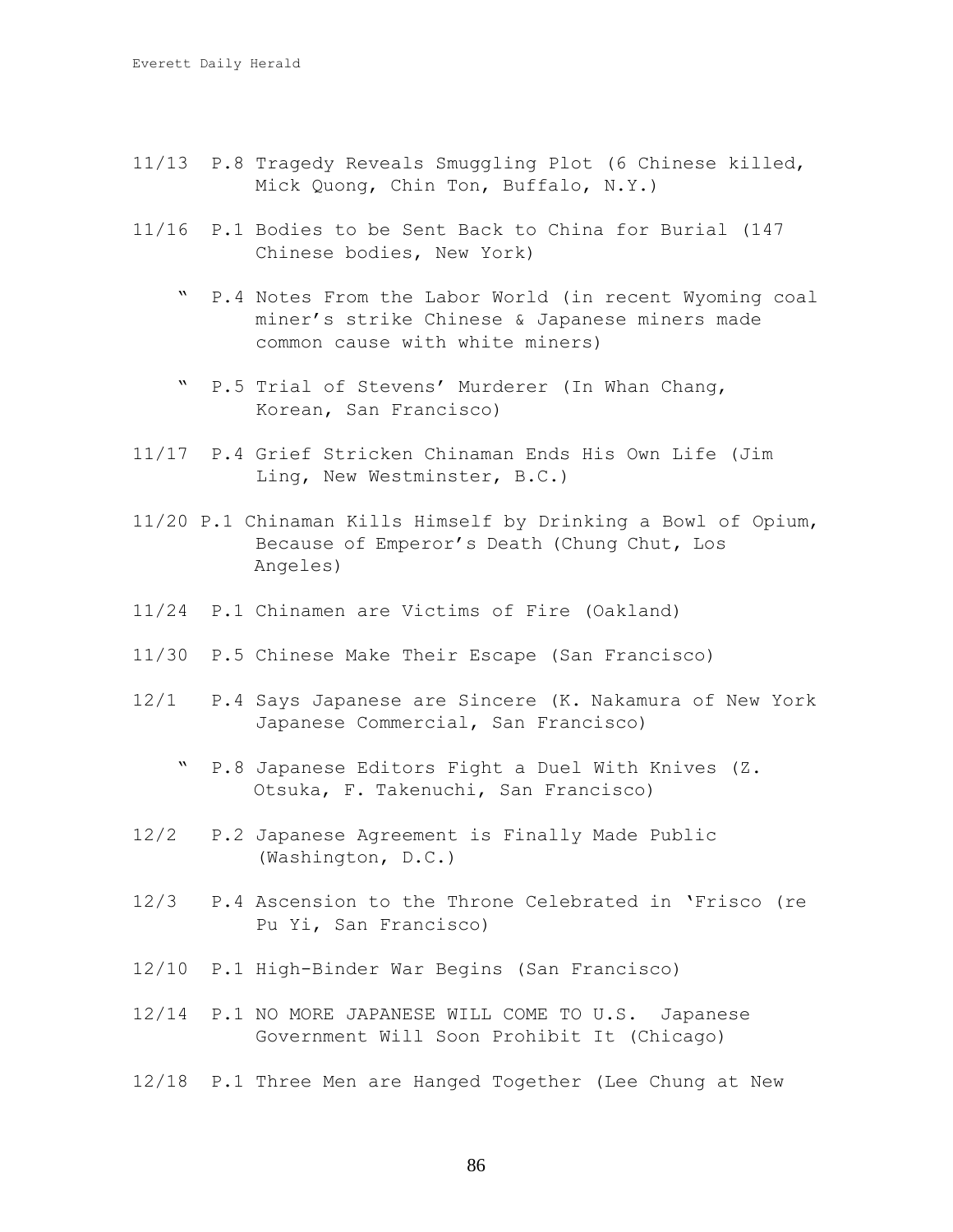Westminster, B.C., Bellingham)

- 12/21 P.2 Will Send Money to Chinese Families (Alaska Packing Co., San Francisco)
- 12/25 P.5 City in Brief (G. Wattani died of apoplexy 12/24, Mukilteo millworker)
- 12/30 P.5 With \$15,000 in His Pocket, Thrifty Chinaman On Way Home Starves to Death (not identified, Los Angeles)

- 1/16 P.8 California Bills Excite the Japs (Tokio)
- 1/21 P.1 Slides Still Block Trains on Coast Line (Japanese crew)
	- " P.2 Chinese Hail the New Year (New York)
- 1/22 P.1 Opposed to Anti-Japanese Legislation (San Fran.)
- 1/26 P.1 Exclusion League Still On the Job (Sacramento)
	- " P.1 Doesn't Care For Attitude of Government (Sacramento)
- 1/27 P.5 Arrest is End of Chinese Honeymoon (Ong Sing, New York)
	- " P.5 Gillett Warns Law-Makers (re anti-Japanese legislation, Sacramento)
- 1/29 P.1 To Reward Informers Government Inspector Seeks to Stop Contraband Trade (re Chinese, Santa Ana,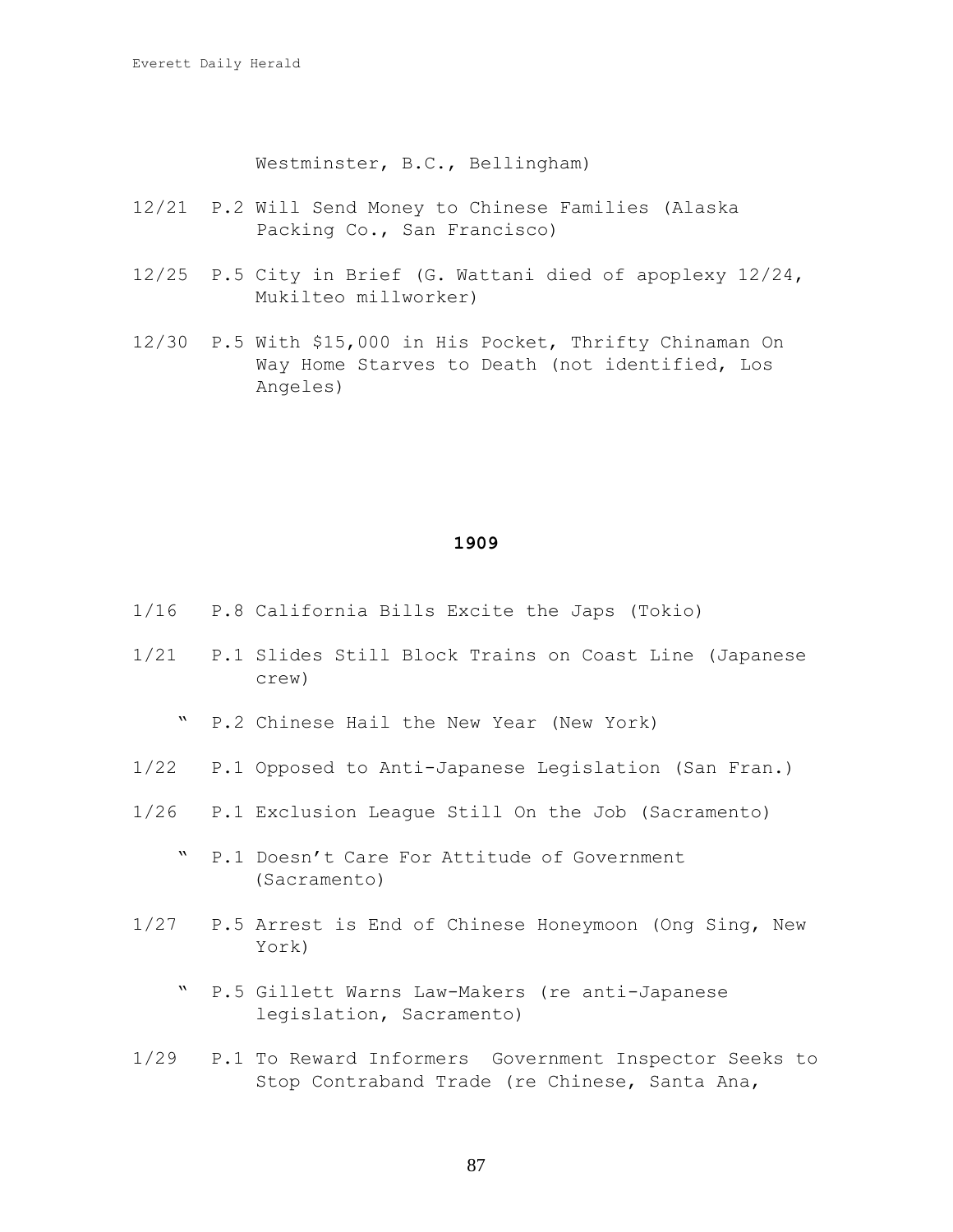Cal.)

- " P.7 Many Japanese are Leaving United States (Wash.,  $D.C.$
- " P.8 News of Our Neighbors (Wada loses marathon at Fairbanks)
- 2/1 P.1 China to Have School in Frisco (San Francisco)
- 2/4 P.6 Objectionable Measure Killed at Sacramento (anti-Japanese, Sacramento)
	- " P.10 California's Agitation (editorial)
- 2/5 P.1 Gov. Gillette Makes Another Appeal to the Legislature (Sacramento)
	- " P.1 Segregation Bill Wins in California (Sacramento)
- 2/6 P.1 Social Lights are Subpoenaed by A Chinaman (Ah Sam, San Francisco)
- 2/8 P.1 Japan Will Appeal its Case to Hague Court (Washington, D.C.)
	- " P.4 More Light Expected on the Subject (Sacramento)
- 2/9 P.1 First Japanese Asks for Assistance in Chicago (K. B. Saitow, Chicago)
	- " P.1 An Anti-Japanese Resolution Killed (Salem)
- 2/10 P.1 Affairs are Now at a Crisis Final Conference Held in California Over the School Question (Sacramento)
- 2/11 P.2 Segregation Bill Meets With Defeat (Sacramento)
	- " P.2 The Japanese Issue in the Legislature (Olympia)
- 2/12 P.1 The News is Pleasing to the Japanese (Tokio)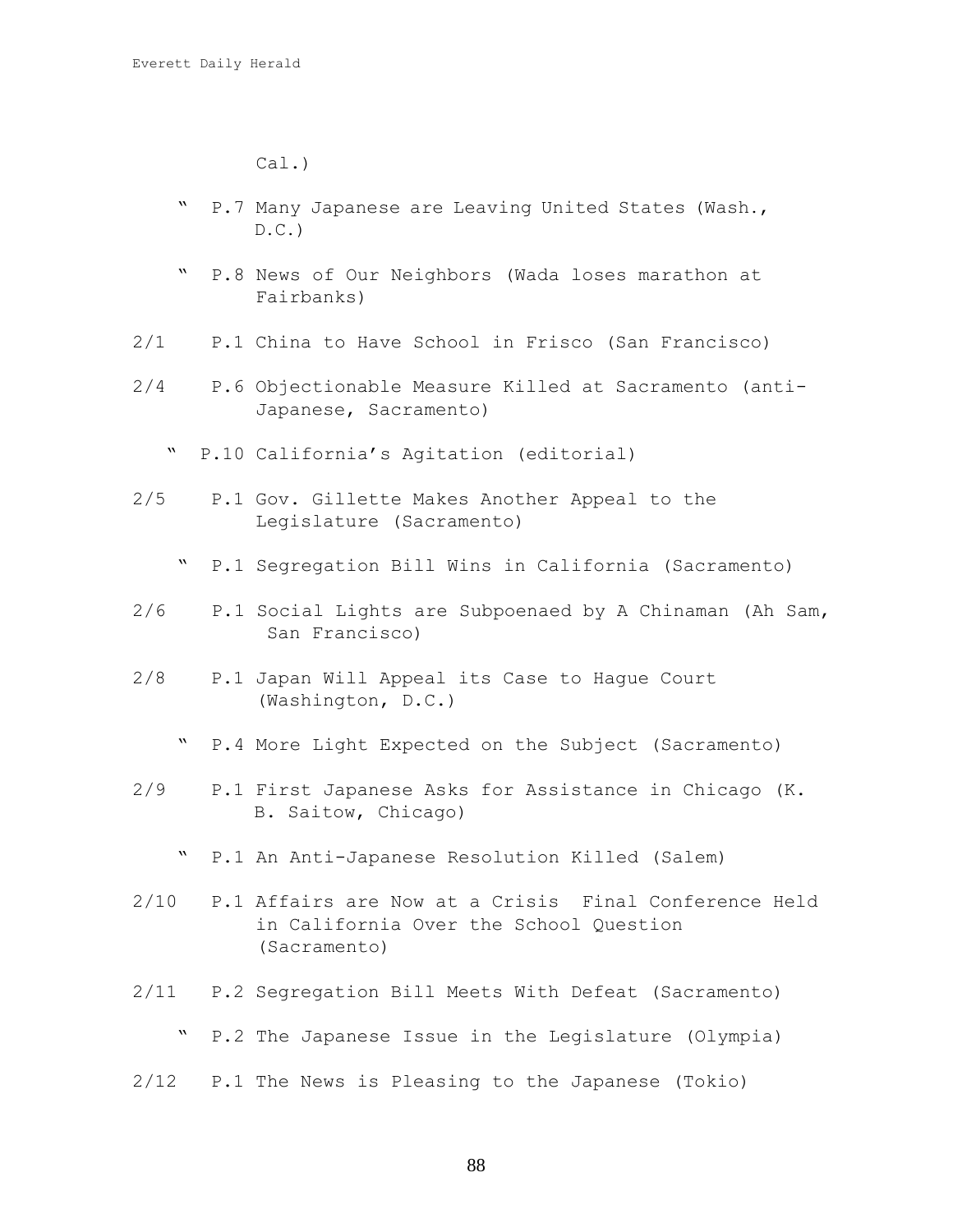" P.8 Chinese Will Seek More Recognition (New York)

- 2/13 P.1 If Japs Come Whites Must Go (New York)
- 2/15 P.4 Japanese Case in the East (Namyo Besso, Norfolk)
- 2/17 P.2 Segregation Discussion Renewed in California (Sacramento)
	- " P.4 Important Figures in Discussion of California's "Japanese Question" (3 photos)
- 2/19 P.3 Segregation is Defeated (Helena)
- 2/20 P.1 Chinese Boy Wins Prize (A. L. Tan, Los Angeles)
	- " P.8 Notes of Sport (Frank Nishijima to run in Los Angeles marathon)
- 2/23 P.10 editorial re "Japanese Problem" in California
- 2/24 P.6 Authorities Fear Vengeance of Ching's Friends (Shoo Shee, mentioned: You Ching, San Francisco)
- 2/26 P.8 Chinaman May Die (Sam Kee, Chicago)
- 3/1 P.1 Forbidden Ones Still Enter The Chinese Still Come The Japanese (Washington, D.C.)
- 3/2 P.4 Think Chink Smugglers Can Be Captured (Moy Lee, Wong Sieu, New York)
- 3/3 P.1 Anti-Jap Bill is Defeated by Legislature (Helena)
- 3/6 P.1 Renews His Fight on Japs Californian Wants Legislation to Bar Out All Japanese (Sacramento)
- 3/18 P.6 36 Chinese Are to Be Sent Back to Orient (Los Angeles)
- 3/22 P.4 Chinese Seek to Escape Death Chair (8 Chinese,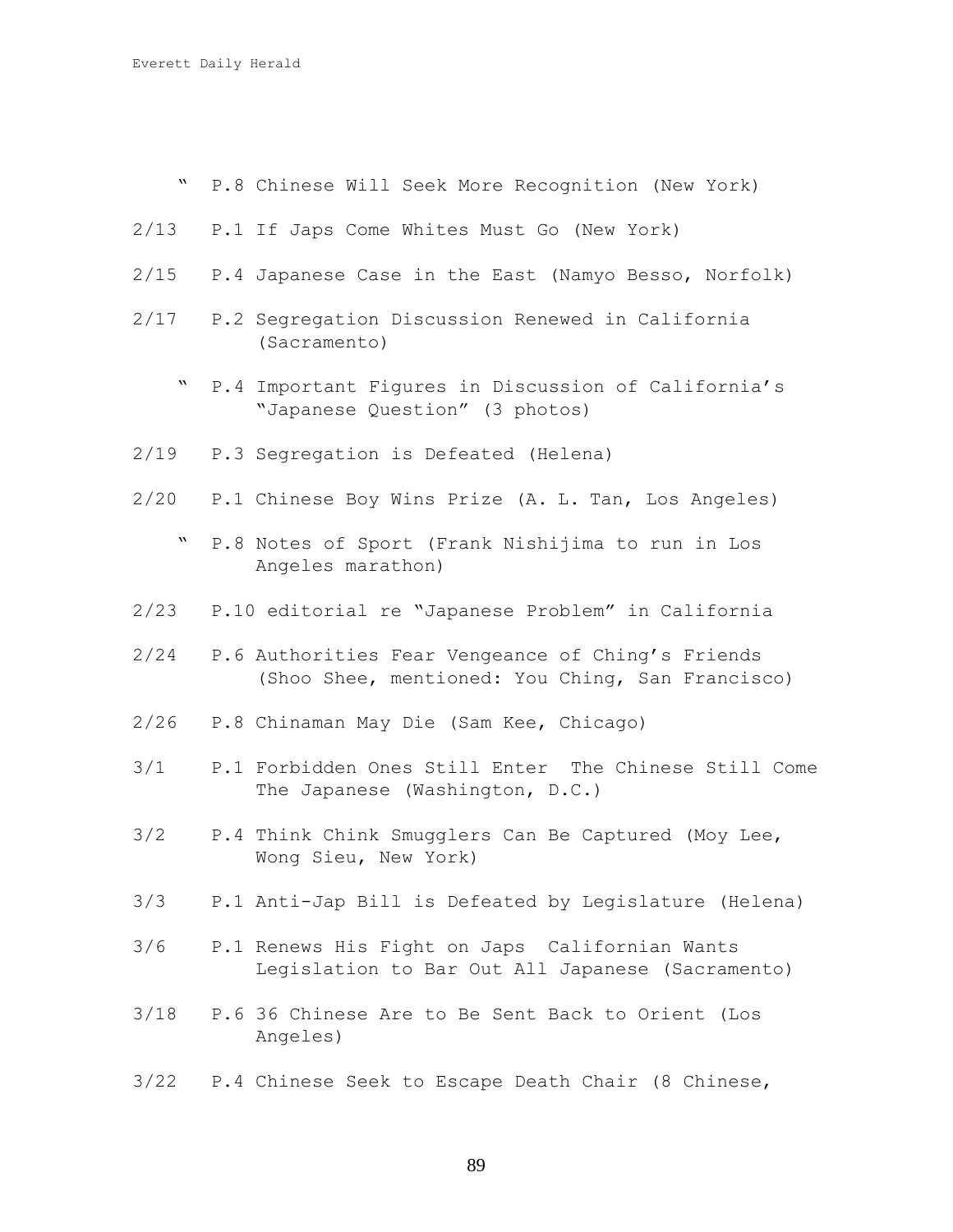Boston)

- 3/23 P.7 On Way to Get Married, Japanese and White Woman are Arrested (S. Matucka, Portland)
- 3/25 P.3 Depart Amid Demonstration (Gunjiro Aoki, San Francisco, Sacramento, Portland)
- 3/26 P.4 Girl Who Will Marry Japanese Servant Leaves Portland Bound for Tacoma (Gladys Emery, Gunjiro Aoki)
	- " P.7 Can Wed in Tacoma (Aoki, Tacoma)
- 3/27 P.1 Japanese and Californian Marry Today (Gunjiro Aoki, mentioned: J. W. Sunada, Seattle)
- 3/31 P.3 Gloom Prevades the "Hop Joints" (San Francisco)c
- 4/10 P.4 Jap Strikers Cause Trouble ("Fire the Jap," Pasco)
	- " P.7 Mr. and Mrs. Gunjiro Aoki Live Near Seattle (Seattle)
- 4/14 P.3 Mission Worker to Wed Japanese (Kenichi Inazawa, Kate Goodwin, Los Angeles
- 4/16 P.4 Officer Shoots and Kills Japanese Deserter (not named, San Francisco)
	- " P.9 Jap Label Makes Appearance in Everett ("Fire the Jap")
- 4/17 P.1 Chinese Girl is a Heroine (Portland)
- 4/19 P.3 Says Japanese Should be Admitted (Socialist, Seattle)
- 4/20 P.4 Queen of Chicago's Chinatown is Dead (Mrs. Moy Tong Hoy, Chicago)
- 4/26 P.5 Woman Fires Upon a Japanese Burglar (Genoo Yanaka,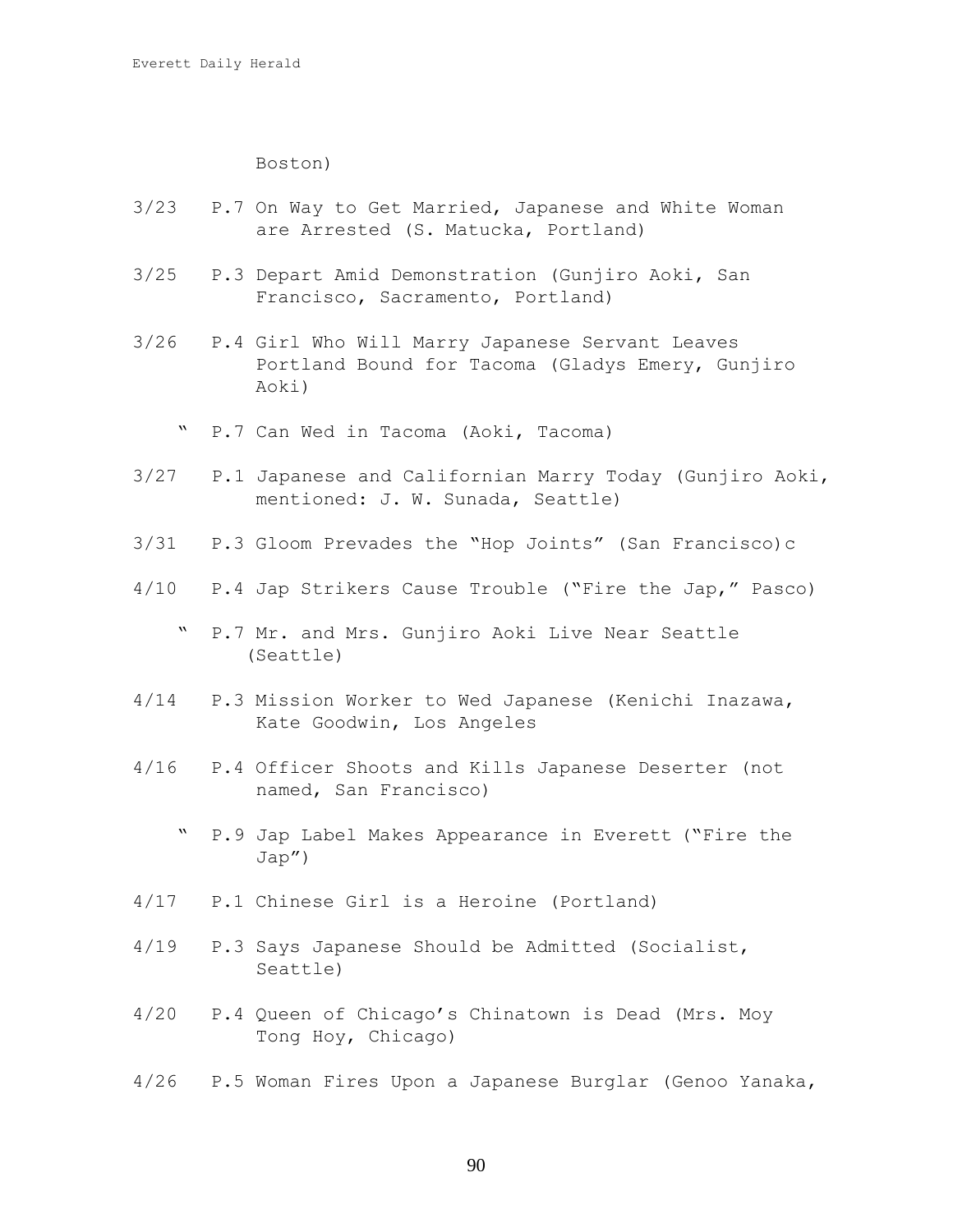## Portland)

- 5/1 P.1 California Welcomes Japs Hospitality of San Francisco Greets Training Squadron of Nippon Navy (San Francisco)
- 5/4 P.4 Citizenship is Refused a Japanese (Namyo Bessho, Norfolk, Va.)
- 5/6 P.5 Will Welcome Japanese Ships (C. T. Takahashi, Consul T. Tanaka, Seattle)
- 5/7 P.8 Big Spread for Japanese (Admiral Ijichi, Consul Numano, Portland)
- 5/13 P.2 Presides Over Chinese Wedding (Miss Quong You Choce, 35, Chin On, 42, C. B. Yung, Vancouver, Wash.)
- 5/17 P.1 Attack the Chinese Consul (Hsu Ping Chen, San Fran.)
	- " P.5 Chinese Invades Church (not named, New York)
	- " P.6 Striking Japanese Tie Up Plantations (Honolulu)
- 5/18 P.4 Comes to Father's Aid With Shotgun (H. Kanfiuchi, Benzo Sazuki, San Francisco)
- 5/24 P.1 Jap Ships in Puget Sound (Aso, Soya, Port Townsend)
	- " P.2 Survivors of Wreck Have Terrible Time (ship Columbia, 96 Japanese, Seward)
- 5/25 P.2 Jap Warships Are at Tacoma (cruisers Aso & Soya, Tacoma)
- 5/26 P.3 Gives Japanese a Good Time (Tacoma)
- 5/27 P.1 Is Burned to Death in Hold of Steamer (2 Japanese firemen injured, Vancouver, B.C.)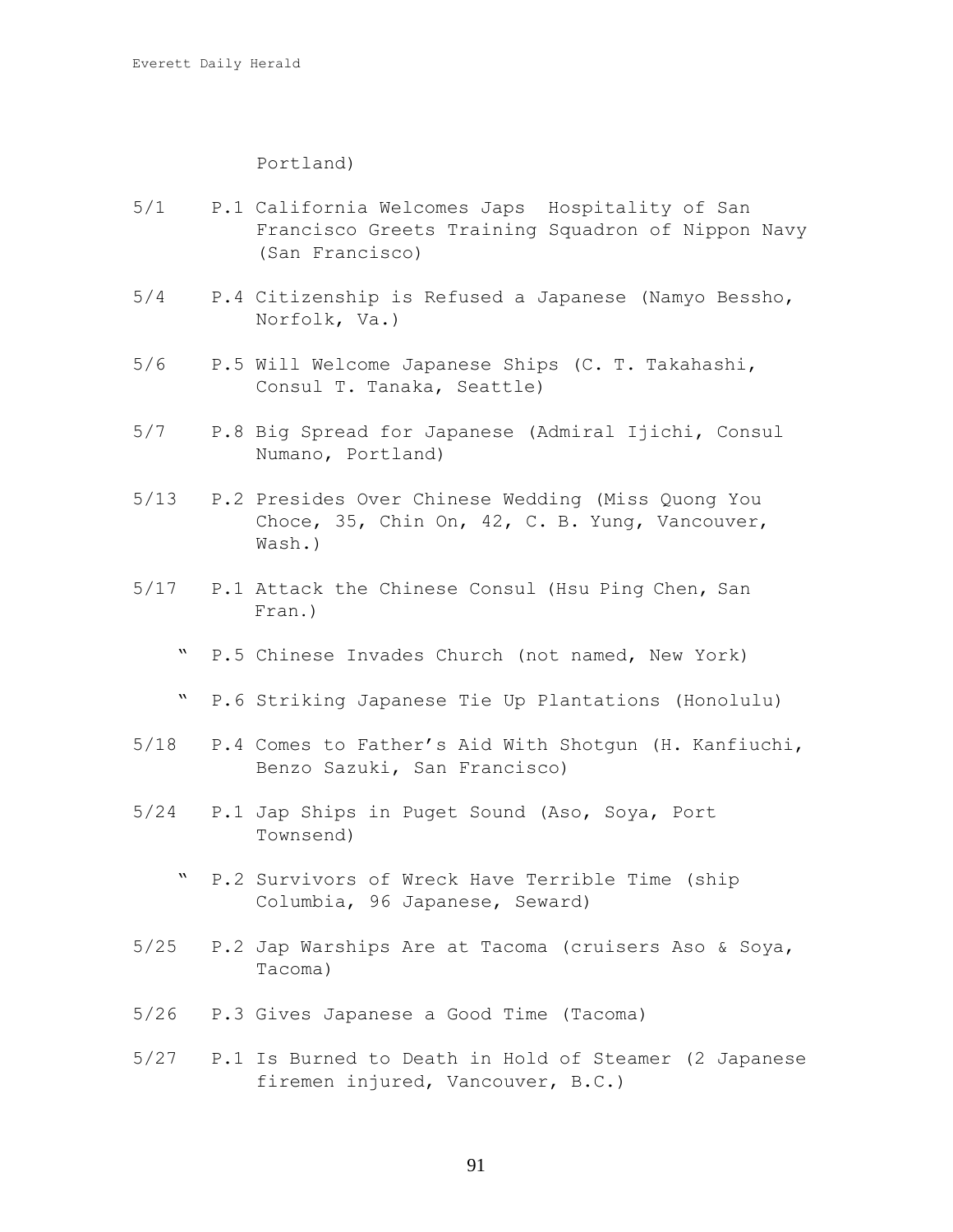- 5/31 P.8 Chinese Laundry Blown Up in War of "Tongs" (Sang Lee, New York)
- 6/2 P.1 Japanese Weakening (plantation strikers, Honolulu)
	- " P.3 Says Detention Shed is Not Sanitary (San Francisco)
- 6/10 P.1 Chinese Were Carried in the Ice-Box (Chicago)
- 6/12 P.8 Oriental Crew of Minnesota Fights (Seattle)
- 6/14 P.4 Consul Warns Against Leaders (Senichi Uyeno, Honolulu)
- 6/15 P.2 Appeals to Japanese Authorities (Honolulu)
	- " P.2 Seattle Japanese May Not be Re-Admitted (K. Hirade, Consul C. Yada, Vancouver, B.C.)
	- " P.4 Chinaman is Found Murdered Near Cabin (not named, Roseburg, Ore.)
- 6/16 P.1 Japanese in Islands are Buying Guns (Honolulu)
	- " P.2 Wealthy Jap Says it is All a Conspiracy (K. Hirade, Vancouver, B.C.)
	- " P.5 Want Japan to Take Up Their Case (Honolulu)
	- " P.10 (editorial re Japanese labor problems in Hawaii)
- 6/19 P.1 Unique Case in Police Annals Body of Young Missionary Found Murdered in Room of Chinaman Chinaman is Missing (Leong Lee Lim, New York)
	- " P.4 Crime Discovered (Sun Leong, New York)
- 6/21 P.1 Chinaman is Now Under Arrest (Leon Ling, Schenectady, New York)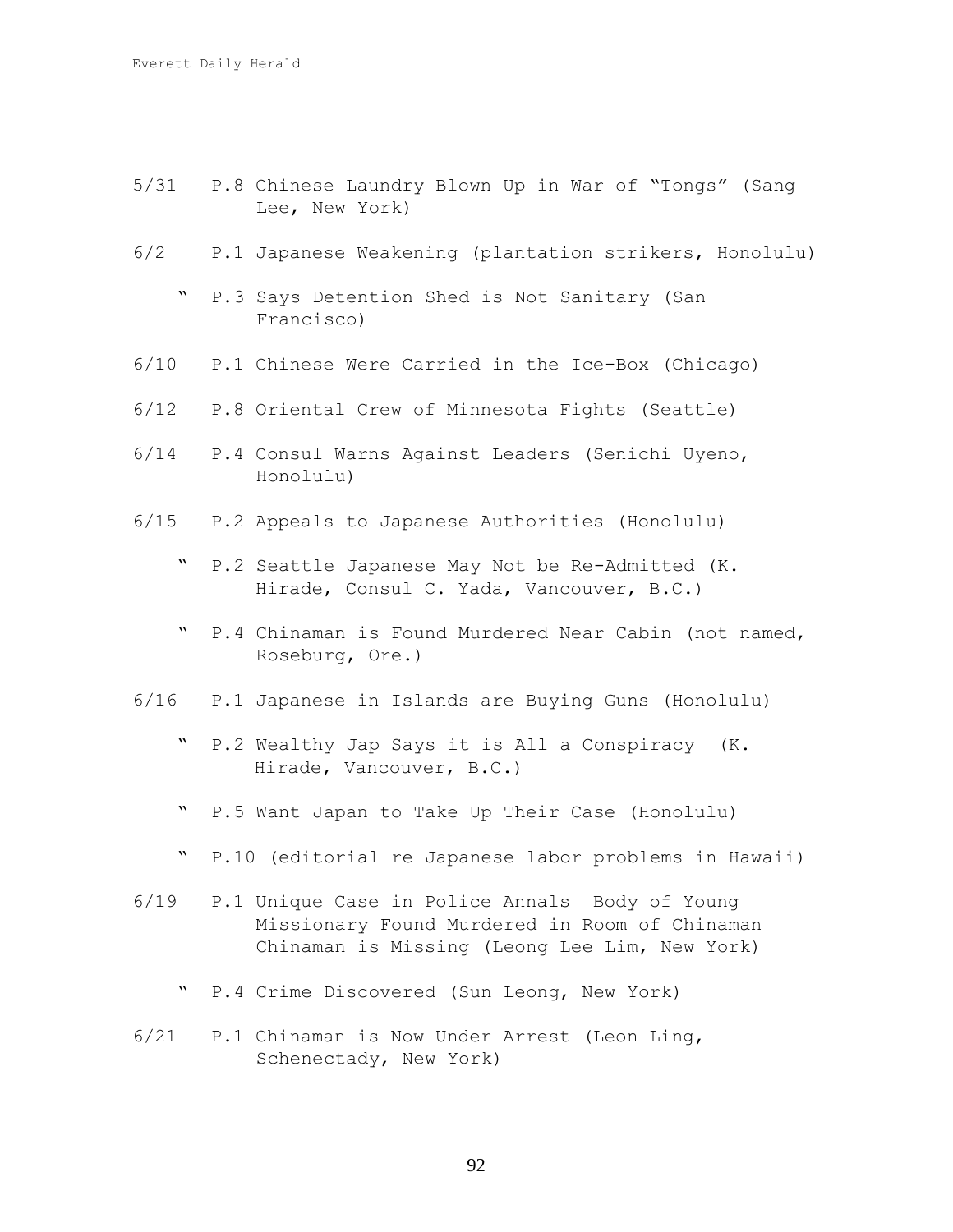- 6/22 P.1 Admission is Made by Prisoner Chinese Murderer's Pal, At First Silent, Tells Secrets to Authorities Saw Girl's Dead Body (Vancouver,  $B.C.$ )
- 6/23 P.4 Chinaman Still at Large (Chung Sin, New York)
- 6/24 P.1 No Trace is Yet Found of Hiding Murderer (Leon Ling, New York and San Francisco)
	- " P.1 Believe They Have Smuggler (Cho Wing Dock, Portland)
- 6/25 P.1 Chinaman May Be On Steamer (Leon Ling, Norfolk, Va.)
	- " P.1 Pledged Her Faith to 2 Chinamen (New York)
- 6/26 P.12 editor's comment re Leon Ling
- 6/28 P.1 Groping in the Dark to Find Murderer of Elsie Sigel, Police Discover Few Clues
- 6/29 P.1 Police May Have Found New Clues Fifty Detectives at Work in One District (photos William Leon, Chong Sing, New York)
- 7/1 P.3 News of Our Neighbors (2000-3000 fishermen on Fraser, mostly Japanese, are on strike)
	- " P.6 Will be Dedicated With Buddhistic Ceremonies (AYP, Seattle)
- 7/2 P.1 Declares It Is Body of Leon Reporter Identifies Hudson River Floater as Missing Chinaman (New York)
- 7/3 P.4 Not Leon Ling (New York)
- 7/5 P.1 Jap Wins (not named, marathon in Honolulu)
- 7/6 P.4 Another Clew to Whereabouts of Leon Sing (New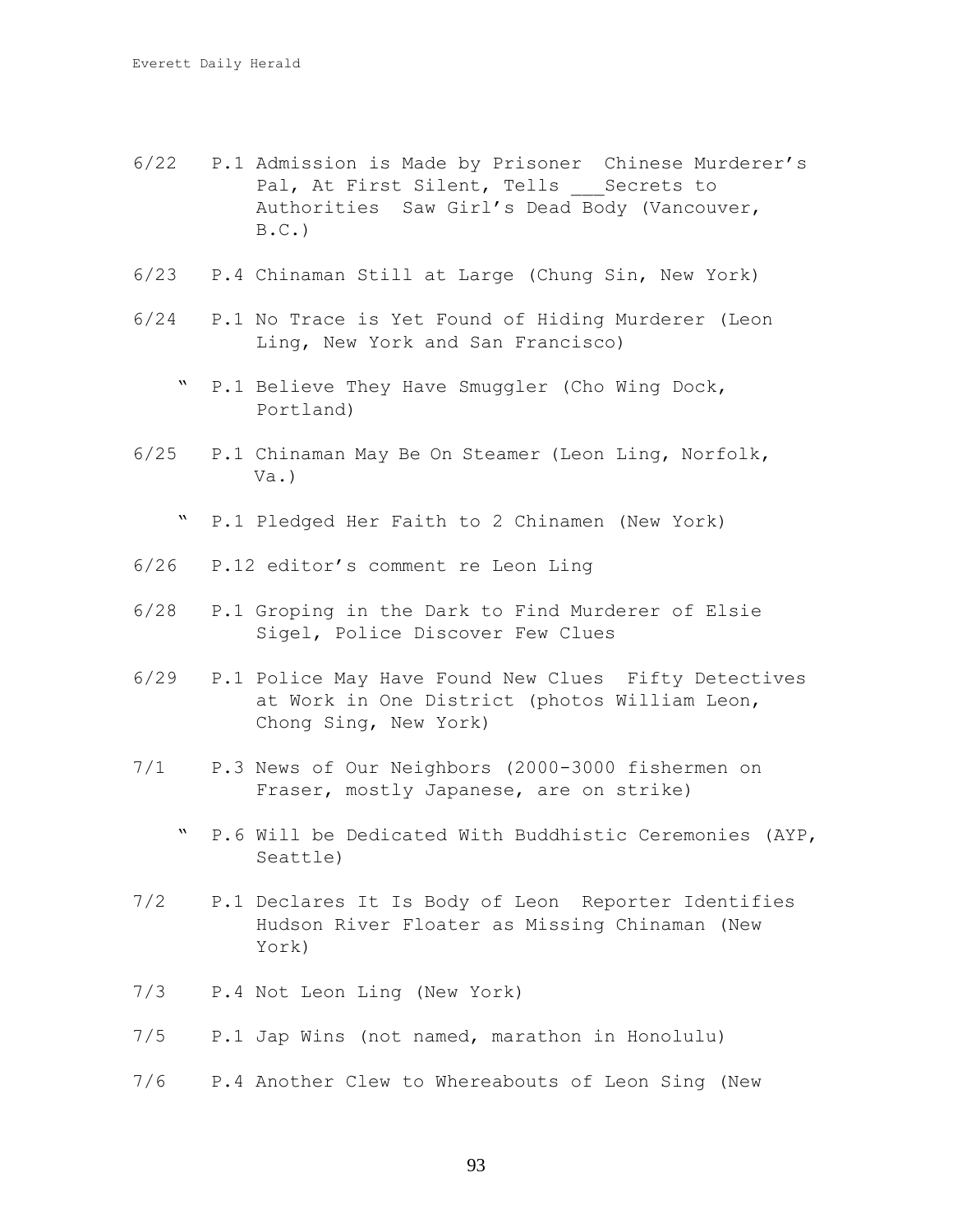York)

- 7/12 P.1 Says Ling Has American Wife (New York)
- 7/13 P.2 War Didn't Materialize (Hip Sing, Ong Leong tongs, New York)
	- " P.6 Expect to Solve Murder Mystery (Ung Gow of Ong Leong tong, New York)
- 7/14 P.1 Protection of Ling is Approved (Leon Ling, Denver)
- 7/15 P.4 Citizenship Denied Hero (William Knight, ½ English, ¼ Chinese, ¼ Japanese)
- 7/16 P.3 Plan to Save Chinaman From Electric Chair (Warry Charles, Chin Mon Quin, Wong Shu Chung, Chin Leet, Lee Kai Nom killed, Boston)
	- " P.7 Remarkable Chinese Actor is Dead (Chin Sam, New York)
- 7/21 P.3 Japanese Building Dedicated at Seattle (A.Y.P.)
- 7/23 P.1 Bloodhounds are Used in Vain Endeavor to Track Japanese Fugitive Alleged Forger Leaps, Schackled, From Train (J. Tamata)
- 7/24 P.5 No Trace Found of Fugitive (T. Tamata)
	- " P.8 News Notes From the Labor World (figures of sums sent by Chinese & Japanese laborers to home country)
- 7/28 P.4 Search for Fugitive Around Mukilteo (Tamata)
- 8/4 P.6 Fined for Beating Jap (not named)
- 8/6 P.6 Island Strike is at an End (Honolulu) j
- 8/13 P.2 Takihari Will Visit A.Y.P. Tomorrow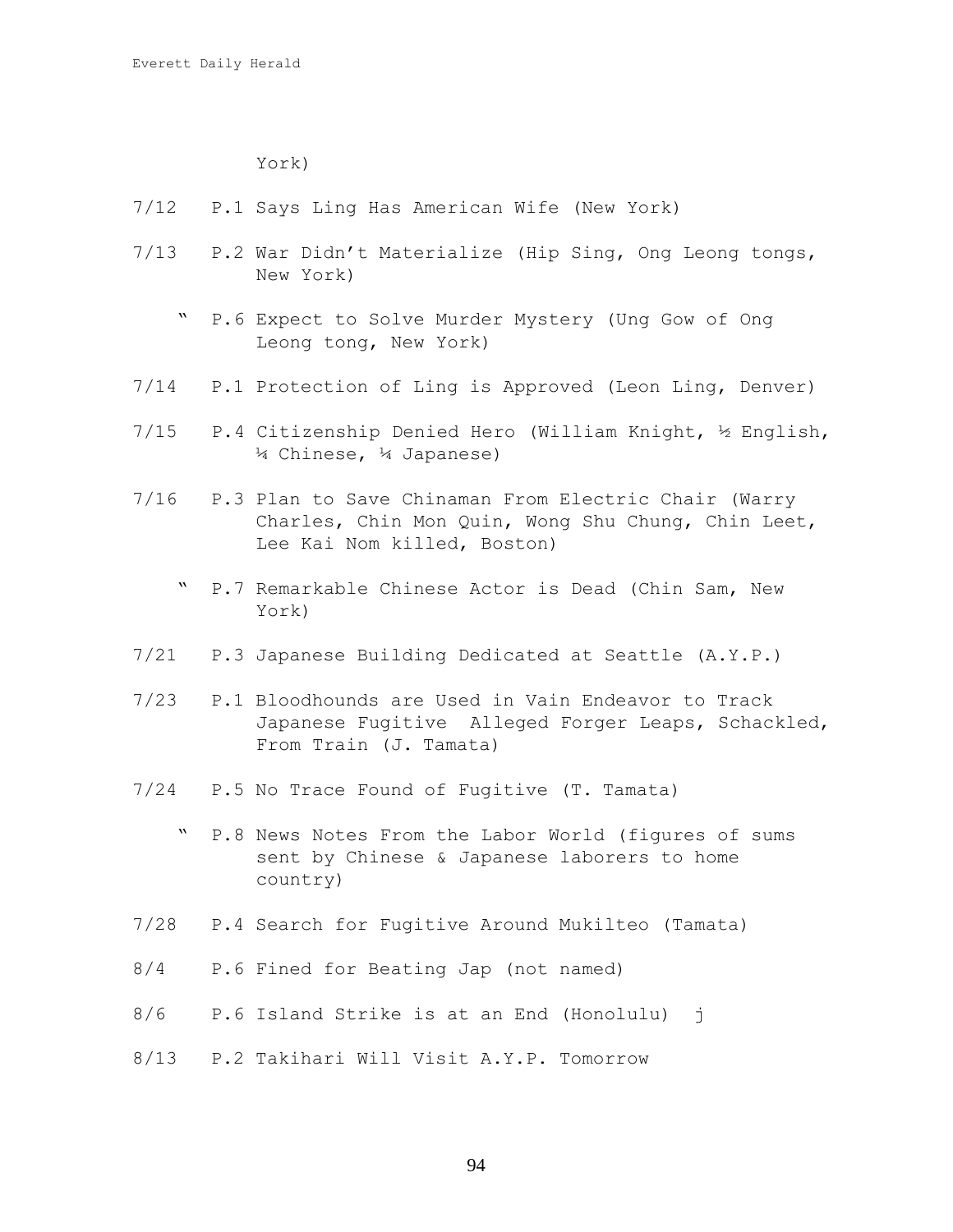- 8/16 P.2 Chinese Belle is Found Murdered (Bow Kim, 21, mentioned: Chin Leu, 31, New York)
- 8/17 P.1 Smuggling Gang is Broken Up (Detroit) c
- 8/18 P.6 Japanese are Found Guilty (strike leaders, Honolulu)
- 8/19 P.1 Chinaman is Deprived of Citizenship (Kwang Lee, San Francisco)
- 8/21 P.7 To Play Ball in the Orient (Genkwan Shibata, St. Paul, Minn.)
- 8/27 P.4 New York Gossip Crushing Chinatown (New York)
- 9/1 P.4 Georgia Chinaman Takes His Own Life (Lee Tong, Atlanta)
	- " P.5 Delegation Comes to Boost Trade Relations (K. Mizuno, New York Consul, T. Tanaka, Consul, C. T. Takahashi, T. Takahata, editor North American Times)
- 9/2 P.2 Found She Couldn't "Enjoy" a Divorce (Mrs. Kunigola Mikayawa, Los Angeles)
- 9/6 P.8 News of Our Neighbors (editor Pong Chew of Oakland mentioned)
- 9/11 P.2 Japanese Face a Dilemma (100 men, Vancouver, B.C.)
- 9/13 P.1 Fear War in Chinatown (Kee Gung shot by Lee Wah, New York)
	- " P.6 Chinese Object to Burial at Sea (San Francisco)
- 9/16 P.3 Chinaman Fined for Offering Umbrella to a White Woman (Yee King, Chicago)
- 9/24 P.2 Chinaman Makes and Flies a Heavier–Than-Air Machine (Fung Joe Guey, San Francisco)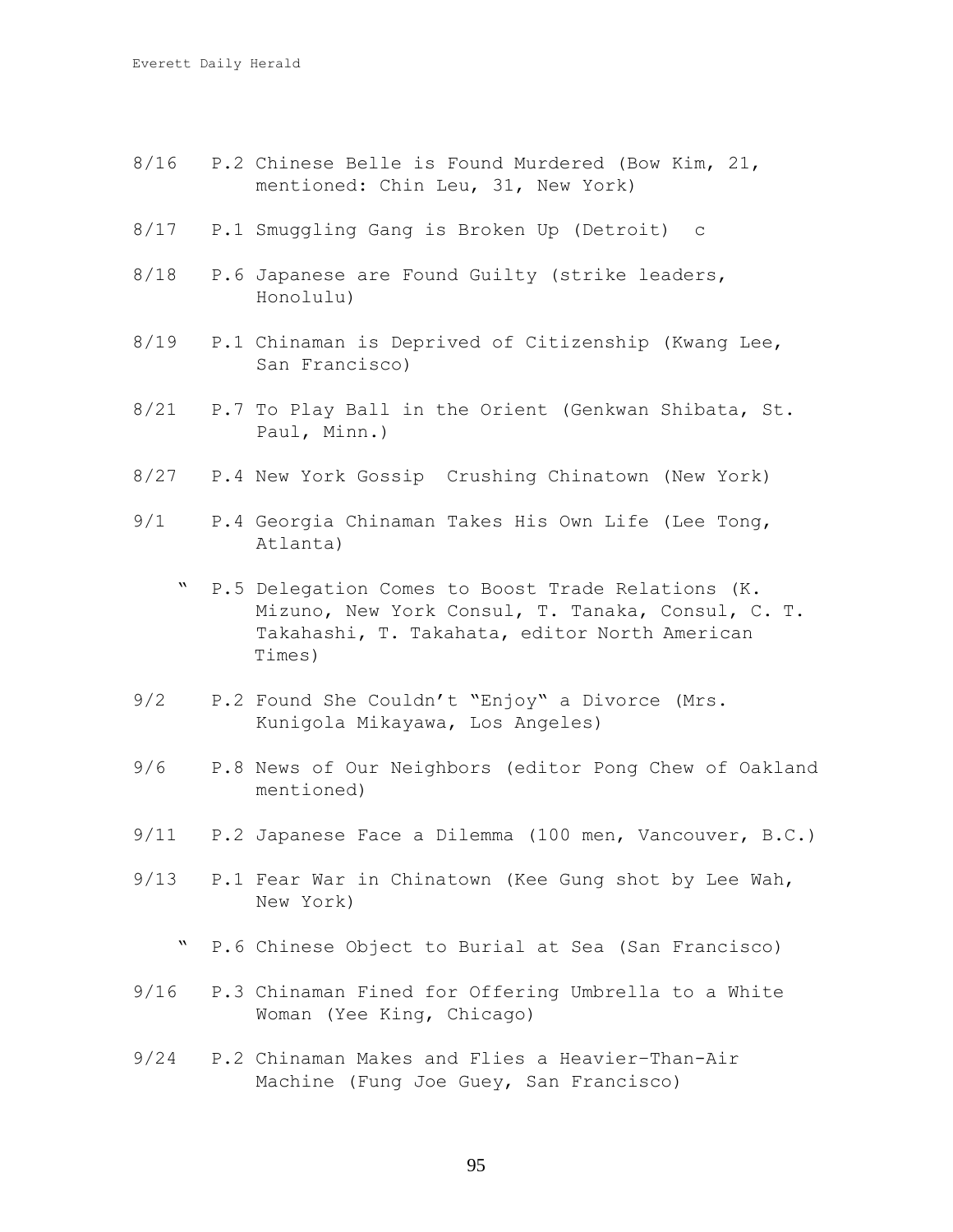- 9/25 P.1 New Phase of Race Problem (Gow Why, Marshfield, Ore.)
	- " P.3 Clew Furnished to 17-Year Old Murder (Quan Ying, Los Angeles)
- 9/30 P.1 Think Woman Was Murdered (Mrs. A. H. Lewis, San Luis Obispo, Calif.) c
	- " P.4 Chinese Indignant Over the New Rules (Pittsburg)
	- " P.4 Many Chinese Students Are Coming to America (Washington, D.C.)
- 10/1 P.6 Japanese Must Now Register (Washington, D.C.)
- 10/9 P.2 Death Chair Awaits Five Chinamen (Min Sing, Ham Woon, Leong Gong, Joe Guey, Warry Charles, Boston)
- 10/11 P.3 Japanese Has Queer Disease (K. Omura, Portland)
- 10/12 P.6 Will Succeed Takahira (photo S. Uchida, Wash.,  $D.C.$ )
	- " P.8 Takes Precaution to Prevent Fraud (re Japanese emigrants, Washington, D.C.)
- 10/21 P.1 Japanese Added to University Course (Seattle)
- 10/22 P.4 Japanese Invade Snohomish Valley (farms)
	- " P.16 editorial re teaching Japanese at U.W.
- 10/23 P.1 SNOHOMISH VALLEY FARMERS ALARMED OVER ADVENT OF JAPS Say it Means Disaster to the Small Ranch (Snohomish)
- 10/25 P.12 editorial Japanese Are Not Wanted
- 10/26 P.12 editorial re Japanese in Snohomish County
- 10/27 P.1 Chicago Will Have Fine Chinese Hotel (Chicago)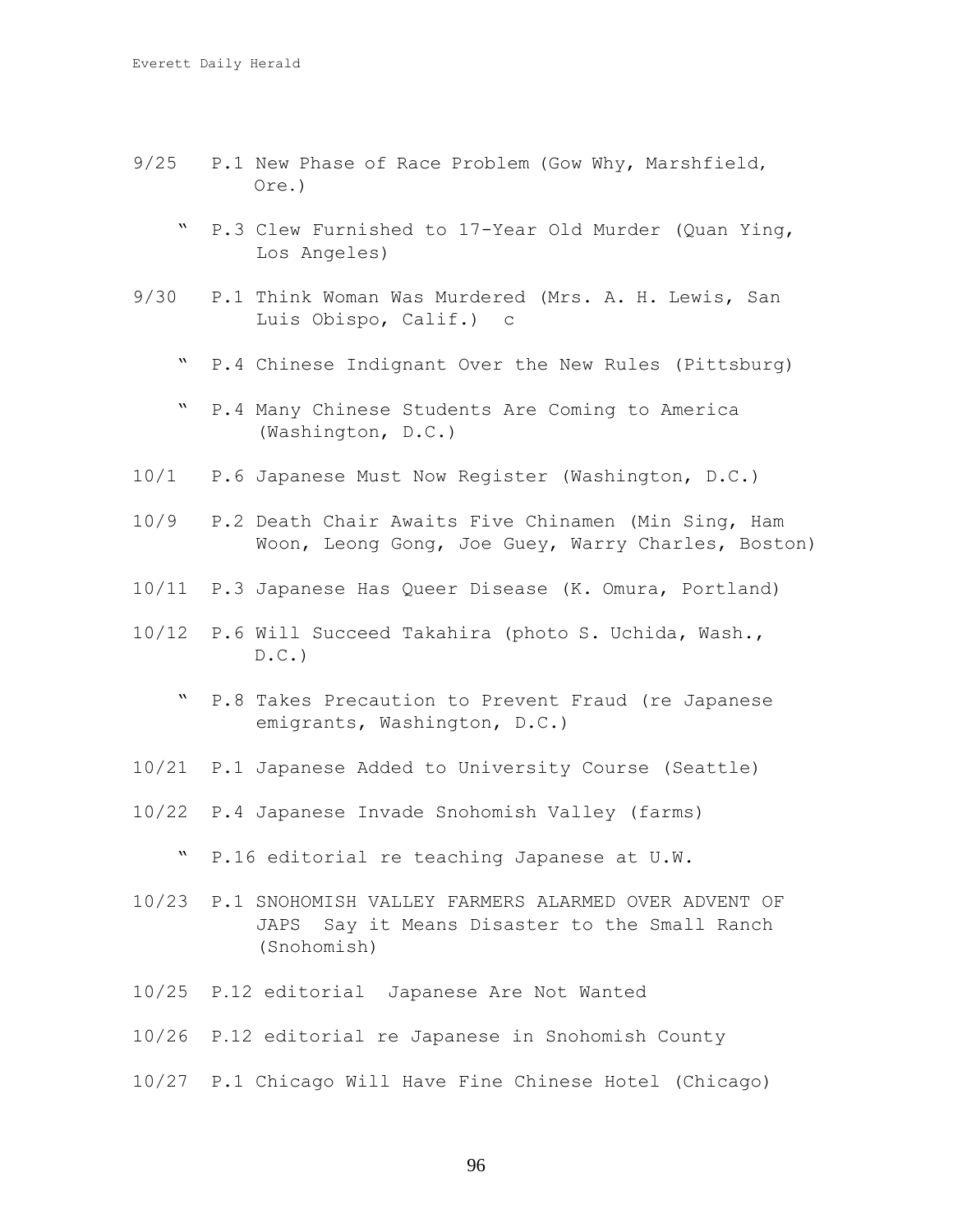- 10/28 P.12 Editorial Japanese Well Financed (farmers)
- 10/29 P.1 Will Discuss the Japanese Question (Snohomish)
	- " P.9 Japanese Used Jiu Jitsu Methods on His Wife (Kazan Cho Yo, Chicago)
- 10/30 P.1 General Conference to be Held to Discuss Coming of Japanese Question Will Be Taken Up With Consul (Snohomish)
- 11/2 P.4 Anti-Asiatic League Busy
- 11/5 P.7 Chinese Girl Likes Yankees But Would Not Marry One (Margaret Ching, ment.: Amy Ching, Boston)
- 11/6 P.1 Police Watch Warring Tongs (New York)
- 11/11 P.4 Tong War is On Again in Earnest (Ow Yang Gun killed, San Francisco)
	- " P.6 Fifth Tong Victim Shot (Jing Kong Fook, San Fran.)
- 11/13 P.8 Japanese is Murdered (A. Nakaue killed, A. Kinishi arrested, Spokane)
- 11/18 P.4 Acts Upon the Japanese Issue (Pomona Grange, Snohomish)
- 11/20 P.6 Resolutions That Were Adopted by Pomona Grange (anti-Japanese)
- 11/23 P.1 Portland Fears a Tong War (Portland)
- 11/25 P.4 Tong War Results in Indictments (several named, San Francisco)
- 11/29 P.5 20 Japs Killed in Smash-Up of G.N. Worktrain (Vancouver, B.C.)
- 11/30 P.2 Won't Wed Chinaman (Mark Ten Suie, Seattle)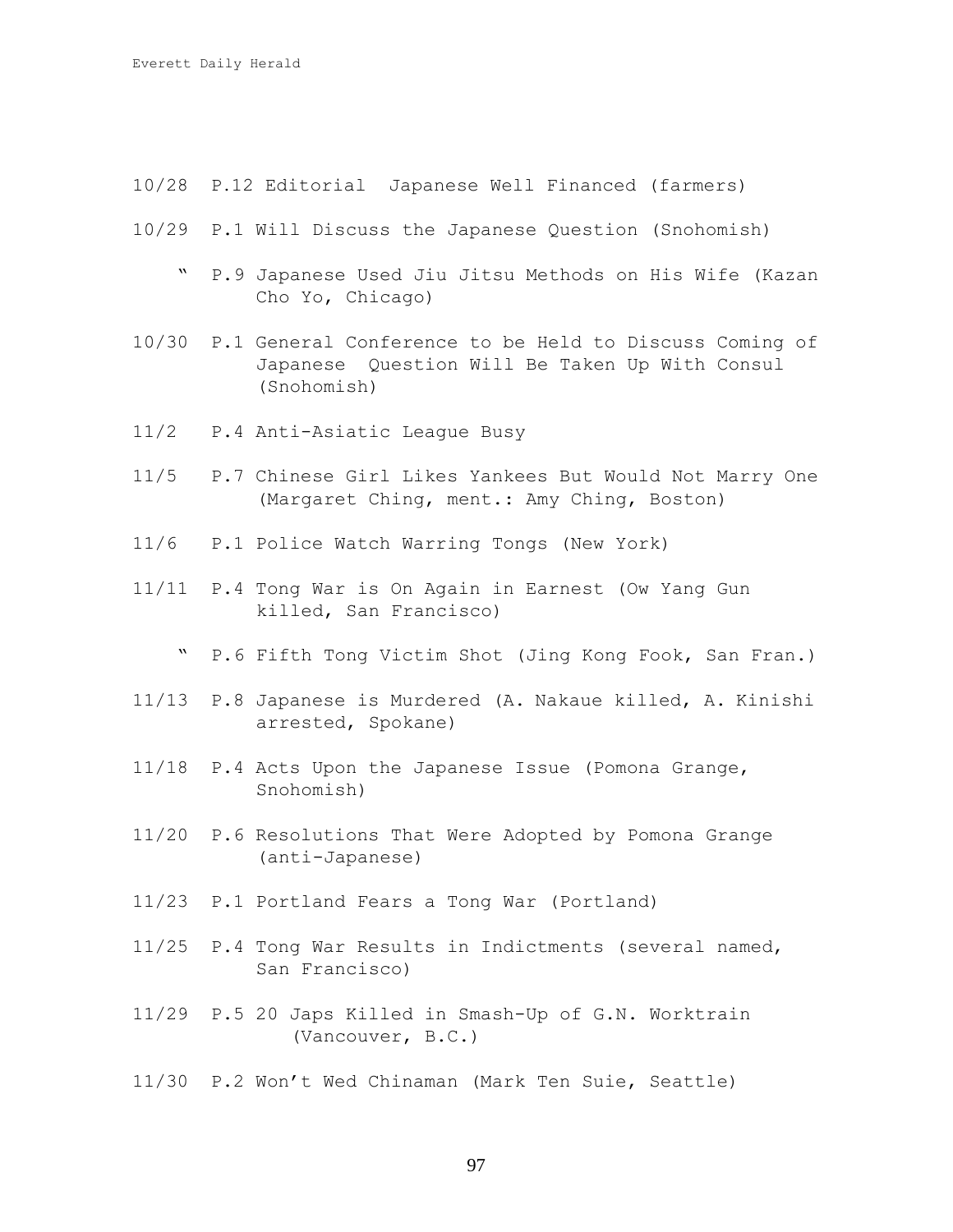- 12/11 P.1 Another Tong War Victim (Yee On killed, Oakland
- 12/13 P.5 May Form Branch of League in Everett (anti- Japanese)
- 12/17 P.1 Shame Must Be Shared by All Seattle Is Not Alone in Her "White Slave" Traffic Iniquity (Tokio Furukawa, Shinsaburo Sato)
	- " P.1 Chinese Arrested by Federal Officers (2 Chinese, Chicago)
- 12/20 P.1 (Sec.1) Tong War Breaks Out in Chicago (Sing Moy shot, Chicago)
	- " P.14 (Sec.1) Chinese Legation Girls Adopt American Styles (Washington, D.C.)
- 12/27 P.6 Japanese-Chinese Football Game is Cause of Riot (San Francisco)
- 12/28 P.4 Police to Smother Chinatown's Warfare (New York)
- 12/30 P.8 Japanese Population Decreasing (San Francisco)
- 12/31 P.6 Rescued From Chinese Den (Chicago)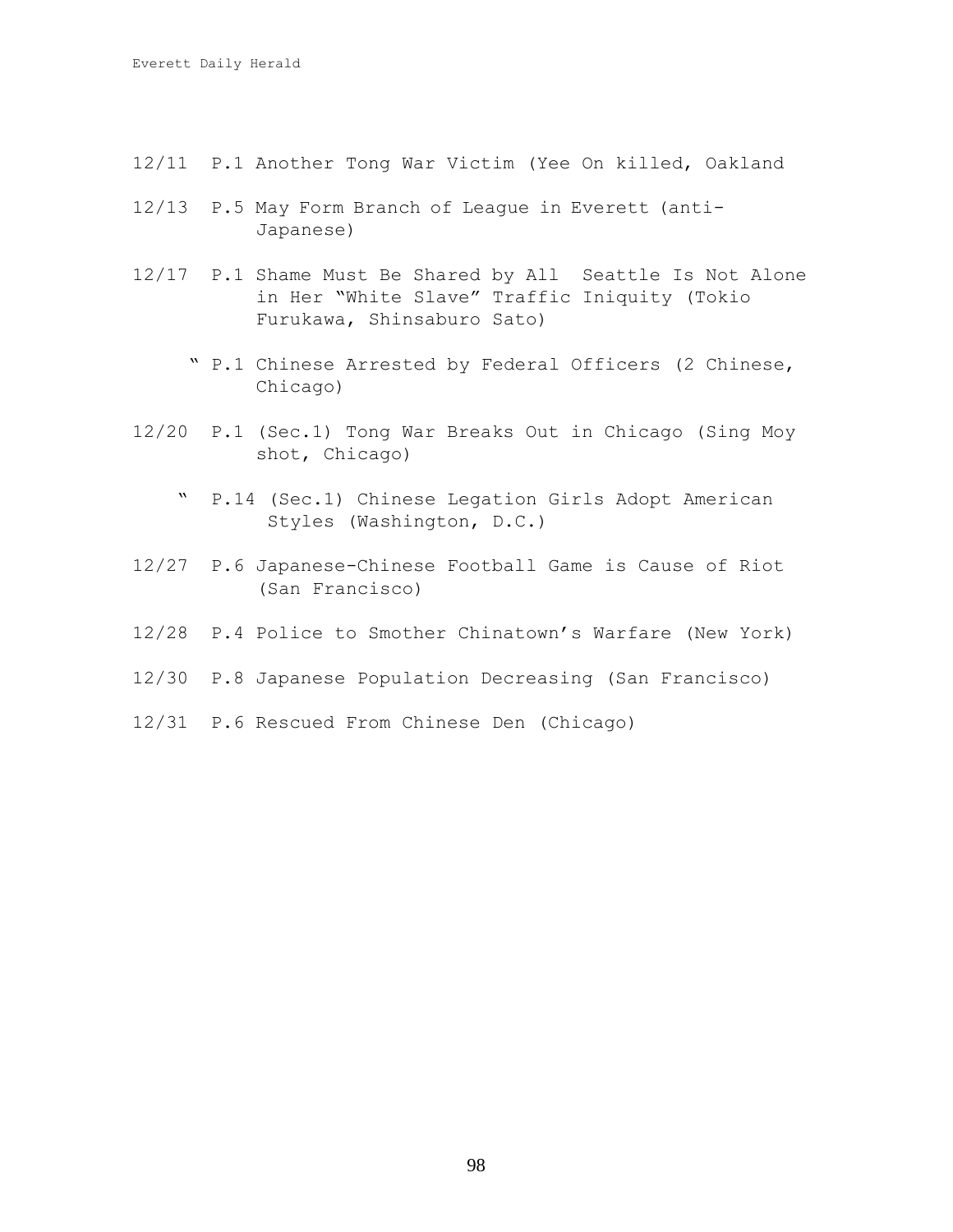- 1/5 P.1 White Slave Case Hits Home Statutory Charge May Be Brought Against Japanese Suspect in this Country (M. Nakashima, wife T. Kawamura, Seattle)
- 1/6 P.3 Chinese Clown and all Chinatown Knew That He Was to be Murderer's Victim (photo Ah Moon, New York)
	- " P.10 editorial concerns Japanese dentist in Mukilteo
- 1/7 P.4 Train Hits Handcar and Japs are Killed (2 men, Marysville, Calif.)
- 1/11 P.6 Japanese Laborers Well Organized (San Francisco)
- 1/12 P.1 Makes Long Journey in Slight Canoe (Kiyo Sue Inui, Chicago)
- 1/17 P.2 News in Brief (5 Chinese on trial for murder, not named, San Francisco)
	- " P.5 Chink Murders Chink in Portland Today (Sing Bing shot Chung Sing, Portland)
- 1/18 P.1 Accuses His Japanese Wife (Lee Foo, Portland)
	- " P.4 Want Japs Dismissed (workers at Crown Lumber Co.)
- 1/19 P.6 Chinese Avoids Prison Disgrace (Mrs. Wong Chan, Chicago)
- 1/22 P.1 They Desire Ousting of Japs Many Petitioners Will Ask That Japanese at Mukilteo be Discharged Women Head Movement
- 1/24 P.1 Another Victim of Tong War (Yesito, Japanese, shot by Jing Hing, New York)
- 1/26 P.1 Aid in Attempt to Out Japs (re Crown Lumber Co.)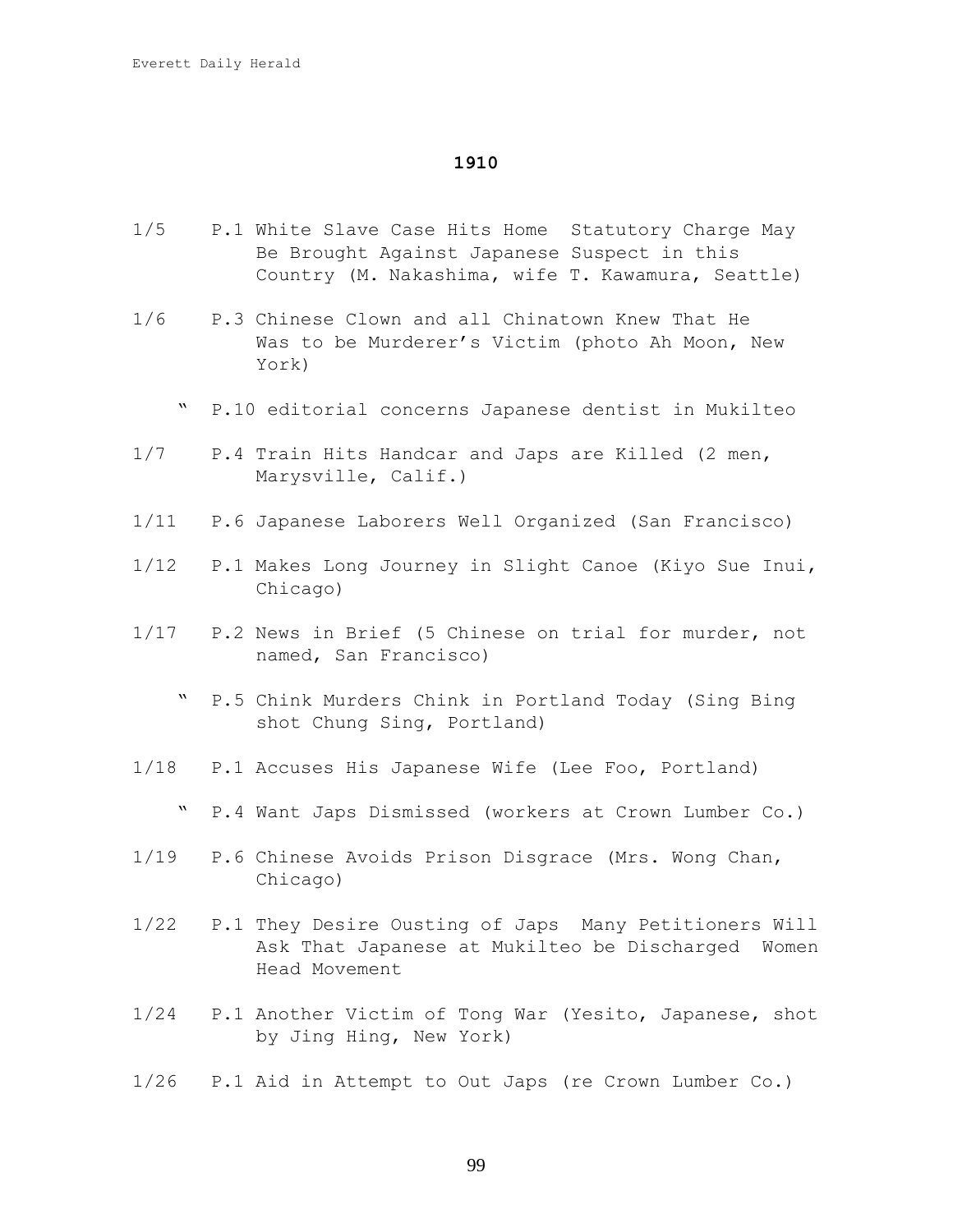- " P.4 Court House News Japanese Accused of Breaking Law (5 unnamed Japanese)
- " P.7 Dead Chinese Will be Sent Back Home (Sam Moy mentioned, Chicago)
- " P.12 (editorial) Mukilteo and the Japanese
- 1/29 P.10 Snohomish Jap Issue is a Thing of the Past
- 1/31 P.4 short untitled article mentions S. Sato and a Kummuta of Tacoma)
	- " P.10 Won't Bother Chinese Gamblers (San Francisco)
- 2/1 P.8 Japanese Pay Fine for Selling Booze (3 unnamed)
	- " P.10 New Rules to Keep Out Chinese (Washington, D.C.)
- 2/4 P.1 Japanese Poachers Kill Hawaiian Birds (Honolulu)
	- " P.4 Will Protest Against Japanese (re Crown Lbr. Co.)
	- " P.10 Chinese Boycott Port of San Francisco (San Fran.)
- 2/7 P.1 A League is Formed at Mukilteo That is Action Taken at Mass Meeting Held Saturday to Discuss Japanese Will Try to Oust Japs
- 2/7 P.4 Warring Tongs Will be Good (San Francisco)
- 2/8 P.8 Chinese Prepare for New Year (New York)
- 2/16 P.2 Would Make Present Laws More Effective Fewer Japanese Enter (Washington, D.C.)
- 2/17 P.1 Japanese Get Big Tract in Cherry Valley (Monroe)
	- " P.10 editorial re The West and the Japanese
- 2/22 P.1 Chinese Found in A Box Car (14 persons, Los Angeles)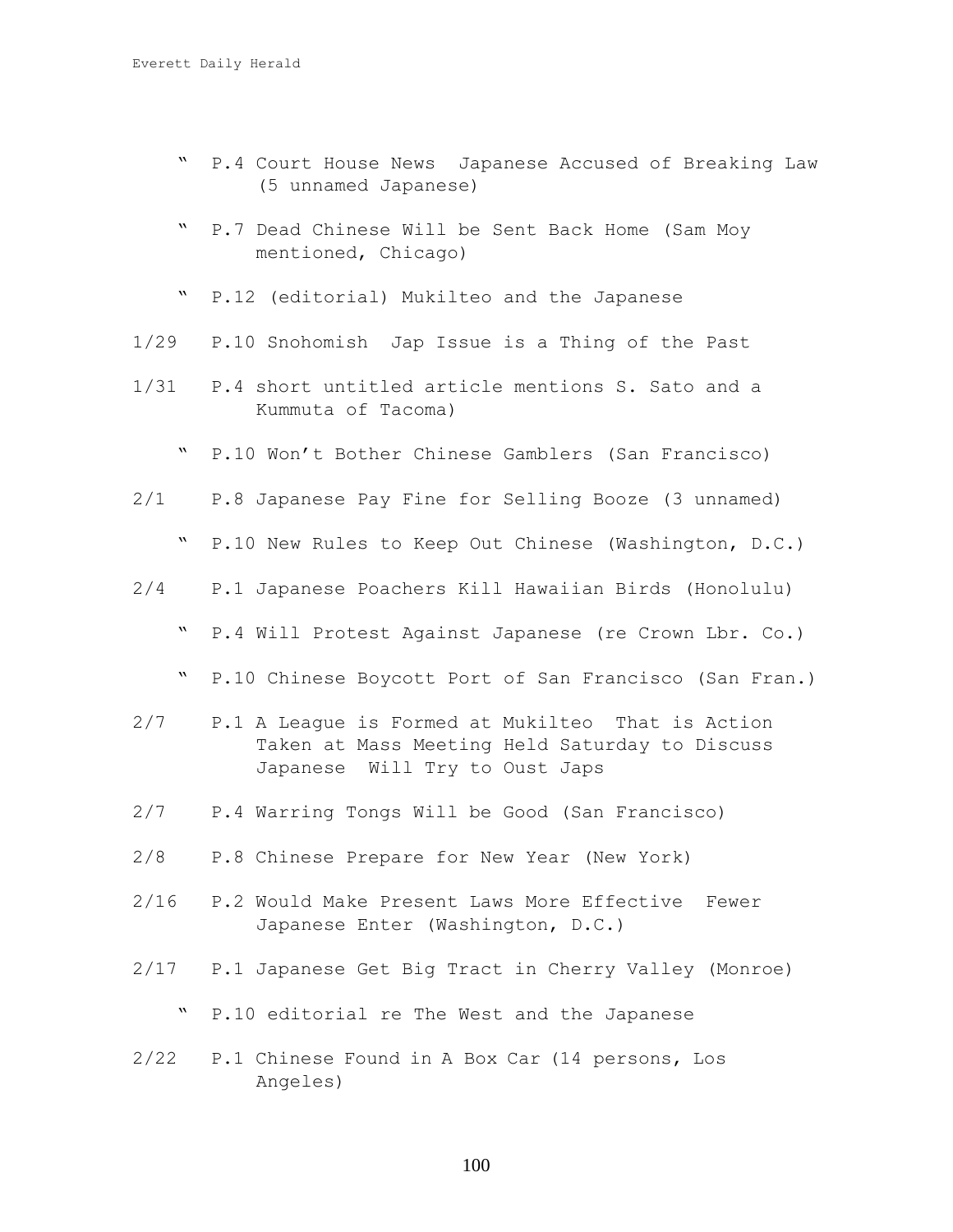- 3/1 P.1 Chinamen to Wait on Taft Object to Chinese Exclusion Laws Enforced in Port of San Francisco (San Francisco)
- 3/4 P.5 Unions Fight Asiatics (Los Angeles)
- 3/5 P.1 50 CRUSHED BY SLIDE ON THE C.P.R. Disaster in Canadian Rockies (Vancouver, B.C.)
- 3/8 P.7 Will Protest Against Japanese Labor (re Crown Lumber Co.)
- 3/17 P.1 Incorporation is Sought by Mukilteo (anti- Japanese)
- 3/19 P.2 Change is Made for Benefit of Chinese (Wash.,  $D.C.$
- 3/23 P.2 Japanese Question Will Be Discussed (re Crown Lbr.)
- 3/24 P.8 Vicissitudes Attend Anti-Jap Meeting
- 3/25 P.7 Notes From the Labor World (a Chinese admitted to Boston Stationary Firemen[s Union)
- 3/29 P.4 Chinaman is Suspected (not named in murder, Seattle)
- 3/30 P.5 Goey Sing is Frequent Visitor to America (Ah How mentioned, Seattle)
- 3/31 P.2 Girl Who Married Japanese Returns to Her People (photos of Aoki, Seattle)
- 4/2 P.9 Japanese Accused of Making Threats (mill employee M. Into of Startup)
- 4/5 P.4 Quartette of Chinese Face Many Charges (Hong Sui, Chang Kwn, Fung Yee, Chong Chong)
- 4/8 P.7 Chinese Bound Over on Smuggling Charge (Jung Quen)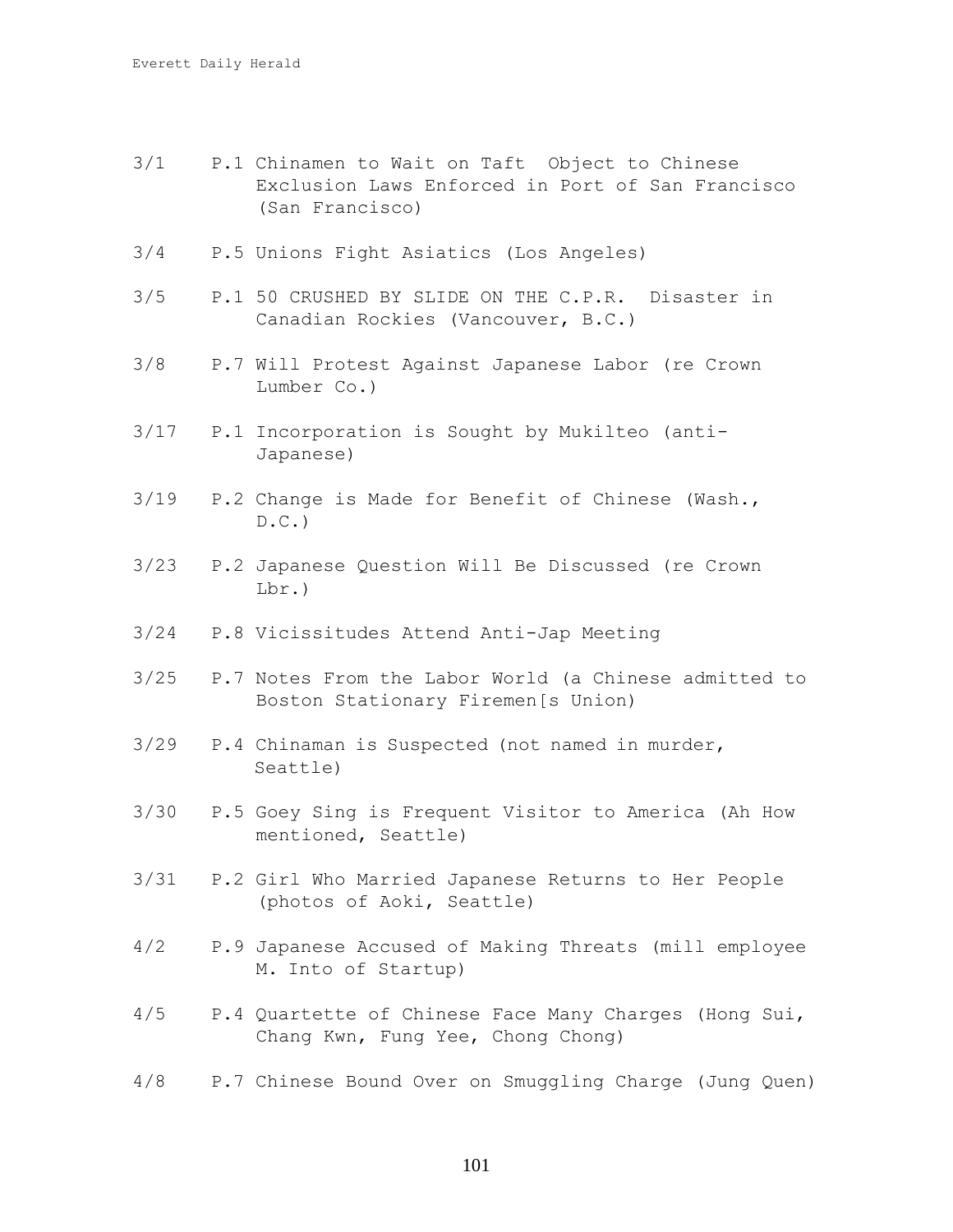- 4/13 P.5 Chinese Consul Issues Census Proclamation (Yang Yu Y ng, New York)
- 4/14 P.8 Warring Tongs to Make Peace (San Francisco)
- 4/22 P.7 Frisco Chinatown Ready to Welcome War Lord (with photo, San Francisco)
- 5/3 P.9 Japanese Wedding is Performed in Chicago (Chicago)
- 5/5 P.8 Chinese Student Accused Willis Sing, Los Angeles)
- 5/14 P.1 Cowered While Pursuers Were Near at Hand (Genkyo Mitisunsa, Yolo, Colo)
- 5/18 P.9 American Marries Daughter of a Wealthy Chinese (Hilda S. Singleton, New York)
- 5/21 P.9 Letters From People (mill employee won't work with "Japs" at Mukilteo)
- 5/27 P.4 Chinamen Deported (3 unnamed, at Seattle)
- 5/28 P.2 Jap's Wife Joins Reno Colony (Gunjiro Aoki, Seattle)
	- " P.5 Fight Japs on Government Work (Honolulu)
- 5/31 P.2 Chinks Would Clip Queues (San Francisco)
- 6/2 P.3 Darrington Makes Protest Against Japs
	- " P.11 Jordan Gives His Views on the Japs (David Starr Jordan, Chicago)
- 6/4 P.4 Japanese Slaver Gets Two Years (Matsugaro Amano, Seattle)
- 6/13 P.8 Japanese Are Driven Out of Darrington (Darrington)